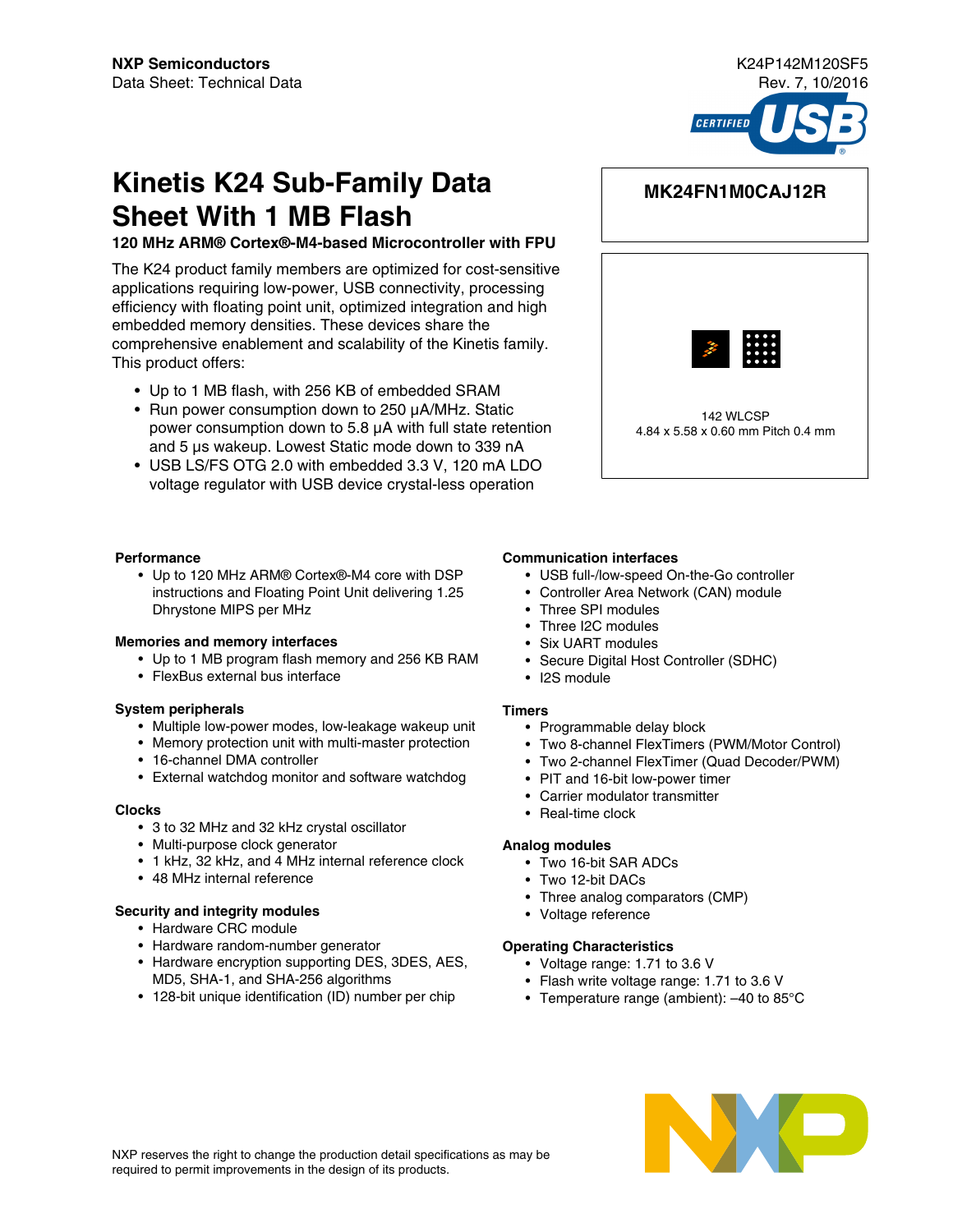### **Ordering Information 1**

| <b>Part Number</b> | <b>Memory</b> | Maximum number of I\O's |     |
|--------------------|---------------|-------------------------|-----|
|                    | Flash         | <b>SRAM (KB)</b>        |     |
| MK24FN1M0CAJ12R    | МB            | 256                     | 100 |

1. To confirm current availability of ordererable part numbers, go to<http://www.nxp.com>and perform a part number search.

#### **Related Resources**

| Type                 | <b>Description</b>                                                                                                                | <b>Resource</b>                            |
|----------------------|-----------------------------------------------------------------------------------------------------------------------------------|--------------------------------------------|
| Selector<br>Guide    | The NXP Solution Advisor is a web-based tool that features interactive<br>application wizards and a dynamic product selector.     | <b>Solution Advisor</b>                    |
| <b>Product Brief</b> | The Product Brief contains concise overview/summary information to<br>enable quick evaluation of a device for design suitability. | K60PB <sup>1</sup>                         |
| Reference<br>Manual  | The Reference Manual contains a comprehensive description of the<br>structure and function (operation) of a device.               | K24P144M120SF5RM 1                         |
| Data Sheet           | The Data Sheet includes electrical characteristics and signal<br>connections.                                                     | This document                              |
| Package<br>drawing   | Package dimensions are provided in package drawings.                                                                              | WLCSP 142-pin:<br>98ASA00639D <sup>1</sup> |

1. To find the associated resource, go to <http://www.nxp.com> and perform a search using this term.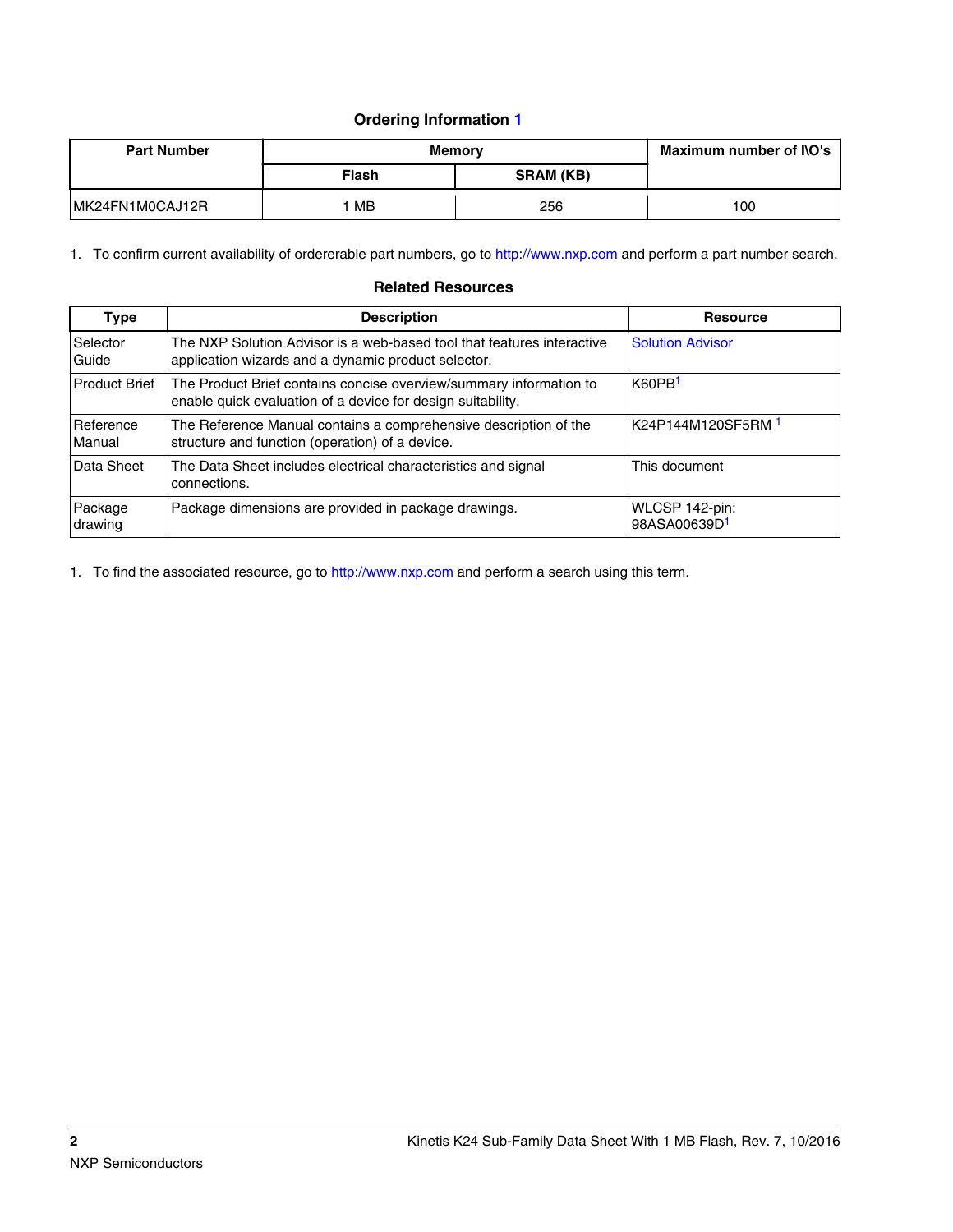

### **Figure 1. K24 block diagram**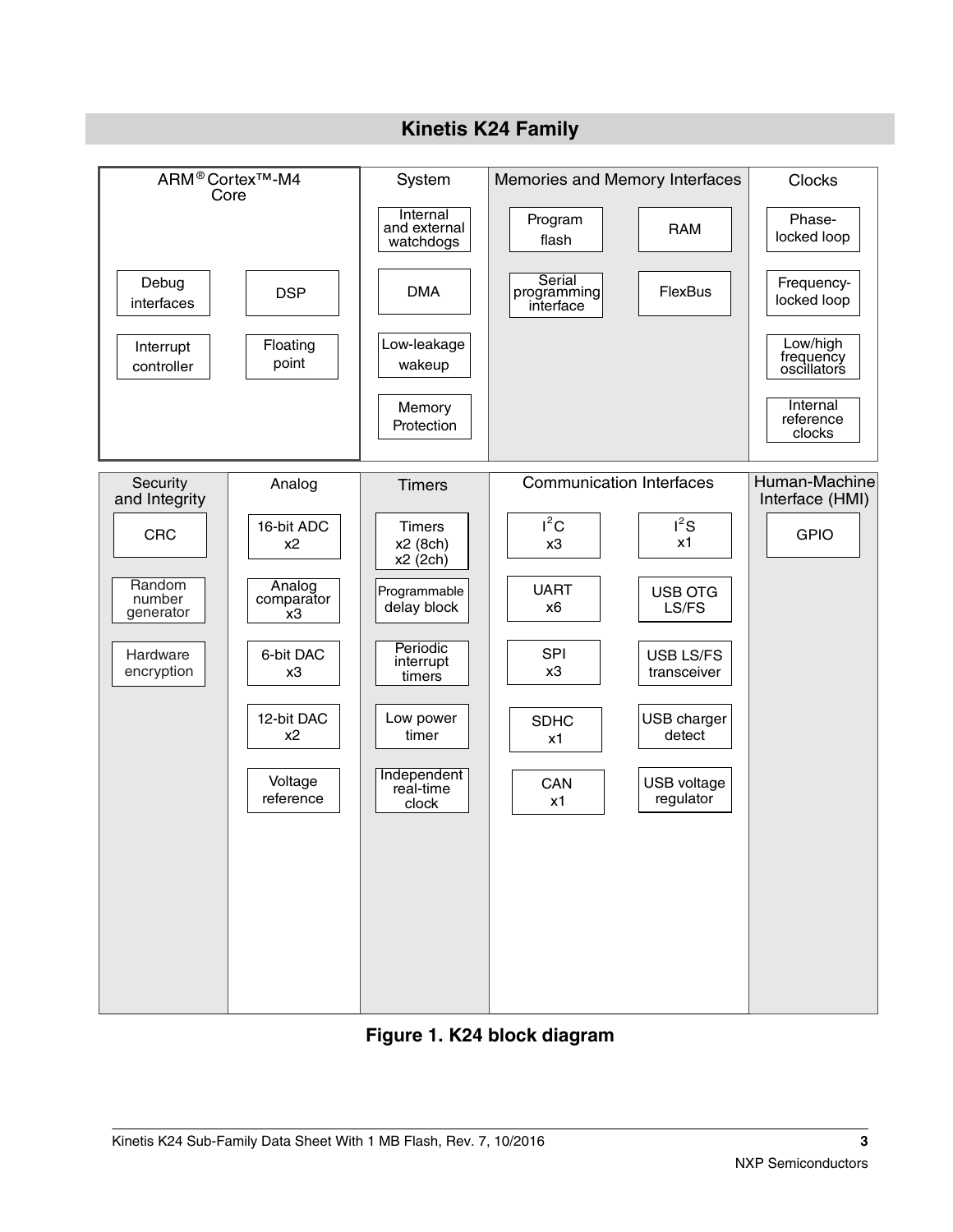# **Table of Contents**

| 1.1              |       |                                                      |  |
|------------------|-------|------------------------------------------------------|--|
| 1.2              |       |                                                      |  |
| 1.3              |       |                                                      |  |
| 1.4              |       |                                                      |  |
|                  |       |                                                      |  |
| 2.1              |       |                                                      |  |
| 2.2              |       |                                                      |  |
|                  | 2.2.1 | Voltage and current operating requirements6          |  |
|                  | 2.2.2 | LVD and POR operating requirements 8                 |  |
|                  | 2.2.3 | Voltage and current operating behaviors 8            |  |
|                  | 2.2.4 | Power mode transition operating behaviors10          |  |
|                  | 2.2.5 | Power consumption operating behaviors 11             |  |
|                  | 2.2.6 | EMC radiated emissions operating behaviors16         |  |
|                  | 2.2.7 | Designing with radiated emissions in mind 17         |  |
|                  | 2.2.8 |                                                      |  |
| 2.3              |       |                                                      |  |
|                  | 2.3.1 | Device clock specifications 17                       |  |
|                  | 2.3.2 | General switching specifications 18                  |  |
| 2.4              |       |                                                      |  |
|                  | 2.4.1 | Thermal operating requirements 19                    |  |
|                  | 2.4.2 |                                                      |  |
|                  |       | 3 Peripheral operating requirements and behaviors 20 |  |
| 3.1              |       |                                                      |  |
|                  | 3.1.1 | Debug trace timing specifications 21                 |  |
|                  | 3.1.2 |                                                      |  |
| 3.2              |       |                                                      |  |
| 3.3 <sub>°</sub> |       |                                                      |  |
|                  | 3.3.1 |                                                      |  |
|                  | 3.3.2 |                                                      |  |
|                  | 3.3.3 | Oscillator electrical specifications 27              |  |
|                  | 3.3.4 | 32 kHz oscillator electrical characteristics30       |  |
| 3.4              |       |                                                      |  |
|                  | 3.4.1 | Flash (FTFE) electrical specifications 30            |  |
|                  | 3.4.2 | EzPort switching specifications32                    |  |
|                  | 3.4.3 | Flexbus switching specifications 33                  |  |
| 3.5              |       |                                                      |  |
| 3.6              |       |                                                      |  |
|                  | 3.6.1 | ADC electrical specifications37                      |  |

|     | 3.6.2  | CMP and 6-bit DAC electrical specifications 41        |  |
|-----|--------|-------------------------------------------------------|--|
|     | 3.6.3  | 12-bit DAC electrical characteristics 43              |  |
|     | 3.6.4  | Voltage reference electrical specifications 46        |  |
| 3.7 |        |                                                       |  |
| 3.8 |        |                                                       |  |
|     | 3.8.1  | USB electrical specifications 48                      |  |
|     | 3.8.2  | USB DCD electrical specifications 48                  |  |
|     | 3.8.3  | USB VREG electrical specifications 48                 |  |
|     | 3.8.4  | CAN switching specifications 49                       |  |
|     | 3.8.5  | <b>DSPI</b> switching specifications (limited voltage |  |
|     |        |                                                       |  |
|     | 3.8.6  | <b>DSPI</b> switching specifications (full voltage    |  |
|     |        |                                                       |  |
|     | 3.8.7  | Inter-Integrated Circuit Interface (I2C) timing53     |  |
|     | 3.8.8  | UART switching specifications 54                      |  |
|     | 3.8.9  |                                                       |  |
|     | 3.8.10 | I2S switching specifications 55                       |  |
|     |        |                                                       |  |
|     |        |                                                       |  |
|     |        |                                                       |  |
| 5.1 |        | K24 Signal Multiplexing and Pin Assignments62         |  |
| 5.2 |        |                                                       |  |
|     |        |                                                       |  |
|     |        |                                                       |  |
| 6.1 |        |                                                       |  |
|     |        |                                                       |  |
| 7.1 |        |                                                       |  |
| 7.2 |        |                                                       |  |
| 7.3 |        |                                                       |  |
| 7.4 |        |                                                       |  |
|     |        |                                                       |  |
| 8.1 |        |                                                       |  |
| 8.2 |        |                                                       |  |
| 8.3 |        |                                                       |  |
| 8.4 |        | Relationship between ratings and operating            |  |
|     |        |                                                       |  |
| 8.5 |        | Guidelines for ratings and operating requirements73   |  |
|     |        |                                                       |  |
|     |        |                                                       |  |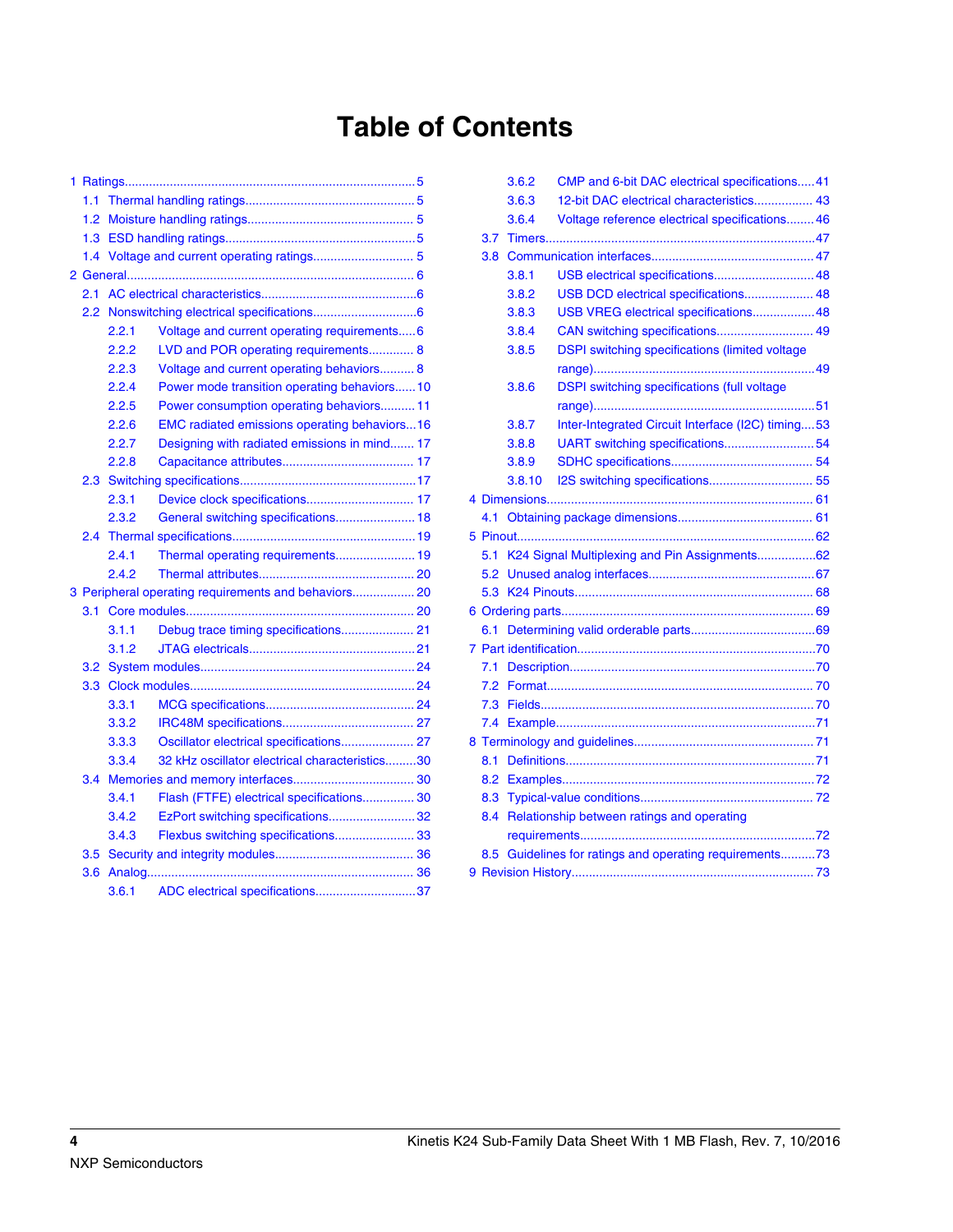# <span id="page-4-0"></span>**1 Ratings**

## **1.1 Thermal handling ratings**

| <b>Symbol</b>               | <b>Description</b>            | Min.  | Max. | Unit | <b>Notes</b> |
|-----------------------------|-------------------------------|-------|------|------|--------------|
| $\mathsf{T}_{\textsf{STG}}$ | Storage temperature           | $-55$ | 150  | °C   |              |
| SDR                         | Solder temperature, lead-free |       | 260  | °C   |              |
|                             | Solder temperature, leaded    |       | 245  |      |              |

1. Determined according to JEDEC Standard JESD22-A103, *High Temperature Storage Life*.

2. Determined according to IPC/JEDEC Standard J-STD-020, *Moisture/Reflow Sensitivity Classification for Nonhermetic Solid State Surface Mount Devices*.

## **1.2 Moisture handling ratings**

| <b>Symbol</b> | <b>Description</b>         | Min. | Max. | Unit | <b>Notes</b> |
|---------------|----------------------------|------|------|------|--------------|
| <b>MSL</b>    | Moisture sensitivity level |      |      |      |              |

1. Determined according to IPC/JEDEC Standard J-STD-020, *Moisture/Reflow Sensitivity Classification for Nonhermetic Solid State Surface Mount Devices*.

## **1.3 ESD handling ratings**

| <b>Symbol</b>    | <b>Description</b>                                       | Min.    | Max.    | Unit | <b>Notes</b> |
|------------------|----------------------------------------------------------|---------|---------|------|--------------|
| $V_{HBM}$        | Electrostatic discharge voltage, human body model        | $-2000$ | $+2000$ |      |              |
| Ѵ <sub>срм</sub> | Electrostatic discharge voltage, charged-device<br>model | -500    | $+500$  |      |              |
| <b>I</b> LAT     | Latch-up current at ambient temperature of 105°C         | $-100$  | $+100$  | mΑ   |              |

1. Determined according to JEDEC Standard JESD22-A114, *Electrostatic Discharge (ESD) Sensitivity Testing Human Body Model (HBM)*.

2. Determined according to JEDEC Standard JESD22-C101, *Field-Induced Charged-Device Model Test Method for Electrostatic-Discharge-Withstand Thresholds of Microelectronic Components*.

3. Determined according to JEDEC Standard JESD78, *IC Latch-Up Test*.

## **1.4 Voltage and current operating ratings**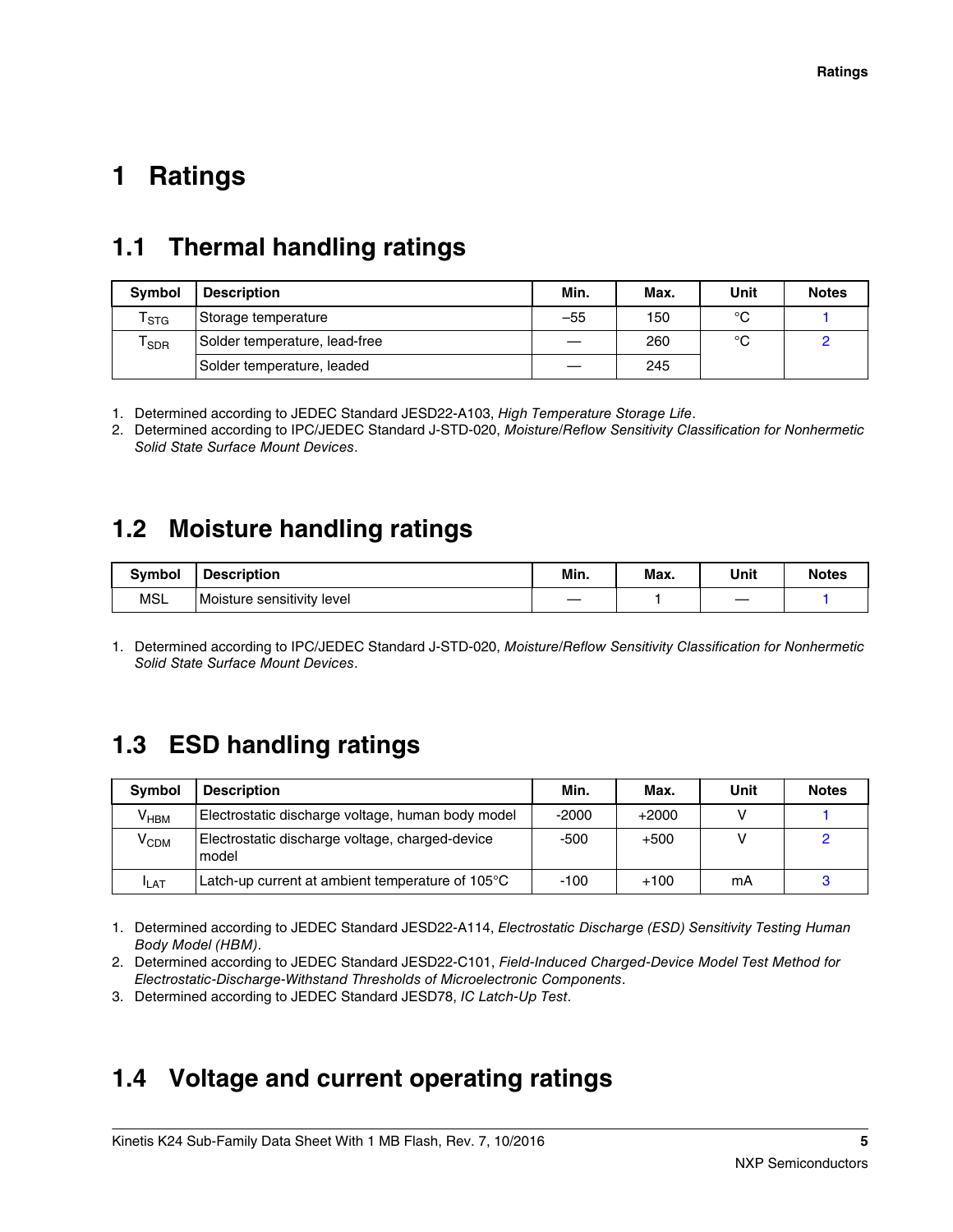<span id="page-5-0"></span>

| Symbol                  | <b>Description</b>                                             | Min.           | Max.                   | Unit   |
|-------------------------|----------------------------------------------------------------|----------------|------------------------|--------|
| $V_{DD}$                | Digital supply voltage                                         | $-0.3$         | 3.8                    | v      |
| סם                      | Digital supply current                                         |                | 185                    | mA     |
| V <sub>DIO</sub>        | Digital input voltage (except RESET, EXTAL, and XTAL)          | $-0.3$         | 5.5                    | v      |
| V <sub>DRTC_WAKEU</sub> | RTC Wakeup input voltage                                       | $-0.3$         | $V_{\text{BAT}} + 0.3$ | $\vee$ |
| P                       |                                                                |                |                        |        |
| <b>V<sub>AIO</sub></b>  | Analog <sup>1</sup> , RESET, EXTAL, and XTAL input voltage     | $-0.3$         | $V_{DD}$ + 0.3         | $\vee$ |
| I <sub>D</sub>          | Maximum current single pin limit (applies to all digital pins) | $-25$          | 25                     | mA     |
| <b>V<sub>DDA</sub></b>  | Analog supply voltage                                          | $V_{DD} - 0.3$ | $V_{DD}$ + 0.3         | V      |
| V <sub>USB0_DP</sub>    | USB0_DP input voltage                                          | $-0.3$         | 3.63                   | $\vee$ |
| V <sub>USB0_DM</sub>    | USB0_DM input voltage                                          | $-0.3$         | 3.63                   | $\vee$ |
| V <sub>REGIN</sub>      | USB regulator input                                            | $-0.3$         | 6.0                    | $\vee$ |
| $V_{BAT}$               | RTC battery supply voltage                                     | $-0.3$         | 3.8                    | $\vee$ |

1. Analog pins are defined as pins that do not have an associated general purpose I/O port function.

# **2 General**

# **2.1 AC electrical characteristics**

Unless otherwise specified, propagation delays are measured from the 50% to the 50% point, and rise and fall times are measured at the 20% and 80% points, as shown in the following figure.



The midpoint is  $V_{IL} + (V_{IH} - V_{IL}) / 2$ 

**Figure 2. Input signal measurement reference**

# **2.2 Nonswitching electrical specifications**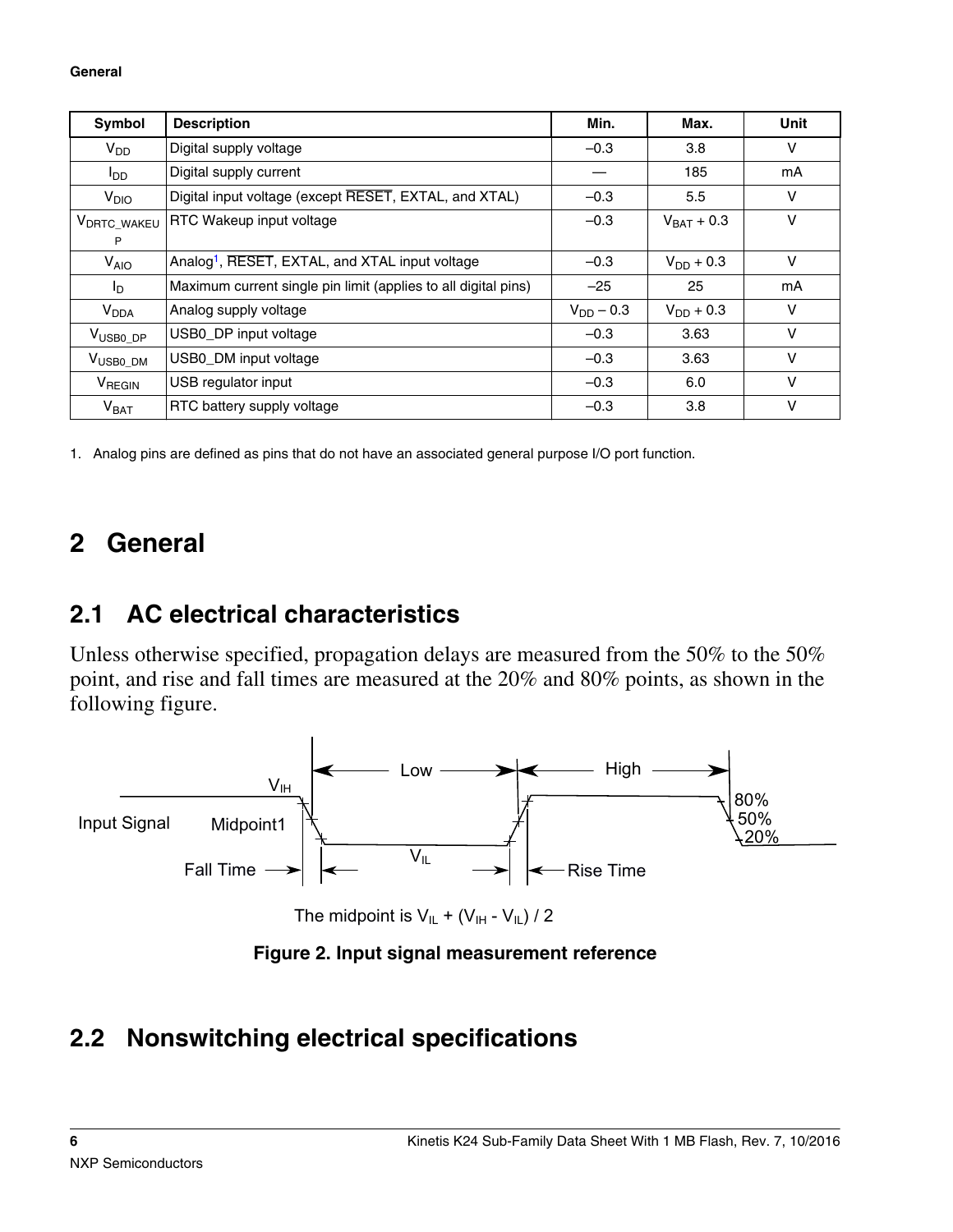### **2.2.1 Voltage and current operating requirements Table 1. Voltage and current operating requirements**

| <b>Symbol</b>             | <b>Description</b>                                                                                         | Min.                  | Max.                 | Unit         | <b>Notes</b> |
|---------------------------|------------------------------------------------------------------------------------------------------------|-----------------------|----------------------|--------------|--------------|
| $V_{DD}$                  | Supply voltage                                                                                             | 1.71                  | 3.6                  | $\vee$       |              |
| <b>V<sub>DDA</sub></b>    | Analog supply voltage                                                                                      | 1.71                  | 3.6                  | $\vee$       |              |
| $V_{DD} - V_{DDA}$        | V <sub>DD</sub> -to-V <sub>DDA</sub> differential voltage                                                  | $-0.1$                | 0.1                  | $\vee$       |              |
| $V_{SS} - V_{SSA}$        | V <sub>SS</sub> -to-V <sub>SSA</sub> differential voltage                                                  | $-0.1$                | 0.1                  | V            |              |
| V <sub>BAT</sub>          | RTC battery supply voltage                                                                                 | 1.71                  | 3.6                  | $\vee$       |              |
| $V_{\text{IH}}$           | Input high voltage                                                                                         |                       |                      |              |              |
|                           | • 2.7 $V \le V_{DD} \le 3.6 V$                                                                             | $0.7 \times V_{DD}$   |                      | V            |              |
|                           | • 1.7 $V \le V_{DD} \le 2.7 V$                                                                             | $0.75 \times V_{DD}$  |                      | V            |              |
| $V_{IL}$                  | Input low voltage                                                                                          |                       |                      |              |              |
|                           | • 2.7 $V \le V_{DD} \le 3.6 V$                                                                             |                       | $0.35 \times V_{DD}$ | V            |              |
|                           | • 1.7 $V \le V_{DD} \le 2.7 V$                                                                             |                       | $0.3 \times V_{DD}$  | V            |              |
| VHYS                      | Input hysteresis                                                                                           | $0.06 \times V_{DD}$  |                      | $\vee$       |              |
| <b>I</b> <sub>ICDIO</sub> | Digital pin negative DC injection current - single pin                                                     |                       |                      |              | 1            |
|                           | • $V_{IN}$ < $V_{SS}$ -0.3V                                                                                | -5                    |                      | mA           |              |
| <b>I</b> ICAIO            | Analog <sup>2</sup> , EXTAL, and XTAL pin DC injection current                                             |                       |                      |              | 3            |
|                           | — single pin                                                                                               |                       |                      | mA           |              |
|                           | • $V_{IN}$ < $V_{SS}$ -0.3V (Negative current injection)                                                   | -5                    |                      |              |              |
|                           | • $V_{\text{IN}}$ > $V_{\text{DD}}$ +0.3V (Positive current injection)                                     |                       | $+5$                 |              |              |
| $I_{\text{ICcont}}$       | Contiguous pin DC injection current - regional limit,                                                      |                       |                      |              |              |
|                           | includes sum of negative injection currents or sum of<br>positive injection currents of 16 contiguous pins |                       |                      |              |              |
|                           | • Negative current injection                                                                               | $-25$                 |                      | mA           |              |
|                           |                                                                                                            |                       | $+25$                |              |              |
|                           | • Positive current injection                                                                               |                       |                      |              |              |
| VODPU                     | Open drain pullup voltage level                                                                            | $V_{DD}$              | $V_{DD}$             | V            | 4            |
| <b>V<sub>RAM</sub></b>    | V <sub>DD</sub> voltage required to retain RAM                                                             | 1.2                   |                      | $\mathsf{V}$ |              |
| VRFVBAT                   | V <sub>BAT</sub> voltage required to retain the VBAT register file                                         | V <sub>POR_VBAT</sub> |                      | $\sf V$      |              |

- 1. All 5 V tolerant digital I/O pins are internally clamped to  $V_{SS}$  through an ESD protection diode. There is no diode connection to V<sub>DD</sub>. If V<sub>IN</sub> is less than V<sub>DIO\_MIN</sub>, a current limiting resistor is required. If V<sub>IN</sub> greater than V<sub>DIO\_MIN</sub> (=VSS-0.3V) is observed, then there is no need to provide current limiting resistors at the pads. The negative DC injection current limiting resistor is calculated as  $R = (V_{DIOMIN} - V_{IN})/|I_{ICDIO}|$ .
- 2. Analog pins are defined as pins that do not have an associated general purpose I/O port function. Additionally, EXTAL and XTAL are analog pins.
- 3. All analog pins are internally clamped to  $V_{SS}$  and  $V_{DD}$  through ESD protection diodes. If  $V_{IN}$  is less than  $V_{AIO}$   $_{MIN}$  or greater than V<sub>AIO\_MAX</sub>, a current limiting resistor is required. The negative DC injection current limiting resistor is calculated as  $R=(V_{AIO\_MIN} - V_{IN})/|I_{ICAIO}|$ . The positive injection current limiting resistor is calculated as  $R=(V_{IN} - V_{IN})/|I_{ICAIO}|$ . V<sub>AIO\_MAX</sub>)/II<sub>ICAIO</sub>I. Select the larger of these two calculated resistances if the pin is exposed to positive and negative injection currents.
- 4. Open drain outputs must be pulled to VDD.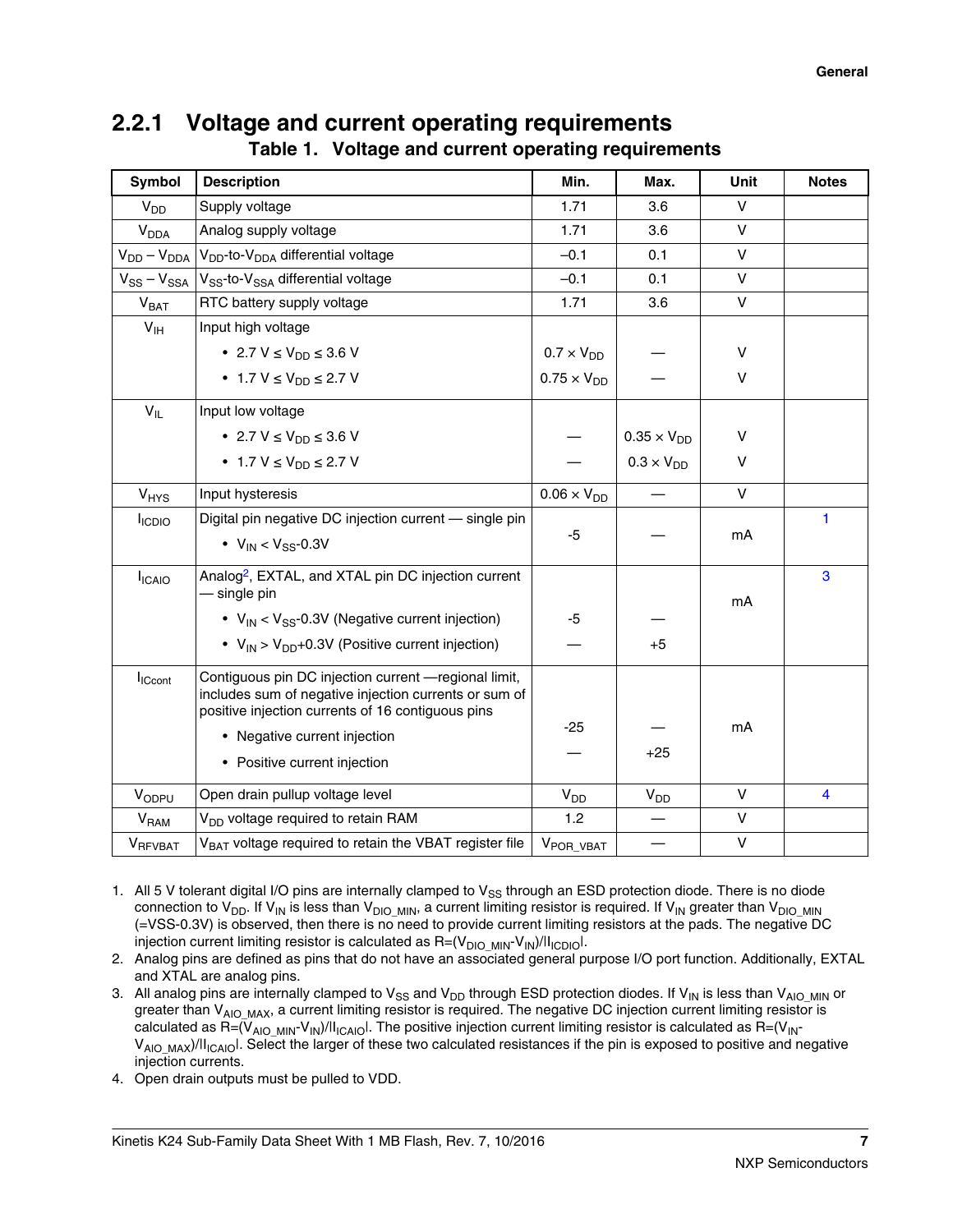| Symbol                 | <b>Description</b>                                             | Min. | Typ. | Max. | <b>Unit</b> | <b>Notes</b> |  |
|------------------------|----------------------------------------------------------------|------|------|------|-------------|--------------|--|
| <b>V<sub>POR</sub></b> | Falling VDD POR detect voltage                                 | 0.8  | 1.1  | 1.5  | $\vee$      |              |  |
| <b>VLVDH</b>           | Falling low-voltage detect threshold - high<br>range (LVDV=01) | 2.48 | 2.56 | 2.64 | V           |              |  |
|                        | Low-voltage warning thresholds — high range                    |      |      |      |             |              |  |
| V <sub>LVW1H</sub>     | • Level 1 falling (LVWV=00)                                    | 2.62 | 2.70 | 2.78 | V           |              |  |
| VLVW2H                 | • Level 2 falling (LVWV=01)                                    | 2.72 | 2.80 | 2.88 | $\vee$      |              |  |
| V <sub>LVW3H</sub>     | • Level 3 falling (LVWV=10)                                    | 2.82 | 2.90 | 2.98 | $\vee$      |              |  |
| V <sub>LVW4H</sub>     | • Level 4 falling (LVWV=11)                                    | 2.92 | 3.00 | 3.08 | $\vee$      |              |  |
| $V_{HYSH}$             | Low-voltage inhibit reset/recover hysteresis -<br>high range   |      | 80   |      | mV          |              |  |
| <b>VLVDL</b>           | Falling low-voltage detect threshold - low<br>range (LVDV=00)  | 1.54 | 1.60 | 1.66 | $\vee$      |              |  |
|                        | Low-voltage warning thresholds - low range                     |      |      |      |             | 1            |  |
| V <sub>LVW1L</sub>     | • Level 1 falling (LVWV=00)                                    | 1.74 | 1.80 | 1.86 | V           |              |  |
| VLVW2L                 | • Level 2 falling (LVWV=01)                                    | 1.84 | 1.90 | 1.96 | V           |              |  |
| V <sub>LVW3L</sub>     | • Level 3 falling (LVWV=10)                                    | 1.94 | 2.00 | 2.06 | $\vee$      |              |  |
| V <sub>LVW4L</sub>     | • Level 4 falling (LVWV=11)                                    | 2.04 | 2.10 | 2.16 | V           |              |  |
| V <sub>HYSL</sub>      | Low-voltage inhibit reset/recover hysteresis -<br>low range    |      | 60   |      | mV          |              |  |
| $V_{BG}$               | Bandgap voltage reference                                      | 0.97 | 1.00 | 1.03 | v           |              |  |
| $t_{LPO}$              | Internal low power oscillator period - factory<br>trimmed      | 900  | 1000 | 1100 | μs          |              |  |

# <span id="page-7-0"></span>**2.2.2 LVD and POR operating requirements**

Table 2. V<sub>pp</sub> supply LVD and POR operating requirements

1. Rising threshold is the sum of falling threshold and hysteresis voltage

**Table 3. VBAT power operating requirements**

| <b>Symbol</b> | <b>Description</b>                     | Min. | Typ. | Max. | Unit | <b>Notes</b> |
|---------------|----------------------------------------|------|------|------|------|--------------|
| VPOR VBAT     | Falling VBAT supply POR detect voltage | 0.8  |      |      |      |              |

### **2.2.3 Voltage and current operating behaviors Table 4. Voltage and current operating behaviors**

| <b>Symbol</b>                    | <b>Description</b>                        | Min. | Max. | Unit | <b>Notes</b> |
|----------------------------------|-------------------------------------------|------|------|------|--------------|
| $V_{OH}$                         | Output high voltage - high drive strength |      |      |      |              |
| Table continues on the next nage |                                           |      |      |      |              |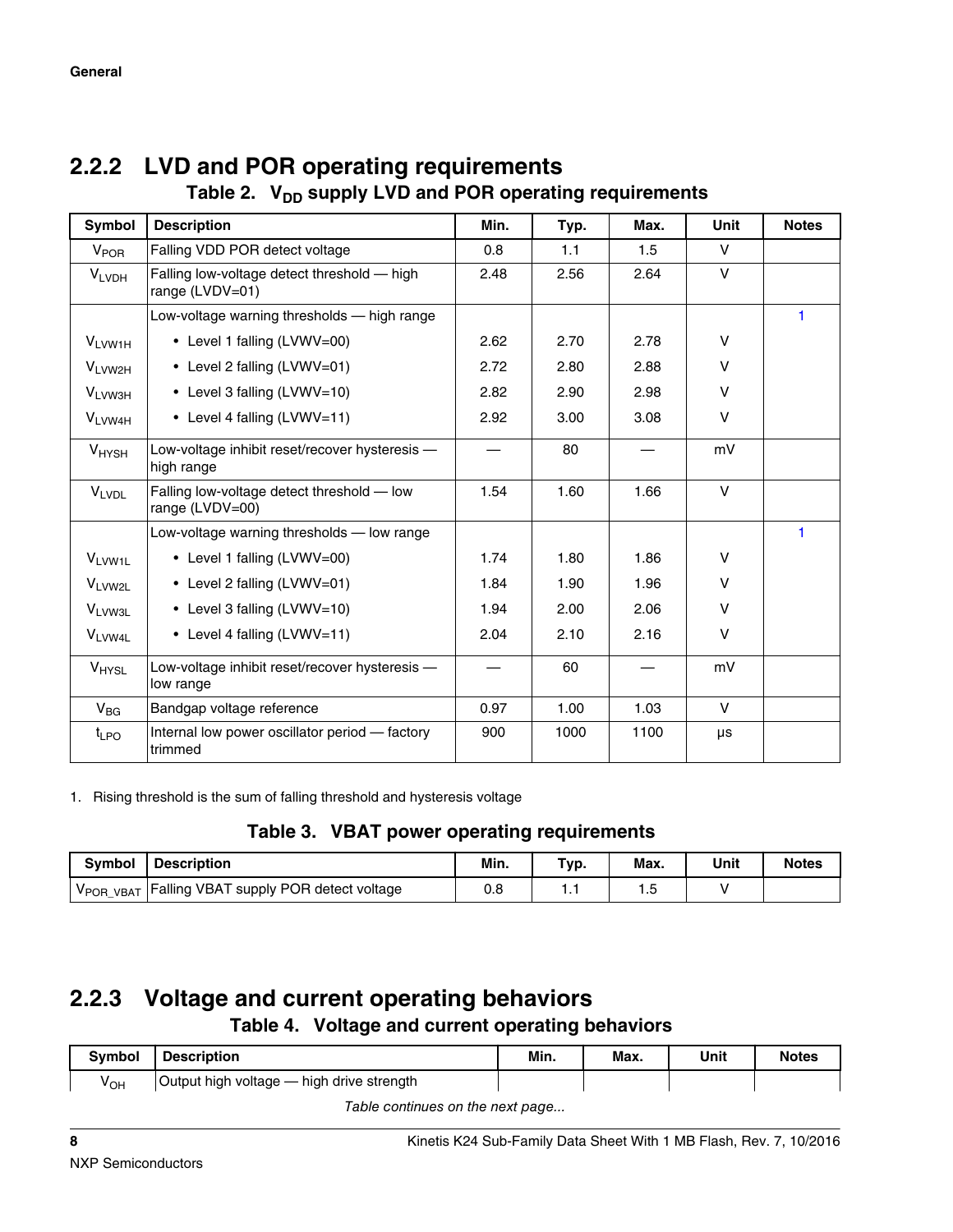| Symbol                                | <b>Description</b>                                                       | Min.            | Max.  | Unit | <b>Notes</b> |
|---------------------------------------|--------------------------------------------------------------------------|-----------------|-------|------|--------------|
|                                       | • 2.7 $V \le V_{DD} \le 3.6 V$ , $I_{OH} = -8mA$                         | $V_{DD} - 0.5$  |       | V    |              |
|                                       | • 1.71 $V \le V_{DD} \le 2.7 V$ , $I_{OH} = -3mA$                        | $V_{DD} - 0.5$  |       | V    |              |
|                                       | Output high voltage - low drive strength                                 |                 |       |      |              |
|                                       | • 2.7 V $\leq$ V <sub>DD</sub> $\leq$ 3.6 V, I <sub>OH</sub> = -2mA      | $V_{DD} - 0.5$  |       | V    |              |
|                                       | • 1.71 V $\leq$ V <sub>DD</sub> $\leq$ 2.7 V, I <sub>OH</sub> = -0.6mA   | $V_{DD} - 0.5$  |       | v    |              |
| I <sub>OHT</sub>                      | Output high current total for all ports                                  |                 | 100   | mA   |              |
| VOH_RTC_WA                            | Output high voltage - high drive strength                                | $V_{BAT} - 0.5$ |       | V    |              |
| <b>KEUP</b>                           | • 2.7 $V \le V_{BAT} \le 3.6 V$ , $I_{OH} = -10mA$                       | $V_{BAT} - 0.5$ |       | V    |              |
|                                       | • 1.71 $V \le V_{BAT} \le 2.7 V$ , $I_{OH} = -3mA$                       |                 |       |      |              |
|                                       | Output high voltage - low drive strength                                 | $V_{BAT} - 0.5$ |       | V    |              |
|                                       | • 2.7 V $\leq$ V <sub>BAT</sub> $\leq$ 3.6 V, I <sub>OH</sub> = -2mA     | $V_{BAT} - 0.5$ |       | V    |              |
|                                       | • 1.71 $V \le V_{BAT} \le 2.7 V$ , $I_{OH} = -0.6 mA$                    |                 |       |      |              |
| OH_RTC_WAK<br><b>EUP</b>              | Output high current total for RTC_WAKEUP pins                            |                 | 100   | mA   |              |
| $V_{OL}$                              | Output low voltage - high drive strength                                 |                 |       |      |              |
|                                       | • 2.7 V $\leq$ V <sub>DD</sub> $\leq$ 3.6 V, I <sub>OI</sub> = 9mA       |                 | 0.5   | V    |              |
|                                       | • 1.71 $V \le V_{DD} \le 2.7 V$ , $I_{OL} = 3mA$                         |                 | 0.5   | V    |              |
|                                       | Output low voltage - low drive strength                                  |                 |       |      |              |
|                                       | • 2.7 $V \le V_{DD} \le 3.6 V$ , $I_{OI} = 2mA$                          |                 | 0.5   | V    |              |
|                                       | • 1.71 $V \le V_{DD} \le 2.7 V$ , $I_{OL} = 0.6 mA$                      |                 | 0.5   | V    |              |
| $I_{\text{OLT}}$                      | Output low current total for all ports                                   |                 | 100   | mA   |              |
| VOL_RTC_WA                            | Output low voltage - high drive strength                                 |                 | 0.5   | V    |              |
| <b>KEUP</b>                           | • 2.7 V $\leq$ V <sub>BAT</sub> $\leq$ 3.6 V, I <sub>OI</sub> = 10mA     |                 | 0.5   | V    |              |
|                                       | • 1.71 $V \le V_{BAT} \le 2.7 V$ , $I_{OL} = 3mA$                        |                 |       |      |              |
|                                       | Output low voltage - low drive strength                                  |                 | 0.5   | V    |              |
|                                       | • 2.7 $V \le V_{BAT} \le 3.6 V$ , $I_{OL} = 2mA$                         |                 | 0.5   | v    |              |
|                                       | • 1.71 $V \le V_{BAT} \le 2.7 V$ , $I_{OI} = 0.6mA$                      |                 |       |      |              |
| <b>IOL_RTC_WAK</b><br><b>EUP</b>      | Output low current total for RTC_WAKEUP pins                             |                 | 100   | mA   |              |
| <b>I<sub>IN</sub></b>                 | Input leakage current (per pin) for full temperature<br>range            |                 | 1     | μA   | 1            |
| I <sub>IN</sub>                       | Input leakage current (per pin) at 25°C                                  | $\qquad \qquad$ | 0.025 | μA   | 1            |
| I <sub>IN_RTC_WAK</sub><br><b>EUP</b> | Input leakage current (per RTC_WAKEUP pin) for full<br>temperature range |                 | 1     | μA   |              |
| I <sub>IN_RTC_WAK</sub><br><b>EUP</b> | Input leakage current (per RTC_WAKEUP pin) at<br>25°C                    |                 | 0.025 | μA   |              |

|  | Table 4. Voltage and current operating behaviors (continued) |  |  |  |  |  |
|--|--------------------------------------------------------------|--|--|--|--|--|
|--|--------------------------------------------------------------|--|--|--|--|--|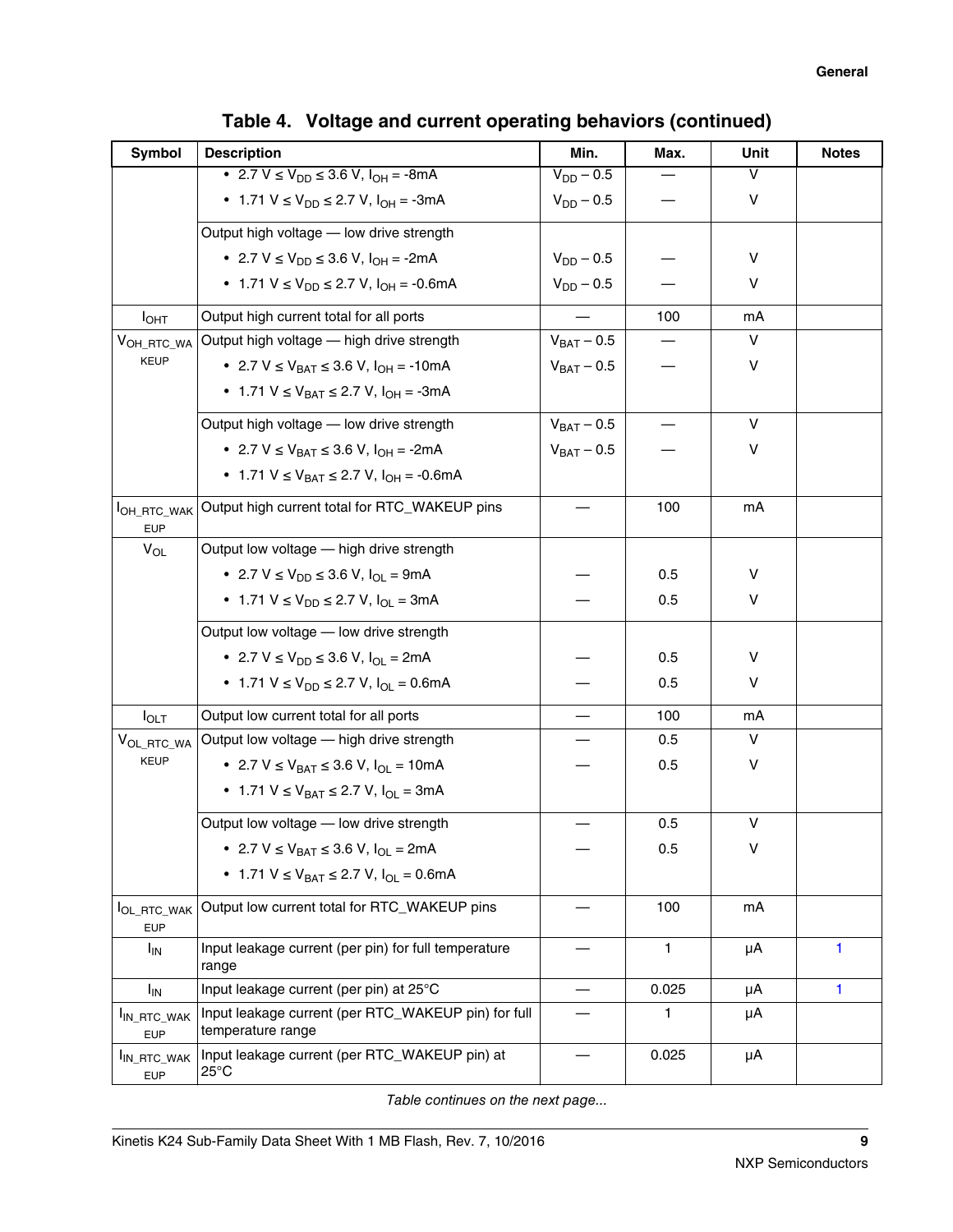<span id="page-9-0"></span>

| Symbol                           | <b>Description</b>                                       | Min. | Max. | Unit      | <b>Notes</b> |
|----------------------------------|----------------------------------------------------------|------|------|-----------|--------------|
| loz                              | Hi-Z (off-state) leakage current (per pin)               |      | 0.25 | μA        |              |
| <b>IOZ RTC WAK</b><br><b>EUP</b> | Hi-Z (off-state) leakage current (per RTC_WAKEUP<br>pin) |      | 0.25 | μA        |              |
| $R_{PU}$                         | Internal pullup resistors (except RTC_WAKEUP pins)       | 20   | 50   | kΩ        |              |
| $R_{PD}$                         | Internal pulldown resistors (except RTC_WAKEUP<br>pins)  | 20   | 50   | $k\Omega$ | 3            |

**Table 4. Voltage and current operating behaviors (continued)**

1. Measured at VDD=3.6V

2. Measured at  $V_{DD}$  supply voltage =  $V_{DD}$  min and Vinput =  $V_{SS}$ 

3. Measured at  $V_{DD}$  supply voltage =  $V_{DD}$  min and Vinput =  $V_{DD}$ 

## **2.2.4 Power mode transition operating behaviors**

All specifications except t<sub>POR</sub>, and VLLSx→RUN recovery times in the following table assume this clock configuration:

- CPU and system clocks = 100 MHz
- Bus clock  $= 50$  MHz
- FlexBus clock =  $50$  MHz
- Flash clock  $= 25 \text{ MHz}$

### **Table 5. Power mode transition operating behaviors**

| <b>Symbol</b>    | <b>Description</b>                                                                                                                                                       | Min. | Max. | Unit | <b>Notes</b> |
|------------------|--------------------------------------------------------------------------------------------------------------------------------------------------------------------------|------|------|------|--------------|
| $t_{\text{POR}}$ | After a POR event, amount of time from the point $V_{DD}$<br>reaches 1.71 V to execution of the first instruction<br>across the operating temperature range of the chip. |      | 300  | μs   |              |
|                  | • VLLSO $\rightarrow$ RUN                                                                                                                                                |      | 156  | μs   |              |
|                  | • VLLS1 $\rightarrow$ RUN                                                                                                                                                |      | 156  | μs   |              |
|                  | • VLLS2 $\rightarrow$ RUN                                                                                                                                                |      | 78   | μs   |              |
|                  | • VLLS3 $\rightarrow$ RUN                                                                                                                                                |      | 78   | μs   |              |
|                  | • LLS $\rightarrow$ RUN                                                                                                                                                  |      | 4.8  | μs   |              |
|                  | • VLPS $\rightarrow$ RUN                                                                                                                                                 |      | 4.5  | μs   |              |
|                  | • STOP $\rightarrow$ RUN                                                                                                                                                 |      | 4.5  | μs   |              |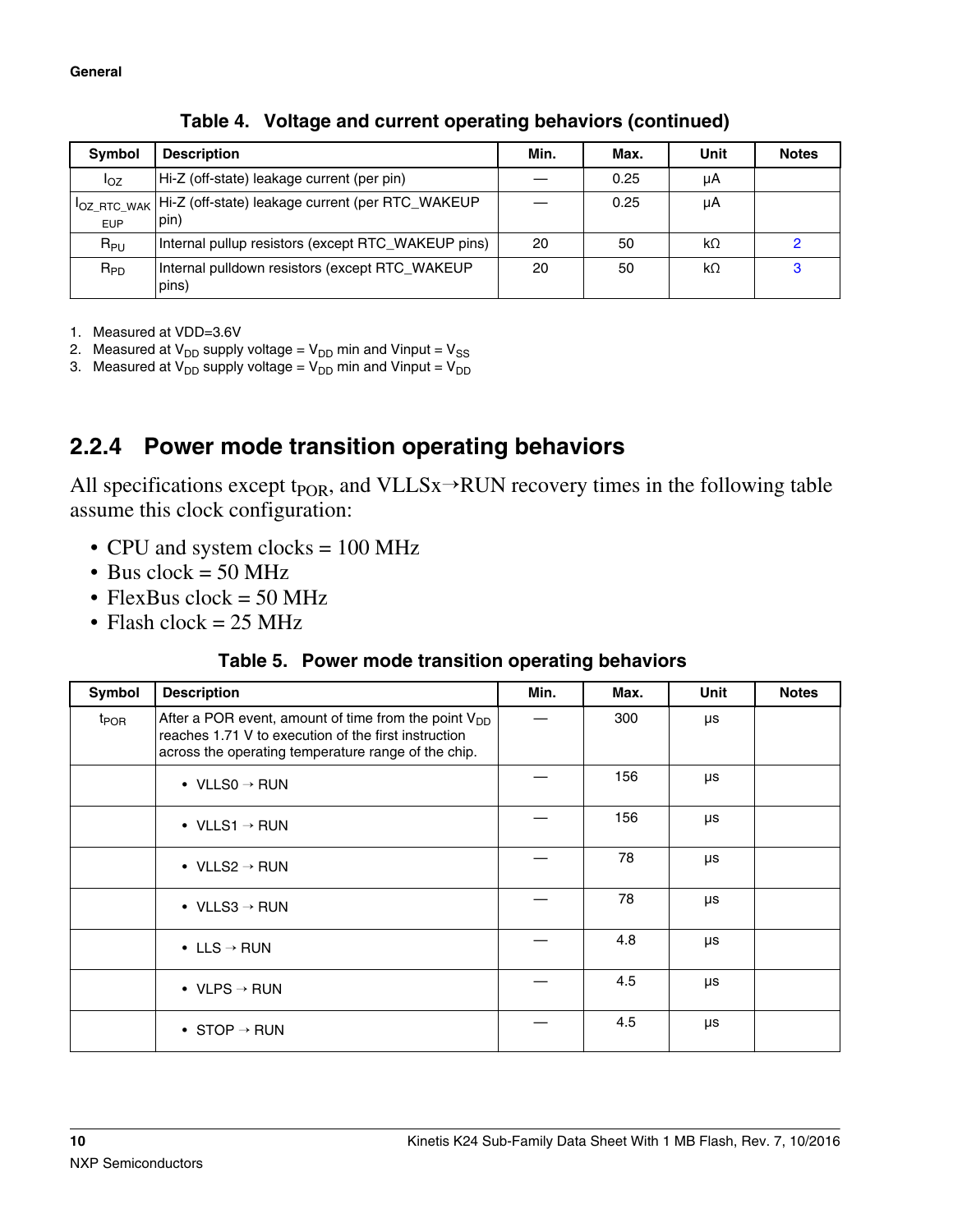## <span id="page-10-0"></span>**2.2.5 Power consumption operating behaviors**

**NOTE**

The maximum values represent characterized results equivalent to the mean plus three times the standard deviation (mean  $+3$  sigma).

| Symbol                      | <b>Description</b>                                                               | Min. | Typ.         | Max.     | Unit | <b>Notes</b>   |
|-----------------------------|----------------------------------------------------------------------------------|------|--------------|----------|------|----------------|
| I <sub>DDA</sub>            | Analog supply current                                                            |      |              | See note | mA   | 1              |
| <b>I</b> <sub>DD_RUN</sub>  | Run mode current - all peripheral clocks<br>disabled, code executing from flash  |      |              |          |      | $\overline{2}$ |
|                             | $\bullet$ @ 1.8V                                                                 |      | 31.1         | 35.3     | mA   |                |
|                             | $\bullet$ @ 3.0V                                                                 |      | 31           | 35.3     | mA   |                |
| <b>I</b> <sub>DD_RUN</sub>  | Run mode current - all peripheral clocks<br>enabled, code executing from flash   |      | 42.7         | 46.95    | mA   | 3, 4           |
|                             | •  @ 1.8V                                                                        |      |              |          |      |                |
|                             | $\bullet$ @ 3.0V                                                                 |      |              |          |      |                |
|                             | $\bullet$ @ 25°C                                                                 |      | 40           | 41.6     | mA   |                |
|                             | $\bullet$ @ 85°C                                                                 |      | 41.6         | 44.1     | mA   |                |
| <b>I</b> DD_WAIT            | Wait mode high frequency current at 3.0 V -<br>all peripheral clocks disabled    |      | 17.9         |          | mA   | $\overline{2}$ |
| <b>I</b> DD_WAIT            | Wait mode reduced frequency current at 3.0 V<br>- all peripheral clocks disabled |      | 6.9          |          | mA   | 5              |
| <b>I</b> DD VLPR            | Very-low-power run mode current at 3.0 V -<br>all peripheral clocks disabled     |      | $\mathbf{1}$ |          | mA   | 6              |
| <b>I</b> DD_VLPR            | Very-low-power run mode current at 3.0 V -<br>all peripheral clocks enabled      |      | 1.7          |          | mA   | $\overline{7}$ |
| <b>IDD_VLPW</b>             | Very-low-power wait mode current at 3.0 V -<br>all peripheral clocks disabled    |      | 0.678        |          | mA   | $\bf{8}$       |
| <b>I</b> <sub>DD_STOP</sub> | Stop mode current at 3.0 V                                                       |      |              |          |      |                |
|                             | • $@ -40$ to 25°C                                                                |      | 0.49         | 1.24     | mA   |                |
|                             | @ 70°C                                                                           |      | 1.18         | 4.3      | mA   |                |
|                             | $\bullet$ @ 85°C                                                                 |      | 1.76         | 7.7      | mA   |                |
| <b>I</b> <sub>DD_VLPS</sub> | Very-low-power stop mode current at 3.0 V                                        |      |              |          |      |                |
|                             | @ –40 to 25°C                                                                    |      | 57           | 139.31   | μA   |                |
|                             | $\bullet$ @ 70 $^{\circ}$ C                                                      |      | 291          | 679.33   | μA   |                |
|                             | $\bullet$ @ 85°C                                                                 |      | 494.5        | 850.6    | μA   |                |
| $I_{DD_LLS}$                | Low leakage stop mode current at 3.0 V                                           |      |              |          |      | 9              |

**Table 6. Power consumption operating behaviors**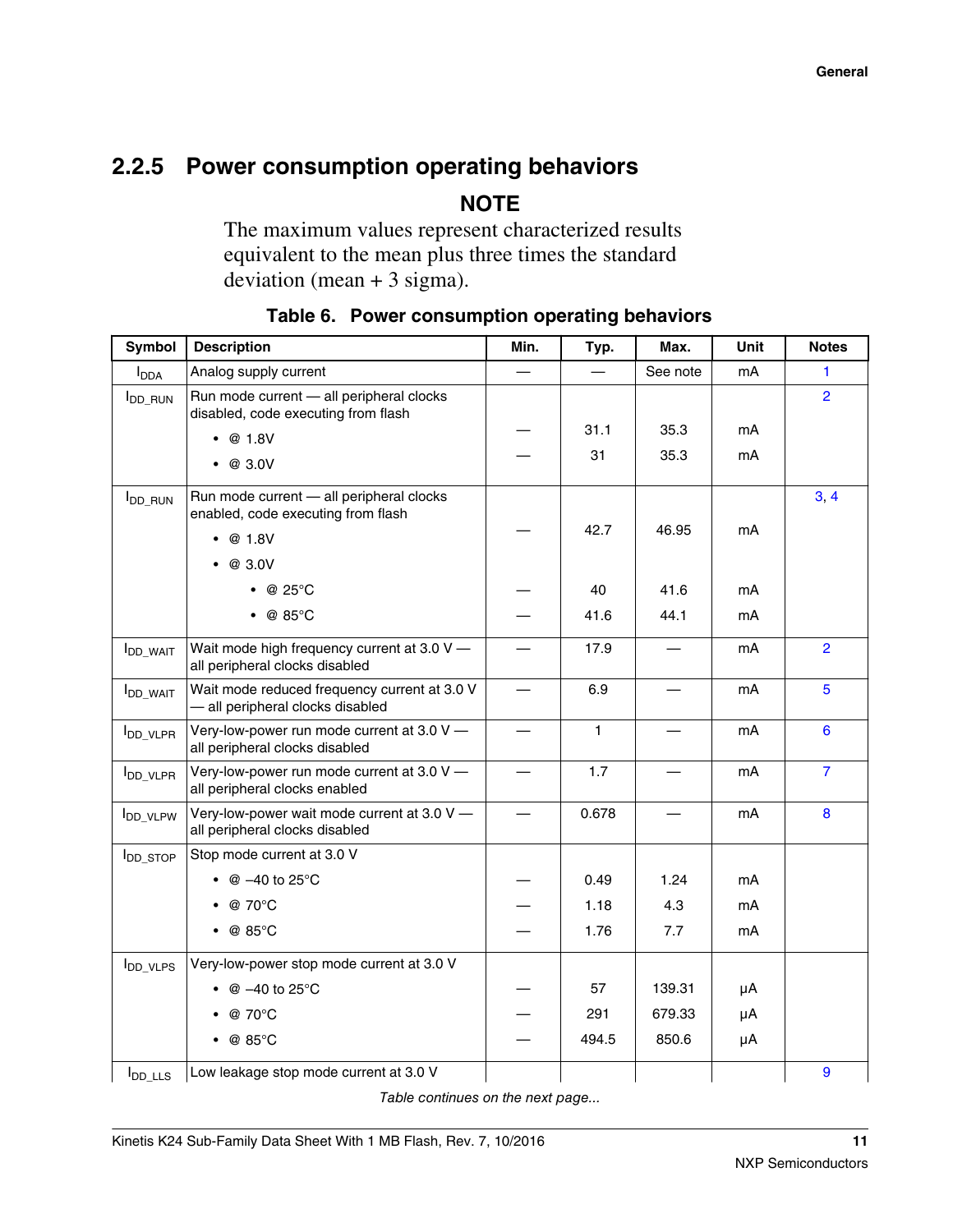| <b>Symbol</b>                    | <b>Description</b>                                                                | Min. | Typ.  | Max.  | Unit | <b>Notes</b> |
|----------------------------------|-----------------------------------------------------------------------------------|------|-------|-------|------|--------------|
|                                  | $\bullet$ @ -40 to 25 $\degree$ C                                                 |      | 5.8   | 10.48 | μA   |              |
|                                  | $\bullet$ @ 70 $\degree$ C                                                        |      | 26.7  | 47.99 | μA   |              |
|                                  | $\bullet$ @ 85°C                                                                  |      | 50.2  | 88.55 | μA   |              |
| <b>I</b> DD_VLLS3                | Very low-leakage stop mode 3 current at 3.0 V                                     |      |       |       |      |              |
|                                  | • @ $-40$ to 25°C                                                                 |      | 4.4   | 5.54  | μA   |              |
|                                  | $\bullet$ @ 70 $\degree$ C                                                        |      | 21    | 36.46 | μA   |              |
|                                  | $\bullet$ @ 85°C                                                                  |      | 39.5  | 67.45 | μA   |              |
| <b>I</b> <sub>DD_VLLS2</sub>     | Very low-leakage stop mode 2 current at 3.0 V                                     |      |       |       |      |              |
|                                  | • $@ -40$ to 25°C                                                                 |      | 2.1   | 2.34  | μA   |              |
|                                  | $\bullet$ @ 70 $\degree$ C                                                        |      | 6.84  | 10.36 | μA   |              |
|                                  | $\bullet$ @ 85°C                                                                  |      | 12.6  | 19.0  | μA   |              |
| <b>I</b> DD_VLLS1                | Very low-leakage stop mode 1 current at 3.0 V                                     |      |       |       |      |              |
|                                  | • @ $-40$ to 25°C                                                                 |      | 0.817 | 0.86  | μA   |              |
|                                  | $\bullet$ @ 70 $\degree$ C                                                        |      | 3.97  | 5.77  | μA   |              |
|                                  | $\bullet$ @ 85°C                                                                  |      | 8.23  | 12.47 | μA   |              |
| <b>I</b> DD_VLLS0                | Very low-leakage stop mode 0 current at 3.0 V                                     |      |       |       |      |              |
|                                  | with POR detect circuit enabled                                                   |      | 0.520 | 0.62  | μA   |              |
|                                  | • @ $-40$ to 25°C                                                                 |      | 3.67  | 5.7   | μA   |              |
|                                  | $\bullet$ @ 70°C                                                                  |      | 7.94  | 11.7  | μA   |              |
|                                  | $\bullet$ @ 85°C                                                                  |      |       |       |      |              |
| <b>I</b> <sub>DD_VLLS0</sub>     | Very low-leakage stop mode 0 current at 3.0 V<br>with POR detect circuit disabled |      |       |       |      |              |
|                                  | • $@ -40$ to 25°C                                                                 |      | 0.339 | 0.412 | μA   |              |
|                                  | $\bullet$ @ 70 $\degree$ C                                                        |      | 3.36  | 4.2   | μA   |              |
|                                  | $\bullet$ @ 85°C                                                                  |      | 7.55  | 9.96  | μA   |              |
| $I_{\mathsf{DD}\_\mathsf{VBAT}}$ | Average current with RTC and 32kHz disabled<br>•  @ 1.8V                          |      |       |       |      |              |
|                                  | • @ $-40$ to 25°C                                                                 |      |       |       |      |              |
|                                  | $\bullet$ @ 70°C                                                                  |      | 0.16  | 0.19  | μA   |              |
|                                  | $\bullet$ @ 85°C                                                                  |      | 0.55  | 0.72  | μA   |              |
|                                  | $\bullet$ @ 3.0V                                                                  |      | 1.28  | 1.88  | μA   |              |
|                                  | • @ $-40$ to 25°C                                                                 |      | 0.18  | 0.21  | μA   |              |
|                                  | $\bullet$ @ 70°C                                                                  |      | 0.66  | 0.86  | μA   |              |
|                                  | $\bullet$ @ 85°C                                                                  |      | 1.52  | 2.24  | μA   |              |
|                                  |                                                                                   |      |       |       |      |              |

**Table 6. Power consumption operating behaviors (continued)**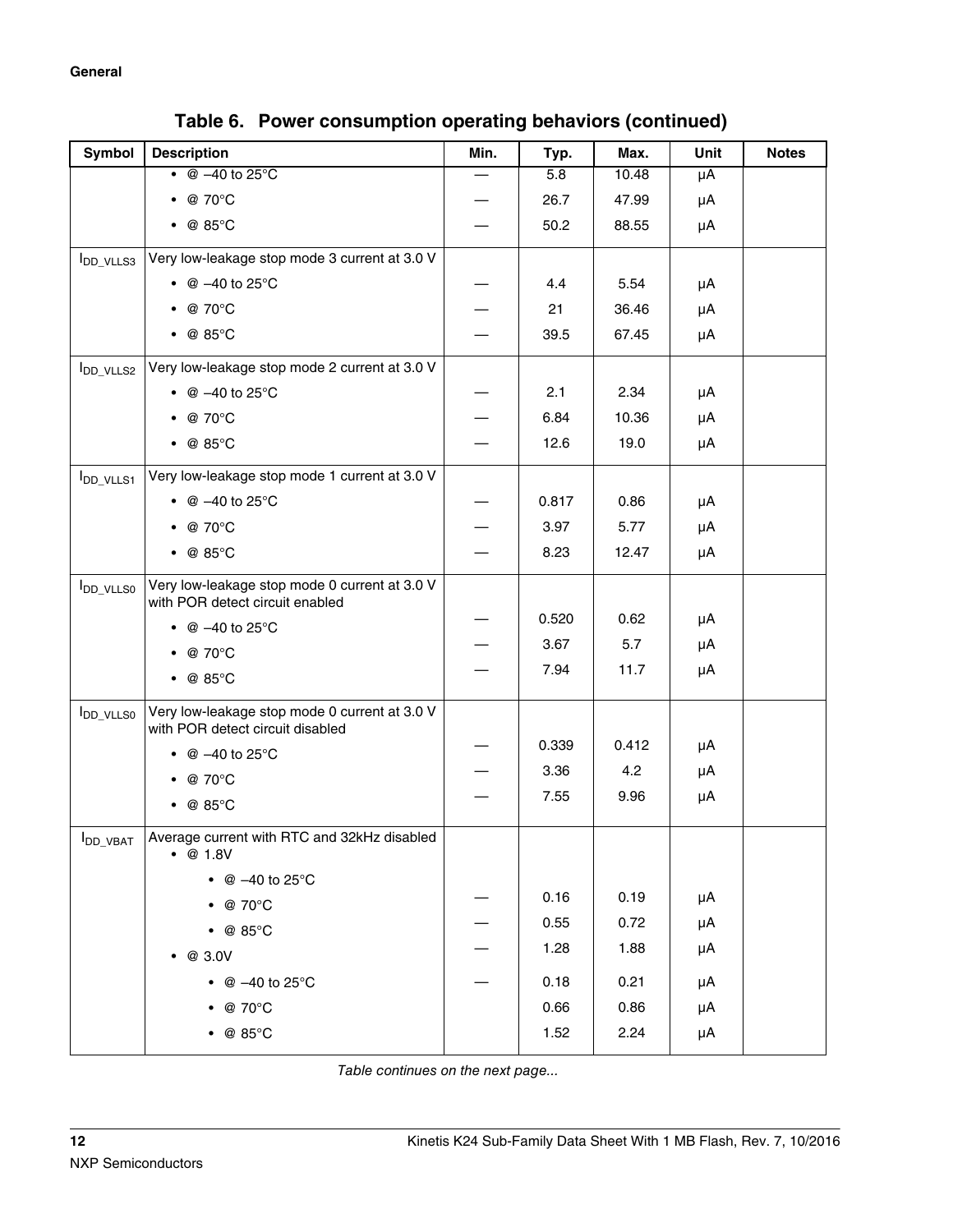<span id="page-12-0"></span>

| Symbol           | <b>Description</b>                                         | Min. | Typ. | Max. | Unit | <b>Notes</b>    |
|------------------|------------------------------------------------------------|------|------|------|------|-----------------|
| <b>I</b> DD_VBAT | Average current when CPU is not accessing<br>RTC registers |      |      |      |      | 10 <sup>1</sup> |
|                  | @ 1.8V<br>$\bullet$                                        |      |      |      |      |                 |
|                  | • $@ -40$ to 25 °C                                         |      | 0.59 | 0.70 | μA   |                 |
|                  | $\bullet$ @ 70 $^{\circ}$ C                                |      | 1.0  | 1.30 | μA   |                 |
|                  | $\bullet$ @ 85°C                                           |      | 1.76 | 2.59 | μA   |                 |
|                  | @ 3.0V<br>$\bullet$                                        |      |      |      |      |                 |
|                  | • $@ - 40$ to 25 °C                                        |      | 0.71 | 0.84 | μA   |                 |
|                  | $\bullet$ @ 70°C                                           |      | 1.22 | 1.59 | μA   |                 |
|                  | $\bullet$ @ 85°C                                           |      | 2.08 | 3.06 | μA   |                 |

**Table 6. Power consumption operating behaviors (continued)**

- 1. The analog supply current is the sum of the active or disabled current for each of the analog modules on the device. See each module's specification for its supply current.
- 2. 120 MHz core and system clock, 60 MHz bus, 40 Mhz FlexBus clock, and 25 MHz flash clock. MCG configured for PEE mode. All peripheral clocks disabled.
- 3. 120 MHz core and system clock, 60 MHz bus clock, 40 MHz Flexbus clock, and 25 MHz flash clock. MCG configured for PEE mode. All peripheral clocks enabled.
- 4. Max values are measured with CPU executing DSP instructions.
- 5. 25 MHz core and system clock, 25 MHz bus clock, and 12.5 MHz FlexBus and flash clock. MCG configured for FEI mode.
- 6. 4 MHz core, system, FlexBus, and bus clock and 1 MHz flash clock. MCG configured for BLPE mode. All peripheral clocks disabled. Code executing from flash.
- 7. 4 MHz core, system, FlexBus, and bus clock and 1 MHz flash clock. MCG configured for BLPE mode. All peripheral clocks enabled but peripherals are not in active operation. Code executing from flash.
- 8. 4 MHz core, system, FlexBus, and bus clock and 1 MHz flash clock. MCG configured for BLPE mode. All peripheral clocks disabled.
- 9. Data reflects devices with 256 KB of RAM.
- 10. Includes 32kHz oscillator current and RTC operation.

| <b>Symbol</b>         | <b>Description</b>                                                                                                                                         |       | Temperature (°C) |     |     |     | Unit |
|-----------------------|------------------------------------------------------------------------------------------------------------------------------------------------------------|-------|------------------|-----|-----|-----|------|
|                       |                                                                                                                                                            | $-40$ | 25               | 50  | 70  | 85  |      |
| <b>IREFSTEN4MHz</b>   | 4 MHz internal reference clock (IRC)<br>adder. Measured by entering STOP or<br>VLPS mode with 4 MHz IRC enabled.                                           | 56    | 56               | 56  | 56  | 56  | μA   |
| <b>IREFSTEN32KHz</b>  | 32 kHz internal reference clock (IRC)<br>adder. Measured by entering STOP mode<br>with the 32 kHz IRC enabled.                                             | 52    | 52               | 52  | 52  | 52  | μA   |
| <b>IEREFSTEN4MHz</b>  | External 4 MHz crystal clock adder.<br>Measured by entering STOP or VLPS<br>mode with the crystal enabled.                                                 | 206   | 228              | 237 | 245 | 251 | uA   |
| <b>IEREFSTEN32KHz</b> | External 32 kHz crystal clock adder by<br>means of the OSC0_CR[EREFSTEN and<br>EREFSTEN] bits. Measured by entering<br>all modes with the crystal enabled. |       |                  |     |     |     |      |

**Table 7. Low power mode peripheral adders — typical value**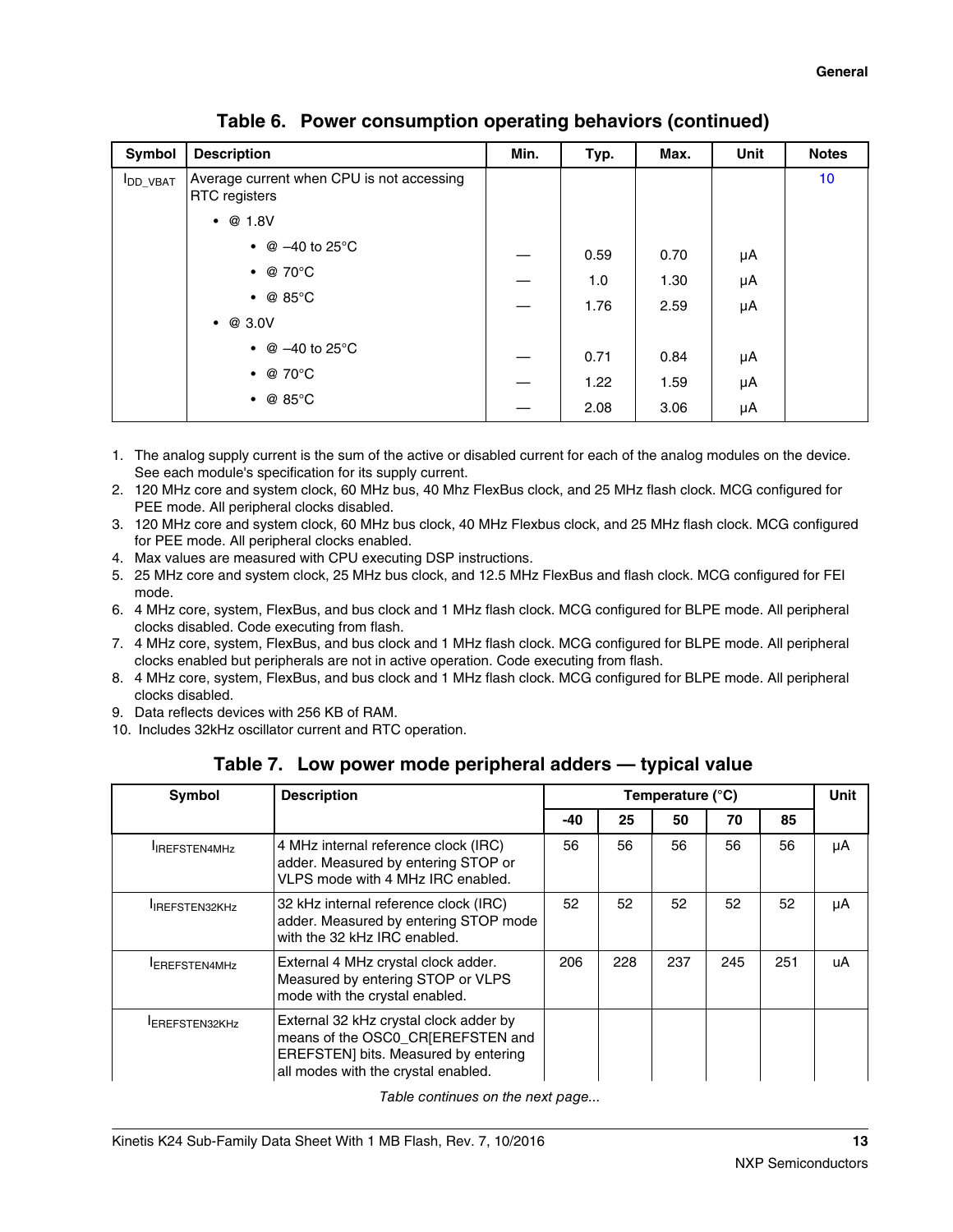| Symbol              | <b>Description</b>                                                                                                                                                                                                                                           |     | Temperature (°C) |     |     | Unit |    |
|---------------------|--------------------------------------------------------------------------------------------------------------------------------------------------------------------------------------------------------------------------------------------------------------|-----|------------------|-----|-----|------|----|
|                     |                                                                                                                                                                                                                                                              | -40 | 25               | 50  | 70  | 85   |    |
|                     | <b>VLLS1</b>                                                                                                                                                                                                                                                 |     |                  |     |     |      |    |
|                     | VLLS3                                                                                                                                                                                                                                                        | 440 | 490              | 540 | 560 | 570  |    |
|                     | <b>LLS</b>                                                                                                                                                                                                                                                   | 440 | 490              | 540 | 560 | 570  |    |
|                     | <b>VLPS</b>                                                                                                                                                                                                                                                  | 440 | 490              | 540 | 560 | 570  | nA |
|                     | <b>STOP</b>                                                                                                                                                                                                                                                  | 510 | 560              | 560 | 560 | 610  |    |
|                     |                                                                                                                                                                                                                                                              | 510 | 560              | 560 | 560 | 610  |    |
| <sup>1</sup> 48MIRC | 48 Mhz internal reference clock                                                                                                                                                                                                                              | 350 | 350              | 350 | 350 | 350  | μA |
| I <sub>CMP</sub>    | CMP peripheral adder measured by<br>placing the device in VLLS1 mode with<br>CMP enabled using the 6-bit DAC and a<br>single external input for compare. Includes<br>6-bit DAC power consumption.                                                            | 22  | 22               | 22  | 22  | 22   | μA |
| <b>I</b> RTC        | RTC peripheral adder measured by<br>placing the device in VLLS1 mode with<br>external 32 kHz crystal enabled by means<br>of the RTC_CR[OSCE] bit and the RTC<br>ALARM set for 1 minute. Includes<br>ERCLK32K (32 kHz external crystal)<br>power consumption. | 432 | 357              | 388 | 475 | 532  | nA |
| <b>I</b> UART       | UART peripheral adder measured by<br>placing the device in STOP or VLPS<br>mode with selected clock source waiting<br>for RX data at 115200 baud rate. Includes<br>selected clock source power consumption.<br>MCGIRCLK (4 MHz internal reference            |     |                  |     |     |      |    |
|                     | clock)                                                                                                                                                                                                                                                       | 66  | 66               | 66  | 66  | 66   | μA |
|                     | OSCERCLK (4 MHz external crystal)                                                                                                                                                                                                                            | 214 | 237              | 246 | 254 | 260  |    |
| $I_{BG}$            | Bandgap adder when BGEN bit is set and<br>device is placed in VLPx, LLS, or VLLSx<br>mode.                                                                                                                                                                   | 45  | 45               | 45  | 45  | 45   | μA |
| <b>IADC</b>         | ADC peripheral adder combining the<br>measured values at V <sub>DD</sub> and V <sub>DDA</sub> by<br>placing the device in STOP or VLPS<br>mode. ADC is configured for low power<br>mode using the internal clock and<br>continuous conversions.              | 42  | 42               | 42  | 42  | 42   | μA |

**Table 7. Low power mode peripheral adders — typical value (continued)**

## **2.2.5.1 Diagram: Typical IDD\_RUN operating behavior**

The following data was measured under these conditions:

• No GPIOs toggled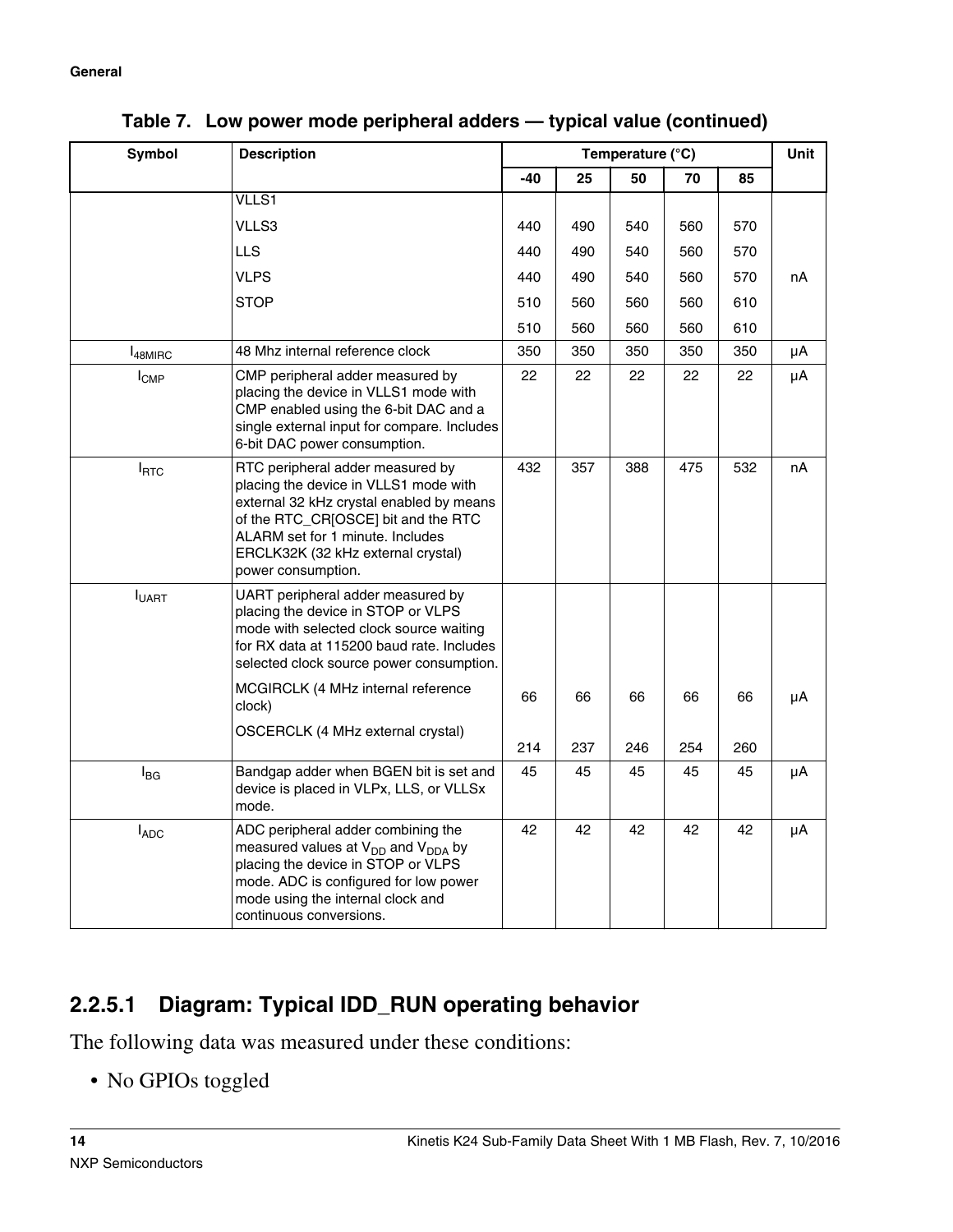- Code execution from flash with cache enabled
- For the ALLOFF curve, all peripheral clocks are disabled except FTFE



**Figure 3. Run mode supply current vs. core frequency**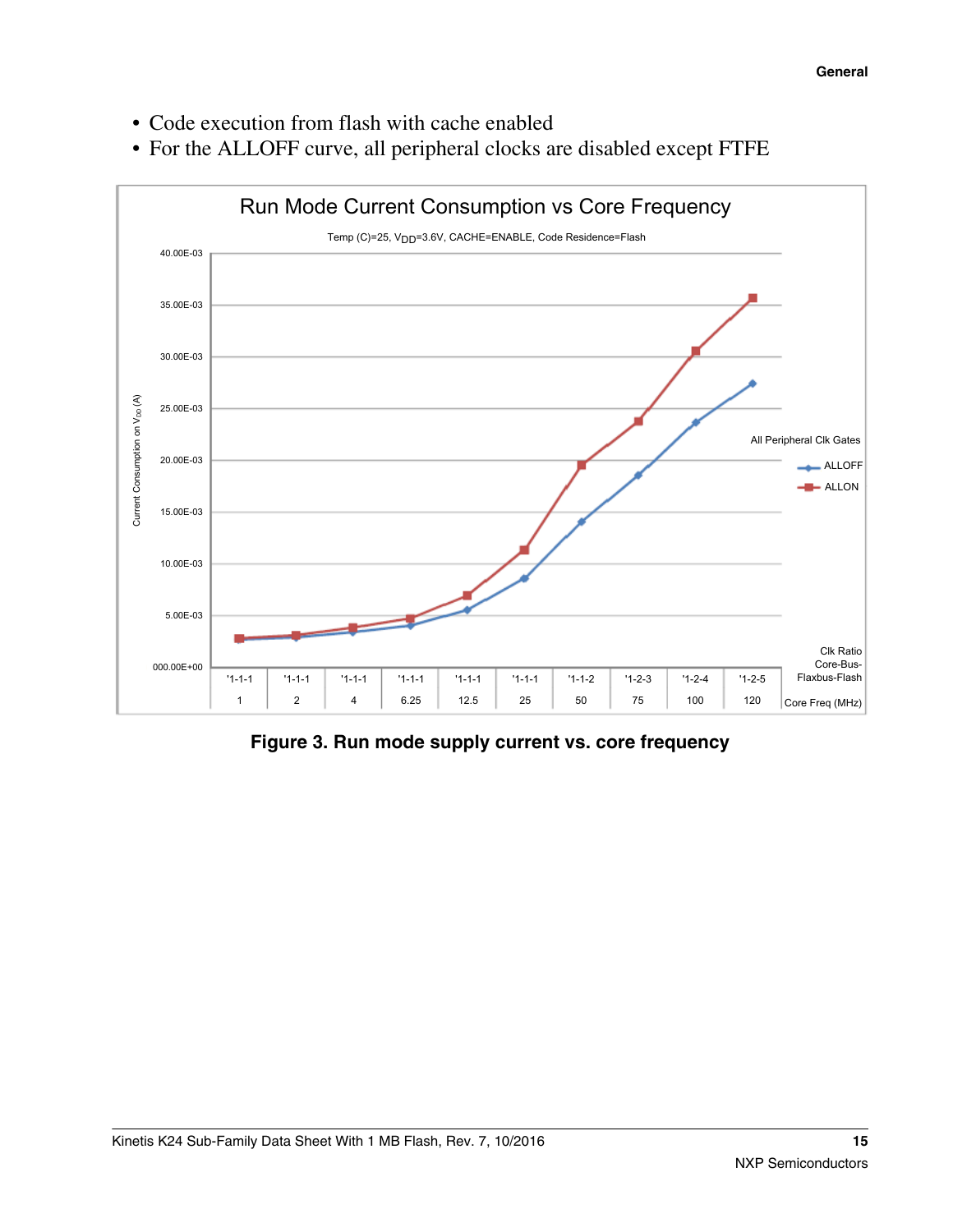<span id="page-15-0"></span>

**Figure 4. VLPR mode supply current vs. core frequency**

### **2.2.6 EMC radiated emissions operating behaviors Table 8. EMC radiated emissions operating behaviors**

| Symbol                 | <b>Description</b>                 | <b>Frequency</b><br>band<br>(MHz) | Typ.            | Unit | <b>Notes</b> |
|------------------------|------------------------------------|-----------------------------------|-----------------|------|--------------|
|                        |                                    |                                   | <b>144 LQFP</b> |      |              |
| $V_{RE1}$              | Radiated emissions voltage, band 1 | $0.15 - 50$                       | 16              | dBµV | 1, 2         |
| V <sub>RE2</sub>       | Radiated emissions voltage, band 2 | $50 - 150$                        | 22              | dBuV |              |
| V <sub>RE3</sub>       | Radiated emissions voltage, band 3 | 150-500                           | 21              | dBµV |              |
| V <sub>RE4</sub>       | Radiated emissions voltage, band 4 | 500-1000                          | 16              | dBµV |              |
| $V_{\mathsf{RE\_IEC}}$ | <b>IEC</b> level                   | $0.15 - 1000$                     |                 |      | 2, 3         |

1. Determined according to IEC Standard 61967-1, *Integrated Circuits - Measurement of Electromagnetic Emissions, 150 kHz to 1 GHz Part 1: General Conditions and Definitions* and IEC Standard 61967-2, *Integrated Circuits - Measurement of Electromagnetic Emissions, 150 kHz to 1 GHz Part 2: Measurement of Radiated Emissions—TEM Cell and*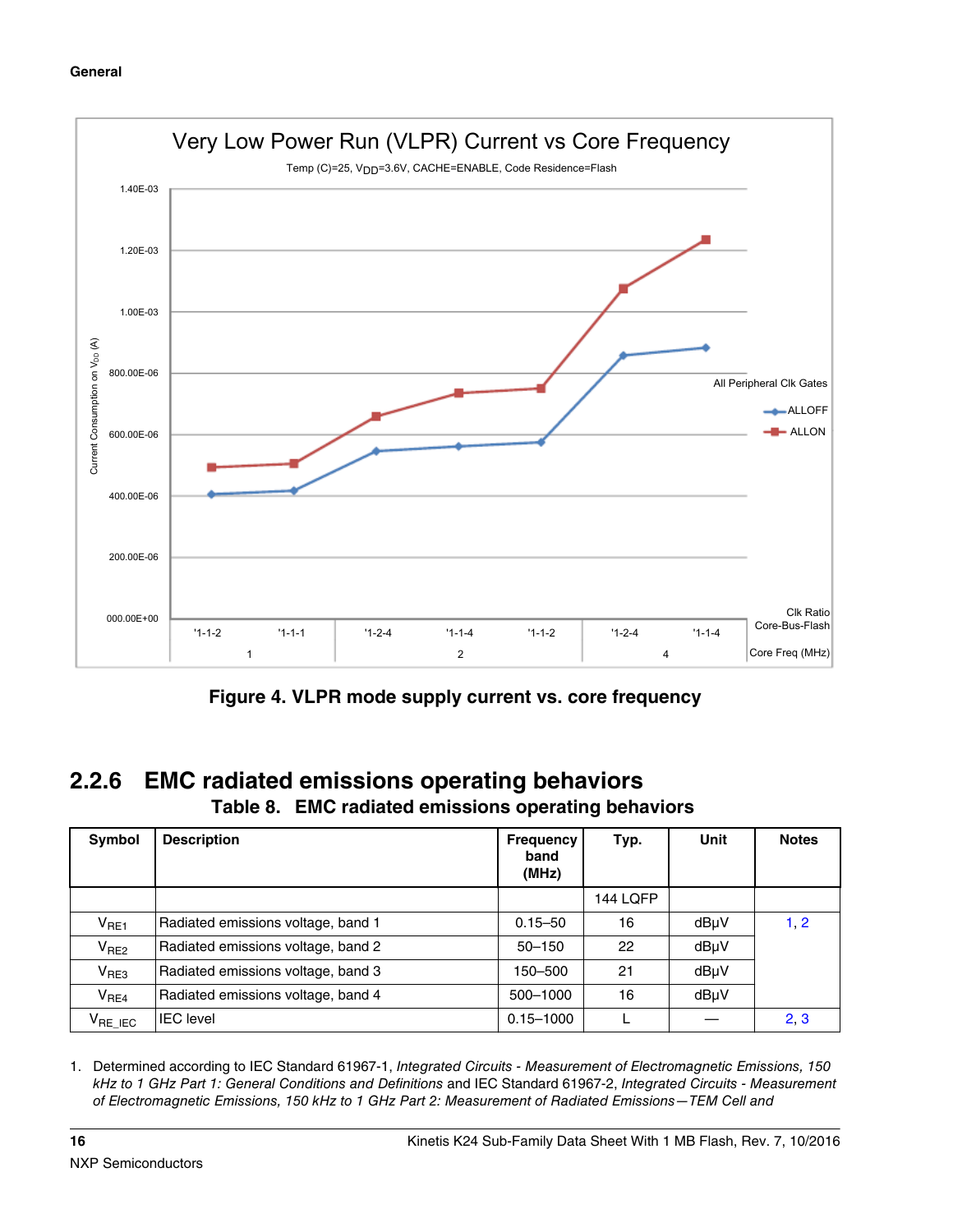<span id="page-16-0"></span>*Wideband TEM Cell Method*. Measurements were made while the microcontroller was running basic application code. The reported emission level is the value of the maximum measured emission, rounded up to the next whole number, from among the measured orientations in each frequency range.

- 2.  $V_{DD} = 3.3 V$ ,  $T_A = 25 °C$ ,  $f_{OSC} = 12 MHz$  (crystal),  $f_{SYS} = 96 MHz$ ,  $f_{BUS} = 48 MHz$
- 3. Specified according to Annex D of IEC Standard 61967-2, *Measurement of Radiated Emissions—TEM Cell and Wideband TEM Cell Method*

## **2.2.7 Designing with radiated emissions in mind**

To find application notes that provide guidance on designing your system to minimize interference from radiated emissions:

- 1. Go to [www.nxp.com](http://www.nxp.com).
- 2. Perform a keyword search for "EMC design."

## **2.2.8 Capacitance attributes**

### **Table 9. Capacitance attributes**

| <b>Symbol</b> | Description                     | Min. | Max. | Unit |
|---------------|---------------------------------|------|------|------|
| UIN A         | Input capacitance: analog pins  |      |      | рF   |
| UIN D         | Input capacitance: digital pins |      |      | рF   |

## **2.3 Switching specifications**

## **2.3.1 Device clock specifications**

### **Table 10. Device clock specifications**

| Symbol             | <b>Description</b>                                        | Min. | Max. | Unit       | <b>Notes</b> |
|--------------------|-----------------------------------------------------------|------|------|------------|--------------|
|                    | Normal run mode                                           |      |      |            |              |
| $f_{\rm{SYS}}$     | System and core clock                                     |      | 120  | <b>MHz</b> |              |
|                    | System and core clock when Full Speed USB in<br>operation | 20   |      | <b>MHz</b> |              |
| $f_{\text{BUS}}$   | Bus clock                                                 |      | 60   | <b>MHz</b> |              |
| FB_CLK             | FlexBus clock                                             |      | 50   | <b>MHz</b> |              |
| f <sub>FLASH</sub> | Flash clock                                               |      | 25   | <b>MHz</b> |              |
| <sup>T</sup> LPTMR | <b>LPTMR</b> clock                                        |      | 25   | <b>MHz</b> |              |
|                    | VLPR mode <sup>1</sup>                                    |      |      |            |              |
| $f_{\rm{SYS}}$     | System and core clock                                     |      | 4    | <b>MHz</b> |              |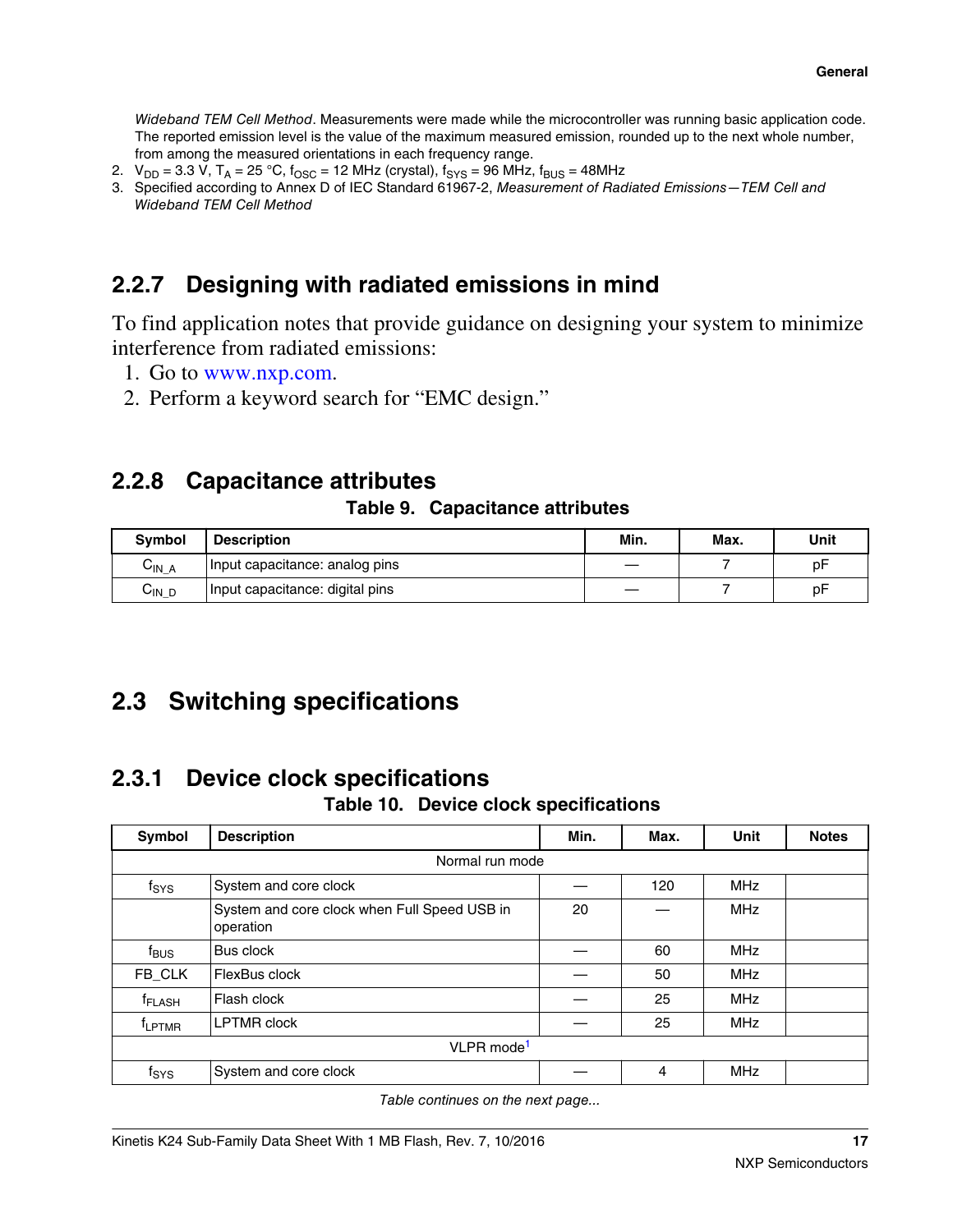<span id="page-17-0"></span>

| Symbol                                    | <b>Description</b>                                             |  | Max. | Unit       | <b>Notes</b> |
|-------------------------------------------|----------------------------------------------------------------|--|------|------------|--------------|
| f <sub>BUS</sub>                          | Bus clock                                                      |  | 4    | MHz        |              |
| FB CLK                                    | FlexBus clock                                                  |  | 4    | <b>MHz</b> |              |
| <sup>f</sup> FLASH                        | Flash clock                                                    |  | 0.8  | <b>MHz</b> |              |
| <sup>f</sup> ERCLK                        | External reference clock                                       |  | 16   | <b>MHz</b> |              |
| <sup>T</sup> LPTMR_pin                    | <b>LPTMR</b> clock                                             |  | 25   | <b>MHz</b> |              |
| <sup>f</sup> LPTMR_ERCLK                  | LPTMR external reference clock                                 |  | 16   | <b>MHz</b> |              |
|                                           | FlexCAN external reference clock<br><sup>T</sup> FlexCAN ERCLK |  | 8    | <b>MHz</b> |              |
| <b>I2S master clock</b><br>$t_{12S}$ MCLK |                                                                |  | 12.5 | <b>MHz</b> |              |
| <sup>T</sup> I2S BCLK                     | I2S bit clock                                                  |  | 4    | <b>MHz</b> |              |

**Table 10. Device clock specifications (continued)**

1. The frequency limitations in VLPR mode here override any frequency specification listed in the timing specification for any other module.

## **2.3.2 General switching specifications**

These general purpose specifications apply to all signals configured for GPIO, UART, CAN, CMT, timers, and  $I<sup>2</sup>C$  signals.

| Symbol | <b>Description</b>                                                                                             | Min.           | Max. | Unit                | <b>Notes</b> |
|--------|----------------------------------------------------------------------------------------------------------------|----------------|------|---------------------|--------------|
|        | GPIO pin interrupt pulse width (digital glitch filter<br>disabled) - Synchronous path                          | 1.5            |      | Bus clock<br>cycles | 1, 2         |
|        | GPIO pin interrupt pulse width (digital glitch filter<br>disabled, analog filter enabled) — Asynchronous path  | 100            |      | ns                  |              |
|        | GPIO pin interrupt pulse width (digital glitch filter<br>disabled, analog filter disabled) — Asynchronous path |                |      | ns                  | 3            |
|        | External reset pulse width (digital glitch filter disabled)                                                    |                |      | ns                  | 3            |
|        | Mode select (EZP_CS) hold time after reset<br>deassertion                                                      | $\overline{2}$ |      | Bus clock<br>cycles |              |
|        | Port rise and fall time (high drive strength) - 3 V                                                            |                |      |                     |              |
|        | • Slew disabled                                                                                                |                |      |                     |              |
|        | • 1.71 $\leq$ V <sub>DD</sub> $\leq$ 2.7V                                                                      |                | 8    | ns                  |              |
|        | • 2.7 $\leq$ $V_{DD} \leq 3.6V$                                                                                |                | 6    | ns                  |              |
|        | • Slew enabled                                                                                                 |                |      |                     |              |
|        | • 1.71 $\leq$ $V_{DD} \leq 2.7V$                                                                               |                | 18   | ns                  |              |
|        | • 2.7 $\leq$ $V_{DD} \leq 3.6V$                                                                                |                | 12   | ns                  |              |
|        | Port rise and fall time (high drive strength) - 5 V                                                            |                |      |                     | 4            |
|        | • Slew disabled                                                                                                |                |      |                     |              |

**Table 11. General switching specifications**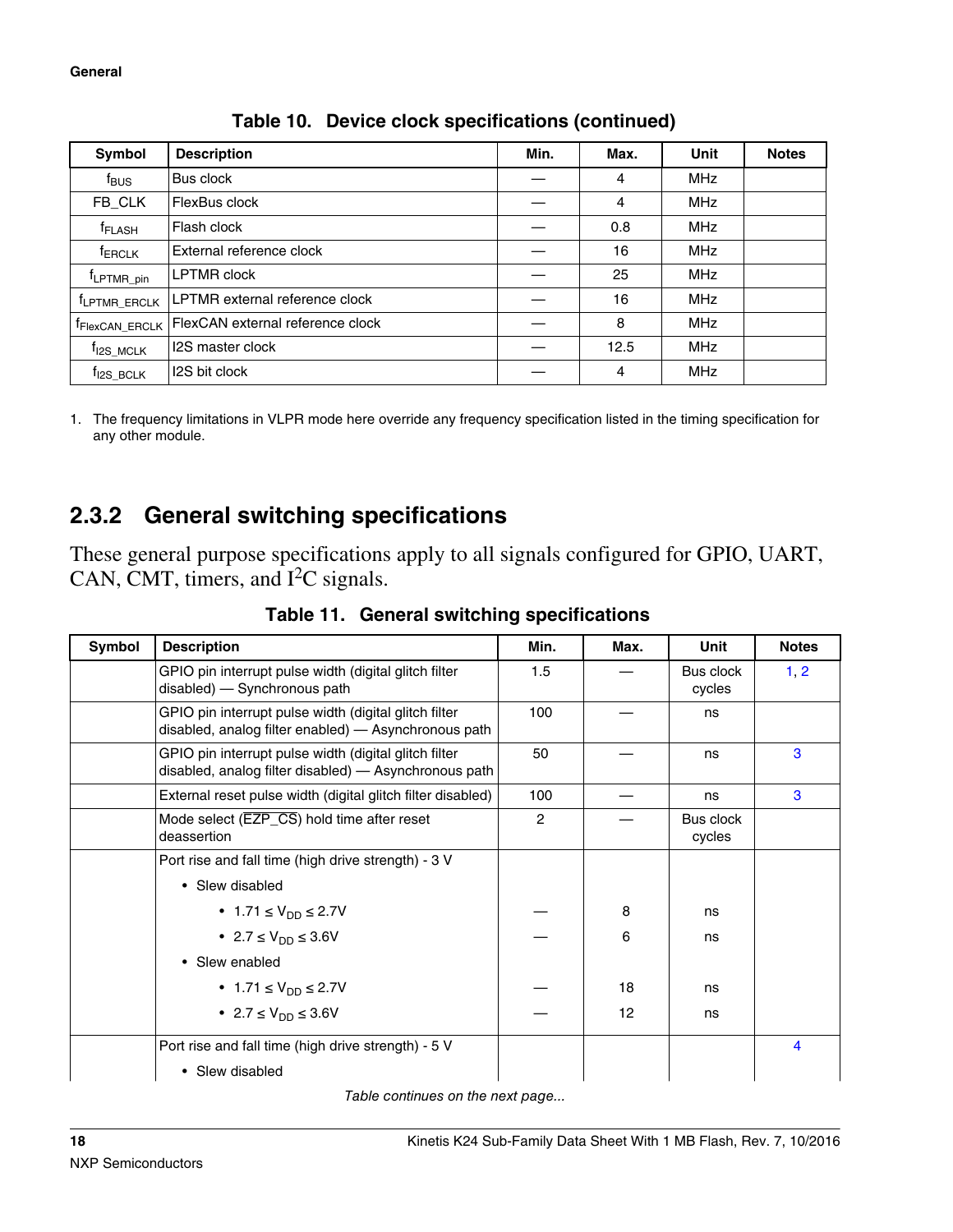<span id="page-18-0"></span>

| Symbol | <b>Description</b>                                 | Min. | Max. | Unit | <b>Notes</b> |
|--------|----------------------------------------------------|------|------|------|--------------|
|        | • 1.71 $\leq$ $V_{DD} \leq 2.7V$                   |      | 6    | ns   |              |
|        | • 2.7 $\leq$ $V_{DD} \leq 3.6V$                    |      | 4    | ns   |              |
|        | • Slew enabled                                     |      |      |      |              |
|        | • $1.71 \le V_{DD} \le 2.7V$                       |      | 24   | ns   |              |
|        | • 2.7 $\leq$ $V_{DD} \leq 3.6V$                    |      | 14   | ns   |              |
|        | Port rise and fall time (low drive strength) - 3 V |      |      |      |              |
|        | • Slew disabled                                    |      |      |      |              |
|        | • $1.71 \le V_{DD} \le 2.7V$                       |      | 12   | ns   |              |
|        | • 2.7 $\leq$ $V_{DD} \leq 3.6V$                    |      | 6    | ns   |              |
|        | • Slew enabled                                     |      |      |      |              |
|        | • $1.71 \le V_{DD} \le 2.7V$                       |      | 24   | ns   |              |
|        | • 2.7 $\leq$ $V_{DD} \leq 3.6V$                    |      | 16   | ns   |              |
|        | Port rise and fall time (low drive strength) - 5 V |      |      |      | 5            |
|        | • Slew disabled                                    |      |      |      |              |
|        | • $1.71 \le V_{DD} \le 2.7V$                       |      | 17   | ns   |              |
|        | • 2.7 $\leq$ $V_{DD} \leq 3.6V$                    |      | 10   | ns   |              |
|        | • Slew enabled                                     |      |      |      |              |
|        | • $1.71 \le V_{DD} \le 2.7V$                       |      | 23   | ns   |              |
|        | • 2.7 $\leq$ $V_{DD} \leq 3.6V$                    |      | 20   | ns   |              |

| Table 11. General switching specifications (continued) |  |  |  |  |
|--------------------------------------------------------|--|--|--|--|
|--------------------------------------------------------|--|--|--|--|

- 1. This is the minimum pulse width that is guaranteed to pass through the pin synchronization circuitry. Shorter pulses may or may not be recognized. In Stop, VLPS, LLS, and VLLSx modes, the synchronizer is bypassed so shorter pulses can be recognized in that case.
- 2. The greater synchronous and asynchronous timing must be met.
- 3. This is the minimum pulse width that is guaranteed to be recognized as a pin interrupt request in Stop, VLPS, LLS, and VLLSx modes.
- 4. 25 pF load
- 5. 15 pF load

## **2.4 Thermal specifications**

## **2.4.1 Thermal operating requirements**

**Table 12. Thermal operating requirements**

| <b>Symbol</b> | <b>Description</b>               | Min.  | Max. | Unit    |
|---------------|----------------------------------|-------|------|---------|
|               | Die junction temperature         | $-40$ | 95   | $\circ$ |
|               | Ambient temperature <sup>1</sup> | $-40$ | 85   | $\circ$ |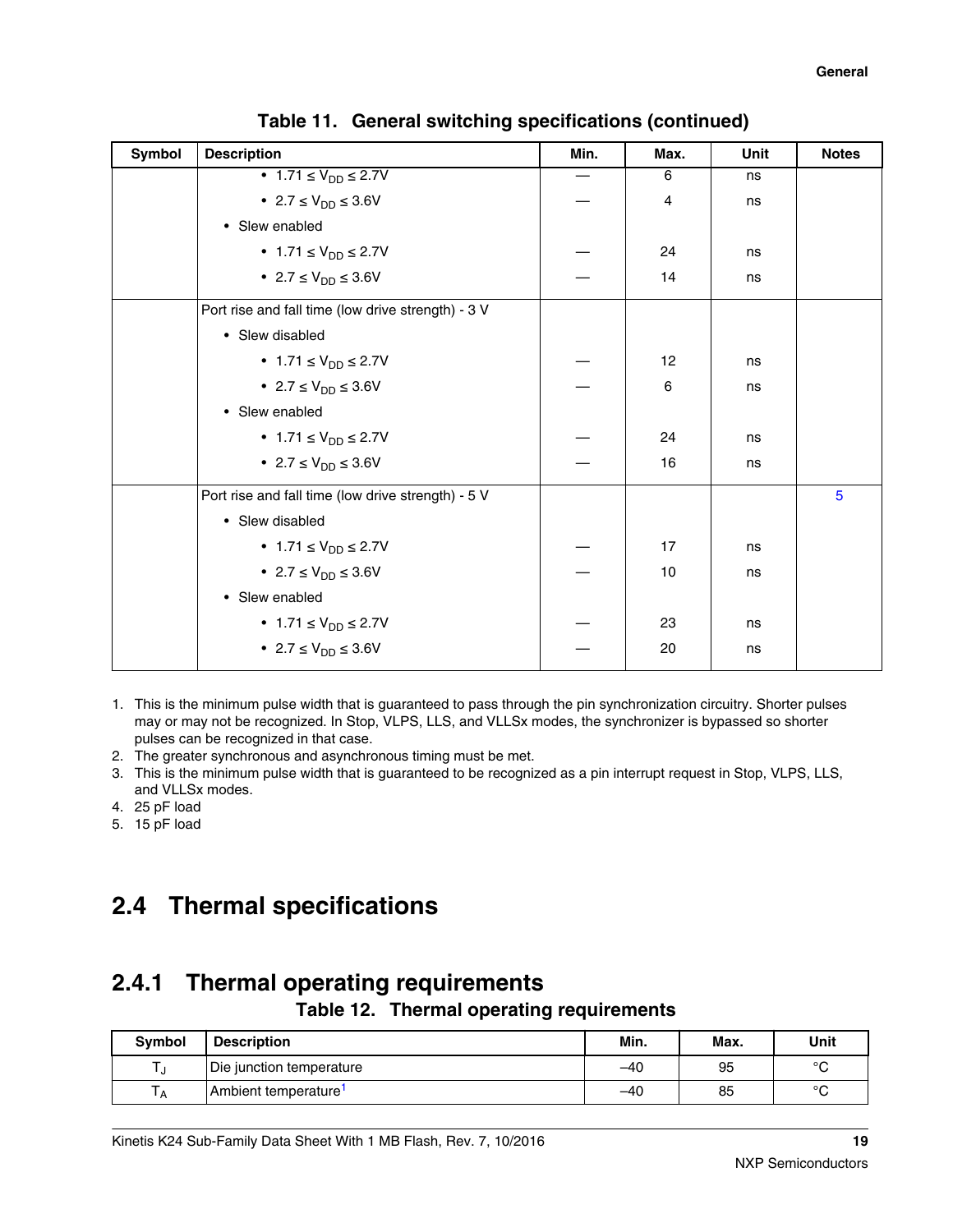#### <span id="page-19-0"></span>**Peripheral operating requirements and behaviors**

1. Maximum T<sub>A</sub> can be exceeded only if the user ensures that T<sub>J</sub> does not exceed maximum T<sub>J</sub>. The simplest method to determine T<sub>J</sub> is:

 $T_J = T_A + R_{\theta JA}$  x chip power dissipation

## **2.4.2 Thermal attributes**

| <b>Board type</b> | Symbol             | <b>Description</b>                                                                                                | <b>142 WLCSP</b> | <b>Unit</b>   | <b>Notes</b> |
|-------------------|--------------------|-------------------------------------------------------------------------------------------------------------------|------------------|---------------|--------------|
| Single-layer (1s) | $R_{\theta JA}$    | Thermal<br>resistance, junction<br>to ambient (natural<br>convection)                                             | 83               | $\degree$ C/W | 1, 2         |
| Four-layer (2s2p) | $R_{\theta JA}$    | Thermal<br>resistance, junction<br>to ambient (natural<br>convection)                                             | 37               | $\degree$ C/W | 1, 2, 3      |
|                   | $R_{\theta$ JB     | Thermal<br>resistance, junction<br>to board                                                                       | 11               | $\degree$ C/W | 4            |
|                   | $R_{\theta JC}$    | Thermal<br>resistance, junction<br>to case                                                                        | 2.4              | $\degree$ C/W | 5            |
|                   | $\Psi_{\text{JT}}$ | Thermal<br>characterization<br>parameter, junction<br>to package top<br>outside center<br>(natural<br>convection) | 3                | $\degree$ C/W | 6            |

- 1. Junction temperature is a function of die size, on-chip power dissipation, package thermal resistance, mounting site (board) temperature, ambient temperature, air flow, power dissipation of other components on the board, and board thermal resistance.
- 2. Determined according to JEDEC Standard JESD51-2, *Integrated Circuits Thermal Test Method Environmental Conditions—Natural Convection (Still Air)* with the single layer board horizontal. Board meets JESD51-9 specification.
- 3. Determined according to JEDEC Standard JESD51-6, *Integrated Circuits Thermal Test Method Environmental Conditions—Forced Convection (Moving Air)* with the board horizontal.
- 4. Determined according to JEDEC Standard JESD51-8, *Integrated Circuit Thermal Test Method Environmental Conditions—Junction-to-Board*.
- 5. Determined according to Method 1012.1 of MIL-STD 883, *Test Method Standard, Microcircuits*, with the cold plate temperature used for the case temperature. The value includes the thermal resistance of the interface material between the top of the package and the cold plate.
- 6. Determined according to JEDEC Standard JESD51-2, *Integrated Circuits Thermal Test Method Environmental Conditions—Natural Convection (Still Air)*.

# **3 Peripheral operating requirements and behaviors**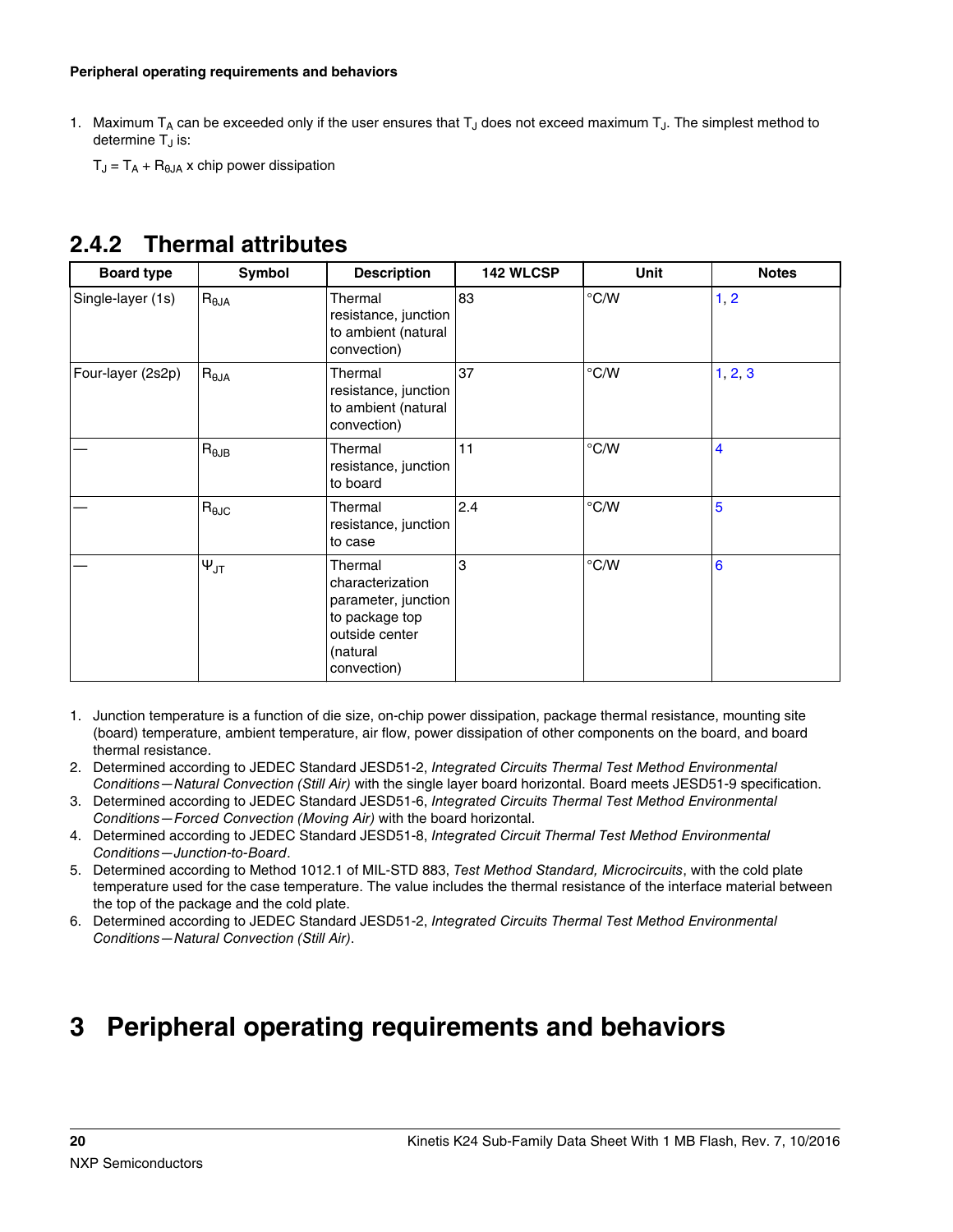# <span id="page-20-0"></span>**3.1 Core modules**

### **3.1.1 Debug trace timing specifications Table 14. Debug trace operating behaviors**

| Symbol         | <b>Description</b>       | Min.                | Max.       | Unit |
|----------------|--------------------------|---------------------|------------|------|
| $T_{\rm cyc}$  | Clock period             | Frequency dependent | <b>MHz</b> |      |
| $T_{wl}$       | Low pulse width          | $\overline{c}$      |            | ns   |
| $T_{wh}$       | High pulse width         | 2                   |            | ns   |
| $T_{r}$        | Clock and data rise time |                     | 3          | ns   |
| $T_f$          | Clock and data fall time |                     | 3          | ns   |
| $T_{\rm s}$    | Data setup               | 1.5                 |            | ns   |
| T <sub>h</sub> | Data hold                |                     |            | ns   |



**Figure 5. TRACE\_CLKOUT specifications**



**Figure 6. Trace data specifications**

## **3.1.2 JTAG electricals**

### **Table 15. JTAG limited voltage range electricals**

| <b>Symbol</b> | <b>Description</b>          | Min.                | Max. | Unit |
|---------------|-----------------------------|---------------------|------|------|
|               | Operating voltage           | $\sim$ $\sim$<br>ے. | 3.6  |      |
| J1            | TCLK frequency of operation |                     |      | MHz  |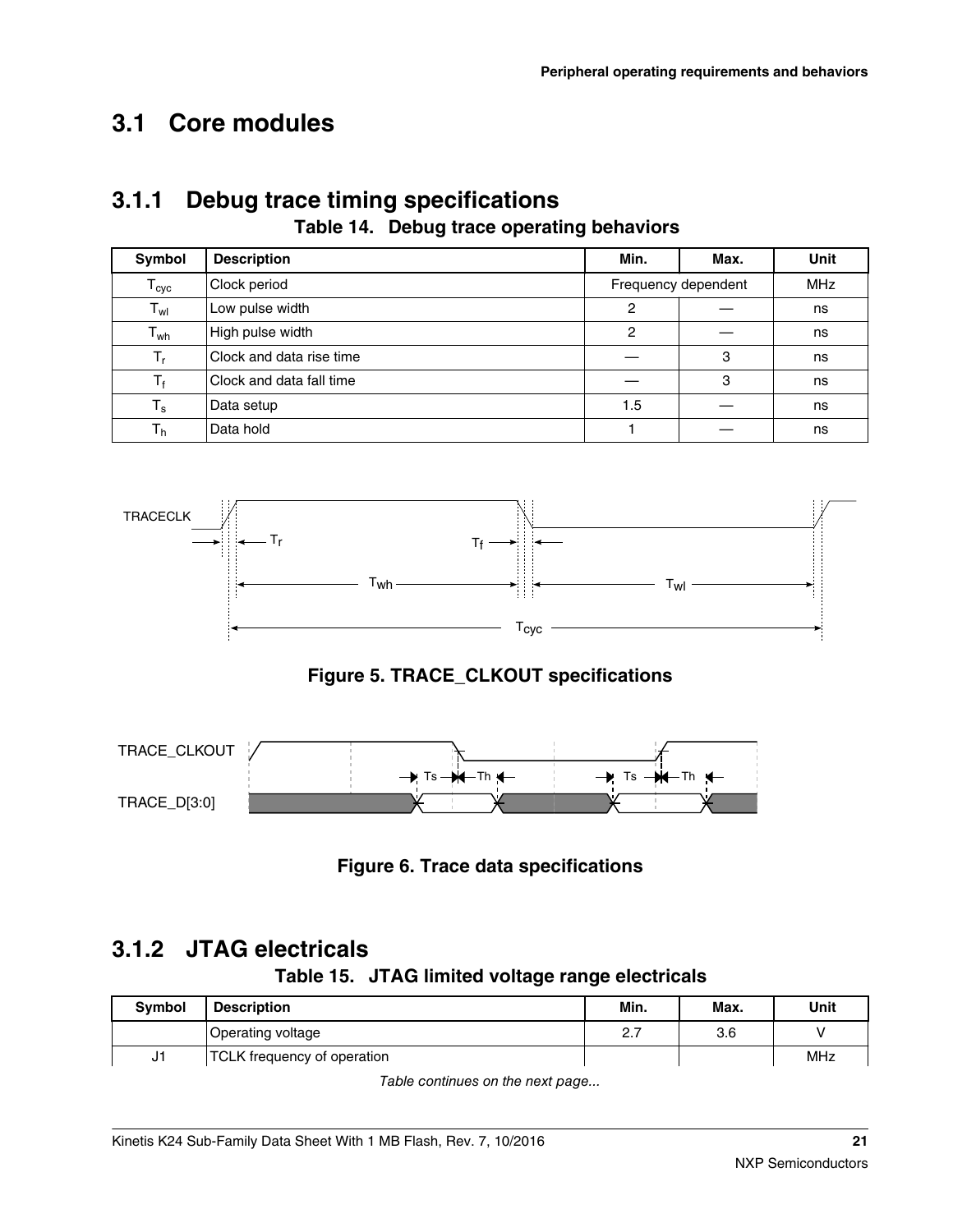| Symbol         | <b>Description</b>                                 | Min.     | Max. | <b>Unit</b> |
|----------------|----------------------------------------------------|----------|------|-------------|
|                | • Boundary Scan                                    | 0        | 10   |             |
|                | • JTAG and CJTAG                                   |          | 25   |             |
|                | • Serial Wire Debug                                | $\Omega$ | 50   |             |
| J <sub>2</sub> | TCLK cycle period                                  | 1/J1     |      | ns          |
| J3             | TCLK clock pulse width                             |          |      |             |
|                | • Boundary Scan                                    | 50       |      | ns          |
|                | • JTAG and CJTAG                                   | 20       |      | ns          |
|                | • Serial Wire Debug                                | 10       |      | ns          |
| J4             | <b>TCLK</b> rise and fall times                    |          | 3    | ns          |
| J5             | Boundary scan input data setup time to TCLK rise   | 20       |      | ns          |
| J <sub>6</sub> | Boundary scan input data hold time after TCLK rise | 2.6      |      | ns          |
| J7             | TCLK low to boundary scan output data valid        |          | 25   | ns          |
| J8             | TCLK low to boundary scan output high-Z            |          | 25   | ns          |
| J9             | TMS, TDI input data setup time to TCLK rise        | 8        |      | ns          |
| J10            | TMS, TDI input data hold time after TCLK rise      | 1        |      | ns          |
| J11            | TCLK low to TDO data valid                         |          | 17   | ns          |
| J12            | TCLK low to TDO high-Z                             |          | 17   | ns          |
| J13            | <b>TRST</b> assert time                            | 100      |      | ns          |
| J14            | TRST setup time (negation) to TCLK high            | 8        |      | ns          |

**Table 15. JTAG limited voltage range electricals (continued)**

**Table 16. JTAG full voltage range electricals**

| Symbol         | <b>Description</b>                                 | Min.     | Max. | <b>Unit</b> |
|----------------|----------------------------------------------------|----------|------|-------------|
|                | Operating voltage                                  | 1.71     | 3.6  | V           |
| J <sub>1</sub> | TCLK frequency of operation                        |          |      | <b>MHz</b>  |
|                | <b>Boundary Scan</b><br>$\bullet$                  | 0        | 10   |             |
|                | • JTAG and CJTAG                                   | $\Omega$ | 20   |             |
|                | • Serial Wire Debug                                | $\Omega$ | 40   |             |
| J2             | <b>TCLK</b> cycle period                           | 1/J1     |      | ns          |
| JЗ             | <b>TCLK clock pulse width</b>                      |          |      |             |
|                | <b>Boundary Scan</b><br>$\bullet$                  | 50       |      | ns          |
|                | • JTAG and CJTAG                                   |          |      | ns          |
|                | • Serial Wire Debug                                | 12.5     |      | ns          |
| J4             | TCLK rise and fall times                           |          | 3    | ns          |
| J5             | Boundary scan input data setup time to TCLK rise   | 20       |      | ns          |
| J6             | Boundary scan input data hold time after TCLK rise | 0        |      | ns          |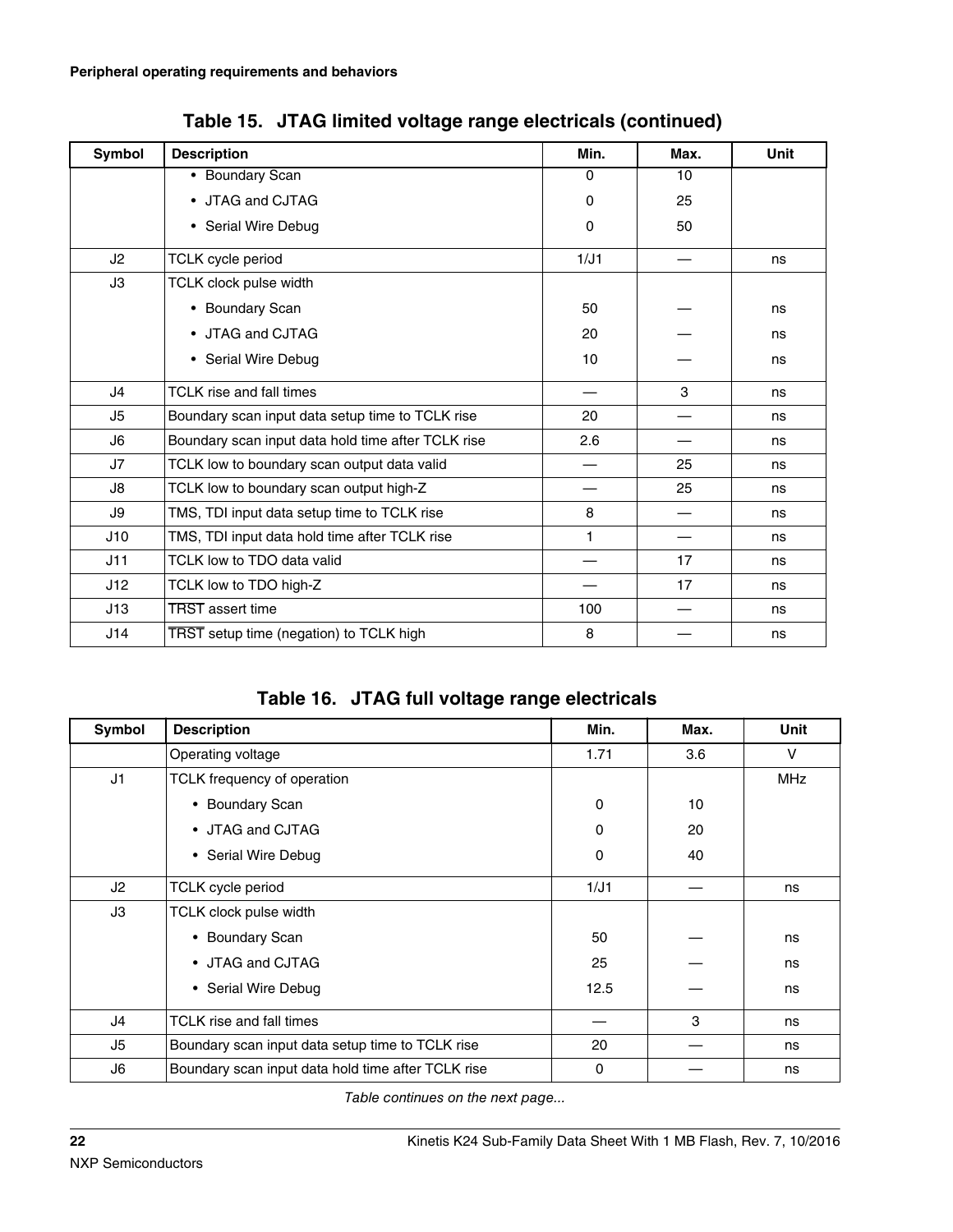| <b>Symbol</b> | <b>Description</b>                            | Min. | Max. | <b>Unit</b> |  |  |
|---------------|-----------------------------------------------|------|------|-------------|--|--|
| J7            | TCLK low to boundary scan output data valid   |      | 25   | ns          |  |  |
| J8            | TCLK low to boundary scan output high-Z       | 25   |      |             |  |  |
| J9            | TMS, TDI input data setup time to TCLK rise   | 8    |      | ns          |  |  |
| J10           | TMS, TDI input data hold time after TCLK rise | 2.9  |      | ns          |  |  |
| J11           | TCLK low to TDO data valid                    |      | 22.1 | ns          |  |  |
| J12           | TCLK low to TDO high-Z                        |      | 22.1 | ns          |  |  |
| J13           | <b>TRST</b> assert time                       | 100  |      | ns          |  |  |
| J14           | TRST setup time (negation) to TCLK high       | 8    |      | ns          |  |  |









**Figure 8. Boundary scan (JTAG) timing**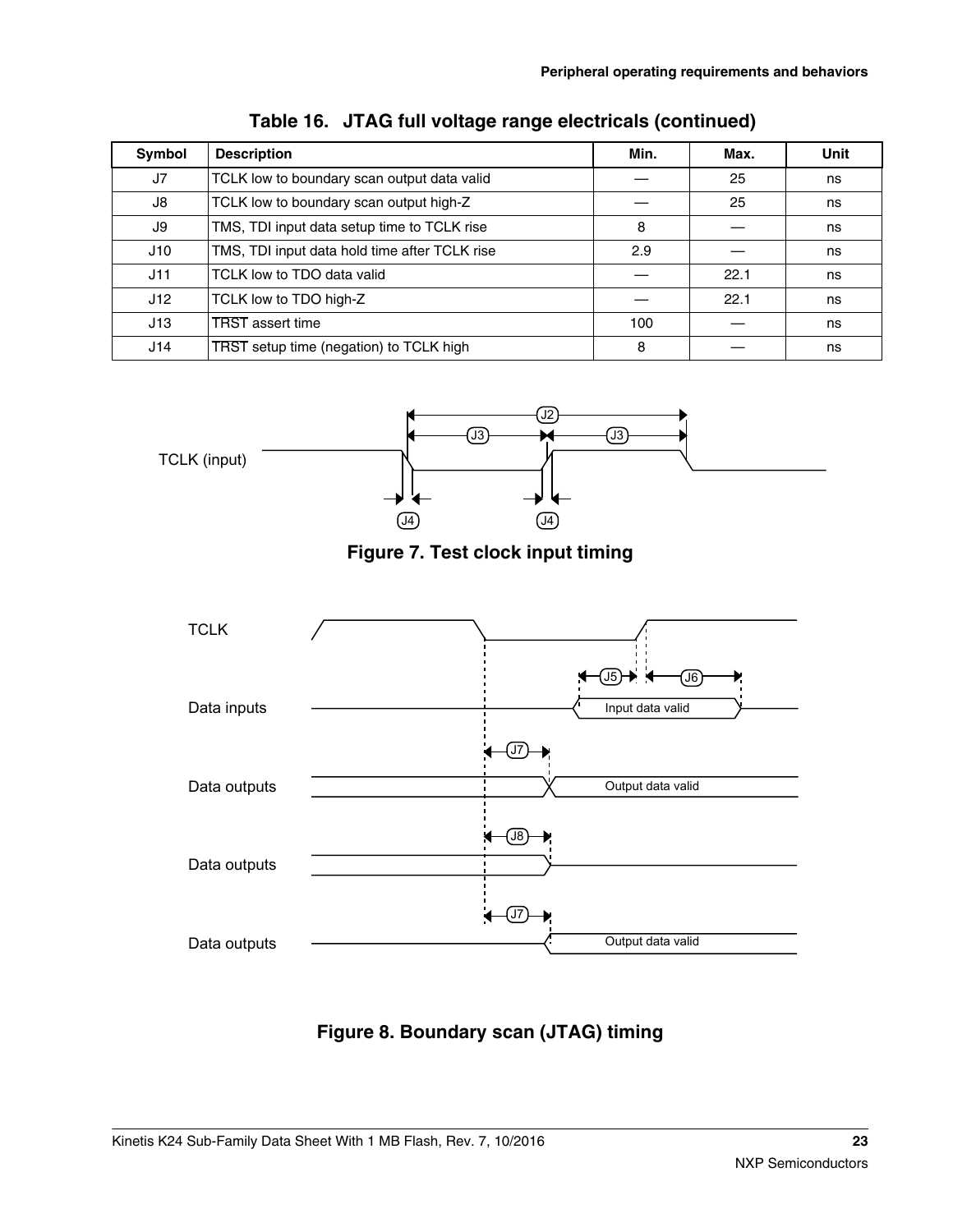<span id="page-23-0"></span>

**Figure 9. Test Access Port timing**





# **3.2 System modules**

There are no specifications necessary for the device's system modules.

# **3.3 Clock modules**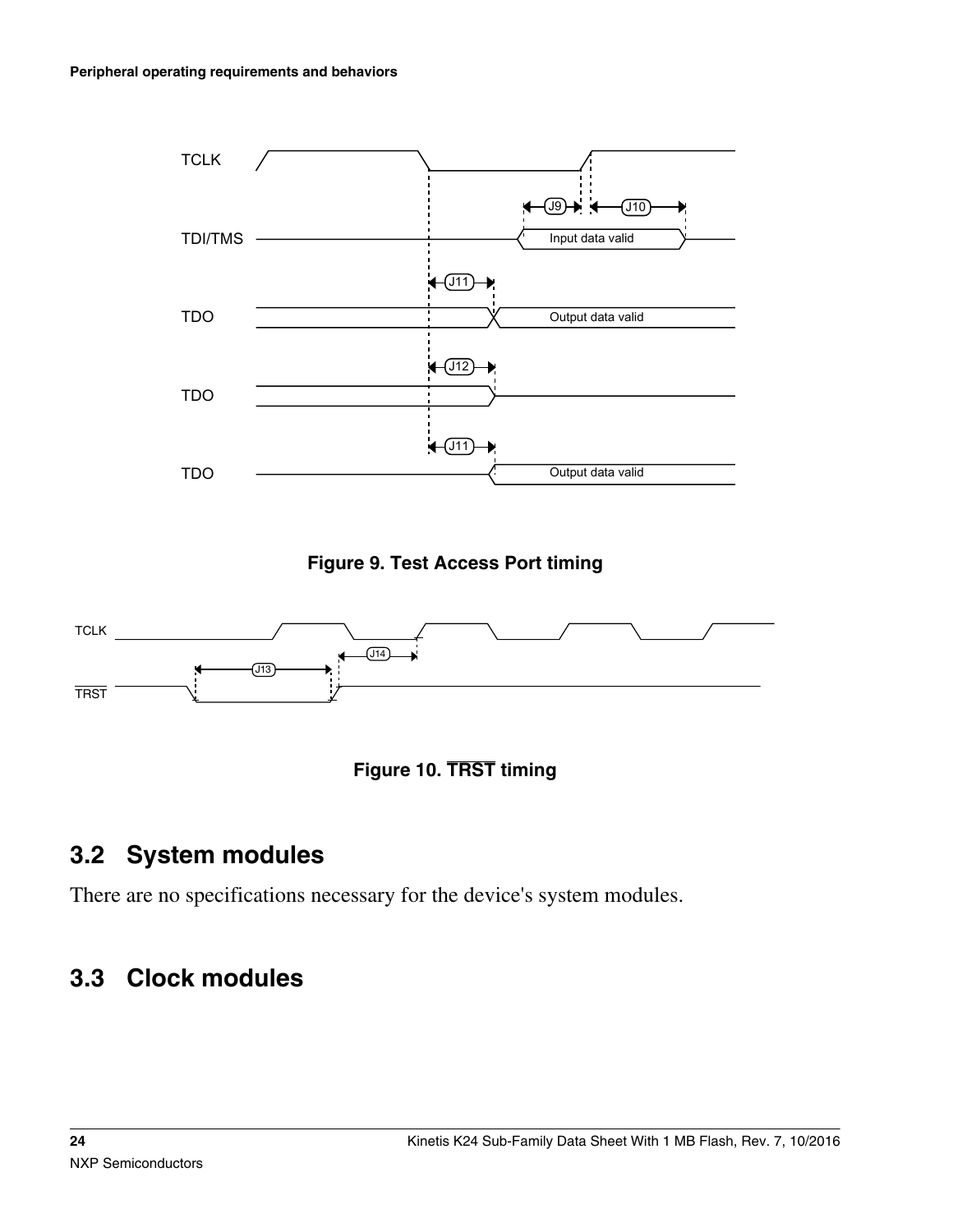## **3.3.1 MCG specifications**

| Symbol                            | <b>Description</b>                                                                                               |                                                                                          | Min.                     | Typ.    | Max.       | <b>Unit</b> | <b>Notes</b> |
|-----------------------------------|------------------------------------------------------------------------------------------------------------------|------------------------------------------------------------------------------------------|--------------------------|---------|------------|-------------|--------------|
| $f_{\sf ints\_ft}$                |                                                                                                                  | Internal reference frequency (slow clock) -<br>factory trimmed at nominal VDD and 25 °C  |                          | 32.768  |            | kHz         |              |
| $f_{ints\_t}$                     | Internal reference frequency (slow clock) -<br>user trimmed                                                      | 31.25                                                                                    |                          | 39.0625 | kHz        |             |              |
| $I_{ints}$                        | Internal reference (slow clock) current                                                                          |                                                                                          | 20                       |         | μA         |             |              |
| $\Delta_{\text{fdco\_res\_t}}$    | using SCTRIM and SCFTRIM                                                                                         | Resolution of trimmed average DCO output<br>frequency at fixed voltage and temperature - |                          | ± 0.3   | ± 0.6      | $%f_{dco}$  | $\mathbf{1}$ |
| $\Delta f_{dco\_res\_t}$          | using SCTRIM only                                                                                                | Resolution of trimmed average DCO output<br>frequency at fixed voltage and temperature - | $\overline{\phantom{0}}$ | ± 0.2   | ± 0.5      | $%f_{dco}$  | $\mathbf{1}$ |
| $\Delta f_{dco\_t}$               |                                                                                                                  | Total deviation of trimmed average DCO output<br>frequency over voltage and temperature  |                          | ± 0.5   | ± 2        | $%f_{dco}$  | 1, 2         |
| $\Delta f_{dco\_t}$               | Total deviation of trimmed average DCO output<br>frequency over fixed voltage and temperature<br>range of 0-70°C |                                                                                          | ± 0.3                    | ±1      | $%f_{dco}$ | 1.          |              |
| $f_{\text{int\_ft}}$              | Internal reference frequency (fast clock) -<br>factory trimmed at nominal VDD and 25°C                           |                                                                                          | $\overline{4}$           |         | <b>MHz</b> |             |              |
| $f_{\text{int\_t}}$               | Internal reference frequency (fast clock) -<br>user trimmed at nominal VDD and 25 °C                             | 3                                                                                        |                          | 5       | <b>MHz</b> |             |              |
| $I_{\text{intf}}$                 | Internal reference (fast clock) current                                                                          |                                                                                          | 25                       |         | μA         |             |              |
| $f_{loc\_low}$                    | Loss of external clock minimum frequency -<br>$RANGE = 00$                                                       | (3/5) x<br>$f_{\text{ints}\_{t}}$                                                        |                          |         | kHz        |             |              |
| f <sub>loc_high</sub>             | Loss of external clock minimum frequency -<br>RANGE = 01, 10, or 11                                              | (16/5) x<br>$f_{ints\_t}$                                                                |                          |         | kHz        |             |              |
|                                   |                                                                                                                  | <b>FLL</b>                                                                               |                          |         |            |             |              |
| $\mathsf{f}_{\mathsf{fill\_ref}}$ | FLL reference frequency range                                                                                    |                                                                                          | 31.25                    |         | 39.0625    | kHz         |              |
| $f_{\rm dco}$                     | DCO output<br>frequency range                                                                                    | Low range (DRS=00)<br>640 $\times$ f <sub>fll ref</sub>                                  | 20                       | 20.97   | 25         | <b>MHz</b>  | 3, 4         |
|                                   |                                                                                                                  | Mid range (DRS=01)                                                                       | 40                       | 41.94   | 50         | <b>MHz</b>  |              |
|                                   |                                                                                                                  | $1280 \times f_{\text{fill\_ref}}$                                                       |                          |         |            |             |              |
|                                   |                                                                                                                  | Mid-high range (DRS=10)                                                                  | 60                       | 62.91   | $75\,$     | MHz         |              |
|                                   |                                                                                                                  | 1920 $\times$ f <sub>fll_ref</sub>                                                       |                          |         |            |             |              |
|                                   |                                                                                                                  | High range (DRS=11)                                                                      | 80                       | 83.89   | 100        | MHz         |              |
|                                   |                                                                                                                  | 2560 $\times$ f <sub>fll</sub> ref                                                       |                          |         |            |             |              |
| $f_{\text{dco}\_\text{t}$ DMX3    | DCO output                                                                                                       | Low range (DRS=00)                                                                       |                          | 23.99   |            | MHz         | 5,6          |
| $\overline{2}$                    | frequency                                                                                                        | 732 $\times$ f <sub>fll ref</sub>                                                        |                          |         |            |             |              |
|                                   |                                                                                                                  | Mid range (DRS=01)                                                                       |                          | 47.97   |            | MHz         |              |
|                                   |                                                                                                                  | 1464 $\times$ f <sub>fll ref</sub>                                                       |                          |         |            |             |              |
|                                   |                                                                                                                  | Mid-high range (DRS=10)                                                                  |                          | 71.99   |            | MHz         |              |
|                                   |                                                                                                                  | Table continues on the next page                                                         |                          |         |            |             |              |

### **Table 17. MCG specifications**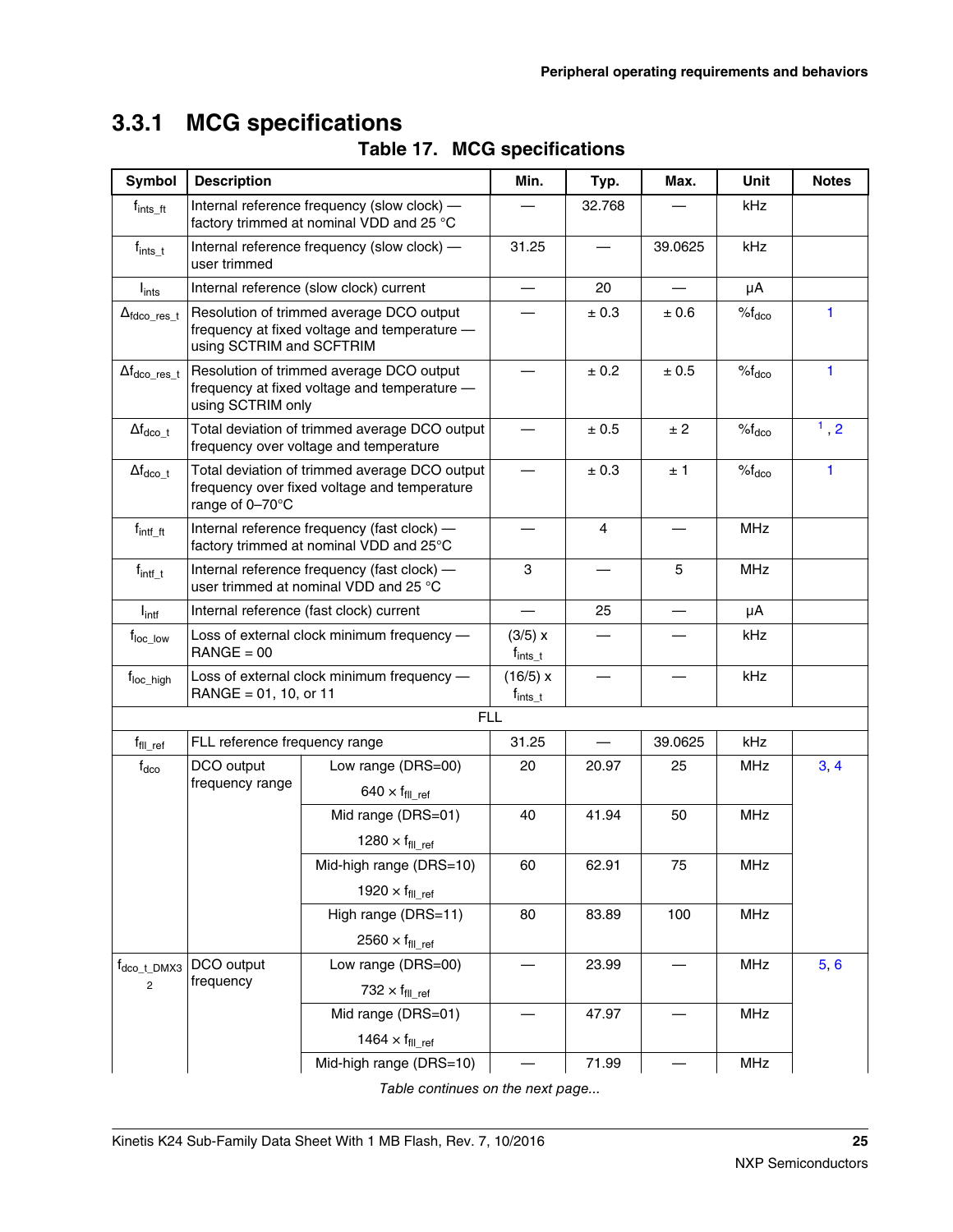<span id="page-25-0"></span>

| Symbol                           | <b>Description</b>                                                  |                                                                                                 | Min.       | Typ.                     | Max.                                                        | <b>Unit</b> | <b>Notes</b>   |
|----------------------------------|---------------------------------------------------------------------|-------------------------------------------------------------------------------------------------|------------|--------------------------|-------------------------------------------------------------|-------------|----------------|
|                                  |                                                                     | 2197 $\times$ f <sub>fll ref</sub>                                                              |            |                          |                                                             |             |                |
|                                  |                                                                     | High range (DRS=11)                                                                             |            | 95.98                    |                                                             | <b>MHz</b>  |                |
|                                  |                                                                     | 2929 $\times$ f <sub>fll_ref</sub>                                                              |            |                          |                                                             |             |                |
| $J_{\text{cyc\_fill}}$           | FLL period jitter                                                   |                                                                                                 |            | 180                      |                                                             | ps          |                |
|                                  | • $f_{DCO} = 48 \text{ MHz}$<br>$\bullet$ f <sub>DCO</sub> = 98 MHz |                                                                                                 |            | 150                      |                                                             |             |                |
| t <sub>fll_acquire</sub>         |                                                                     | FLL target frequency acquisition time                                                           |            |                          | 1                                                           | ms          | $\overline{7}$ |
|                                  |                                                                     |                                                                                                 | <b>PLL</b> |                          |                                                             |             |                |
| $f_{\text{vco}}$                 | VCO operating frequency                                             |                                                                                                 | 48.0       |                          | 120                                                         | <b>MHz</b>  |                |
| $I_{\text{pII}}$                 | PLL operating current                                               | • PLL @ 96 MHz $(f_{osc\_hi\_1} = 8$ MHz, $f_{pII\_ref}$<br>$= 2$ MHz, VDIV multiplier $= 48$ ) |            | 1060                     |                                                             | μA          | 8              |
| $I_{\text{pII}}$                 | PLL operating current                                               | • PLL @ 48 MHz $(f_{osc_hi_1} = 8$ MHz, $f_{pll\_ref}$<br>$= 2$ MHz, VDIV multiplier $= 24$ )   |            | 600                      |                                                             | μA          | 8              |
| $\mathsf{f}_{\mathsf{pll\_ref}}$ | PLL reference frequency range                                       |                                                                                                 | 2.0        |                          | 4.0                                                         | <b>MHz</b>  |                |
| $J_{\text{cyc\_pII}}$            | PLL period jitter (RMS)                                             |                                                                                                 |            |                          |                                                             |             | 9              |
|                                  | • $f_{vco} = 48 \text{ MHz}$                                        |                                                                                                 |            | 120                      |                                                             | ps          |                |
|                                  | • $f_{vco} = 120 \text{ MHz}$                                       |                                                                                                 |            | 80                       |                                                             | ps          |                |
| $J_{\text{acc\_pII}}$            |                                                                     | PLL accumulated jitter over 1µs (RMS)                                                           |            |                          |                                                             |             | 9              |
|                                  | • $f_{vco} = 48 \text{ MHz}$                                        |                                                                                                 |            | 1350                     |                                                             | ps          |                |
|                                  | • $f_{vco} = 120$ MHz                                               |                                                                                                 |            | 600                      |                                                             | ps          |                |
| $D_{lock}$                       | Lock entry frequency tolerance                                      |                                                                                                 | ± 1.49     |                          | ± 2.98                                                      | $\%$        |                |
| $D_{unl}$                        | Lock exit frequency tolerance                                       |                                                                                                 | ± 4.47     | $\overline{\phantom{0}}$ | ± 5.97                                                      | $\%$        |                |
| $t_{\text{pll}\_\text{lock}}$    | Lock detector detection time                                        |                                                                                                 |            |                          | $150 \times 10^{-6}$<br>$+1075(1/$<br>$f_{\text{pll\_ref}}$ | s           | 10             |

- 1. This parameter is measured with the internal reference (slow clock) being used as a reference to the FLL (FEI clock mode).
- 2.  $2 \text{ V} \leq \text{VDD} \leq 3.6 \text{ V}.$
- 3. These typical values listed are with the slow internal reference clock (FEI) using factory trim and DMX32=0.
- 4. The resulting system clock frequencies should not exceed their maximum specified values. The DCO frequency deviation  $(\Delta f_{\text{dco}\_{t}})$  over voltage and temperature should be considered.
- 5. These typical values listed are with the slow internal reference clock (FEI) using factory trim and DMX32=1.
- 6. The resulting clock frequency must not exceed the maximum specified clock frequency of the device.
- 7. This specification applies to any time the FLL reference source or reference divider is changed, trim value is changed, DMX32 bit is changed, DRS bits are changed, or changing from FLL disabled (BLPE, BLPI) to FLL enabled (FEI, FEE, FBE, FBI). If a crystal/resonator is being used as the reference, this specification assumes it is already running.
- 8. Excludes any oscillator currents that are also consuming power while PLL is in operation.
- 9. This specification was obtained using a NXP developed PCB. PLL jitter is dependent on the noise characteristics of each PCB and results will vary.
- 10. This specification applies to any time the PLL VCO divider or reference divider is changed, or changing from PLL disabled (BLPE, BLPI) to PLL enabled (PBE, PEE). If a crystal/resonator is being used as the reference, this specification assumes it is already running.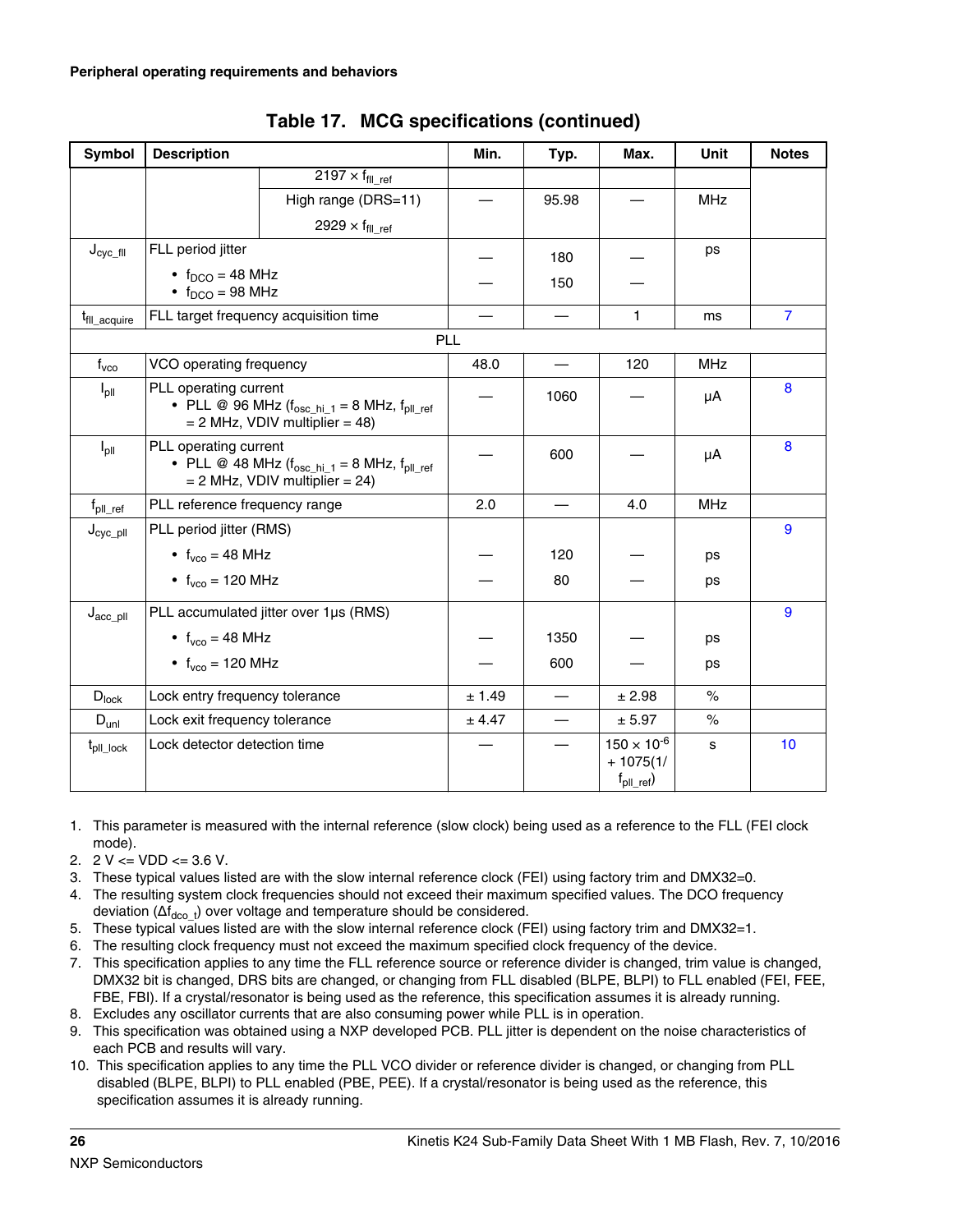| Symbol                             | <b>Description</b>                                                                                                                                                     | Min. | Typ.  | Max.  | Unit               | <b>Notes</b>   |
|------------------------------------|------------------------------------------------------------------------------------------------------------------------------------------------------------------------|------|-------|-------|--------------------|----------------|
| $V_{DD}$                           | Supply voltage                                                                                                                                                         | 1.71 |       | 3.6   | V                  |                |
| I <sub>DD48M</sub>                 | Supply current                                                                                                                                                         |      | 400   | 500   | μA                 |                |
| t <sub>irc48m</sub>                | Internal reference frequency                                                                                                                                           |      | 48    |       | <b>MHz</b>         |                |
| $\Delta f_{\text{irc}48m\_ol\_lv}$ | Open loop total deviation of IRC48M frequency at<br>low voltage (VDD=1.71V-1.89V) over full<br>temperature<br>• Regulator disable                                      |      | ± 0.5 | ± 1.5 | $%f_{irc48m}$      |                |
|                                    | (USB_CLK_RECOVER_IRC_EN REG_EN =0)<br>• Regulator enable<br>(USB_CLK_RECOVER_IRC_EN[REG_EN]=1)                                                                         |      | ± 0.5 | ± 2.0 |                    |                |
| $\Delta f_{\text{irc}48m\_ol\_hv}$ | Open loop total deviation of IRC48M frequency at<br>high voltage (VDD=1.89V-3.6V) over full<br>temperature<br>• Regulator enable<br>(USB_CLK_RECOVER_IRC_EN[REG_EN]=1) |      | ± 0.5 | ± 1.5 | $%f_{irc48m}$      | 1              |
| $\Delta f_{\text{irc}48m\_ol\_hv}$ | Open loop total deviation of IRC48M frequency at<br>high voltage (VDD=1.89V-3.6V) over 0 to 85 °C<br>• Regulator enable<br>(USB_CLK_RECOVER_IRC_EN[REG_EN]=1)          |      | ± 0.5 | ± 1.0 | $%f_{irc48m}$      | 1              |
| $\Delta f_{\text{irc}48m_{cl}}$    | Closed loop total deviation of IRC48M frequency<br>over voltage and temperature                                                                                        |      |       | ± 0.1 | $%f_{\text{host}}$ | $\overline{2}$ |
| $J_{\text{cyc\_irc48m}}$           | Period Jitter (RMS)                                                                                                                                                    |      | 35    | 150   | ps                 |                |
| t <sub>irc48mst</sub>              | Startup time                                                                                                                                                           |      | 2     | 3     | μs                 | 3              |

## <span id="page-26-0"></span>**3.3.2 IRC48M specifications**

|  |  | Table 18. IRC48M specifications |
|--|--|---------------------------------|
|--|--|---------------------------------|

1. The maximum value represents characterized results equivalent to the mean plus or minus three times the standard deviation (mean  $\pm$  3 sigma)

- 2. Closed loop operation of the IRC48M is only feasible for USB device operation; it is not usable for USB host operation. It is enabled by configuring for USB Device, selecting IRC48M as USB clock source, and enabling the clock recover function (USB\_CLK\_RECOVER\_IRC\_CTRL[CLOCK\_RECOVER\_EN]=1, USB\_CLK\_RECOVER\_IRC\_EN[IRC\_EN]=1).
- 3. IRC48M startup time is defined as the time between clock enablement and clock availability for system use. Enable the clock by setting USB\_CLK\_RECOVER\_IRC\_EN[IRC\_EN]=1.

## **3.3.3 Oscillator electrical specifications**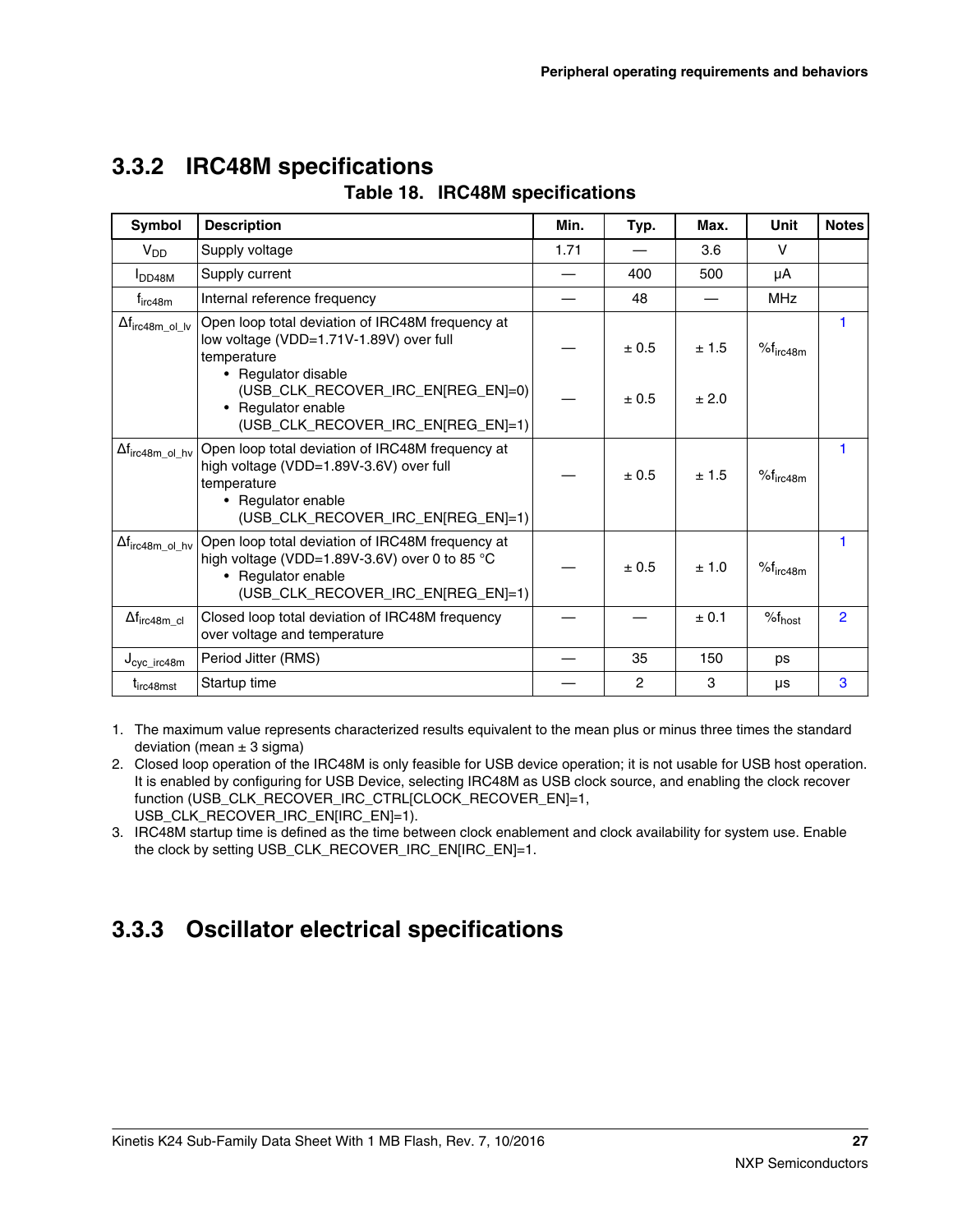| Symbol                                 | <b>Description</b>                                                                                      | Min.                     | Typ.                     | Max. | Unit      | <b>Notes</b> |
|----------------------------------------|---------------------------------------------------------------------------------------------------------|--------------------------|--------------------------|------|-----------|--------------|
| V <sub>DD</sub>                        | Supply voltage                                                                                          | 1.71                     |                          | 3.6  | V         |              |
| <b>I</b> <sub>DDOSC</sub>              | Supply current - low-power mode (HGO=0)                                                                 |                          |                          |      |           | 1            |
|                                        | $\cdot$ 32 kHz                                                                                          |                          | 500                      |      | nA        |              |
|                                        | $\bullet$ 4 MHz                                                                                         |                          | 200                      |      | μA        |              |
|                                        | $\bullet$ 8 MHz (RANGE=01)                                                                              |                          | 300                      |      | μA        |              |
|                                        | $\cdot$ 16 MHz                                                                                          |                          | 950                      |      | μA        |              |
|                                        | $\bullet$ 24 MHz                                                                                        |                          | 1.2                      |      | mA        |              |
|                                        | $\bullet$ 32 MHz                                                                                        |                          | 1.5                      |      | mA        |              |
| <b>I</b> <sub>DDOSC</sub>              | Supply current - high-gain mode (HGO=1)                                                                 |                          |                          |      |           | 1            |
|                                        | $\cdot$ 32 kHz                                                                                          |                          | 25                       |      | μA        |              |
|                                        | $\bullet$ 4 MHz                                                                                         |                          | 400                      |      | μA        |              |
|                                        | • 8 MHz (RANGE=01)                                                                                      |                          | 500                      |      | μA        |              |
|                                        | $\cdot$ 16 MHz                                                                                          |                          | 2.5                      |      | mA        |              |
|                                        | $\bullet$ 24 MHz                                                                                        |                          | 3                        |      | mA        |              |
|                                        | $\bullet$ 32 MHz                                                                                        |                          | 4                        |      | mA        |              |
| $C_{x}$                                | <b>EXTAL</b> load capacitance                                                                           | $\overline{\phantom{0}}$ | $\overline{\phantom{0}}$ |      |           | 2, 3         |
| $C_{y}$                                | XTAL load capacitance                                                                                   |                          |                          |      |           | 2, 3         |
| $R_F$                                  | Feedback resistor - low-frequency, low-power<br>mode (HGO=0)                                            |                          |                          |      | ΜΩ        | 2, 4         |
|                                        | Feedback resistor - low-frequency, high-gain<br>mode (HGO=1)                                            |                          | 10                       |      | MΩ        |              |
|                                        | Feedback resistor - high-frequency, low-power<br>mode (HGO=0)                                           |                          |                          |      | ΜΩ        |              |
|                                        | Feedback resistor - high-frequency, high-gain<br>mode (HGO=1)                                           |                          | $\mathbf{1}$             |      | $M\Omega$ |              |
| $R_S$                                  | Series resistor - low-frequency, low-power<br>mode (HGO=0)                                              |                          |                          |      | $k\Omega$ |              |
|                                        | Series resistor - low-frequency, high-gain<br>mode (HGO=1)                                              |                          | 200                      |      | $k\Omega$ |              |
|                                        | Series resistor - high-frequency, low-power<br>mode (HGO=0)                                             |                          |                          |      | $k\Omega$ |              |
|                                        | Series resistor - high-frequency, high-gain<br>mode (HGO=1)                                             |                          |                          |      |           |              |
|                                        |                                                                                                         |                          | 0                        |      | kΩ        |              |
| $V_{\text{pp}}^{\phantom{\text{up}}5}$ | Peak-to-peak amplitude of oscillation (oscillator<br>mode) — low-frequency, low-power mode<br>$(HGO=0)$ |                          | 0.6                      |      | $\vee$    |              |

### **3.3.3.1 Oscillator DC electrical specifications Table 19. Oscillator DC electrical specifications**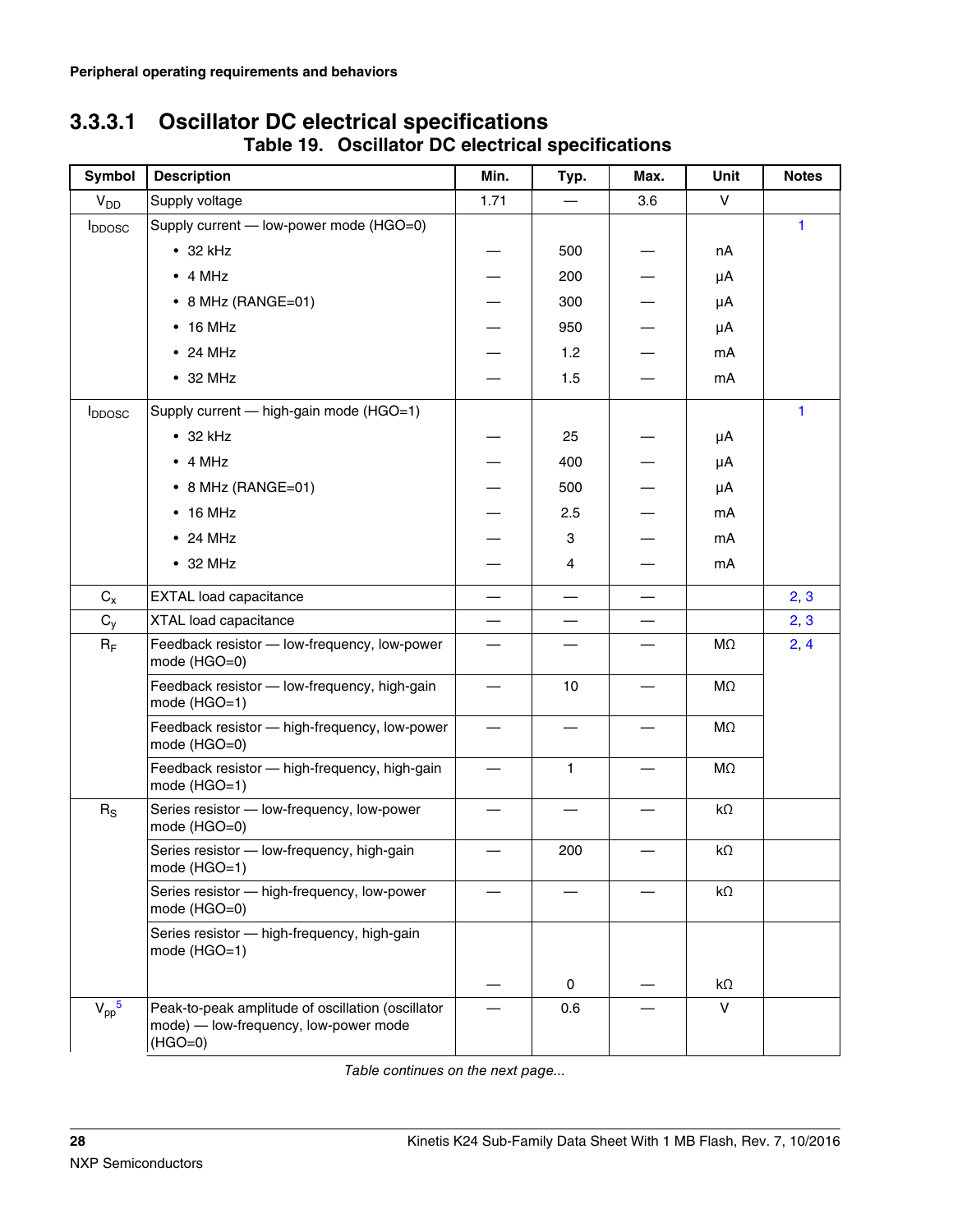<span id="page-28-0"></span>

| Symbol | <b>Description</b>                                                                                       | Min. | Typ.                  | Max. | Unit | <b>Notes</b> |
|--------|----------------------------------------------------------------------------------------------------------|------|-----------------------|------|------|--------------|
|        | Peak-to-peak amplitude of oscillation (oscillator<br>mode) — low-frequency, high-gain mode<br>$(HGO=1)$  |      | <b>V<sub>DD</sub></b> |      |      |              |
|        | Peak-to-peak amplitude of oscillation (oscillator<br>mode) — high-frequency, low-power mode<br>$(HGO=0)$ |      | 0.6                   |      |      |              |
|        | Peak-to-peak amplitude of oscillation (oscillator<br>mode) — high-frequency, high-gain mode<br>$(HGO=1)$ |      | V <sub>DD</sub>       |      | v    |              |

### **Table 19. Oscillator DC electrical specifications (continued)**

- 1.  $V_{DD} = 3.3 V$ , Temperature = 25 °C
- 2. See crystal or resonator manufacturer's recommendation
- 3.  $\,$  C<sub>x</sub> and C<sub>y</sub> can be provided by using either integrated capacitors or external components.
- 4. When low-power mode is selected,  $R_F$  is integrated and must not be attached externally.
- 5. The EXTAL and XTAL pins should only be connected to required oscillator components and must not be connected to any other device.

## **3.3.3.2 Oscillator frequency specifications**

### **Table 20. Oscillator frequency specifications**

| Symbol                             | <b>Description</b>                                                                                      | Min. | Typ.         | Max. | Unit       | <b>Notes</b> |
|------------------------------------|---------------------------------------------------------------------------------------------------------|------|--------------|------|------------|--------------|
| $\mathsf{f}_{\mathsf{osc\_lo}}$    | Oscillator crystal or resonator frequency - low-<br>frequency mode (MCG C2[RANGE]=00)                   | 32   |              | 40   | kHz        |              |
| $t_{\rm osc\_hi\_1}$               | Oscillator crystal or resonator frequency -<br>high-frequency mode (low range)<br>(MCG_C2[RANGE]=01)    | 3    |              | 8    | <b>MHz</b> |              |
| $\mathsf{f}_{\mathsf{osc\_hi\_2}}$ | Oscillator crystal or resonator frequency -<br>high frequency mode (high range)<br>$(MCG_C2[RANGE]=1x)$ | 8    |              | 32   | <b>MHz</b> |              |
| $\mathsf{t}_{\mathsf{ec\_extal}}$  | Input clock frequency (external clock mode)                                                             |      |              | 50   | <b>MHz</b> | 1, 2         |
| $t_{\sf dc\_extal}$                | Input clock duty cycle (external clock mode)                                                            | 40   | 50           | 60   | $\%$       |              |
| $\mathsf{t}_{\mathsf{cst}}$        | Crystal startup time - 32 kHz low-frequency,<br>low-power mode (HGO=0)                                  |      | 750          |      | ms         | 3.4          |
|                                    | Crystal startup time - 32 kHz low-frequency,<br>high-gain mode (HGO=1)                                  |      | 250          |      | ms         |              |
|                                    | Crystal startup time - 8 MHz high-frequency<br>(MCG_C2[RANGE]=01), low-power mode<br>$(HGO=0)$          |      | 0.6          |      | ms         |              |
|                                    | Crystal startup time - 8 MHz high-frequency<br>(MCG_C2[RANGE]=01), high-gain mode<br>$(HGO=1)$          |      | $\mathbf{1}$ |      | ms         |              |

1. Other frequency limits may apply when external clock is being used as a reference for the FLL

2. When transitioning from FEI or FBI to FBE mode, restrict the frequency of the input clock so that, when it is divided by FRDIV, it remains within the limits of the DCO input clock frequency.

3. Proper PC board layout procedures must be followed to achieve specifications.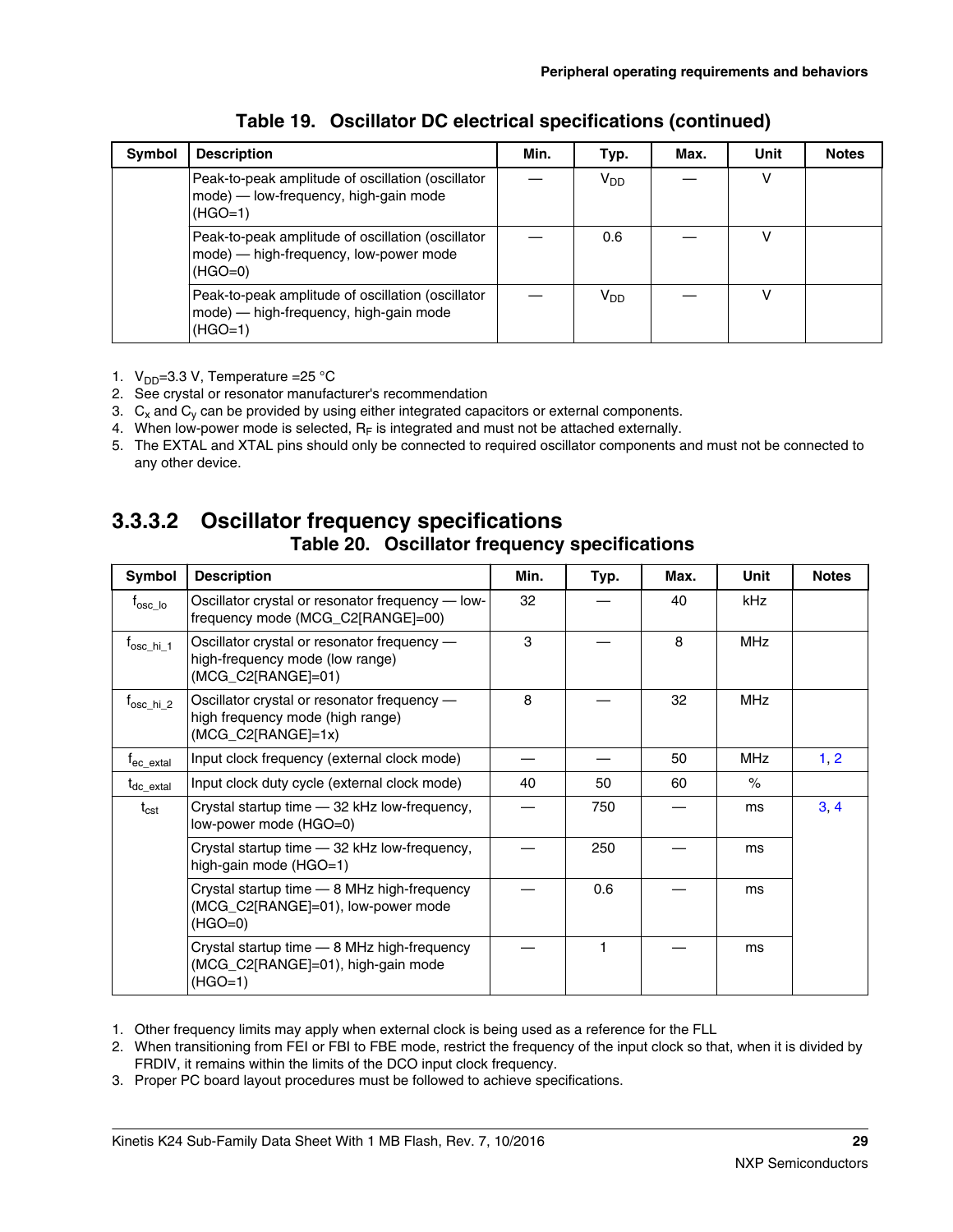#### <span id="page-29-0"></span>**Peripheral operating requirements and behaviors**

4. Crystal startup time is defined as the time between the oscillator being enabled and the OSCINIT bit in the MCG\_S register being set.

### **NOTE**

The 32 kHz oscillator works in low power mode by default and cannot be moved into high power/gain mode.

### **3.3.4 32 kHz oscillator electrical characteristics**

### **3.3.4.1 32 kHz oscillator DC electrical specifications Table 21. 32kHz oscillator DC electrical specifications**

| Symbol                           | <b>Description</b>                               | Min. | Typ. | Max. | Unit      |
|----------------------------------|--------------------------------------------------|------|------|------|-----------|
| $V_{BAT}$                        | Supply voltage                                   | 1.71 |      | 3.6  |           |
| $R_F$                            | Internal feedback resistor                       |      | 100  |      | $M\Omega$ |
| $\mathord{\cup_{\mathsf{para}}}$ | Parasitical capacitance of EXTAL32 and<br>XTAL32 |      | 5    |      | pF        |
| $V_{\text{pp}}$                  | Peak-to-peak amplitude of oscillation            |      | 0.6  |      |           |

1. When a crystal is being used with the 32 kHz oscillator, the EXTAL32 and XTAL32 pins should only be connected to required oscillator components and must not be connected to any other devices.

### **3.3.4.2 32 kHz oscillator frequency specifications Table 22. 32 kHz oscillator frequency specifications**

| <b>Symbol</b>           | <b>Description</b>                        | Min. | Typ.   | Max.                        | Unit | <b>Notes</b> |
|-------------------------|-------------------------------------------|------|--------|-----------------------------|------|--------------|
| losc lo                 | Oscillator crystal                        |      | 32.768 |                             | kHz  |              |
| <sup>L</sup> start      | Crystal start-up time                     |      | 1000   |                             | ms   |              |
| $I_{\text{ec extal}32}$ | Externally provided input clock frequency |      | 32.768 |                             | kHz  |              |
| $V_{\text{ec extal}32}$ | Externally provided input clock amplitude | 700  |        | $\mathsf{V}_{\mathsf{BAT}}$ | mV   | 2, 3         |

1. Proper PC board layout procedures must be followed to achieve specifications.

2. This specification is for an externally supplied clock driven to EXTAL32 and does not apply to any other clock input. The oscillator remains enabled and XTAL32 must be left unconnected.

3. The parameter specified is a peak-to-peak value and  $V_{\text{II}}$  and  $V_{\text{II}}$  specifications do not apply. The voltage of the applied clock must be within the range of  $V_{SS}$  to  $V_{BAT}$ .

## **3.4 Memories and memory interfaces**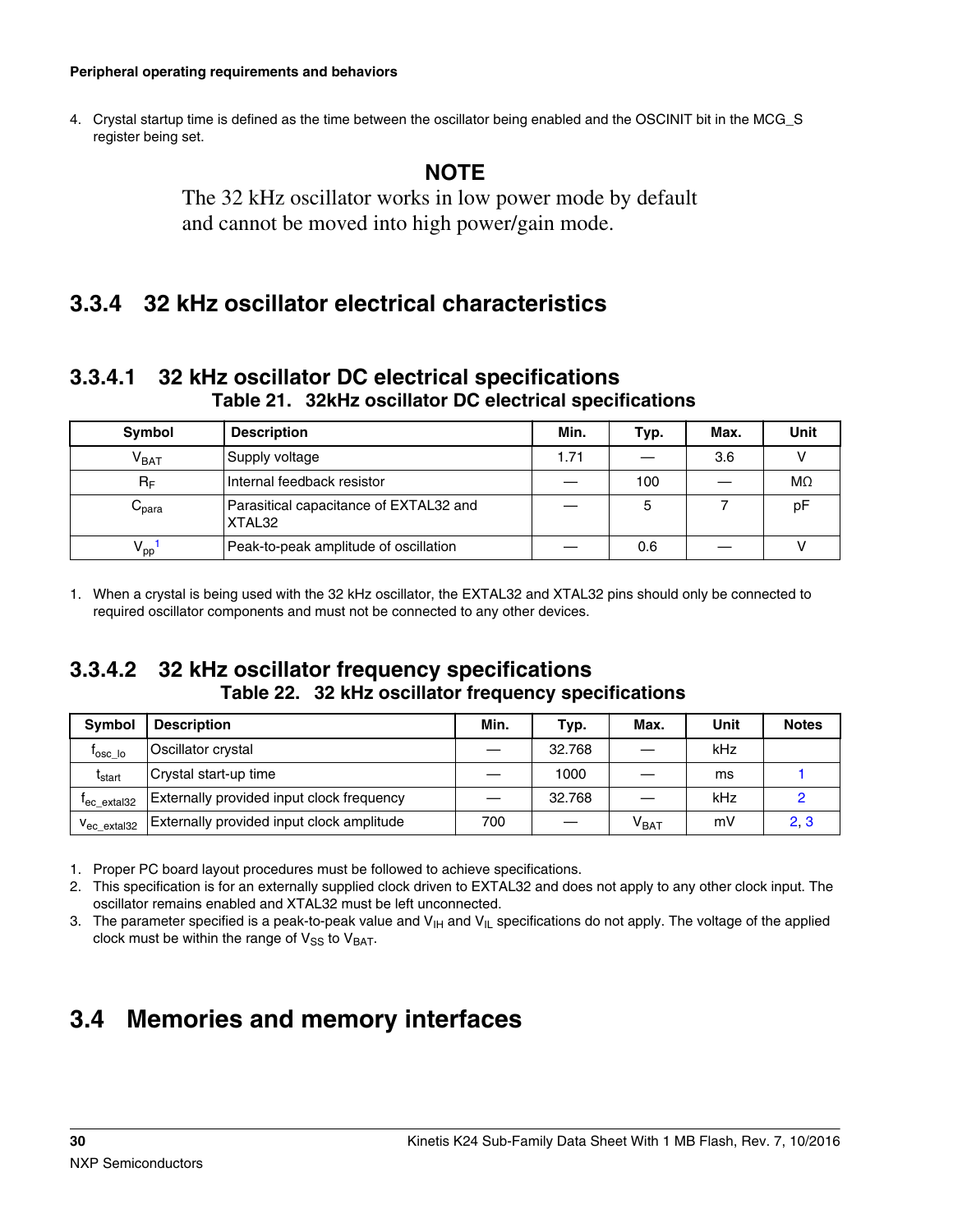## **3.4.1 Flash (FTFE) electrical specifications**

This section describes the electrical characteristics of the FTFE module.

## **3.4.1.1 Flash timing specifications — program and erase**

The following specifications represent the amount of time the internal charge pumps are active and do not include command overhead.

| <b>Symbol</b>         | <b>Description</b>                                                             | Min. | Typ. | Max. | Unit | <b>Notes</b> |
|-----------------------|--------------------------------------------------------------------------------|------|------|------|------|--------------|
| <sup>L</sup> hypgm8   | Program Phrase high-voltage time                                               |      | 7.5  | 18   | μs   |              |
| <sup>L</sup> hversscr | Erase Flash Sector high-voltage time                                           |      | 13   | 113  | ms   |              |
|                       | $+$ t <sub>hversblk512k</sub>   Erase Flash Block high-voltage time for 512 KB |      | 416  | 3616 | ms   |              |

**Table 23. NVM program/erase timing specifications**

1. Maximum time based on expectations at cycling end-of-life.

### **3.4.1.2 Flash timing specifications — commands Table 24. Flash command timing specifications**

| Symbol                  | <b>Description</b>                          | Min. | Typ. | Max. | <b>Unit</b> | <b>Notes</b>   |
|-------------------------|---------------------------------------------|------|------|------|-------------|----------------|
|                         | Read 1s Block execution time                |      |      |      |             |                |
| t <sub>rd1blk512k</sub> | • 512 KB program flash                      |      |      | 1.8  | ms          |                |
| $t_{rd1sec4k}$          | Read 1s Section execution time (4 KB flash) |      |      | 100  | μs          | 1              |
| t <sub>pgmchk</sub>     | Program Check execution time                |      |      | 95   | μs          |                |
| t <sub>rdrsrc</sub>     | Read Resource execution time                |      |      | 40   | μs          | 1              |
| t <sub>pgm8</sub>       | Program Phrase execution time               |      | 90   | 150  | μs          |                |
|                         | Erase Flash Block execution time            |      |      |      |             | $\overline{2}$ |
| $t_{ersblk512k}$        | • 512 KB program flash                      |      | 435  | 3700 | ms          |                |
| $t_{\sf{ersscr}}$       | Erase Flash Sector execution time           |      | 15   | 115  | ms          | $\overline{2}$ |
|                         | Read 1s All Blocks execution time           |      |      |      |             |                |
| t <sub>rd1alln</sub>    | • Program flash only devices                |      |      | 3.4  | ms          |                |
| t <sub>rdonce</sub>     | Read Once execution time                    |      |      | 30   | μs          | $\mathbf{1}$   |
| t <sub>pgmonce</sub>    | Program Once execution time                 |      | 70   |      | μs          |                |
| $t_{\sf ersall}$        | Erase All Blocks execution time             |      | 870  | 7400 | ms          | $\overline{2}$ |
| t <sub>vfykey</sub>     | Verify Backdoor Access Key execution time   |      |      | 30   | μs          | $\mathbf{1}$   |
|                         | Swap Control execution time                 |      |      |      |             |                |
| t <sub>swapx01</sub>    | • control code 0x01                         |      | 200  |      | μs          |                |
| t <sub>swapx02</sub>    | • control code 0x02                         |      | 70   | 150  | μs          |                |
| t <sub>swapx04</sub>    |                                             |      | 70   | 150  | μs          |                |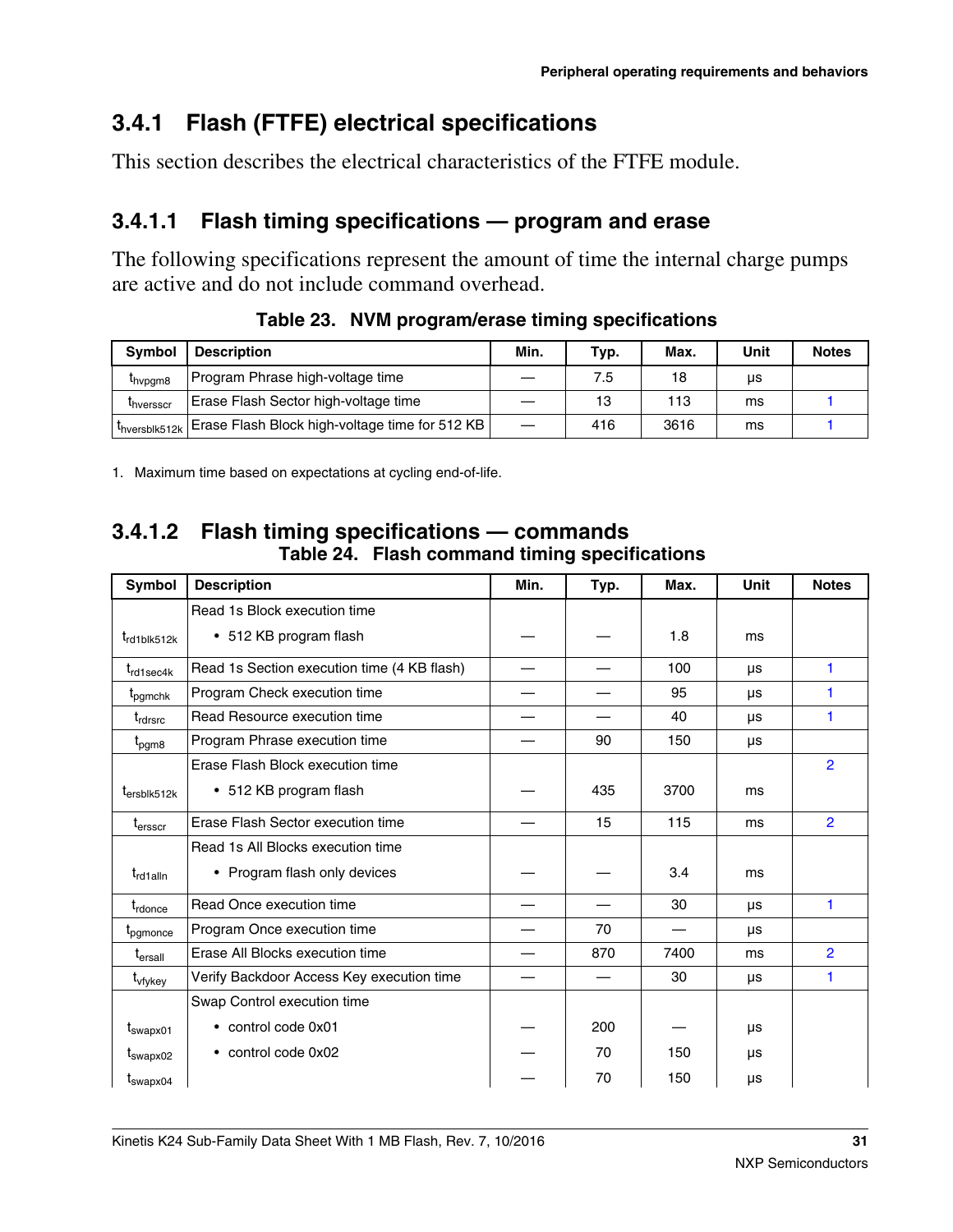<span id="page-31-0"></span>

| <b>Symbol</b>        | <b>Description</b> | Min. | Typ. | Max. | Unit | <b>Notes</b> |
|----------------------|--------------------|------|------|------|------|--------------|
| I <sub>swapx08</sub> | control code 0x04  |      |      | 30   | μs   |              |
|                      | control code 0x08  |      |      |      |      |              |

**Table 24. Flash command timing specifications**

1. Assumes 25MHz or greater flash clock frequency.

2. Maximum times for erase parameters based on expectations at cycling end-of-life.

### **3.4.1.3 Flash high voltage current behaviors Table 25. Flash high voltage current behaviors**

| <b>Symbol</b>   | <b>Description</b>                                                       | Min. | Typ. | Max. | Unit |
|-----------------|--------------------------------------------------------------------------|------|------|------|------|
| <b>I</b> DD PGM | Average current adder during high voltage flash<br>programming operation |      | 3.5  | 7.5  | mA   |
| <b>I</b> DD ERS | Average current adder during high voltage flash<br>erase operation       |      | 1.5  | 4.0  | mА   |

## **3.4.1.4 Reliability specifications**

### **Table 26. NVM reliability specifications**

| <b>Symbol</b>        | <b>Description</b>                     | Min. | Typ. | Max. | Unit   | <b>Notes</b> |  |
|----------------------|----------------------------------------|------|------|------|--------|--------------|--|
| Program Flash        |                                        |      |      |      |        |              |  |
| Invmretp10k          | Data retention after up to 10 K cycles |      | 50   |      | vears  |              |  |
| Invmretp1k           | Data retention after up to 1 K cycles  | 20   | 100  |      | vears  |              |  |
| $n_{\text{nvmcvcp}}$ | Cycling endurance                      | 10 K | 50 K |      | cycles |              |  |

1. Typical data retention values are based on measured response accelerated at high temperature and derated to a constant 25°C use profile. Engineering Bulletin EB618 does not apply to this technology. Typical endurance defined in Engineering Bulletin EB619.

2. Cycling endurance represents number of program/erase cycles at -40°C  $\leq$  T<sub>j</sub>  $\leq$  125°C.

# **3.4.2 EzPort switching specifications**

### **Table 27. EzPort switching specifications**

| <b>Num</b>       | <b>Description</b>                                                 | Min.                      | Max.             | Unit |
|------------------|--------------------------------------------------------------------|---------------------------|------------------|------|
|                  | Operating voltage                                                  | 1.71                      | 3.6              |      |
| EP <sub>1</sub>  | <b>EZP</b> CK frequency of operation (all commands except<br>READ) |                           | $f_{\rm{SYS}}/2$ | MHz  |
| EP <sub>1a</sub> | EZP_CK frequency of operation (READ command)                       |                           | $f_{\rm{SYS}}/8$ | MHz  |
| EP <sub>2</sub>  | EZP_CS negation to next EZP_CS assertion                           | 2 $x$ t <sub>EZP CK</sub> |                  | ns   |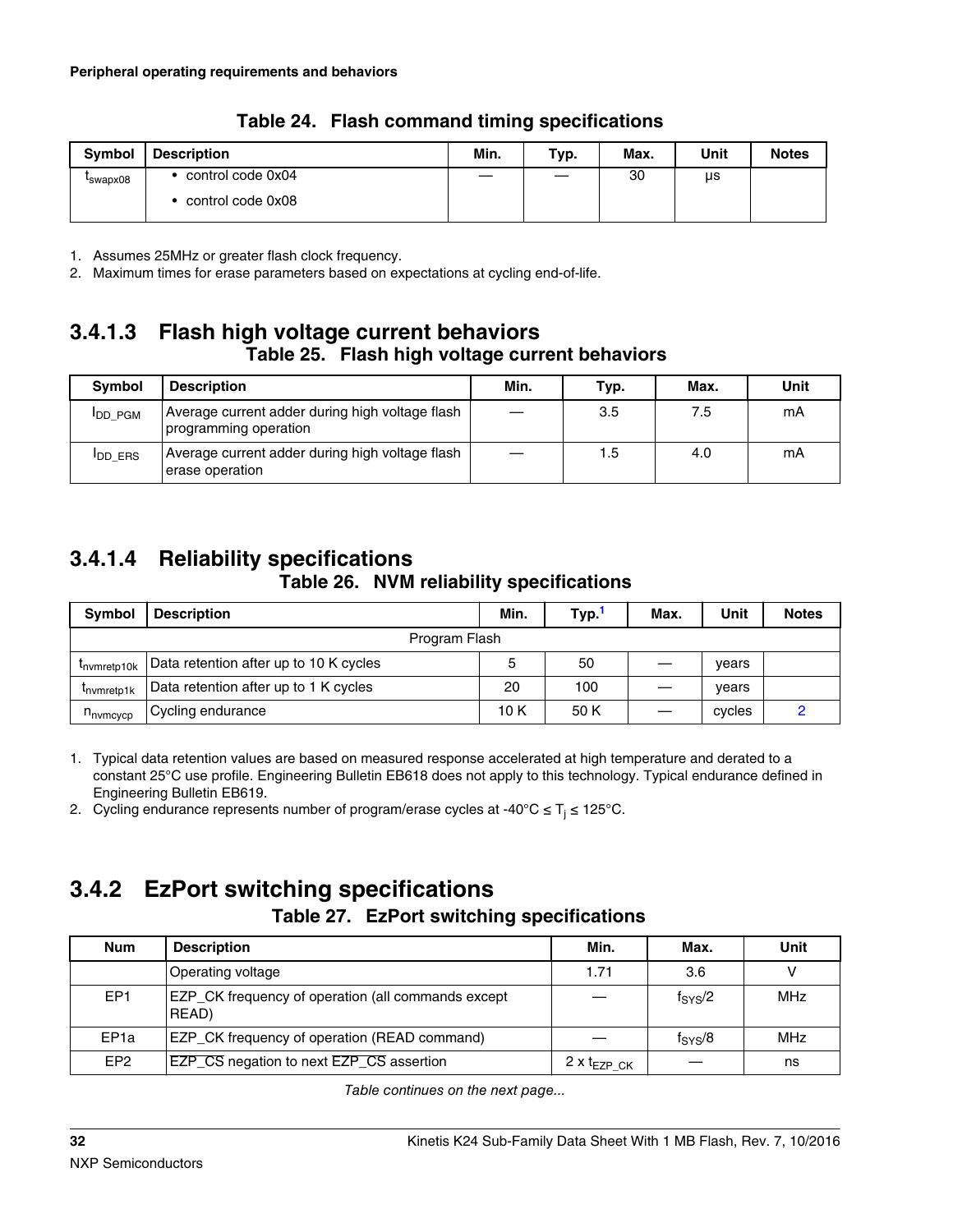<span id="page-32-0"></span>

| <b>Num</b>      | <b>Description</b>                         | Min. | Max. | Unit |
|-----------------|--------------------------------------------|------|------|------|
| EP <sub>3</sub> | EZP_CS input valid to EZP_CK high (setup)  | 5    |      | ns   |
| EP4             | EZP_CK high to EZP_CS input invalid (hold) | 5    |      | ns   |
| EP <sub>5</sub> | EZP_D input valid to EZP_CK high (setup)   | 2    |      | ns   |
| EP <sub>6</sub> | EZP_CK high to EZP_D input invalid (hold)  | 5    |      | ns   |
| EP7             | EZP_CK low to EZP_Q output valid           |      | 18   | ns   |
| EP <sub>8</sub> | EZP_CK low to EZP_Q output invalid (hold)  | 0    |      | ns   |
| EP <sub>9</sub> | EZP_CS negation to EZP_Q tri-state         |      | 12   | ns   |







## **3.4.3 Flexbus switching specifications**

All processor bus timings are synchronous; input setup/hold and output delay are given in respect to the rising edge of a reference clock, FB\_CLK. The FB\_CLK frequency may be the same as the internal system bus frequency or an integer divider of that frequency.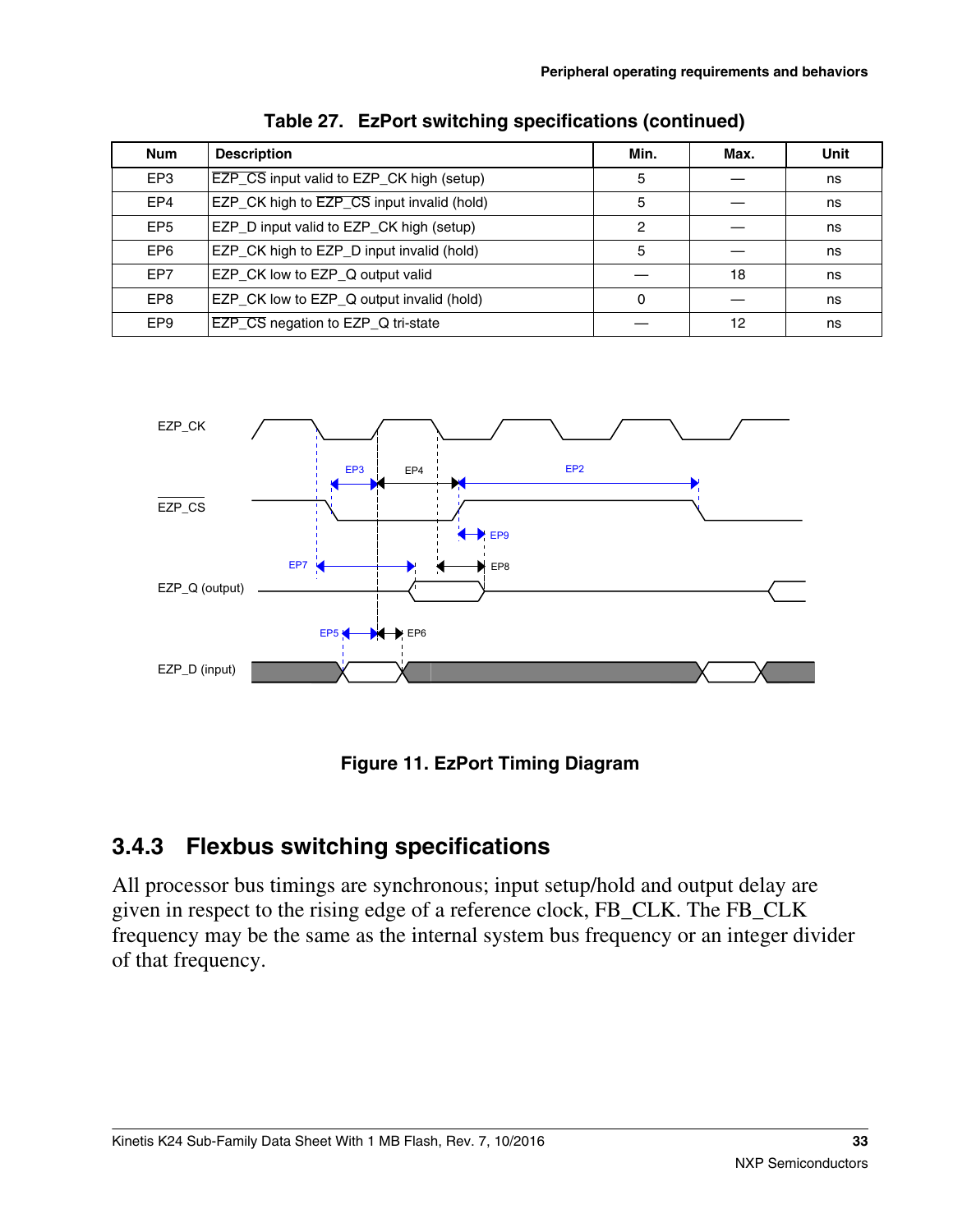The following timing numbers indicate when data is latched or driven onto the external bus, relative to the Flexbus output clock (FB\_CLK). All other timing relationships can be derived from these values.

| <b>Num</b>      | <b>Description</b>                      | Min. | Max.   | Unit       | <b>Notes</b> |
|-----------------|-----------------------------------------|------|--------|------------|--------------|
|                 | Operating voltage                       | 2.7  | 3.6    | v          |              |
|                 | Frequency of operation                  |      | FB CLK | <b>MHz</b> |              |
| FB <sub>1</sub> | Clock period                            | 20   |        | ns         |              |
| FB <sub>2</sub> | Address, data, and control output valid |      | 11.5   | ns         |              |
| FB <sub>3</sub> | Address, data, and control output hold  | 0.5  |        | ns         |              |
| FB4             | Data and FB_TA input setup              | 8.5  |        | ns         | 2            |
| FB <sub>5</sub> | Data and FB_TA input hold               | 0.5  |        | ns         | 2            |

**Table 28. Flexbus limited voltage range switching specifications**

1. Specification is valid for all FB\_AD[31:0], FB\_BE/BWE*n*, FB\_CS*n*, FB\_OE, FB\_R/W,FB\_TBST, FB\_TSIZ[1:0], FB\_ALE, and FB\_TS.

2. Specification is valid for all FB\_AD[31:0] and FB\_TA.

### **Table 29. Flexbus full voltage range switching specifications**

| <b>Num</b>      | <b>Description</b>                      | Min.         | Max.   | Unit       | <b>Notes</b> |
|-----------------|-----------------------------------------|--------------|--------|------------|--------------|
|                 | Operating voltage                       | 1.71         | 3.6    | v          |              |
|                 | Frequency of operation                  |              | FB CLK | <b>MHz</b> |              |
| FB <sub>1</sub> | Clock period                            | 1/FB CLK     |        | ns         |              |
| FB <sub>2</sub> | Address, data, and control output valid |              | 13.5   | ns         |              |
| FB <sub>3</sub> | Address, data, and control output hold  | $\mathbf{0}$ |        | ns         |              |
| FB4             | Data and FB_TA input setup              | 15.5         |        | ns         | 2            |
| FB <sub>5</sub> | Data and FB_TA input hold               | 0.5          |        | ns         | 2            |

1. Specification is valid for all FB\_AD[31:0], FB\_BE/BWE*n*, FB\_CS*n*, FB\_OE, FB\_R/W,FB\_TBST, FB\_TSIZ[1:0], FB\_ALE, and FB\_TS.

2. Specification is valid for all FB\_AD[31:0] and FB\_TA.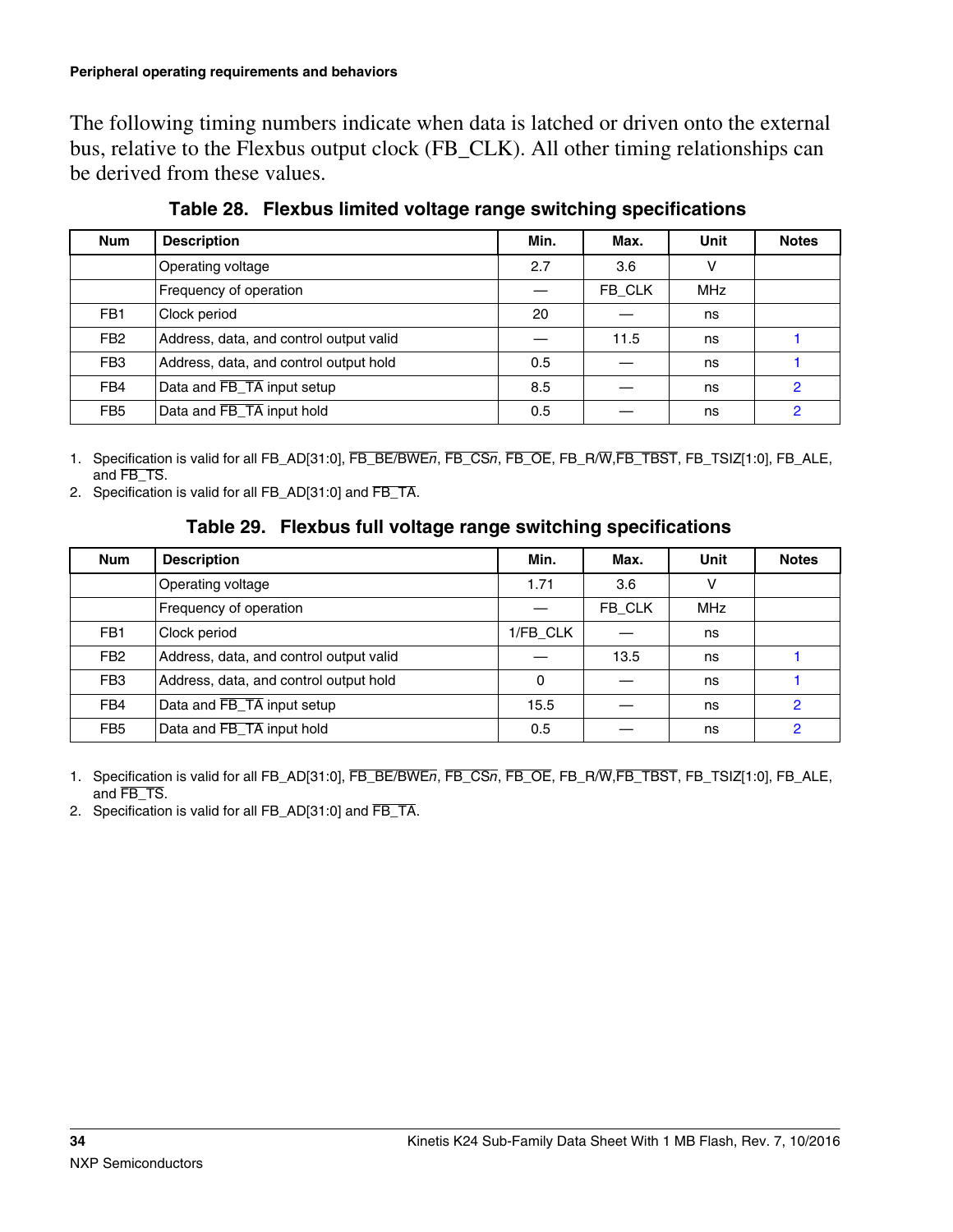

**Figure 12. FlexBus read timing diagram**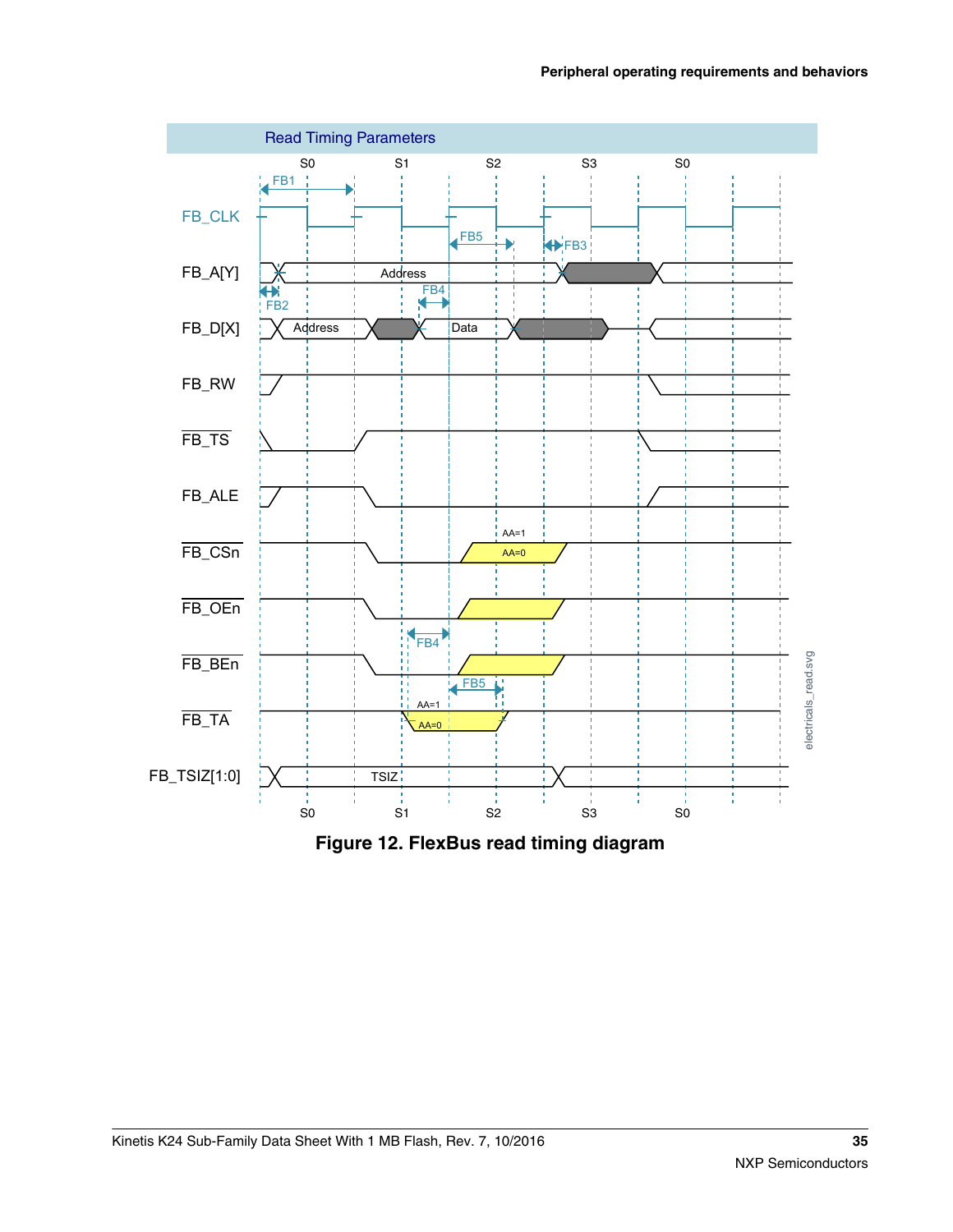<span id="page-35-0"></span>

**Figure 13. FlexBus write timing diagram**

# **3.5 Security and integrity modules**

There are no specifications necessary for the device's security and integrity modules.

# **3.6 Analog**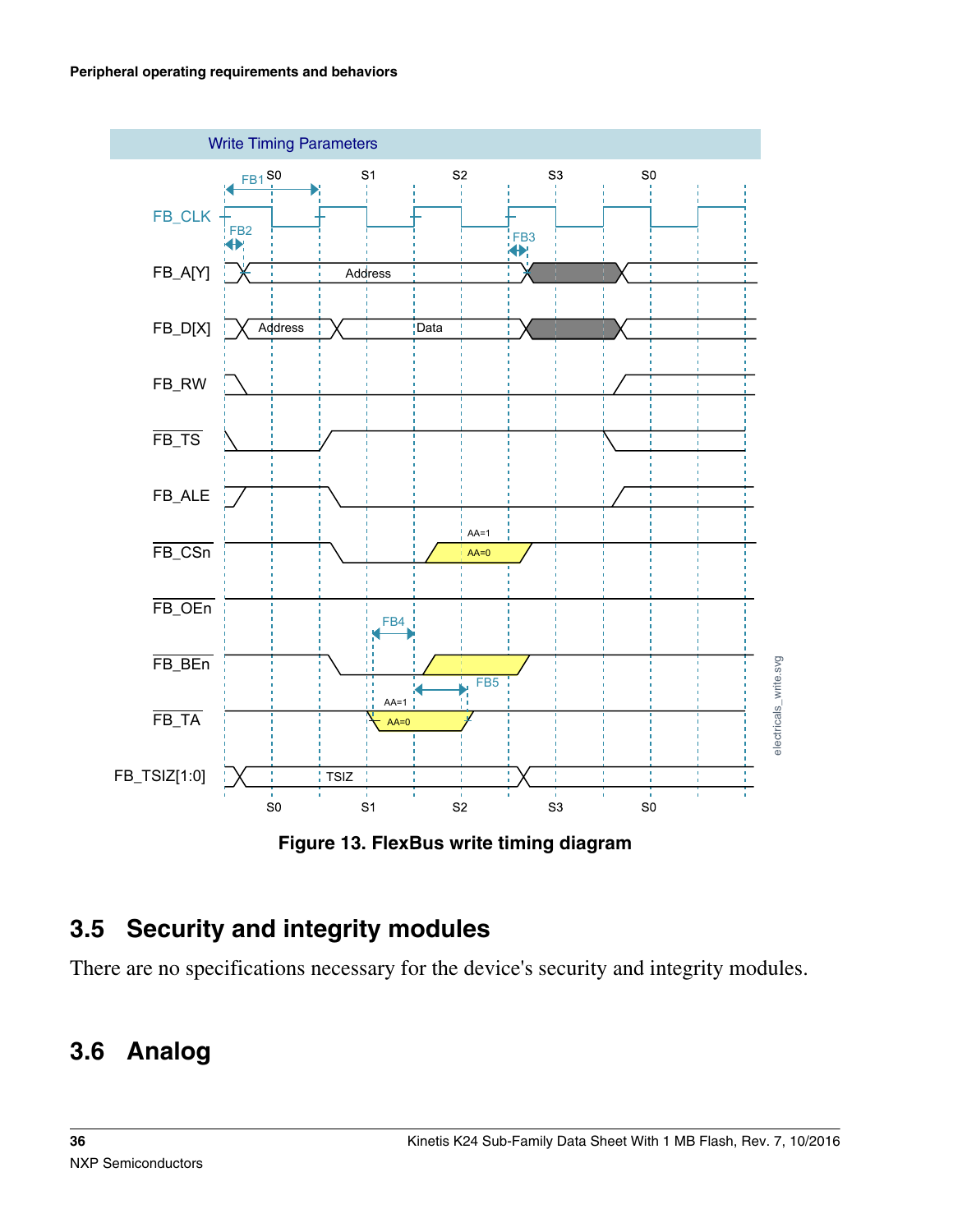## **3.6.1 ADC electrical specifications**

The 16-bit accuracy specifications listed in Table 30 and [Table 31](#page-37-0) are achievable on the differential pins ADCx\_DP0, ADCx\_DM0.

All other ADC channels meet the 13-bit differential/12-bit single-ended accuracy specifications.

| <b>Symbol</b>              | <b>Description</b>                        | <b>Conditions</b>                                                | Min.         | Typ. <sup>1</sup>      | Max.                           | Unit       | <b>Notes</b>            |
|----------------------------|-------------------------------------------|------------------------------------------------------------------|--------------|------------------------|--------------------------------|------------|-------------------------|
| $V_{DDA}$                  | Supply voltage                            | Absolute                                                         | 1.71         |                        | 3.6                            | $\vee$     |                         |
| $\Delta V_{DDA}$           | Supply voltage                            | Delta to $V_{DD}$ ( $V_{DD} - V_{DDA}$ )                         | $-100$       | 0                      | $+100$                         | mV         | $\overline{2}$          |
| $\Delta V_{SSA}$           | Ground voltage                            | Delta to $V_{SS}$ ( $V_{SS} - V_{SSA}$ )                         | $-100$       | $\mathbf 0$            | $+100$                         | mV         | $\overline{2}$          |
| <b>V<sub>REFH</sub></b>    | ADC reference<br>voltage high             |                                                                  | 1.13         | $V_{DDA}$              | <b>V<sub>DDA</sub></b>         | $\vee$     |                         |
| <b>V<sub>REFL</sub></b>    | ADC reference<br>voltage low              |                                                                  | $V_{SSA}$    | <b>V<sub>SSA</sub></b> | V <sub>SSA</sub>               | $\vee$     |                         |
| <b>VADIN</b>               | Input voltage                             | • 16-bit differential mode                                       | <b>VREFL</b> |                        | $31/32 \times$<br><b>VREFH</b> | $\vee$     |                         |
|                            |                                           | • All other modes                                                | <b>VREFL</b> |                        | <b>VREFH</b>                   |            |                         |
| $C_{ADIN}$                 | Input                                     | • 16-bit mode                                                    |              | 8                      | 10                             | pF         |                         |
|                            | capacitance                               | • 8-bit / 10-bit / 12-bit<br>modes                               |              | 4                      | 5                              |            |                         |
| RADIN                      | Input series<br>resistance                |                                                                  |              | $\mathfrak{p}$         | 5                              | $k\Omega$  |                         |
| $R_{AS}$                   | Analog source<br>resistance<br>(external) | 13-bit / 12-bit modes<br>$f_{ADC}$ < 4 MHz                       |              |                        | 5                              | $k\Omega$  | 3                       |
| $f_{ADC}$                  | ADC conversion<br>clock frequency         | $\leq$ 13-bit mode                                               | 1.0          |                        | 18.0                           | <b>MHz</b> | $\overline{\mathbf{4}}$ |
| $f_{ADC}$                  | ADC conversion<br>clock frequency         | 16-bit mode                                                      | 2.0          |                        | 12.0                           | <b>MHz</b> | $\overline{\mathbf{4}}$ |
| C <sub>rate</sub>          | ADC conversion                            | $\leq$ 13-bit modes                                              |              |                        |                                |            | 5                       |
|                            | rate                                      | No ADC hardware averaging                                        | 20.000       |                        | 818.330                        | ksps       |                         |
|                            |                                           | Continuous conversions<br>enabled, subsequent<br>conversion time |              |                        |                                |            |                         |
| $\mathbf{C}_{\text{rate}}$ | ADC conversion                            | 16-bit mode                                                      |              |                        |                                |            | 5                       |
|                            | rate                                      | No ADC hardware averaging                                        | 37.037       |                        | 461.467                        | ksps       |                         |

#### **3.6.1.1 16-bit ADC operating conditions Table 30. 16-bit ADC operating conditions**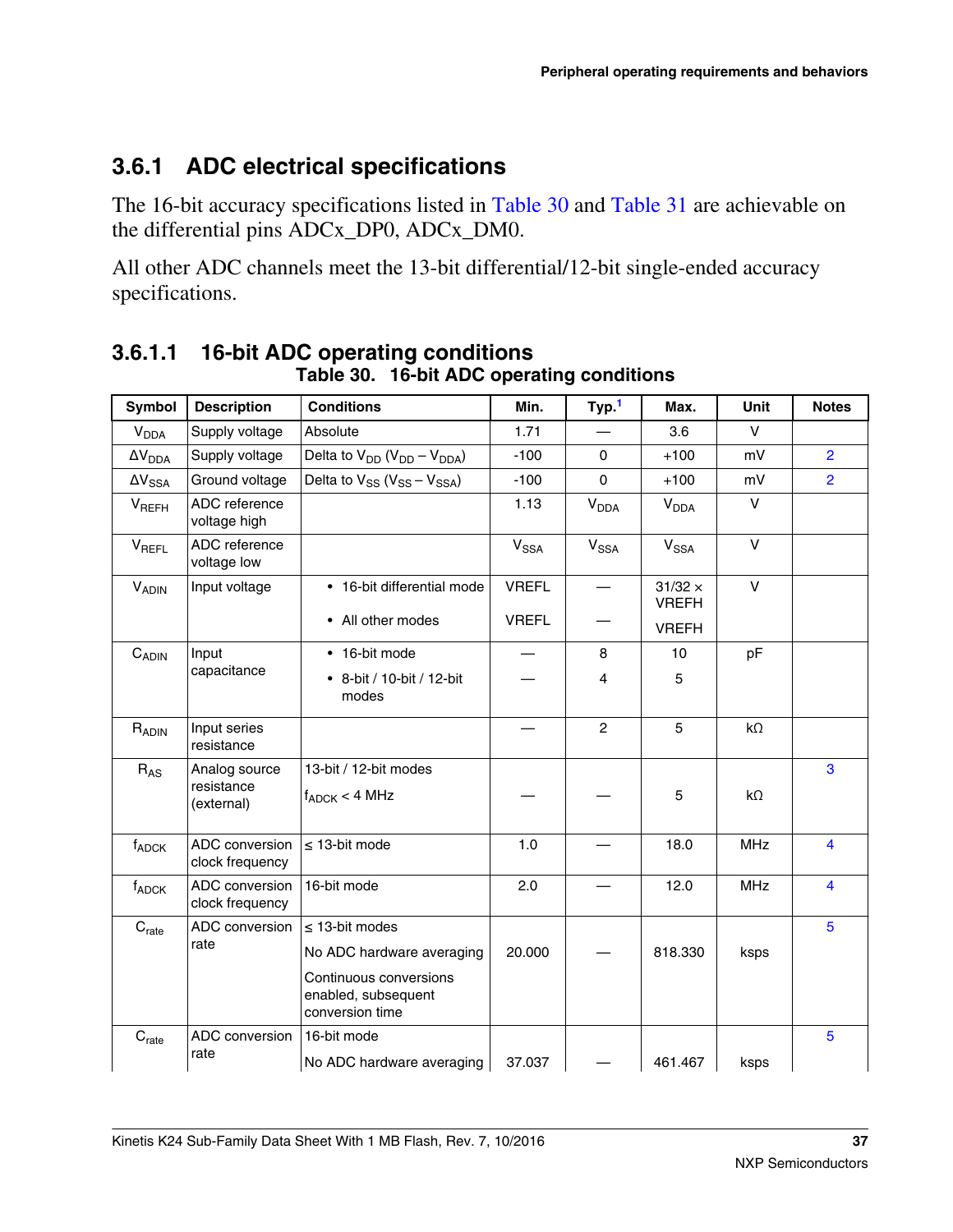<span id="page-37-0"></span>

| <b>Symbol</b> | <b>Description</b> | <b>Conditions</b>                                                | Min. | Typ. | Max. | Unit | <b>Notes</b> |
|---------------|--------------------|------------------------------------------------------------------|------|------|------|------|--------------|
|               |                    | Continuous conversions<br>enabled, subsequent<br>conversion time |      |      |      |      |              |

**Table 30. 16-bit ADC operating conditions**

1. Typical values assume V<sub>DDA</sub> = 3.0 V, Temp = 25 °C,  $f_{ADC}$  = 1.0 MHz, unless otherwise stated. Typical values are for reference only, and are not tested in production.

2. DC potential difference.

- 3. This resistance is external to MCU. To achieve the best results, the analog source resistance must be kept as low as possible. The results in this data sheet were derived from a system that had  $< 8 \Omega$  analog source resistance. The  $R_{AS}/C_{AS}$  time constant should be kept to < 1 ns.
- 4. To use the maximum ADC conversion clock frequency, CFG2[ADHSC] must be set and CFG1[ADLPC] must be clear.

5. For guidelines and examples of conversion rate calculation, download the [ADC calculator tool](http://cache.freescale.com/files/soft_dev_tools/software/app_software/converters/ADC_CALCULATOR_CNV.zip?fpsp=1).



**Figure 14. ADC input impedance equivalency diagram**

### **3.6.1.2 16-bit ADC electrical characteristics**

|  |  | Table 31. 16-bit ADC characteristics ( $V_{REFH} = V_{DDA}$ , $V_{REFL} = V_{SSA}$ ) |  |  |  |  |
|--|--|--------------------------------------------------------------------------------------|--|--|--|--|
|--|--|--------------------------------------------------------------------------------------|--|--|--|--|

| Symbol          | <b>I</b> Description | Conditions <sup>1</sup> | Min.  | Typ. | Max. | Unit | <b>Notes</b> |
|-----------------|----------------------|-------------------------|-------|------|------|------|--------------|
| <b>IDDA_ADC</b> | Supply current       |                         | 0.215 |      | .    | m∧   |              |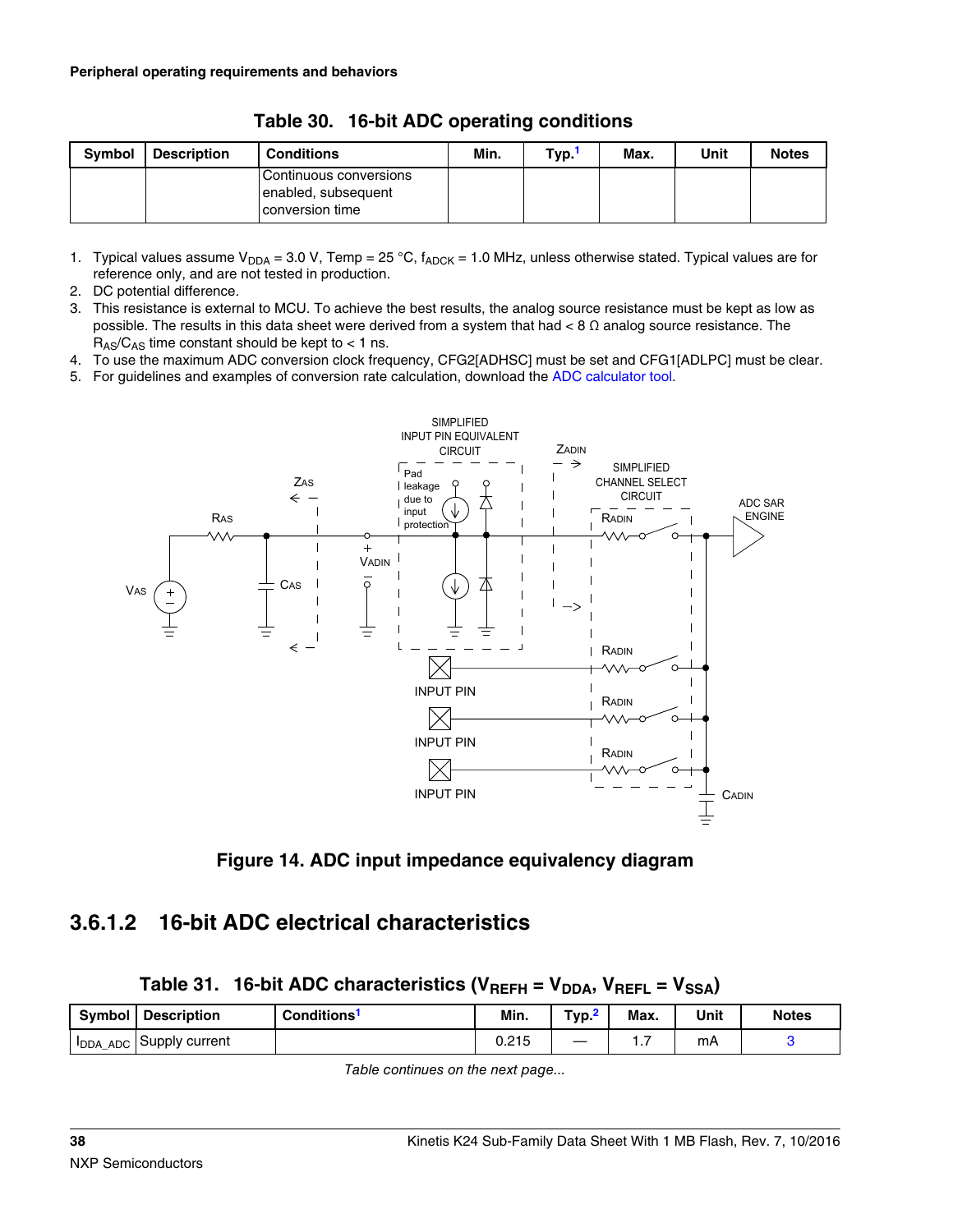| Symbol             | <b>Description</b>                            | Conditions <sup>1</sup>       | Min.                                          | Typ. <sup>2</sup>         | Max.                | Unit             | <b>Notes</b>           |  |  |  |
|--------------------|-----------------------------------------------|-------------------------------|-----------------------------------------------|---------------------------|---------------------|------------------|------------------------|--|--|--|
|                    | ADC asynchronous                              | • ADLPC = 1, ADHSC = $0$      | 1.2                                           | 2.4                       | 3.9                 | <b>MHz</b>       | $t_{ADACK} = 1/$       |  |  |  |
|                    | clock source                                  | • ADLPC = 1, ADHSC = 1        | 2.4                                           | 4.0                       | 6.1                 | MHz              | <b>f</b> ADACK         |  |  |  |
| f <sub>ADACK</sub> |                                               | • ADLPC = 0, ADHSC = $0$      | 3.0                                           | 5.2                       | 7.3                 | <b>MHz</b>       |                        |  |  |  |
|                    |                                               | • ADLPC = $0$ , ADHSC = 1     | 4.4                                           | 6.2                       | 9.5                 | <b>MHz</b>       |                        |  |  |  |
|                    | Sample Time                                   |                               | See Reference Manual chapter for sample times |                           |                     |                  |                        |  |  |  |
| <b>TUE</b>         | Total unadjusted                              | • 12-bit modes                |                                               | ±4                        | $\pm 6.8$           | LSB <sup>4</sup> | 5                      |  |  |  |
|                    | error                                         | $\bullet$ <12-bit modes       |                                               | ±1.4                      | ±2.1                |                  |                        |  |  |  |
| <b>DNL</b>         | Differential non-<br>linearity                | • 12-bit modes                |                                               | ±0.7                      | $-1.1$ to<br>$+1.9$ | LSB <sup>4</sup> | 5                      |  |  |  |
|                    |                                               | $\bullet$ <12-bit modes       |                                               | ±0.2                      | $-0.3$ to<br>0.5    |                  |                        |  |  |  |
| <b>INL</b>         | Integral non-linearity                        | • 12-bit modes                |                                               | ±1.0                      | $-2.7$ to<br>$+1.9$ | LSB <sup>4</sup> | 5                      |  |  |  |
|                    |                                               | $\bullet$ <12-bit modes       |                                               | ±0.5                      | $-0.7$ to<br>$+0.5$ |                  |                        |  |  |  |
| $E_{FS}$           | Full-scale error                              | • 12-bit modes                |                                               | $-4$                      | $-5.4$              | LSB <sup>4</sup> | $V_{ADIN} = V_{DDA}^5$ |  |  |  |
|                    |                                               | $\bullet$ <12-bit modes       |                                               | $-1.4$                    | $-1.8$              |                  |                        |  |  |  |
| $E_Q$              | Quantization error                            | • 16-bit modes                |                                               | $-1$ to 0                 | $\qquad \qquad -$   | LSB <sup>4</sup> |                        |  |  |  |
|                    |                                               | $\bullet$ $\leq$ 13-bit modes |                                               |                           | ±0.5                |                  |                        |  |  |  |
| <b>ENOB</b>        | Effective number of                           | 16-bit differential mode      |                                               |                           |                     |                  | 6                      |  |  |  |
|                    | bits                                          | • $Avg = 32$                  | 12.8                                          | 14.5                      |                     | bits             |                        |  |  |  |
|                    |                                               | • $Avg = 4$                   | 11.9                                          | 13.8                      |                     |                  |                        |  |  |  |
|                    |                                               |                               |                                               |                           |                     | bits             |                        |  |  |  |
|                    |                                               | 16-bit single-ended mode      | 12.2                                          | 13.9                      |                     |                  |                        |  |  |  |
|                    |                                               | • $Avg = 32$                  | 11.4                                          | 13.1                      |                     | bits             |                        |  |  |  |
|                    |                                               | • $Avg = 4$                   |                                               |                           |                     | bits             |                        |  |  |  |
| SINAD              | Signal-to-noise plus   See ENOB<br>distortion |                               |                                               | $6.02 \times$ ENOB + 1.76 |                     | dB               |                        |  |  |  |
| <b>THD</b>         | <b>Total harmonic</b>                         | 16-bit differential mode      |                                               |                           |                     | dB               | $\overline{7}$         |  |  |  |
|                    | distortion                                    | • $Avg = 32$                  |                                               | $-94$                     |                     | dB               |                        |  |  |  |
|                    |                                               | 16-bit single-ended mode      |                                               |                           |                     |                  |                        |  |  |  |
|                    |                                               | • $Avg = 32$                  |                                               | -85                       |                     |                  |                        |  |  |  |
| <b>SFDR</b>        | Spurious free                                 | 16-bit differential mode      |                                               |                           |                     | dB               | $\overline{7}$         |  |  |  |
|                    | dynamic range                                 | • Avg = $32$                  | 82                                            | 95                        |                     |                  |                        |  |  |  |
|                    |                                               |                               |                                               |                           |                     | dB               |                        |  |  |  |
|                    |                                               | 16-bit single-ended mode      | 78                                            | 90                        |                     |                  |                        |  |  |  |

Table 31. 16-bit ADC characteristics (V<sub>REFH</sub> = V<sub>DDA</sub>, V<sub>REFL</sub> = V<sub>SSA</sub>) (continued)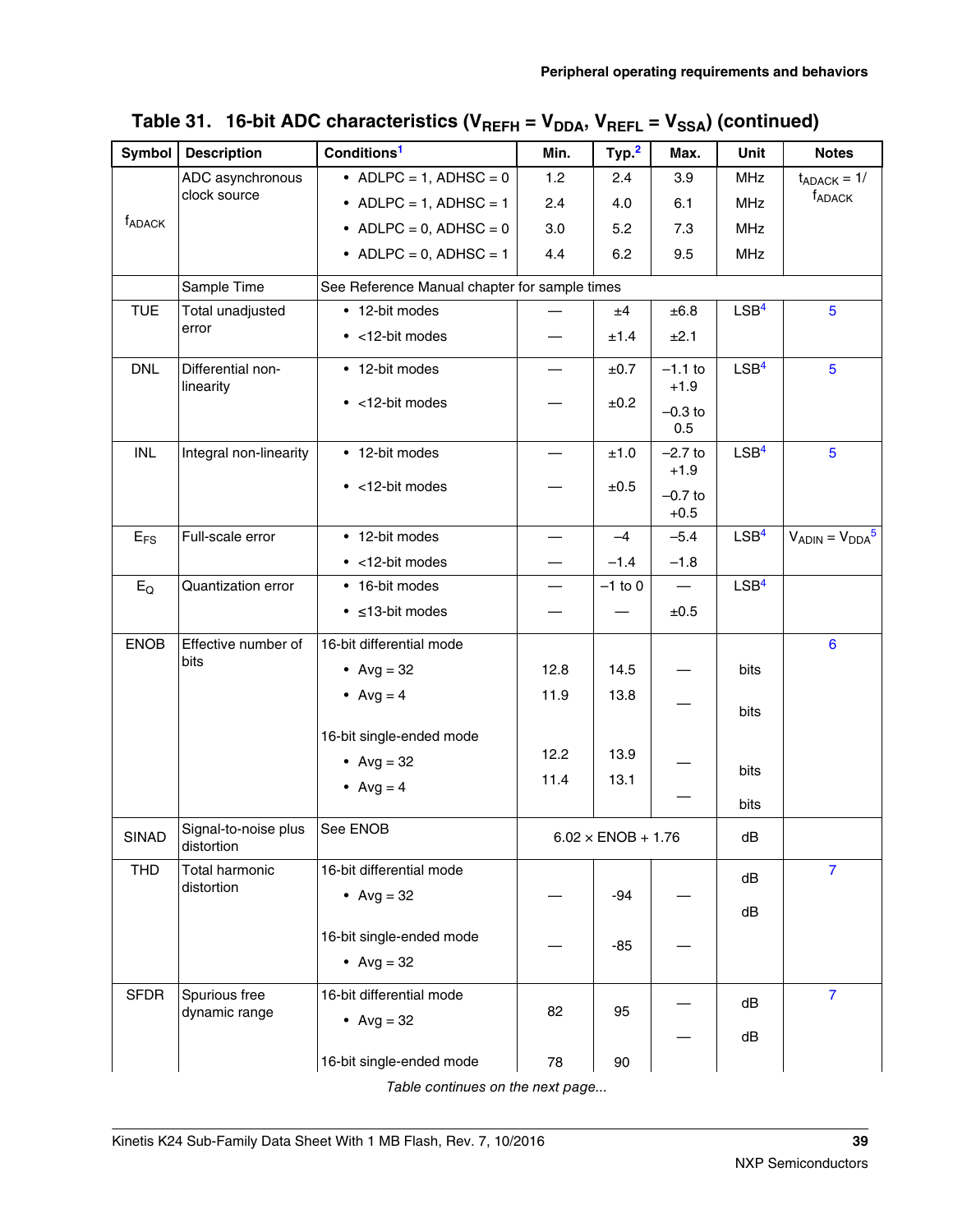| Symbol     | <b>Description</b>                 | Conditions <sup>1</sup>                            | Min. | Type <sup>2</sup>                    | Max. | <b>Unit</b>                          | <b>Notes</b>                                                           |
|------------|------------------------------------|----------------------------------------------------|------|--------------------------------------|------|--------------------------------------|------------------------------------------------------------------------|
|            |                                    | • Avg = $32$                                       |      |                                      |      |                                      |                                                                        |
| $E_{IL}$   | Input leakage error                |                                                    |      | $I_{\text{In}} \times R_{\text{AS}}$ | mV   | $I_{\text{In}}$ = leakage<br>current |                                                                        |
|            |                                    |                                                    |      |                                      |      |                                      | (refer to the<br>MCU's voltage<br>and current<br>operating<br>ratings) |
|            | Temp sensor slope                  | Across the full temperature<br>range of the device | 1.55 | 1.62                                 | 1.69 | $mV$ <sup>o</sup> C                  | 8                                                                      |
| $V$ TEMP25 | Temp sensor voltage $25^{\circ}$ C |                                                    | 706  | 716                                  | 726  | mV                                   | 8                                                                      |

<span id="page-39-0"></span>Table 31. 16-bit ADC characteristics (V<sub>REFH</sub> = V<sub>DDA</sub>, V<sub>REFL</sub> = V<sub>SSA</sub>) (continued)

1. All accuracy numbers assume the ADC is calibrated with  $V_{REFH} = V_{DDA}$ 

- 2. Typical values assume V<sub>DDA</sub> = 3.0 V, Temp = 25 °C,  $f_{ADC}$  = 2.0 MHz unless otherwise stated. Typical values are for reference only and are not tested in production.
- 3. The ADC supply current depends on the ADC conversion clock speed, conversion rate and ADC\_CFG1[ADLPC] (low power). For lowest power operation, ADC\_CFG1[ADLPC] must be set, the ADC\_CFG2[ADHSC] bit must be clear with 1 MHz ADC conversion clock speed.
- 4. 1 LSB =  $(V_{REFH} V_{REFL})/2^N$
- 5. ADC conversion clock < 16 MHz, Max hardware averaging (AVGE = %1, AVGS = %11)
- 6. Input data is 100 Hz sine wave. ADC conversion clock < 12 MHz.
- 7. Input data is 1 kHz sine wave. ADC conversion clock < 12 MHz.
- 8. ADC conversion clock < 3 MHz





**Figure 15. Typical ENOB vs. ADC\_CLK for 16-bit differential mode**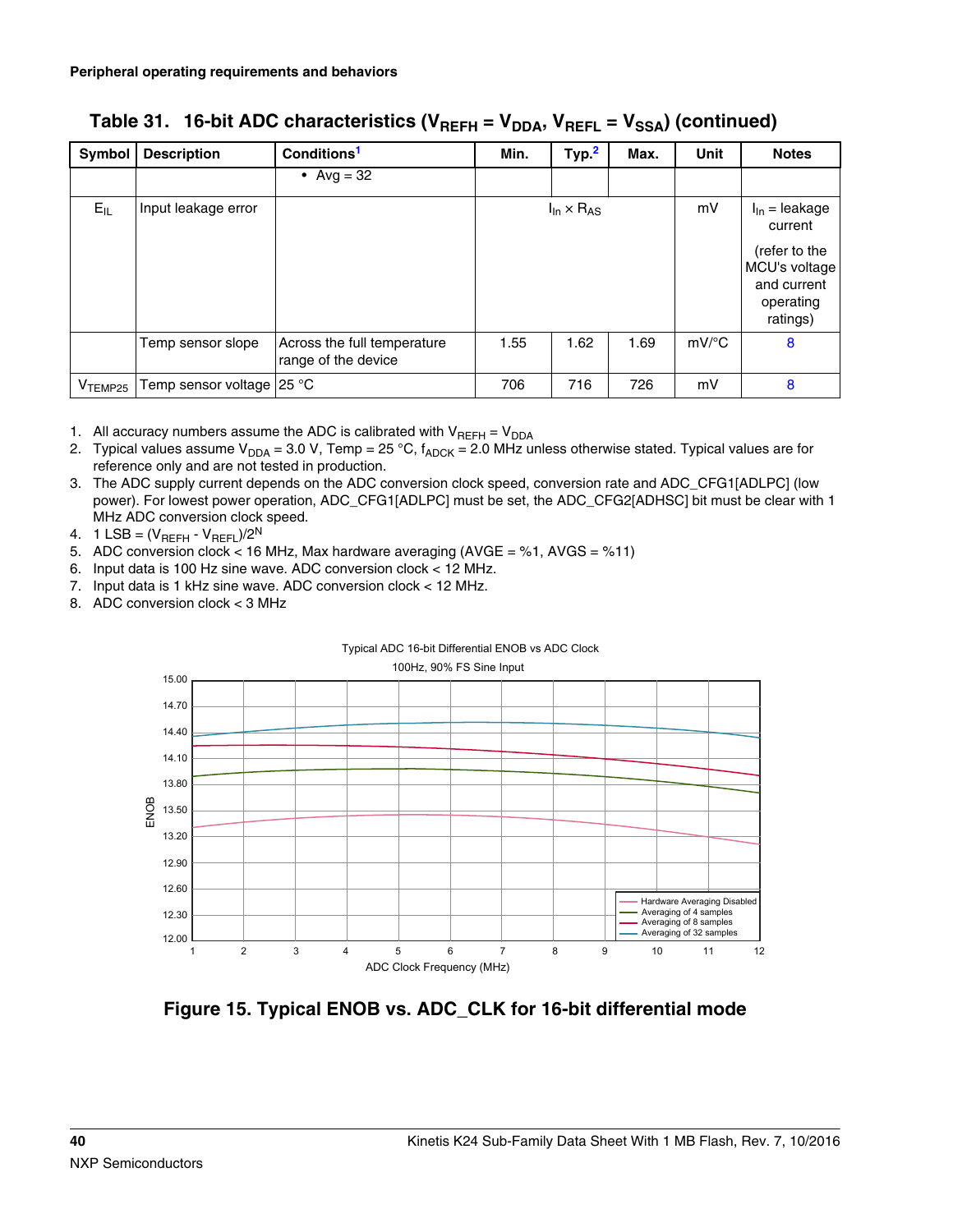

**Figure 16. Typical ENOB vs. ADC\_CLK for 16-bit single-ended mode**

### **3.6.2 CMP and 6-bit DAC electrical specifications Table 32. Comparator and 6-bit DAC electrical specifications**

| Symbol                   | <b>Description</b>                                  | Min.           | Typ.           | Max.     | Unit             |
|--------------------------|-----------------------------------------------------|----------------|----------------|----------|------------------|
| $V_{DD}$                 | Supply voltage                                      | 1.71           |                | 3.6      | $\vee$           |
| <b>I</b> <sub>DDHS</sub> | Supply current, High-speed mode (EN=1, PMODE=1)     |                |                | 200      | μA               |
| $I_{\text{DDLS}}$        | Supply current, low-speed mode (EN=1, PMODE=0)      |                |                | 20       | μA               |
| $V_{AIN}$                | Analog input voltage                                | $V_{SS}$ – 0.3 |                | $V_{DD}$ | v                |
| $V_{AIO}$                | Analog input offset voltage                         |                |                | 20       | mV               |
| $V_H$                    | Analog comparator hysteresis <sup>1</sup>           |                |                |          |                  |
|                          | • CR0[HYSTCTR] = 00                                 |                | 5              |          | mV               |
|                          | $CRO[HYSTCTR] = 01$<br>$\bullet$                    |                | 10             |          | mV               |
|                          | • CR0[HYSTCTR] = 10                                 |                | 20             |          | mV               |
|                          | $CRO[HYSTCTR] = 11$                                 |                | 30             |          | mV               |
| V <sub>CMPOh</sub>       | Output high                                         | $V_{DD} - 0.5$ |                |          | $\vee$           |
| V <sub>CMPOI</sub>       | Output low                                          |                |                | 0.5      | $\vee$           |
| $t_{\text{DHS}}$         | Propagation delay, high-speed mode (EN=1, PMODE=1)  | 20             | 50             | 200      | ns               |
| $t_{\text{DLS}}$         | Propagation delay, low-speed mode (EN=1, PMODE=0)   | 80             | 250            | 600      | ns               |
|                          | Analog comparator initialization delay <sup>2</sup> |                |                | 40       | μs               |
| $I_{\text{DAC6b}}$       | 6-bit DAC current adder (enabled)                   |                | $\overline{7}$ |          | μA               |
| <b>INL</b>               | 6-bit DAC integral non-linearity                    | $-0.5$         |                | 0.5      | LSB <sup>3</sup> |
| <b>DNL</b>               | 6-bit DAC differential non-linearity                | $-0.3$         |                | 0.3      | <b>LSB</b>       |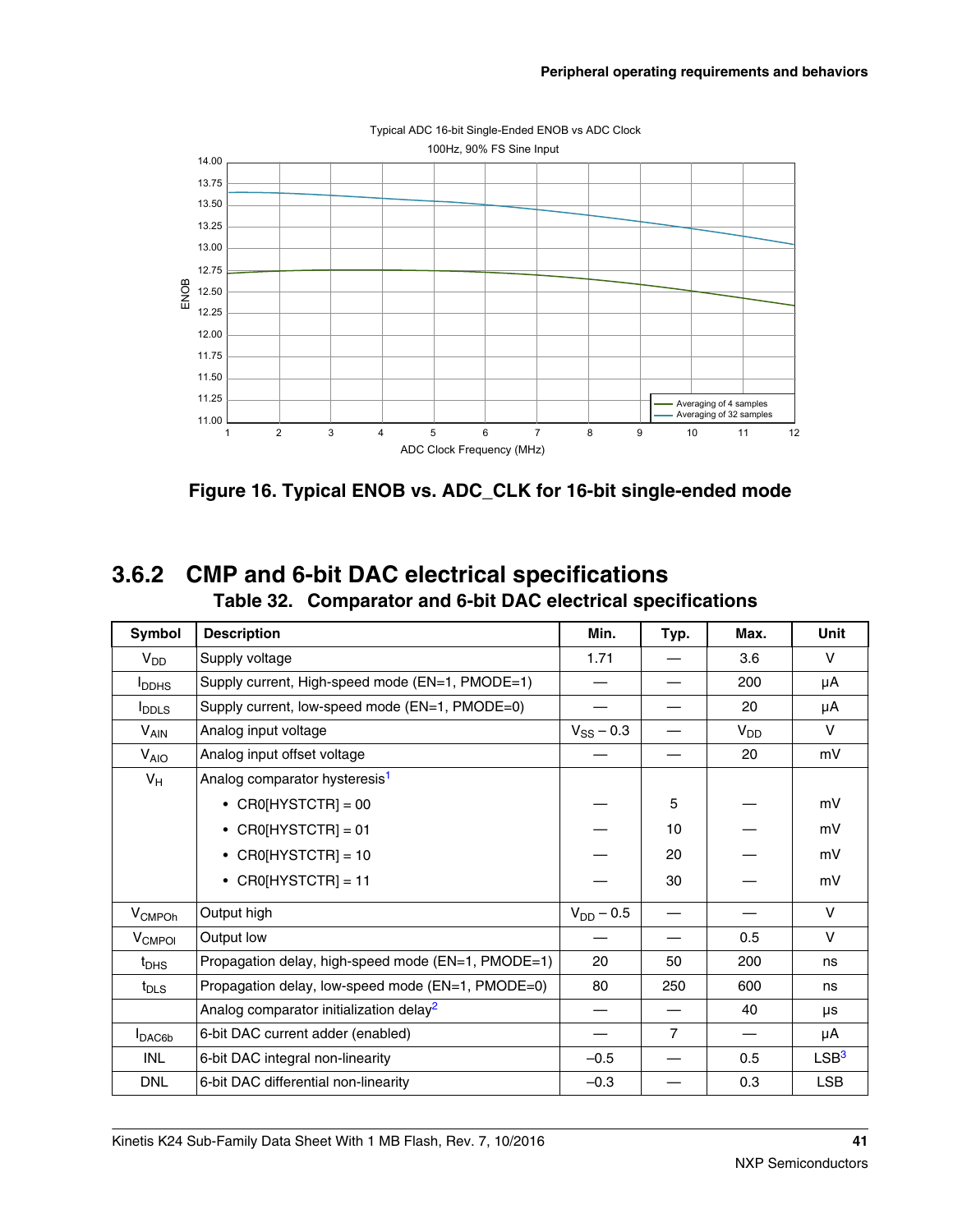#### <span id="page-41-0"></span>**Peripheral operating requirements and behaviors**

- 1. Typical hysteresis is measured with input voltage range limited to 0.6 to  $V_{DD}$ –0.6 V.
- 2. Comparator initialization delay is defined as the time between software writes to change control inputs (Writes to CMP\_DACCR[DACEN], CMP\_DACCR[VRSEL], CMP\_DACCR[VOSEL], CMP\_MUXCR[PSEL], and CMP\_MUXCR[MSEL]) and the comparator output settling to a stable level.



3.  $1$  LSB =  $V_{reference}/64$ 

**Figure 17. Typical hysteresis vs. Vin level (VDD = 3.3 V, PMODE = 0)**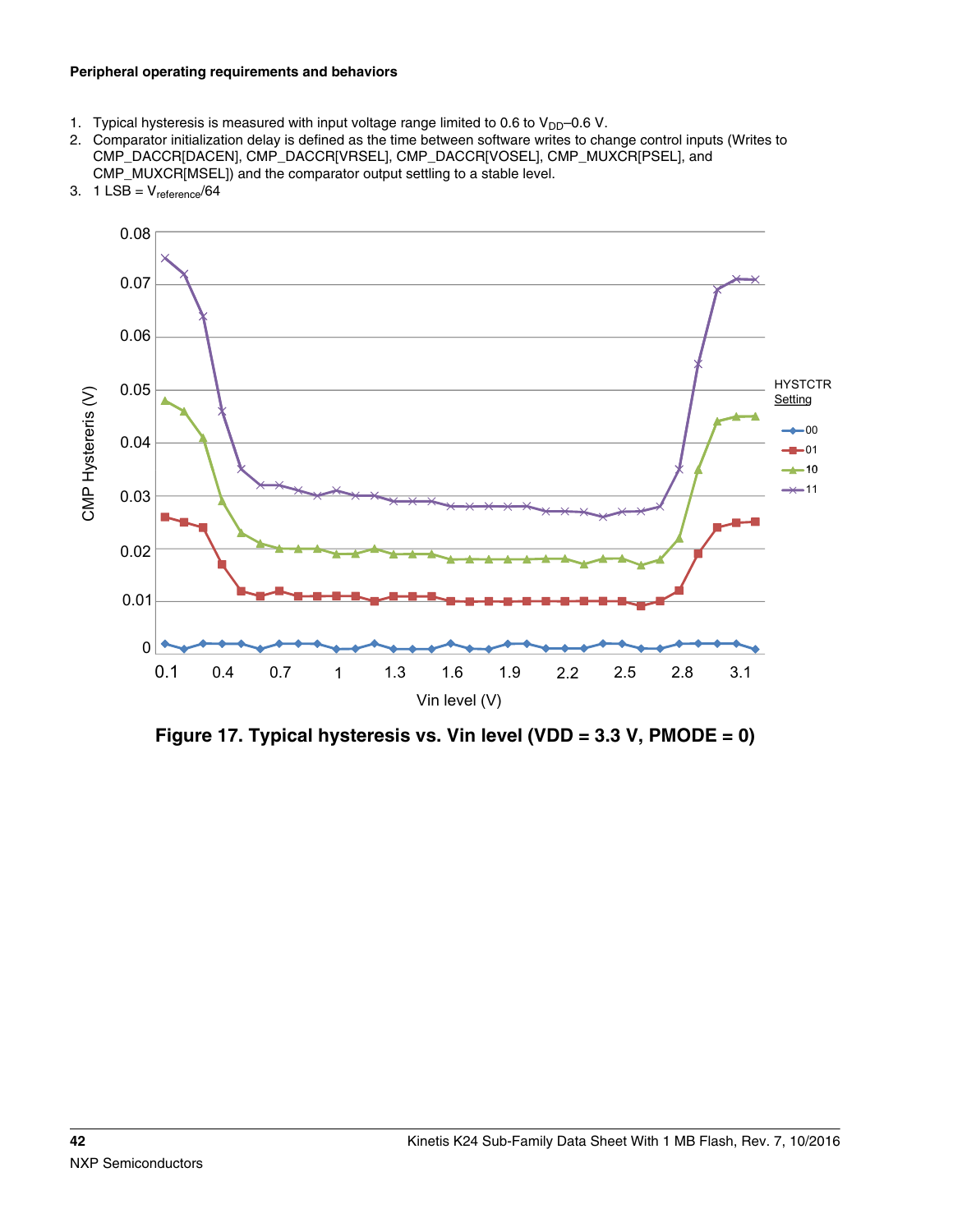

**Figure 18. Typical hysteresis vs. Vin level (VDD = 3.3 V, PMODE = 1)**

### **3.6.3 12-bit DAC electrical characteristics**

#### **3.6.3.1 12-bit DAC operating requirements Table 33. 12-bit DAC operating requirements**

| <b>Symbol</b>            | <b>Desciption</b>       | Min. | Max. | Unit | <b>Notes</b> |
|--------------------------|-------------------------|------|------|------|--------------|
| <b>V<sub>DDA</sub></b>   | Supply voltage          | 1.71 | 3.6  |      |              |
| <b>V</b> <sub>DACR</sub> | Reference voltage       | 1.13 | 3.6  |      |              |
| $C_{L}$                  | Output load capacitance |      | 100  | рF   |              |
| IL.                      | Output load current     |      |      | mA   |              |

1. The DAC reference can be selected to be  $V_{DDA}$  or  $V_{REFH}$ .

2. A small load capacitance (47 pF) can improve the bandwidth performance of the DAC.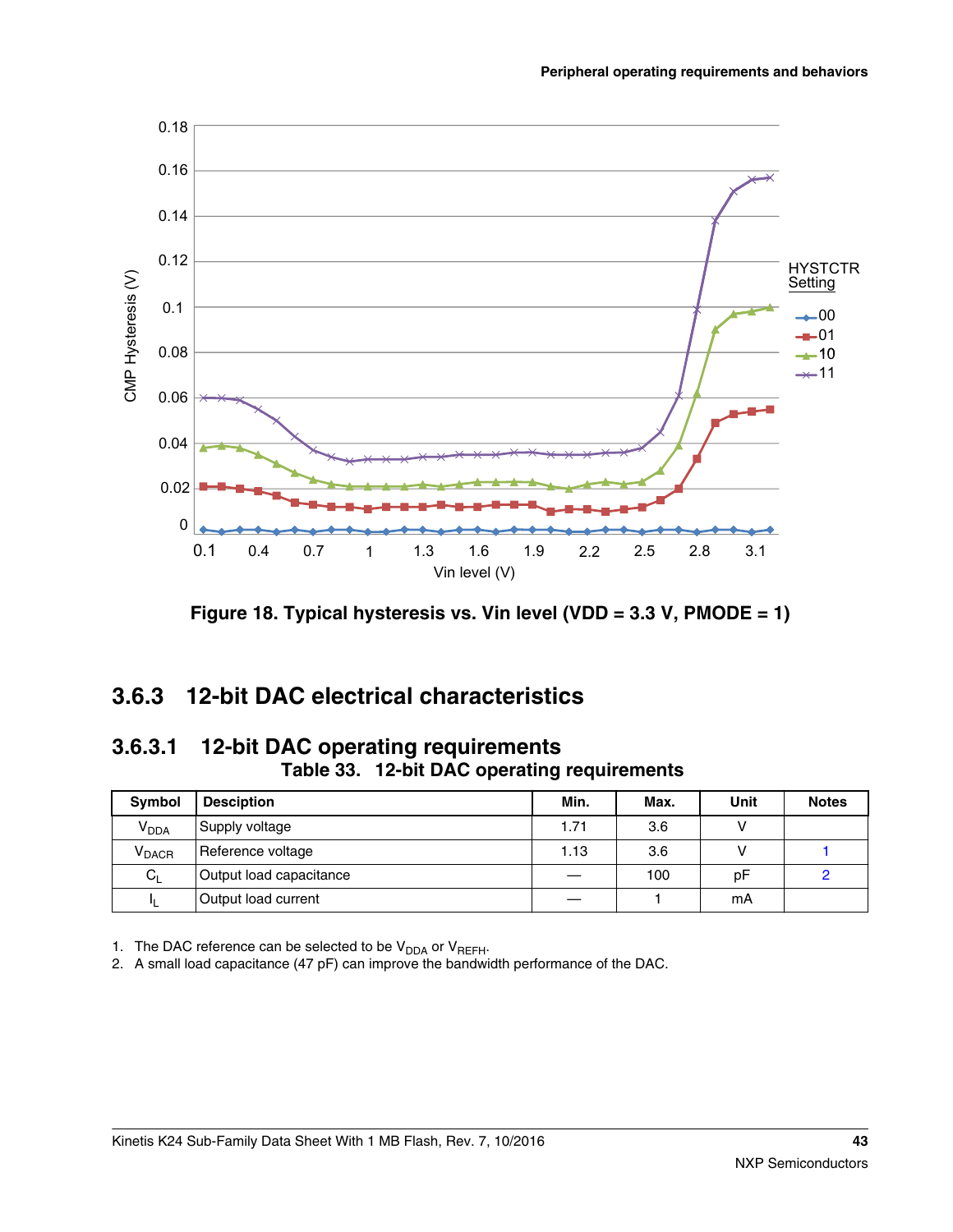### **3.6.3.2 12-bit DAC operating behaviors Table 34. 12-bit DAC operating behaviors**

| Symbol                    | <b>Description</b>                                                                     | Min.                               | Typ.     | Max.                     | Unit       | <b>Notes</b>            |
|---------------------------|----------------------------------------------------------------------------------------|------------------------------------|----------|--------------------------|------------|-------------------------|
| <b>I</b> DDA_DACL<br>P    | Supply current - low-power mode                                                        |                                    |          | 150                      | μA         |                         |
| <b>I</b> DDA_DACH<br>P    | Supply current - high-speed mode                                                       |                                    |          | 700                      | μA         |                         |
| t <sub>DACLP</sub>        | Full-scale settling time (0x080 to 0xF7F) -<br>low-power mode                          |                                    | 100      | 200                      | μs         | 1                       |
| <b>t</b> <sub>DACHP</sub> | Full-scale settling time (0x080 to 0xF7F) -<br>high-power mode                         |                                    | 15       | 30                       | μs         | 1                       |
| t <sub>CCDACLP</sub>      | Code-to-code settling time (0xBF8 to<br>0xC08) - low-power mode and high-speed<br>mode |                                    | 0.7      | 1.                       | μs         | 1                       |
| V <sub>dacoutl</sub>      | DAC output voltage range low - high-<br>speed mode, no load, DAC set to 0x000          | —                                  |          | 100                      | mV         |                         |
| $V_{\text{dacouth}}$      | DAC output voltage range high - high-<br>speed mode, no load, DAC set to 0xFFF         | <b>V</b> <sub>DACR</sub><br>$-100$ |          | $V_{DACH}$               | mV         |                         |
| INL                       | Integral non-linearity error - high speed<br>mode                                      |                                    |          | ±8                       | <b>LSB</b> | $\overline{2}$          |
| <b>DNL</b>                | Differential non-linearity error $-V_{\text{DACH}} > 2$<br>v                           | $\overline{\phantom{0}}$           |          | ±1                       | <b>LSB</b> | 3                       |
| <b>DNL</b>                | Differential non-linearity error $-V_{\text{DACH}} =$<br>VREF_OUT                      |                                    |          | ±1                       | <b>LSB</b> | $\overline{\mathbf{4}}$ |
| <b>VOFFSET</b>            | Offset error                                                                           | $\overline{\phantom{0}}$           | ±0.4     | $\pm 0.8$                | %FSR       | 5                       |
| $E_G$                     | Gain error                                                                             |                                    | ±0.1     | $\pm 0.6$                | %FSR       | 5                       |
| <b>PSRR</b>               | Power supply rejection ratio, $V_{DDA} \geq 2.4 V$                                     | 60                                 |          | 90                       | dB         |                         |
| $T_{CO}$                  | Temperature coefficient offset voltage                                                 |                                    | 3.7      | $\overline{\phantom{0}}$ | $\mu$ V/C  | 6                       |
| $T_{GE}$                  | Temperature coefficient gain error                                                     |                                    | 0.000421 |                          | %FSR/C     |                         |
| $A_{C}$                   | Offset aging coefficient                                                               |                                    |          | 100                      | µV/yr      |                         |
| Rop                       | Output resistance (load = $3 k\Omega$ )                                                |                                    |          | 250                      | Ω          |                         |
| <b>SR</b>                 | Slew rate -80h→ F7Fh→ 80h                                                              |                                    |          |                          | $V/\mu s$  |                         |
|                           | • High power $(SP_{HP})$                                                               | 1.2                                | 1.7      |                          |            |                         |
|                           | • Low power (SP <sub>LP</sub> )                                                        | 0.05                               | 0.12     |                          |            |                         |
| <b>CT</b>                 | Channel to channel cross talk                                                          |                                    |          | -80                      | dB         |                         |
| <b>BW</b>                 | 3dB bandwidth                                                                          |                                    |          |                          | kHz        |                         |
|                           | • High power (SP <sub>HP</sub> )                                                       | 550                                |          |                          |            |                         |
|                           | • Low power (SP <sub>LP</sub> )                                                        | 40                                 |          |                          |            |                         |

1. Settling within ±1 LSB

2. The INL is measured for  $0 + 100$  mV to  $V_{\text{DACH}} - 100$  mV

3. The DNL is measured for  $0 + 100$  mV to  $V_{\text{DACH}} - 100$  mV

- 4. The DNL is measured for 0 + 100 mV to V<sub>DACR</sub> −100 mV with V<sub>DDA</sub> > 2.4 V
- 5. Calculated by a best fit curve from V<sub>SS</sub> + 100 mV to V<sub>DACR</sub> 100 mV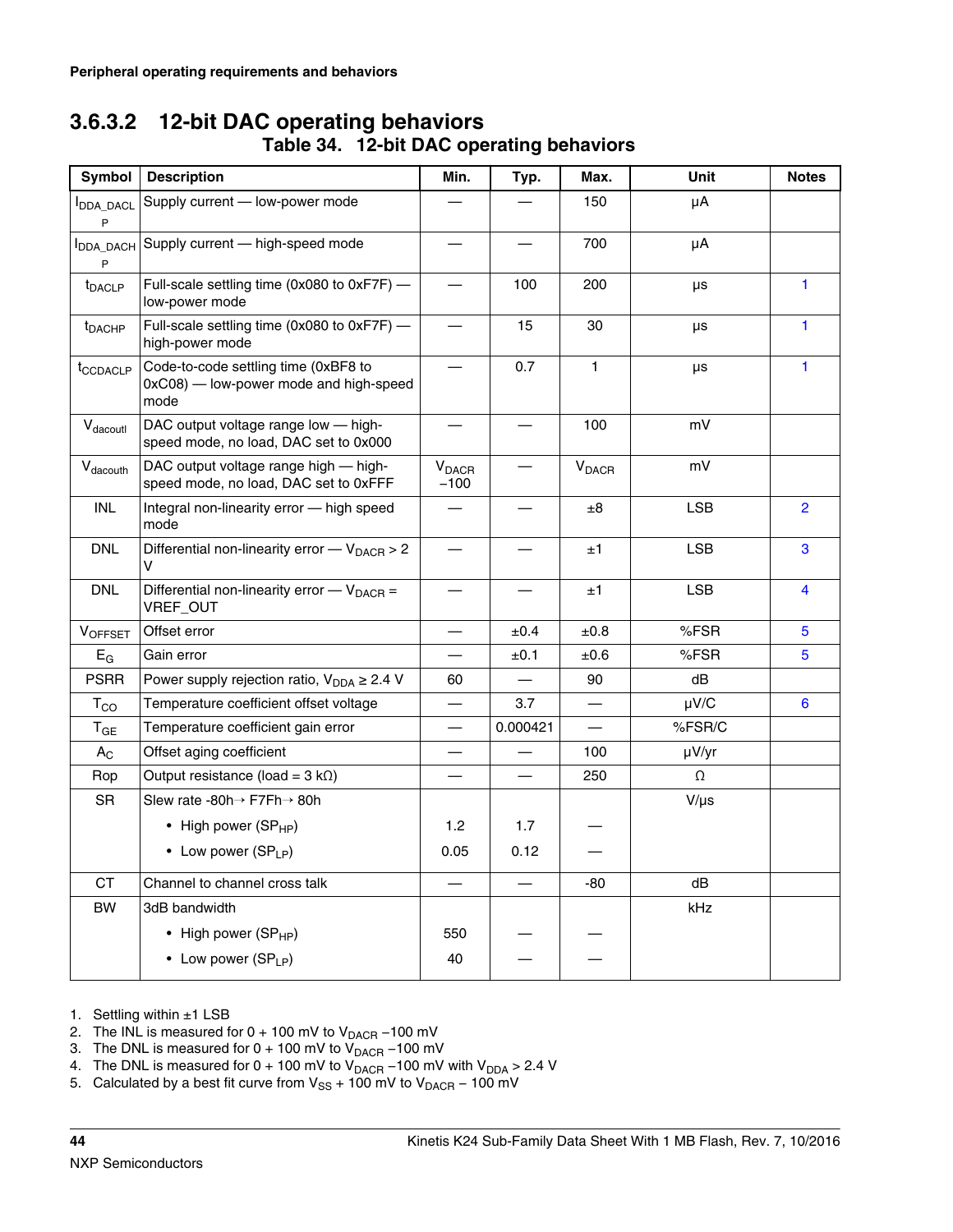<span id="page-44-0"></span>6.  $\rm V_{DDA}$  = 3.0 V, reference select set for  $\rm V_{DDA}$  (DACx\_CO:DACRFS = 1), high power mode (DACx\_C0:LPEN = 0), DAC set to 0x800, temperature range is across the full range of the device



**Figure 19. Typical INL error vs. digital code**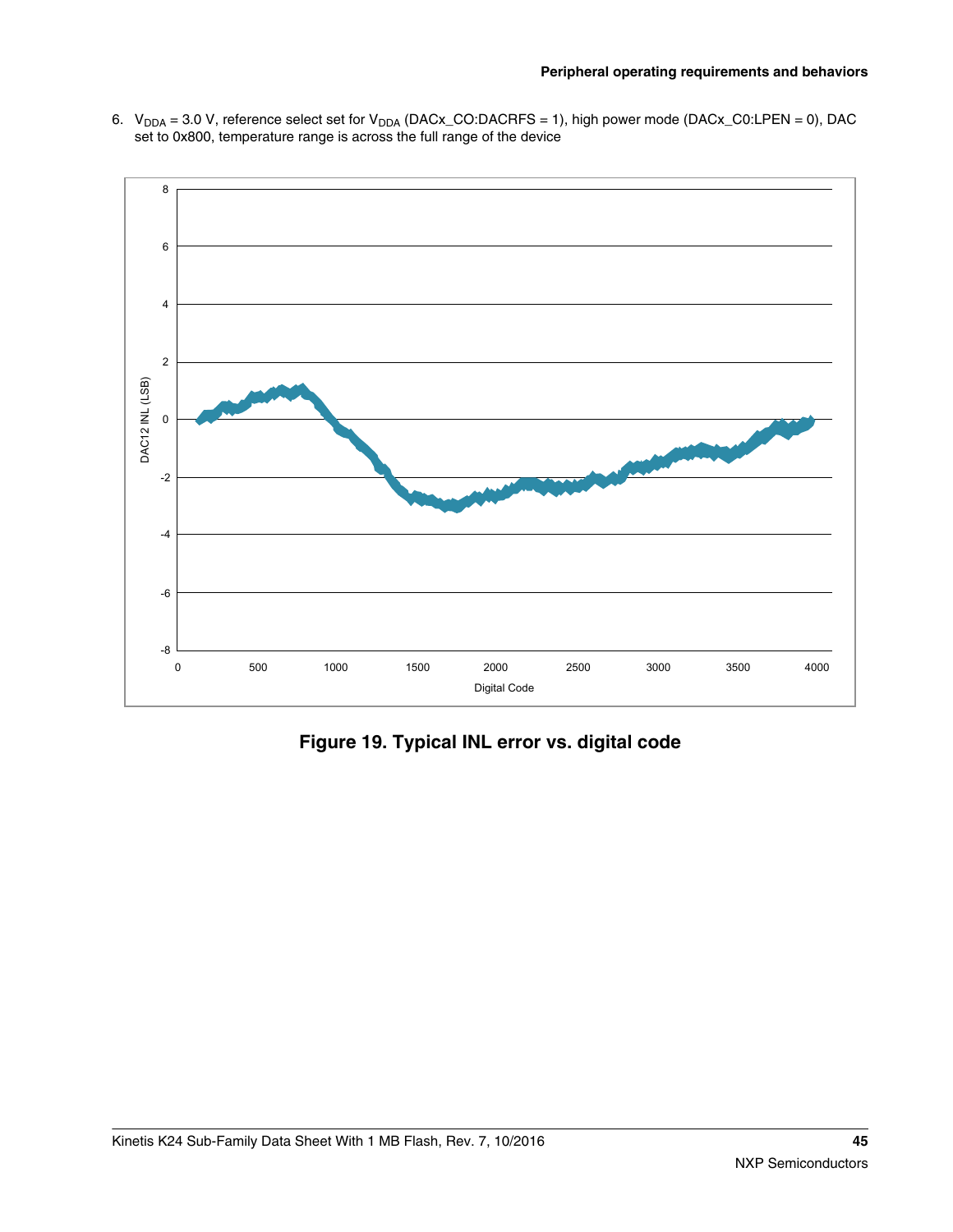

**Figure 20. Offset at half scale vs. temperature**

# **3.6.4 Voltage reference electrical specifications**

|  | Table 35. VREF full-range operating requirements |  |  |  |
|--|--------------------------------------------------|--|--|--|
|--|--------------------------------------------------|--|--|--|

| Symbol                  | <b>Description</b>      | Min.<br>Max.                                 |     | Unit | <b>Notes</b> |
|-------------------------|-------------------------|----------------------------------------------|-----|------|--------------|
| $V_{DDA}$               | Supply voltage          | 1.71                                         | 3.6 |      |              |
| $\mathsf{T}_\mathsf{A}$ | Temperature             | Operating temperature<br>range of the device |     | °C   |              |
| $C_L$                   | Output load capacitance | 100                                          |     | nF   | 1. 2         |

1. C<sub>L</sub> must be connected to VREF\_OUT if the VREF\_OUT functionality is being used for either an internal or external reference.

2. The load capacitance should not exceed  $+/-25%$  of the nominal specified  $C_L$  value over the operating temperature range of the device.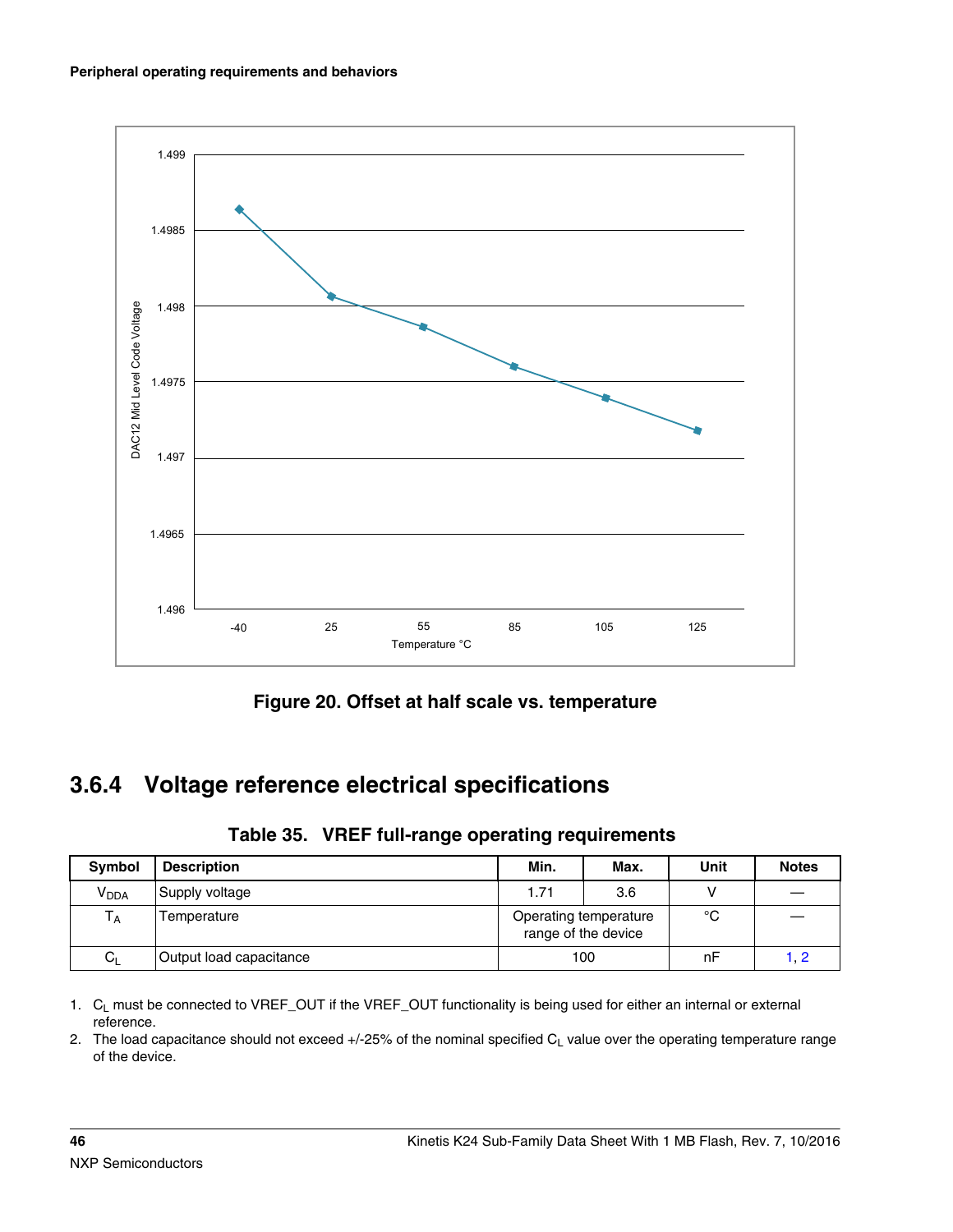| Symbol                        | <b>Description</b>                                                                               | Min.   | Typ.           | Max.   | Unit   | <b>Notes</b> |
|-------------------------------|--------------------------------------------------------------------------------------------------|--------|----------------|--------|--------|--------------|
| $V_{\text{out}}$              | Voltage reference output with factory trim at<br>nominal V <sub>DDA</sub> and temperature= 25 °C | 1.192  | 1.195          | 1.198  | $\vee$ |              |
| $V_{\text{out}}$              | Voltage reference output with user trim at<br>nominal V <sub>DDA</sub> and temperature= 25 °C    | 1.1945 | 1.195          | 1.1955 | $\vee$ |              |
| V <sub>step</sub>             | Voltage reference trim step                                                                      |        | 0.5            |        | mV     |              |
| $V_{\text{torift}}$           | Temperature drift (Vmax - Vmin across the full<br>temperature range)                             |        | $\overline{2}$ | 15     | mV     |              |
| $I_{bg}$                      | Bandgap only current                                                                             |        | 60             | 80     | μA     |              |
| $I_{\text{lp}}$               | Low-power buffer current                                                                         |        | 180            | 360    | uA     |              |
| $I_{hp}$                      | High-power buffer current                                                                        |        | 480            | 960    | mA     |              |
| $\Delta V_{\text{LOAD}}$      | Load regulation                                                                                  |        |                |        | μV     | 1, 2         |
|                               | • current = $\pm$ 1.0 mA                                                                         |        | 200            |        |        |              |
| ${\mathsf T}_{\textsf{stup}}$ | Buffer startup time                                                                              |        |                | 100    | μs     |              |
| $T_{\sf chop\_osc\_st}$<br>up | Internal bandgap start-up delay with chop<br>oscillator enabled                                  |        |                | 35     | ms     |              |
| $V_{\text{vdrift}}$           | Voltage drift (Vmax - Vmin across the full<br>voltage range)                                     |        | 0.5            | 2      | mV     |              |

1. See the chip's Reference Manual for the appropriate settings of the VREF Status and Control register.

2. Load regulation voltage is the difference between the VREF\_OUT voltage with no load vs. voltage with defined load

#### **Table 37. VREF limited-range operating requirements**

| <b>Symbol</b> | <b>Description</b> | Min. | Max. | Unit    | <b>Notes</b>             |
|---------------|--------------------|------|------|---------|--------------------------|
| A             | emperature         |      | 50   | $\circ$ | $\overline{\phantom{a}}$ |

### **Table 38. VREF limited-range operating behaviors**

| <b>Symbol</b>    | <b>Description</b>                         | Min.      | Max. | Unit | <b>Notes</b>             |
|------------------|--------------------------------------------|-----------|------|------|--------------------------|
| v <sub>out</sub> | Voltage reference output with factory trim | 70<br>. 0 | .225 |      | $\overline{\phantom{a}}$ |

## **3.7 Timers**

See General switching specifications.

# **3.8 Communication interfaces**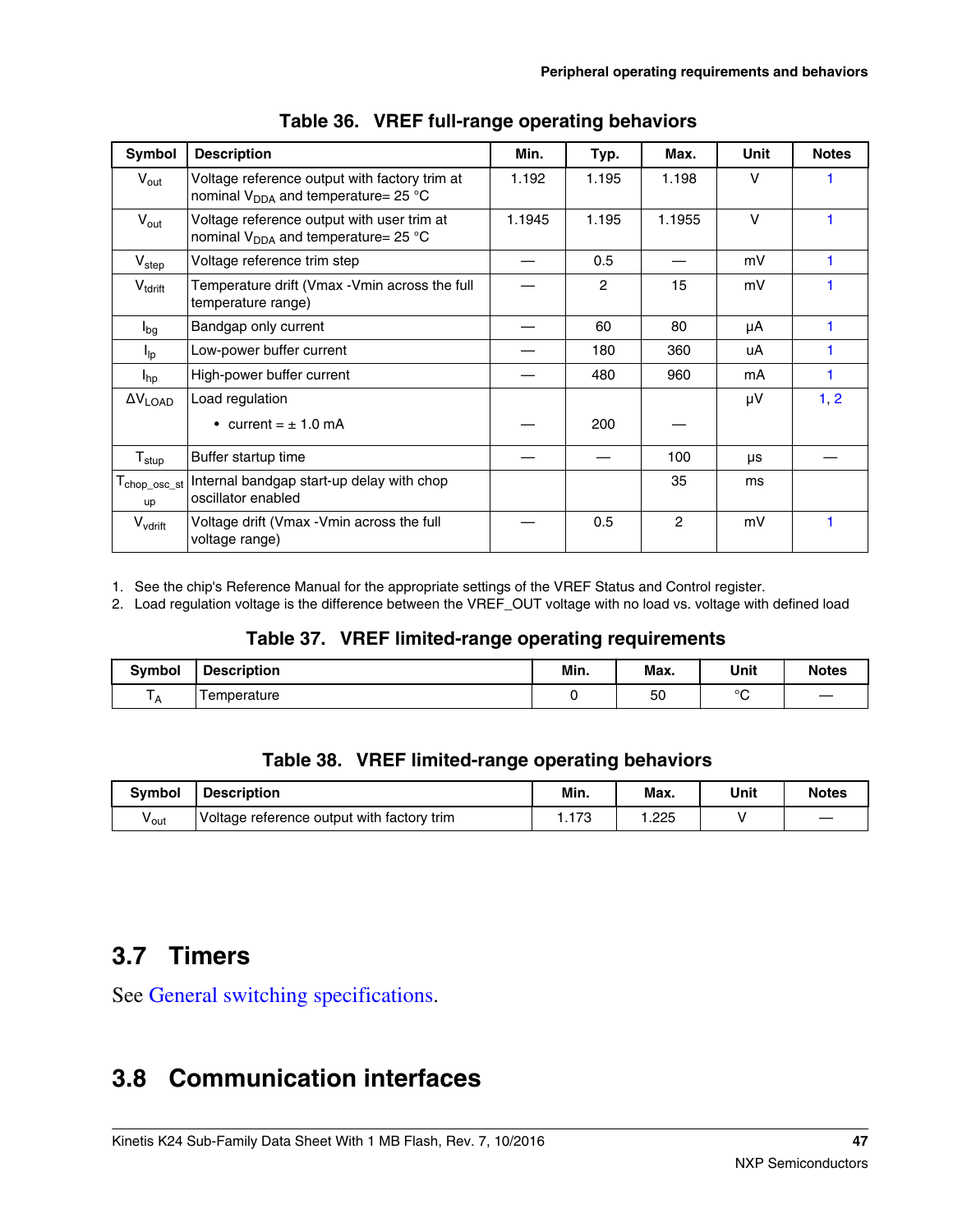## **3.8.1 USB electrical specifications**

The USB electricals for the USB On-the-Go module conform to the standards documented by the Universal Serial Bus Implementers Forum. For the most up-to-date standards, visit **[usb.org](http://www.usb.org)**.

### **NOTE**

The MCGPLLCLK meets the USB jitter and signaling rate specifications for certification with the use of an external clock/crystal for both Device and Host modes.

The MCGFLLCLK does not meet the USB jitter or signaling rate specifications for certification.

The IRC48M meets the USB jitter and signaling rate specifications for certification in Device mode when the USB clock recovery mode is enabled. It does not meet the USB signaling rate specifications for certification in Host mode operation.

### **3.8.2 USB DCD electrical specifications Table 39. USB0 DCD electrical specifications**

| <b>Symbol</b>        | <b>Description</b>                                 | Min.  | Typ. | Max. | Unit          |
|----------------------|----------------------------------------------------|-------|------|------|---------------|
| $V_{DP,SRC}$         | USB DP source voltage (up to 250 µA)               | 0.5   |      | 0.7  |               |
| V <sub>LGC</sub>     | Threshold voltage for logic high                   | 0.8   |      | 2.0  |               |
| <b>IDP SRC</b>       | USB_DP source current                              |       | 10   | 13   | μA            |
| <b>IDM SINK</b>      | USB DM sink current                                | 50    | 100  | 150  | μA            |
| R <sub>DM</sub> DWN  | D- pulldown resistance for data pin contact detect | 14.25 |      | 24.8 | $k\Omega$     |
| V <sub>DAT REF</sub> | Data detect voltage                                | 0.25  | 0.33 | 0.4  | $\mathcal{L}$ |

### **3.8.3 USB VREG electrical specifications Table 40. USB VREG electrical specifications**

| <b>Symbol</b> | <b>Description</b>   | Min.<br>------ | Typ. | Max. | Unit | <b>Notes</b> |
|---------------|----------------------|----------------|------|------|------|--------------|
| <b>VREGIN</b> | Input supply voltage | $\sim$         |      | ◡.◡  |      |              |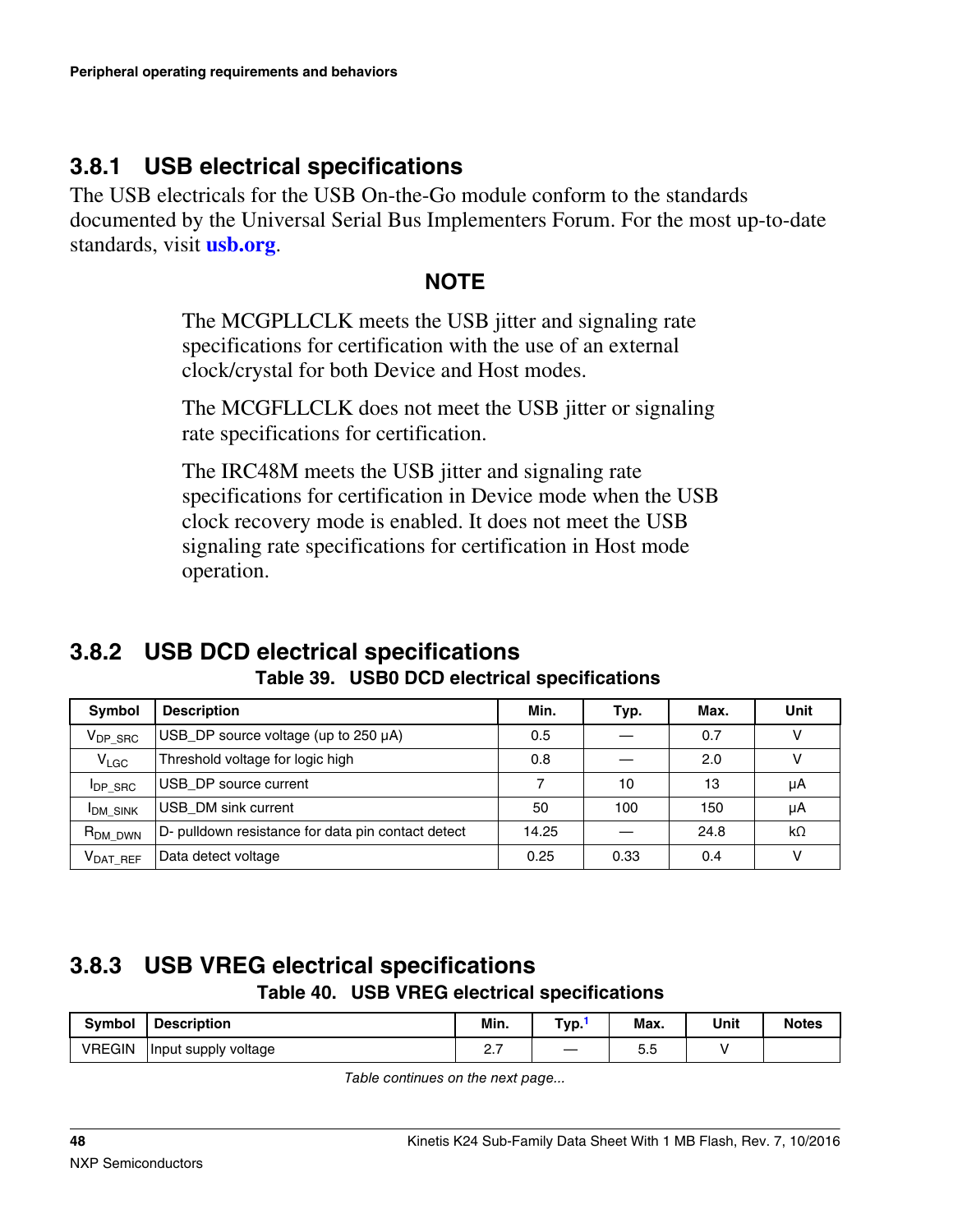<span id="page-48-0"></span>

| Symbol                      | <b>Description</b>                                                                                                                  | Min. | Typ. <sup>1</sup> | Max. | Unit      | <b>Notes</b>   |
|-----------------------------|-------------------------------------------------------------------------------------------------------------------------------------|------|-------------------|------|-----------|----------------|
| <b>I</b> DDon               | Quiescent current - Run mode, load current<br>equal zero, input supply (VREGIN) > 3.6 V                                             |      | 125               | 186  | μA        |                |
| <b>I</b> DD <sub>stby</sub> | Quiescent current - Standby mode, load<br>current equal zero                                                                        |      | 1.1               | 10   | μA        |                |
| $I_{DDoff}$                 | Quiescent current - Shutdown mode<br>• VREGIN = 5.0 V and temperature=25 $^{\circ}$ C<br>• Across operating voltage and temperature |      | 650               | 4    | nA<br>μA  |                |
| <b>ILOADrun</b>             | Maximum load current - Run mode                                                                                                     |      |                   | 120  | mA        |                |
| <b>ILOADstby</b>            | Maximum load current - Standby mode                                                                                                 |      |                   | 1    | mA        |                |
| V <sub>Reg33out</sub>       | Regulator output voltage - Input supply<br>(VREGIN) > 3.6 V                                                                         |      |                   |      |           |                |
|                             | Run mode<br>$\bullet$                                                                                                               | 3    | 3.3               | 3.6  | $\vee$    |                |
|                             | • Standby mode                                                                                                                      | 2.1  | 2.8               | 3.6  | V         |                |
| V <sub>Reg33out</sub>       | Regulator output voltage - Input supply<br>(VREGIN) < 3.6 V, pass-through mode                                                      | 2.1  |                   | 3.6  | $\vee$    | $\overline{2}$ |
| $C_{\text{OUT}}$            | External output capacitor                                                                                                           | 1.76 | 2.2               | 8.16 | μF        |                |
| <b>ESR</b>                  | External output capacitor equivalent series<br>resistance                                                                           | 1    |                   | 100  | $m\Omega$ |                |
| <sup>I</sup> LIM            | Short circuit current                                                                                                               |      | 290               |      | mA        |                |

#### **Table 40. USB VREG electrical specifications (continued)**

1. Typical values assume VREGIN =  $5.0$  V, Temp =  $25$  °C unless otherwise stated.

2. Operating in pass-through mode: regulator output voltage equal to the input voltage minus a drop proportional to I<sub>Load</sub>.

## **3.8.4 CAN switching specifications**

See General switching specifications.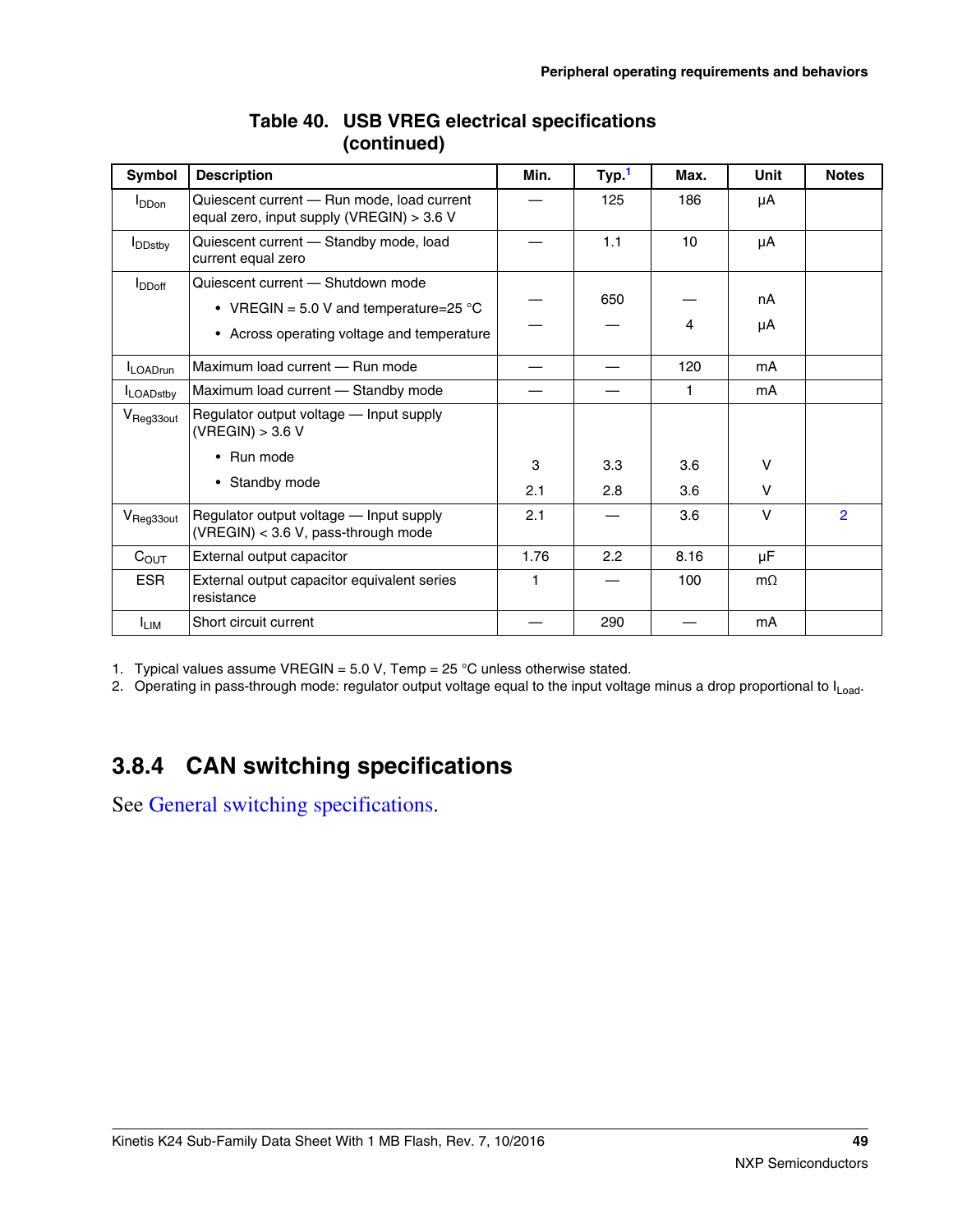## **3.8.5 DSPI switching specifications (limited voltage range)**

The DMA Serial Peripheral Interface (DSPI) provides a synchronous serial bus with master and slave operations. Many of the transfer attributes are programmable. The tables below provide DSPI timing characteristics for classic SPI timing modes. Refer to the DSPI chapter of the Reference Manual for information on the modified transfer formats used for communicating with slower peripheral devices.

| <b>Num</b>      | <b>Description</b>                  | Min.                               | Max.                     | Unit       | <b>Notes</b>   |
|-----------------|-------------------------------------|------------------------------------|--------------------------|------------|----------------|
|                 | Operating voltage                   | 2.7                                | 3.6                      | v          |                |
|                 | Frequency of operation              |                                    | 30                       | <b>MHz</b> |                |
| DS <sub>1</sub> | DSPI_SCK output cycle time          | $2 \times t_{\text{BUS}}$          |                          | ns         |                |
| DS <sub>2</sub> | DSPI_SCK output high/low time       | $(t_{\rm SCK}/2) - 2$              | $(t_{\text{SCK}}/2) + 2$ | ns         |                |
| DS <sub>3</sub> | DSPI_PCSn valid to DSPI_SCK delay   | $(t_{\text{BUS}} \times 2)$ –<br>2 |                          | ns         |                |
| DS4             | DSPI_SCK to DSPI_PCSn invalid delay | $(t_{\rm BUS} \times 2) -$<br>2    |                          | ns         | $\overline{2}$ |
| DS <sub>5</sub> | DSPI SCK to DSPI SOUT valid         |                                    | 8.5                      | ns         |                |
| DS <sub>6</sub> | DSPI_SCK to DSPI_SOUT invalid       | $-2$                               |                          | ns         |                |
| DS7             | DSPI_SIN to DSPI_SCK input setup    | 15                                 |                          | ns         |                |
| DS <sub>8</sub> | DSPI_SCK to DSPI_SIN input hold     | $\Omega$                           |                          | ns         |                |

| Table 41. Master mode DSPI timing (limited voltage range) |  |
|-----------------------------------------------------------|--|
|                                                           |  |

1. The delay is programmable in SPIx\_CTARn[PSSCK] and SPIx\_CTARn[CSSCK].

2. The delay is programmable in SPIx CTARn[PASC] and SPIx CTARn[ASC].



### **Figure 21. DSPI classic SPI timing — master mode**

### **Table 42. Slave mode DSPI timing (limited voltage range)**

| <b>Num</b> | <b>Description</b>     | Min.     | Max. | Unit |
|------------|------------------------|----------|------|------|
|            | Operating voltage      | <u>.</u> | 3.6  |      |
|            | Frequency of operation |          | 15   | MHz  |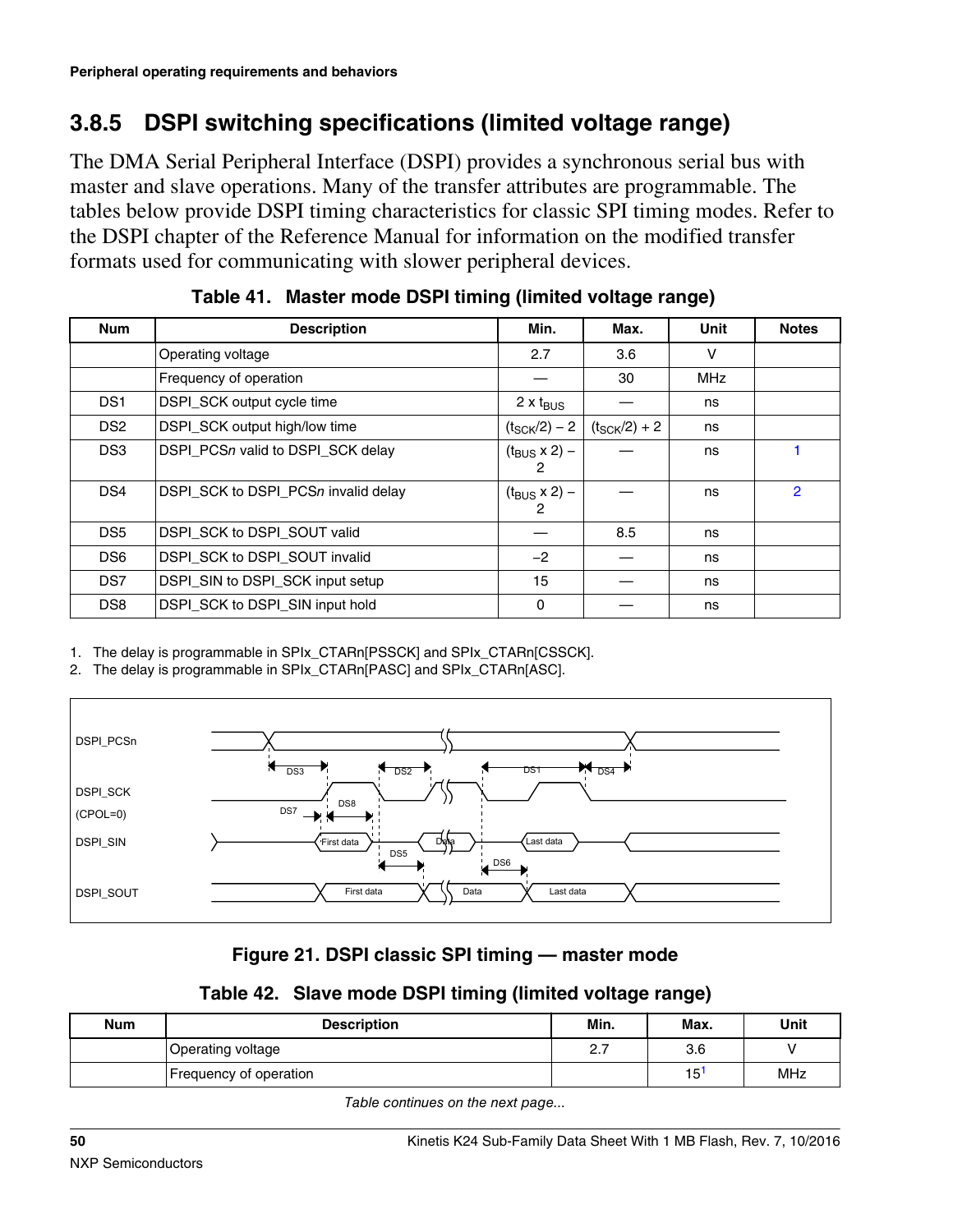<span id="page-50-0"></span>

| <b>Num</b>      | <b>Description</b>                              | Min.                     | Max.                     | Unit |
|-----------------|-------------------------------------------------|--------------------------|--------------------------|------|
| DS <sub>9</sub> | DSPI_SCK input cycle time                       | $4 \times t_{BUS}$       |                          | ns   |
| <b>DS10</b>     | DSPI_SCK input high/low time                    | $(t_{\text{SCK}}/2) - 2$ | $(t_{\text{SCK}}/2) + 2$ | ns   |
| <b>DS11</b>     | DSPI_SCK to DSPI_SOUT valid                     |                          | 10                       | ns   |
| <b>DS12</b>     | DSPI SCK to DSPI SOUT invalid                   | 0                        |                          | ns   |
| <b>DS13</b>     | DSPI_SIN to DSPI_SCK input setup                | 2                        |                          | ns   |
| <b>DS14</b>     | DSPI_SCK to DSPI_SIN input hold                 | 7                        |                          | ns   |
| <b>DS15</b>     | <b>DSPI SS active to DSPI SOUT driven</b>       |                          | 14                       | ns   |
| <b>DS16</b>     | <b>DSPI SS inactive to DSPI SOUT not driven</b> |                          | 14                       | ns   |

**Table 42. Slave mode DSPI timing (limited voltage range) (continued)**

1. The maximum operating frequency is measured with non-continuous CS and SCK. When DSPI is configured with continuous CS and SCK, there is a constraint that SPI clock should not be greater than 1/6 of bus clock, for example, when bus clock is 60MHz, SPI clock should not be greater than 10MHz



**Figure 22. DSPI classic SPI timing — slave mode**

## **3.8.6 DSPI switching specifications (full voltage range)**

The DMA Serial Peripheral Interface (DSPI) provides a synchronous serial bus with master and slave operations. Many of the transfer attributes are programmable. The tables below provides DSPI timing characteristics for classic SPI timing modes. Refer to the DSPI chapter of the Reference Manual for information on the modified transfer formats used for communicating with slower peripheral devices.

| <b>Num</b> | <b>Description</b>     | Min. | Max. | Unit | <b>Notes</b> |
|------------|------------------------|------|------|------|--------------|
|            | Operating voltage      | . 71 | 3.6  |      |              |
|            | Frequency of operation |      | 15   | MHz  |              |

**Table 43. Master mode DSPI timing (full voltage range)**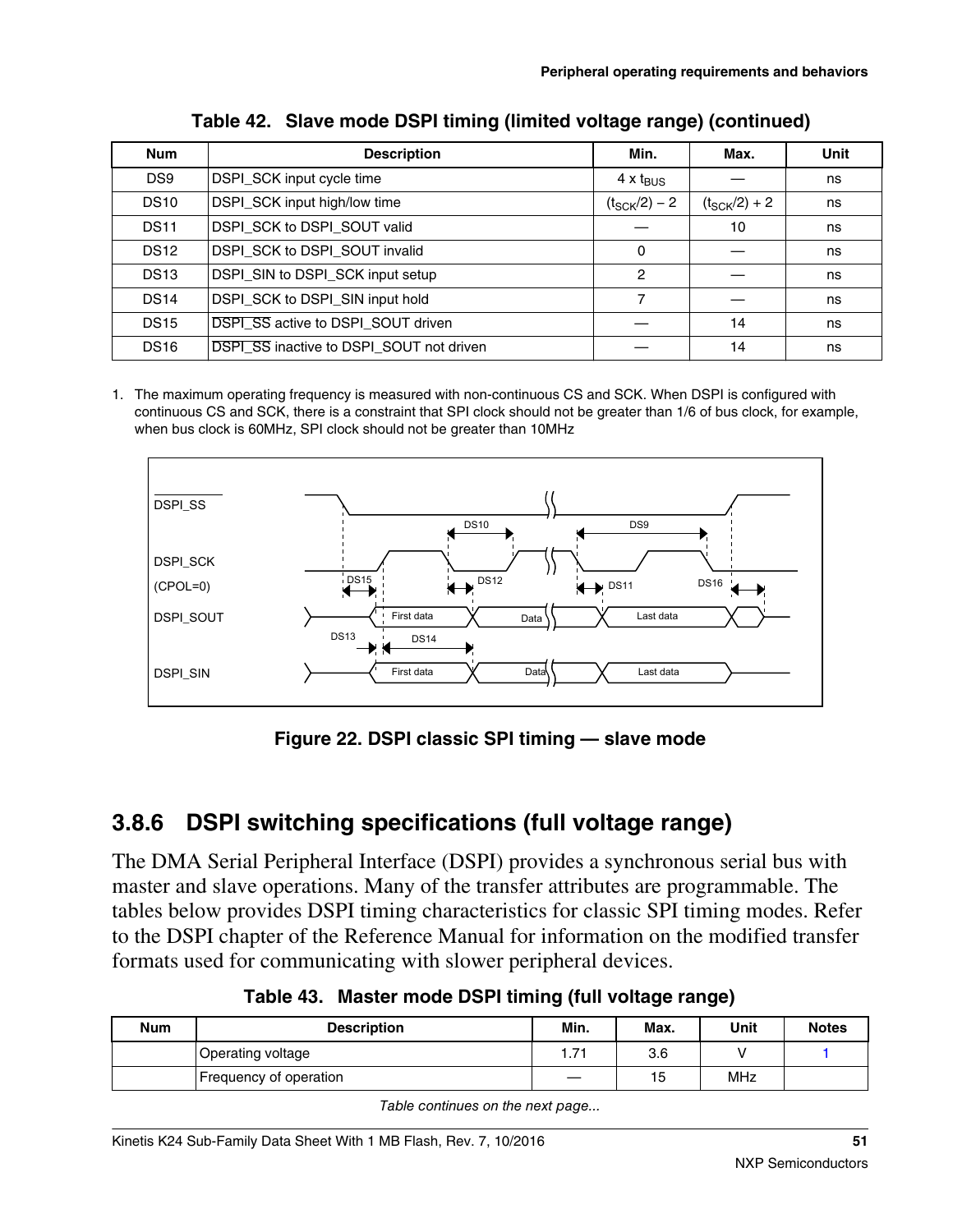<span id="page-51-0"></span>

| <b>Num</b>      | <b>Description</b>                  | Min.                            | Max.                     | Unit | <b>Notes</b> |
|-----------------|-------------------------------------|---------------------------------|--------------------------|------|--------------|
| DS <sub>1</sub> | DSPI_SCK output cycle time          | $4 \times t_{\text{BUS}}$       |                          | ns   |              |
| DS <sub>2</sub> | DSPI_SCK output high/low time       | $(t_{\rm SCK}/2) - 4$           | $(t_{\text{SCK}/2} + 4)$ | ns   |              |
| DS <sub>3</sub> | DSPI_PCSn valid to DSPI_SCK delay   | $(t_{\rm BUS} \times 2) -$<br>4 |                          | ns   | 2            |
| DS4             | DSPI SCK to DSPI PCSn invalid delay | $(t_{\rm BUS} \times 2)$ –<br>4 |                          | ns   | 3            |
| DS <sub>5</sub> | DSPI SCK to DSPI SOUT valid         |                                 | 10                       | ns   |              |
| DS <sub>6</sub> | DSPI_SCK to DSPI_SOUT invalid       | $-4.5$                          |                          | ns   |              |
| DS7             | DSPI_SIN to DSPI_SCK input setup    | 21                              |                          | ns   |              |
| DS <sub>8</sub> | DSPI_SCK to DSPI_SIN input hold     | $\mathbf{0}$                    |                          | ns   |              |

|  | Table 43. Master mode DSPI timing (full voltage range) (continued) |  |  |  |
|--|--------------------------------------------------------------------|--|--|--|
|--|--------------------------------------------------------------------|--|--|--|

1. The DSPI module can operate across the entire operating voltage for the processor, but to run across the full voltage range the maximum frequency of operation is reduced.

- 2. The delay is programmable in SPIx\_CTARn[PSSCK] and SPIx\_CTARn[CSSCK].
- 3. The delay is programmable in SPIx\_CTARn[PASC] and SPIx\_CTARn[ASC].



#### **Figure 23. DSPI classic SPI timing — master mode**

#### **Table 44. Slave mode DSPI timing (full voltage range)**

| <b>Num</b>      | <b>Description</b>                        | Min.                      | Max.                     | <b>Unit</b> |
|-----------------|-------------------------------------------|---------------------------|--------------------------|-------------|
|                 | Operating voltage                         | 1.71                      | 3.6                      | V           |
|                 | Frequency of operation                    |                           | 7.5                      | MHz         |
| DS <sub>9</sub> | DSPI_SCK input cycle time                 | $8 \times t_{\text{BUS}}$ |                          | ns          |
| <b>DS10</b>     | DSPI_SCK input high/low time              | $(t_{\text{SCK}}/2) - 4$  | $(t_{\text{SCK}/2} + 4)$ | ns          |
| <b>DS11</b>     | DSPI_SCK to DSPI_SOUT valid               |                           | 23.5                     | ns          |
| <b>DS12</b>     | DSPI_SCK to DSPI_SOUT invalid             | $\Omega$                  |                          | ns          |
| <b>DS13</b>     | DSPI_SIN to DSPI_SCK input setup          | 4                         |                          | ns          |
| <b>DS14</b>     | DSPI_SCK to DSPI_SIN input hold           | 7                         |                          | ns          |
| <b>DS15</b>     | <b>DSPI SS active to DSPI SOUT driven</b> |                           | 21                       | ns          |
| <b>DS16</b>     | DSPI_SS inactive to DSPI_SOUT not driven  |                           | 19                       | ns          |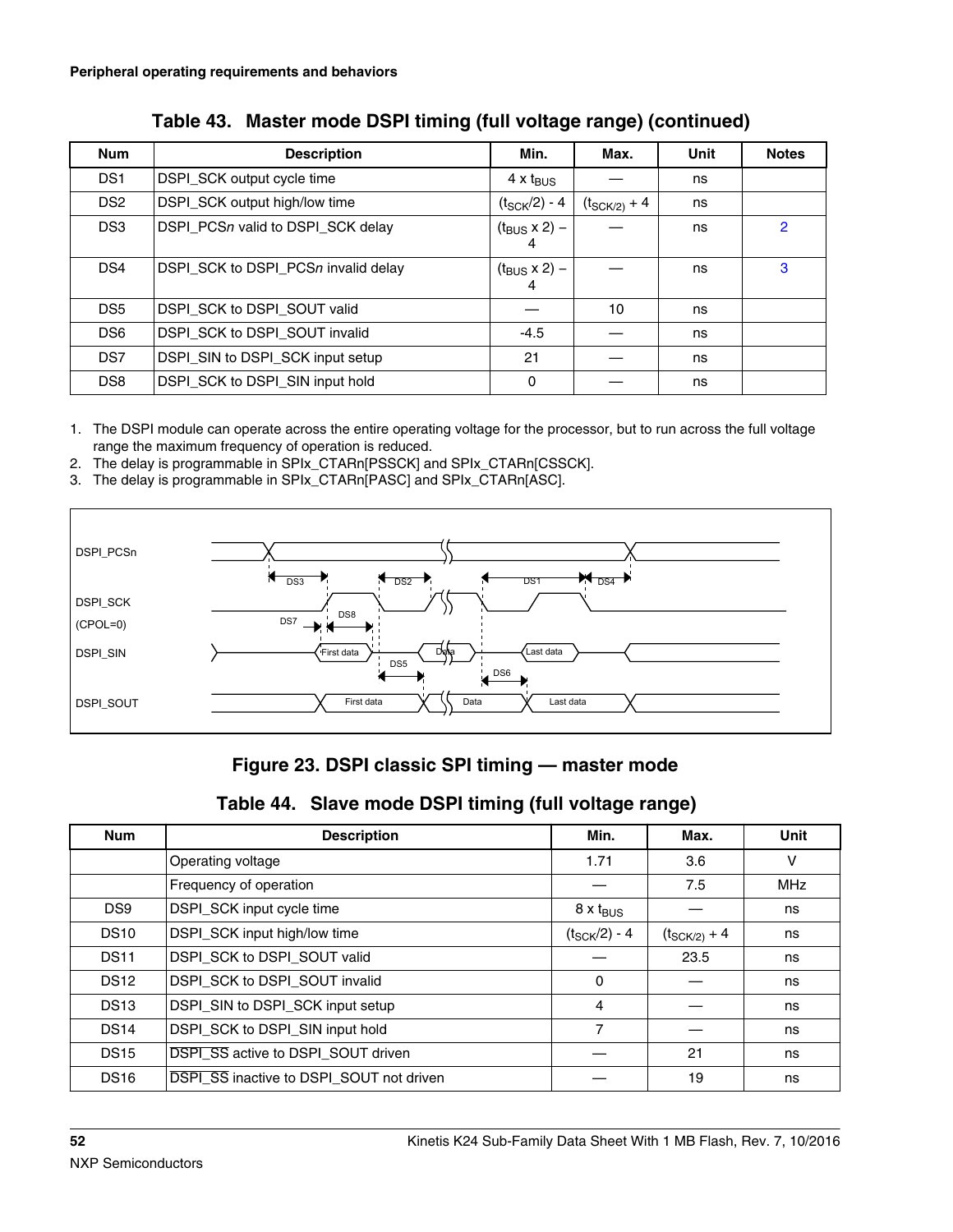

**Figure 24. DSPI classic SPI timing — slave mode**

### **3.8.7 Inter-Integrated Circuit Interface (I2C) timing Table 45. I 2C timing**

| <b>Characteristic</b>                                                                              | Symbol                | <b>Standard Mode</b> |                | <b>Fast Mode</b>      |                | <b>Unit</b> |
|----------------------------------------------------------------------------------------------------|-----------------------|----------------------|----------------|-----------------------|----------------|-------------|
|                                                                                                    |                       | <b>Minimum</b>       | <b>Maximum</b> | <b>Minimum</b>        | <b>Maximum</b> |             |
| <b>SCL Clock Frequency</b>                                                                         | $f_{\rm SCL}$         | 0                    | 100            | $\Omega$              | 4001           | kHz         |
| Hold time (repeated) START condition.<br>After this period, the first clock pulse is<br>generated. | $t_{HD}$ ; STA        | $\overline{4}$       |                | 0.6                   |                | μs          |
| LOW period of the SCL clock                                                                        | $t_{LOW}$             | 4.7                  |                | 1.25                  |                | μs          |
| HIGH period of the SCL clock                                                                       | <sup>t</sup> HIGH     | 4                    |                | 0.6                   |                | μs          |
| Set-up time for a repeated START<br>condition                                                      | $t_{\text{SU}}$ ; STA | 4.7                  |                | 0.6                   |                | μs          |
| Data hold time for I <sup>2</sup> C bus devices                                                    | $t_{HD}$ ; DAT        | 0 <sup>2</sup>       | $3.45^{3}$     | $\Omega$ <sup>4</sup> | $0.9^{2}$      | μs          |
| Data set-up time                                                                                   | $t_{\text{SU}}$ ; DAT | 250 <sup>5</sup>     |                | $100^{3, 6}$          |                | ns          |
| Rise time of SDA and SCL signals                                                                   | $t_r$                 |                      | 1000           | $20 + 0.1 Cb7$        | 300            | ns          |
| Fall time of SDA and SCL signals                                                                   | t                     |                      | 300            | $20 + 0.1 Cb$ 6       | 300            | ns          |
| Set-up time for STOP condition                                                                     | $t_{\text{SU}}$ ; STO | 4                    |                | 0.6                   |                | μs          |
| Bus free time between STOP and<br>START condition                                                  | $t_{\mathsf{BUF}}$    | 4.7                  |                | 1.3                   |                | μs          |
| Pulse width of spikes that must be<br>suppressed by the input filter                               | $t_{\mathsf{SP}}$     | N/A                  | N/A            | 0                     | 50             | ns          |

1. The maximum SCL Clock Frequency in Fast mode with maximum bus loading can only be achieved when using the High drive pins across the full voltage range and when using the Normal drive pins and VDD  $\geq$  2.7 V.

- 2. The master mode I<sup>2</sup>C deasserts ACK of an address byte simultaneously with the falling edge of SCL. If no slaves acknowledge this address byte, then a negative hold time can result, depending on the edge rates of the SDA and SCL lines.
- 3. The maximum tHD; DAT must be met only if the device does not stretch the LOW period (tLOW) of the SCL signal.
- 4. Input signal Slew = 10 ns and Output Load =  $50$  pF
- 5. Set-up time in slave-transmitter mode is 1 IPBus clock period, if the TX FIFO is empty.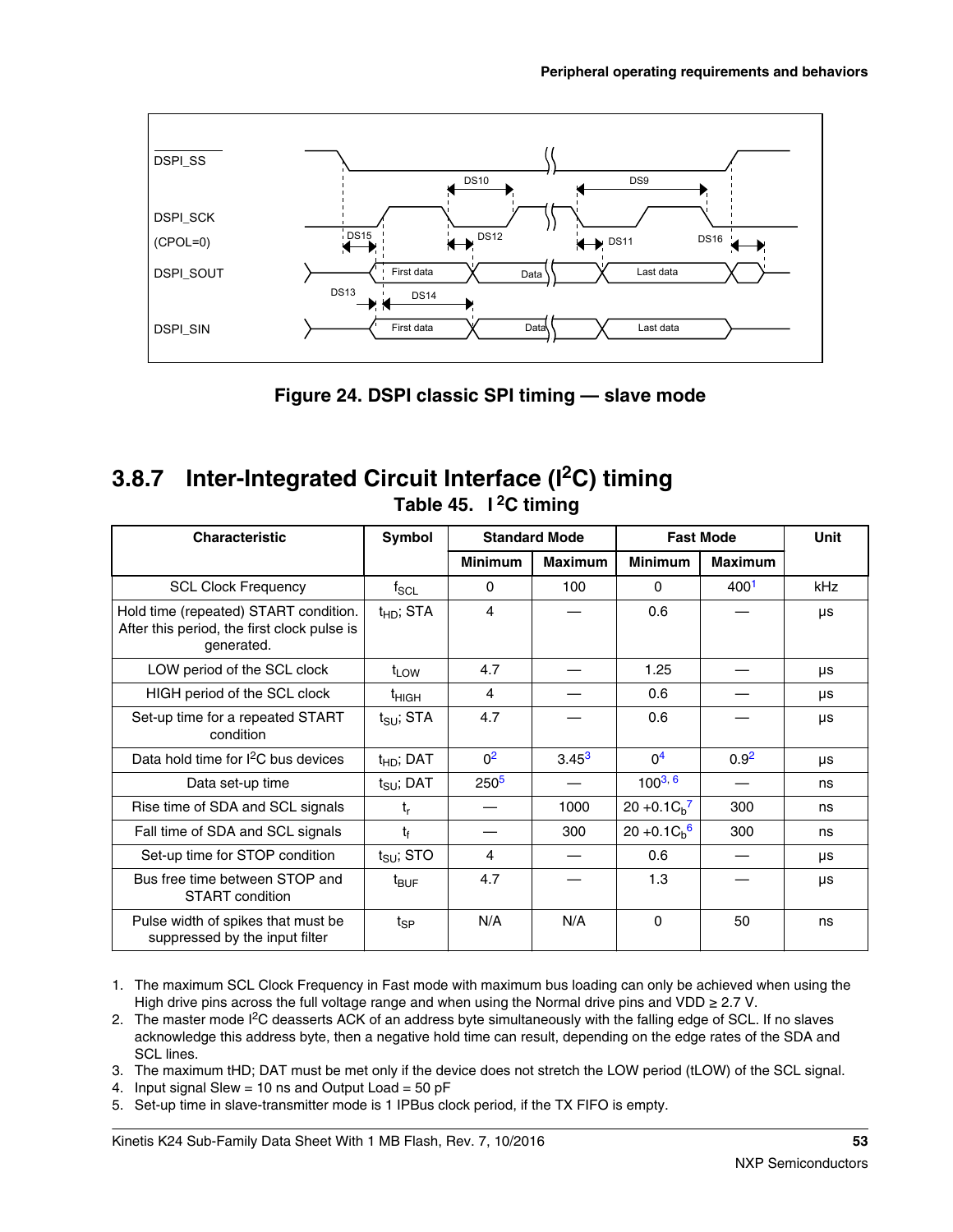#### <span id="page-53-0"></span>**Peripheral operating requirements and behaviors**

6. A Fast mode I<sup>2</sup>C bus device can be used in a Standard mode I2C bus system, but the requirement t<sub>SU; DAT</sub> ≥ 250 ns must then be met. This is automatically the case if the device does not stretch the LOW period of the SCL signal. If such a device does stretch the LOW period of the SCL signal, then it must output the next data bit to the SDA line  $t_{max} + t_{SUI}$  $_{\text{DAT}}$  = 1000 + 250 = 1250 ns (according to the Standard mode I<sup>2</sup>C bus specification) before the SCL line is released.

|  |  | 7. $C_b$ = total capacitance of the one bus line in pF. |  |  |  |  |  |
|--|--|---------------------------------------------------------|--|--|--|--|--|
|--|--|---------------------------------------------------------|--|--|--|--|--|

| <b>Characteristic</b>                                                                           | Symbol                | <b>Minimum</b>   | <b>Maximum</b> | Unit |
|-------------------------------------------------------------------------------------------------|-----------------------|------------------|----------------|------|
| <b>SCL Clock Frequency</b>                                                                      | $f_{\mathsf{SCL}}$    | $\Omega$         | 1 <sup>1</sup> | MHz  |
| Hold time (repeated) START condition. After this<br>period, the first clock pulse is generated. | $t_{HD}$ ; STA        | 0.26             |                | μs   |
| LOW period of the SCL clock                                                                     | $t_{LOW}$             | 0.5              |                | μs   |
| HIGH period of the SCL clock                                                                    | $t_{HIGH}$            | 0.26             |                | μs   |
| Set-up time for a repeated START condition                                                      | $t_{\text{SU}}$ ; STA | 0.26             |                | μs   |
| Data hold time for $I_2C$ bus devices                                                           | $t_{HD}$ ; DAT        | $\Omega$         |                | μs   |
| Data set-up time                                                                                | $t_{\text{SU}}$ ; DAT | 50               |                | ns   |
| Rise time of SDA and SCL signals                                                                | $t_{r}$               | $20 + 0.1Cb$ , 2 | 120            | ns   |
| Fall time of SDA and SCL signals                                                                | t,                    | $20 + 0.1 Ch2$   | 120            | ns   |
| Set-up time for STOP condition                                                                  | $t_{\text{SU}}$ ; STO | 0.26             |                | μs   |
| Bus free time between STOP and START condition                                                  | t <sub>BUF</sub>      | 0.5              |                | μs   |
| Pulse width of spikes that must be suppressed by<br>the input filter                            | $t_{SP}$              | $\Omega$         | 50             | ns   |

### **Table 46. I 2C 1 Mbps timing**

- 1. The maximum SCL clock frequency of 1 Mbps can support maximum bus loading when using the High drive pins across the full voltage range.
- 2.  $C_b$  = total capacitance of the one bus line in pF.



**Figure 25. Timing definition for devices on the I2C bus**

### **3.8.8 UART switching specifications**

See General switching specifications.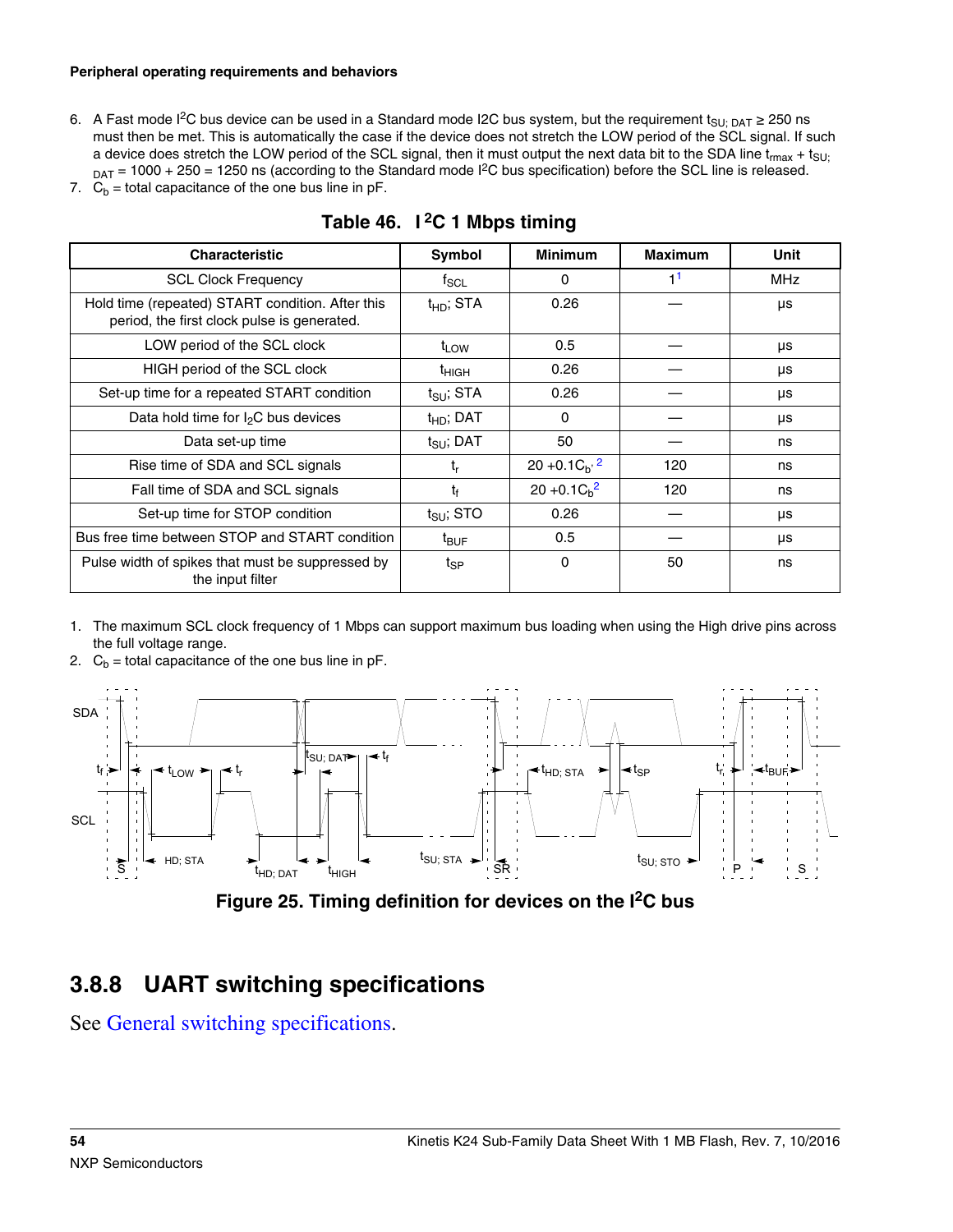# **3.8.9 SDHC specifications**

The following timing specs are defined at the chip I/O pin and must be translated appropriately to arrive at timing specs/constraints for the physical interface.

| <b>Num</b>      | Symbol                                                              | <b>Description</b>                                                   | Min.           | Max.              | Unit       |
|-----------------|---------------------------------------------------------------------|----------------------------------------------------------------------|----------------|-------------------|------------|
|                 |                                                                     | Operating voltage                                                    | 1.71           | 3.6               | V          |
|                 |                                                                     | Card input clock                                                     |                |                   |            |
| SD <sub>1</sub> | fpp                                                                 | Clock frequency (low speed)                                          | $\mathbf{0}$   | 400               | <b>kHz</b> |
|                 | fpp                                                                 | Clock frequency (SD\SDIO full speed\high speed)                      | $\mathbf{0}$   | $25\,50$          | <b>MHz</b> |
|                 | fpp                                                                 | Clock frequency (MMC full speed\high speed)                          | $\mathbf{0}$   | $20\frac{50}{50}$ | <b>MHz</b> |
|                 | $f_{OD}$                                                            | Clock frequency (identification mode)                                | 0              | 400               | <b>kHz</b> |
| SD <sub>2</sub> | t <sub>WL</sub>                                                     | Clock low time                                                       | $\overline{7}$ |                   | ns         |
| SD <sub>3</sub> | $t_{WH}$                                                            | Clock high time                                                      | $\overline{7}$ |                   | ns         |
| SD <sub>4</sub> | t <sub>т∟н</sub>                                                    | Clock rise time                                                      |                | 3                 | ns         |
| SD <sub>5</sub> | $t$ <sub>THL</sub>                                                  | Clock fall time                                                      |                | 3                 | ns         |
|                 |                                                                     | SDHC output / card inputs SDHC_CMD, SDHC_DAT (reference to SDHC_CLK) |                |                   |            |
| SD <sub>6</sub> | $t_{OD}$                                                            | SDHC output delay (output valid)                                     | -5             | 8.3               | ns         |
|                 | SDHC input / card inputs SDHC_CMD, SDHC_DAT (reference to SDHC_CLK) |                                                                      |                |                   |            |
| SD <sub>7</sub> | t <sub>isu</sub>                                                    | SDHC input setup time                                                | 5.5            |                   | ns         |
| SD <sub>8</sub> | t <sub>IH</sub>                                                     | SDHC input hold time                                                 | $\Omega$       |                   | ns         |

**Table 47. SDHC switching specifications**



**Figure 26. SDHC timing**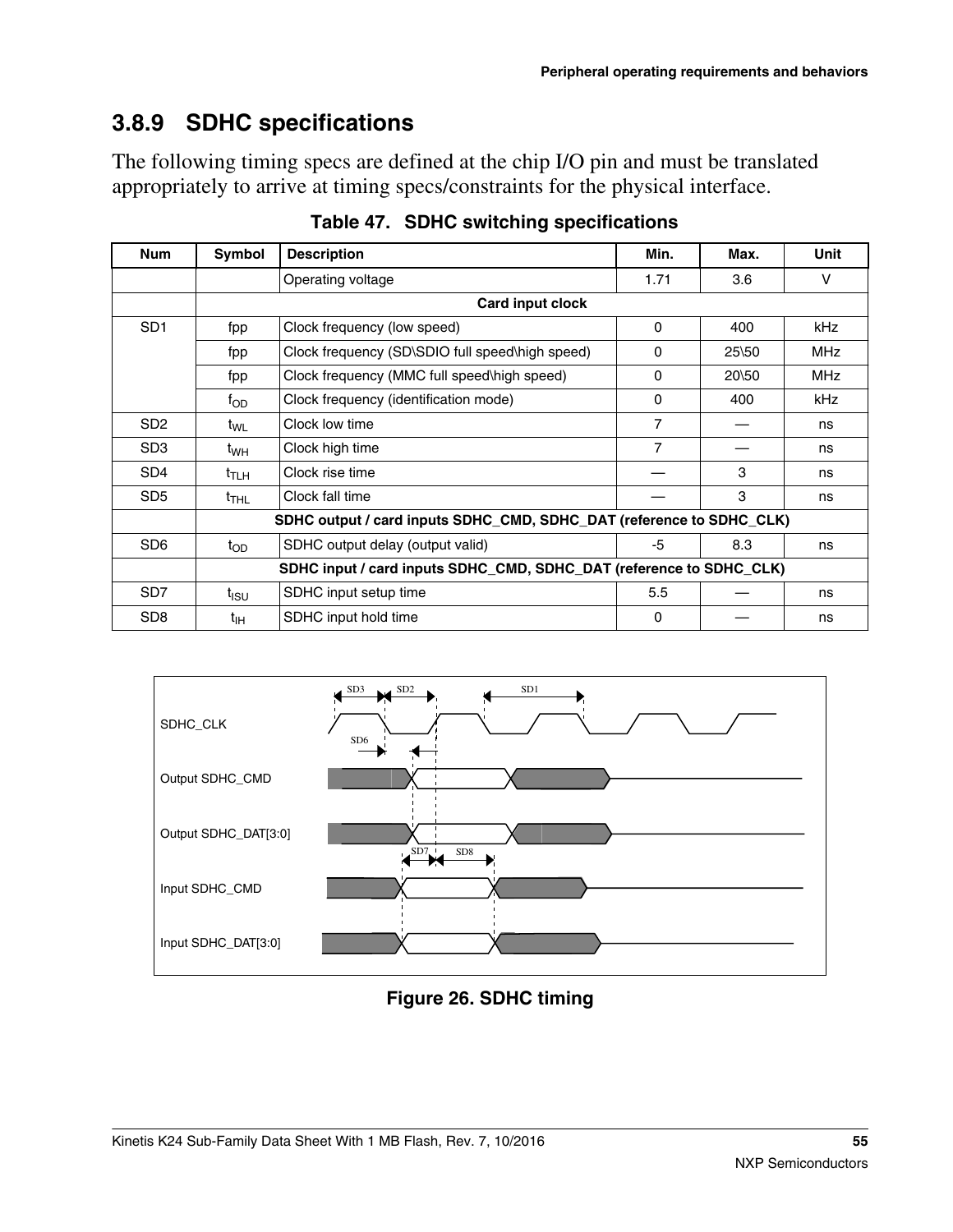# **3.8.10 I <sup>2</sup>S switching specifications**

This section provides the AC timings for the  $I^2S$  in master (clocks driven) and slave modes (clocks input). All timings are given for non-inverted serial clock polarity  $(TCR[TSCKP] = 0, RCR[RSCKP] = 0)$  and a non-inverted frame sync  $(TCR[TFSI] = 0,$  $RCR[RFSI] = 0$ . If the polarity of the clock and/or the frame sync have been inverted, all the timings remain valid by inverting the clock signal (I2S\_BCLK) and/or the frame sync (I2S FS) shown in the figures below.

| <b>Num</b>      | <b>Description</b>                         | Min.     | Max. | <b>Unit</b>        |
|-----------------|--------------------------------------------|----------|------|--------------------|
|                 | Operating voltage                          | 2.7      | 3.6  | V                  |
| S1              | I2S_MCLK cycle time                        | 40       |      | ns                 |
| S <sub>2</sub>  | I2S_MCLK pulse width high/low              | 45%      | 55%  | <b>MCLK</b> period |
| S3              | I2S_BCLK cycle time                        | 80       |      | ns                 |
| S4              | I2S_BCLK pulse width high/low              | 45%      | 55%  | <b>BCLK</b> period |
| S <sub>5</sub>  | I2S_BCLK to I2S_FS output valid            |          | 15   | ns                 |
| S <sub>6</sub>  | I2S_BCLK to I2S_FS output invalid          | $\Omega$ |      | ns                 |
| S7              | I2S BCLK to I2S TXD valid                  |          | 15   | ns                 |
| S <sub>8</sub>  | I2S_BCLK to I2S_TXD invalid                | $\Omega$ |      | ns                 |
| S9              | I2S_RXD/I2S_FS input setup before I2S_BCLK | 17       |      | ns                 |
| S <sub>10</sub> | I2S_RXD/I2S_FS input hold after I2S_BCLK   | $\Omega$ |      | ns                 |

|  |  | Table 48. I <sup>2</sup> S master mode timing |
|--|--|-----------------------------------------------|
|--|--|-----------------------------------------------|



**Figure 27. I2S timing — master mode**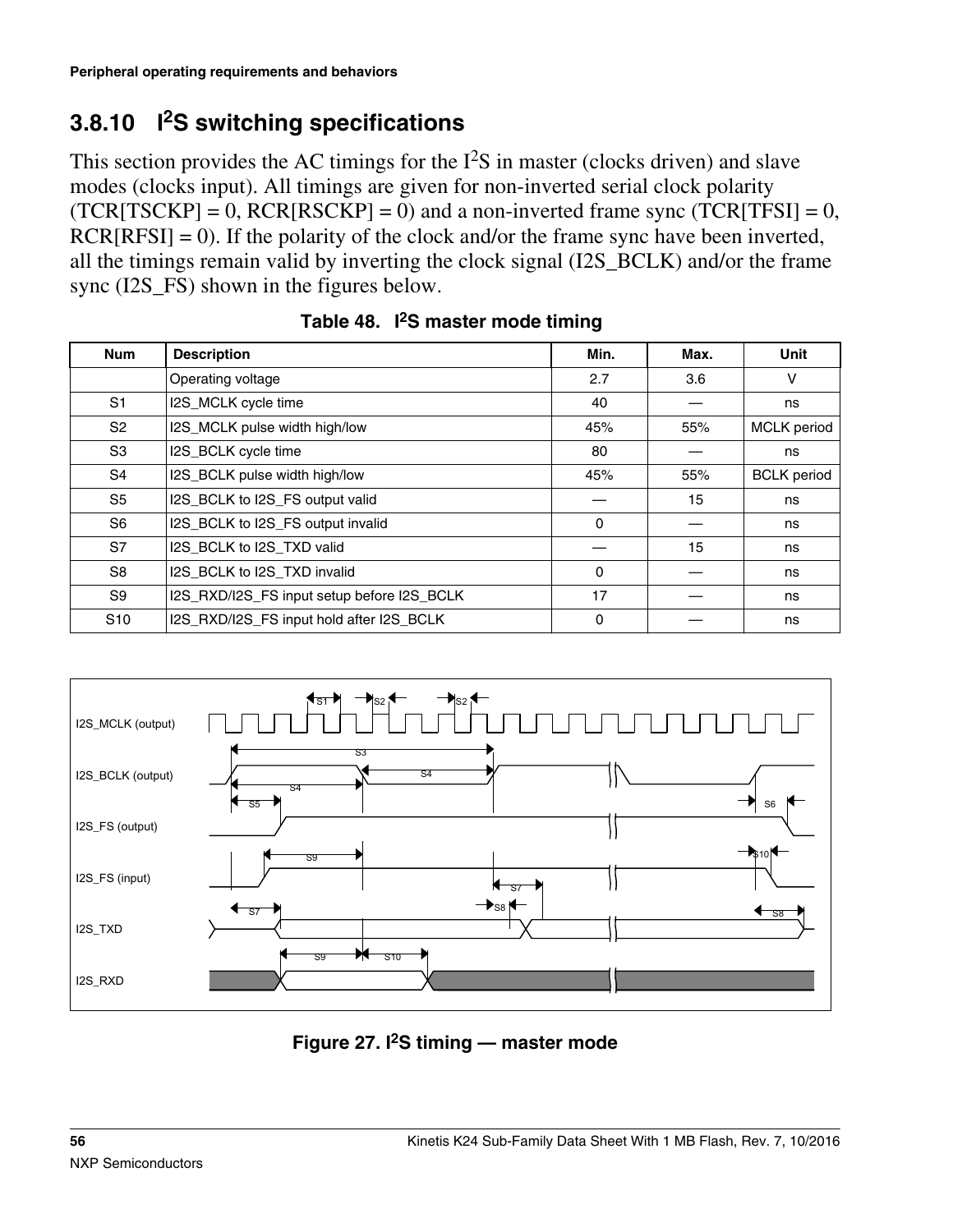| <b>Num</b>      | <b>Description</b>                                             | Min.           | Max. | Unit        |
|-----------------|----------------------------------------------------------------|----------------|------|-------------|
|                 | Operating voltage                                              | 2.7            | 3.6  | V           |
| S <sub>11</sub> | I2S_BCLK cycle time (input)                                    | 80             |      | ns          |
| S <sub>12</sub> | I2S_BCLK pulse width high/low (input)                          | 45%            | 55%  | MCLK period |
| S <sub>13</sub> | I2S_FS input setup before I2S_BCLK                             | 5              |      | ns          |
| S <sub>14</sub> | I2S_FS input hold after I2S_BCLK                               | $\overline{c}$ |      | ns          |
| S <sub>15</sub> | I2S_BCLK to I2S_TXD/I2S_FS output valid                        |                | 19.5 | ns          |
| S <sub>16</sub> | I2S_BCLK to I2S_TXD/I2S_FS output invalid                      | $\Omega$       |      | ns          |
| S <sub>17</sub> | I2S_RXD setup before I2S_BCLK                                  | 5              |      | ns          |
| S <sub>18</sub> | I2S_RXD hold after I2S_BCLK                                    | 2              |      | ns          |
| S <sub>19</sub> | I2S_TX_FS input assertion to I2S_TXD output valid <sup>1</sup> |                | 21   | ns          |

|  |  | Table 49. I <sup>2</sup> S slave mode timing |
|--|--|----------------------------------------------|
|--|--|----------------------------------------------|

1. Applies to first bit in each frame and only if the TCR4[FSE] bit is clear



**Figure 28. I2S timing — slave modes**

### **3.8.10.1 Normal Run, Wait and Stop mode performance over the full operating voltage range**

This section provides the operating performance over the full operating voltage for the device in Normal Run, Wait and Stop modes.

| Num.           | <b>Characteristic</b>                       | Min. | Max. | Unit        |
|----------------|---------------------------------------------|------|------|-------------|
|                | Operating voltage                           |      | 3.6  |             |
| S <sub>1</sub> | 12S_MCLK cycle time                         | '40  |      | ∣ns         |
| S <sub>2</sub> | 12S_MCLK (as an input) pulse width high/low | 45%  | 55%  | MCLK period |

**Table 50. I2S/SAI master mode timing**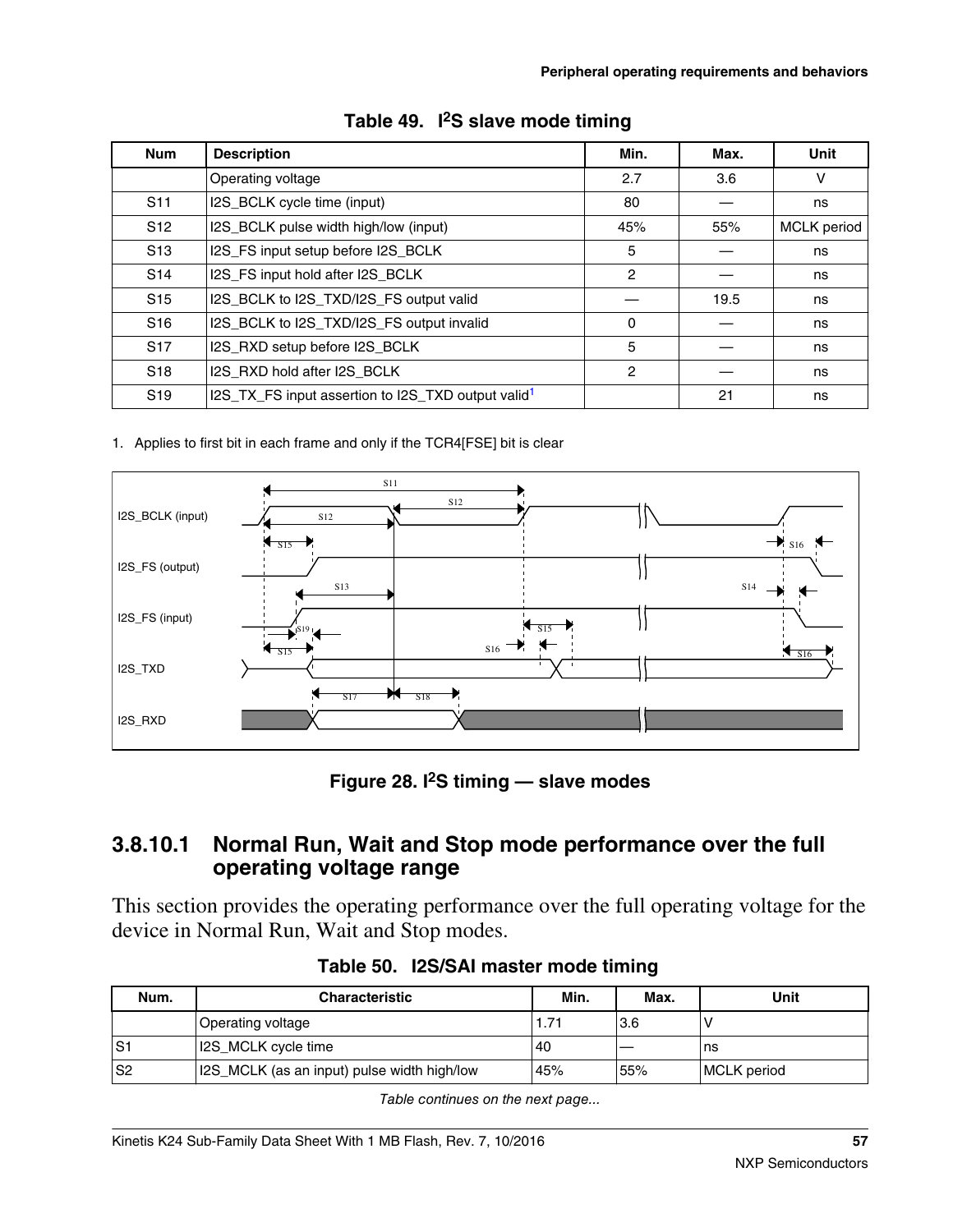| Num.           | <b>Characteristic</b>                                             | Min. | Max. | Unit               |
|----------------|-------------------------------------------------------------------|------|------|--------------------|
| S3             | I2S_TX_BCLK/I2S_RX_BCLK cycle time (output)                       | 80   |      | ns                 |
| S <sub>4</sub> | I2S_TX_BCLK/I2S_RX_BCLK pulse width high/low                      | 45%  | 55%  | <b>BCLK</b> period |
| S <sub>5</sub> | I2S_TX_BCLK/I2S_RX_BCLK to I2S_TX_FS/<br>I2S RX FS output valid   |      | 15   | ns                 |
| S <sub>6</sub> | I2S_TX_BCLK/I2S_RX_BCLK to I2S_TX_FS/<br>I2S RX FS output invalid | -1   |      | ns                 |
| S7             | I2S TX BCLK to I2S TXD valid                                      |      | 15   | ns                 |
| S <sub>8</sub> | I2S TX BCLK to I2S TXD invalid                                    | 0    |      | ns                 |
| S <sub>9</sub> | I2S RXD/I2S RX FS input setup before<br><b>I2S RX BCLK</b>        | 22.5 |      | ns                 |
| $ S10\rangle$  | I2S_RXD/I2S_RX_FS input hold after<br><b>I2S RX BCLK</b>          | 0    |      | ns                 |

|  |  |  |  |  | Table 50. I2S/SAI master mode timing (continued) |
|--|--|--|--|--|--------------------------------------------------|
|--|--|--|--|--|--------------------------------------------------|



**Figure 29. I2S/SAI timing — master modes**

| Table 51. I2S/SAI slave mode timing |  |  |  |  |
|-------------------------------------|--|--|--|--|
|-------------------------------------|--|--|--|--|

| Num. | <b>Characteristic</b>                                             | Min. | Max. | Unit        |
|------|-------------------------------------------------------------------|------|------|-------------|
|      | Operating voltage                                                 | 1.71 | 3.6  |             |
| IS11 | 12S_TX_BCLK/I2S_RX_BCLK cycle time (input)                        | 80   |      | l ns        |
| S12  | I2S TX BCLK/I2S RX BCLK pulse width high/low<br>(input)           | 45%  | 55%  | MCLK period |
| S13  | I2S_TX_FS/I2S_RX_FS input setup before<br>I2S TX BCLK/I2S RX BCLK |      |      | l ns        |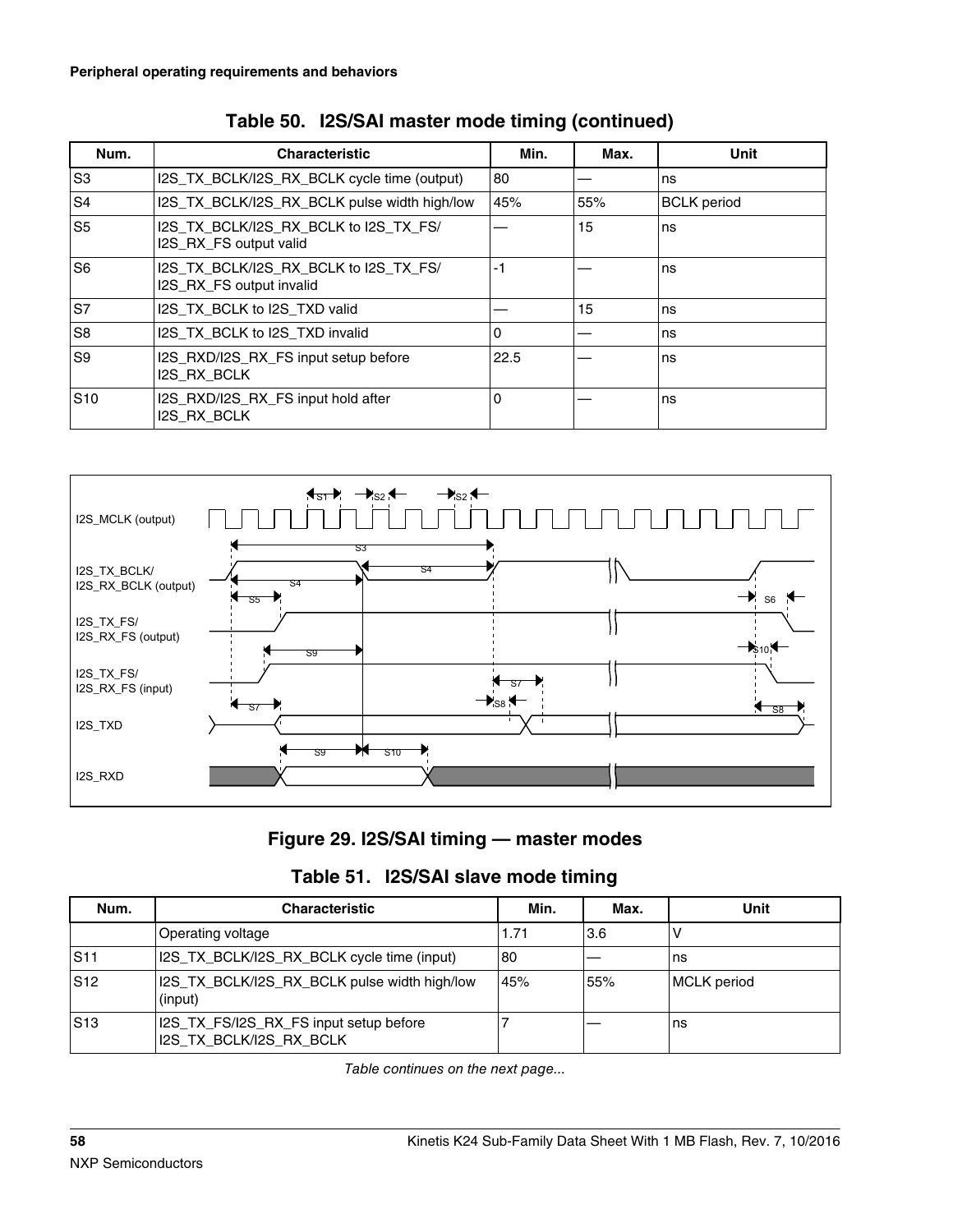| Num.            | <b>Characteristic</b>                                           | Min. | Max. | Unit |
|-----------------|-----------------------------------------------------------------|------|------|------|
| S <sub>14</sub> | I2S_TX_FS/I2S_RX_FS input hold after<br>I2S_TX_BCLK/I2S_RX_BCLK | 2    |      | l ns |
| S <sub>15</sub> | I2S_TX_BCLK to I2S_TXD/I2S_TX_FS output valid                   |      | 25.5 | l ns |
| S16             | I2S_TX_BCLK to I2S_TXD/I2S_TX_FS output invalid                 | 13   |      | l ns |
| S17             | I2S RXD setup before I2S RX BCLK                                | 5.8  |      | l ns |
| S <sub>18</sub> | I2S RXD hold after I2S RX BCLK                                  | 2    |      | l ns |
| .S19            | 12S_TX_FS input assertion to I2S_TXD output valid <sup>1</sup>  |      | 25   | l ns |

|  |  | Table 51. I2S/SAI slave mode timing (continued) |  |  |
|--|--|-------------------------------------------------|--|--|
|--|--|-------------------------------------------------|--|--|

1. Applies to first bit in each frame and only if the TCR4[FSE] bit is clear



**Figure 30. I2S/SAI timing — slave modes**

### **3.8.10.2 VLPR, VLPW, and VLPS mode performance over the full operating voltage range**

This section provides the operating performance over the full operating voltage for the device in VLPR, VLPW, and VLPS modes.

|  | Table 52. I2S/SAI master mode timing in VLPR, VLPW, and VLPS modes (full voltage range) |  |
|--|-----------------------------------------------------------------------------------------|--|
|--|-----------------------------------------------------------------------------------------|--|

| Num.           | <b>Characteristic</b>                        | Min. | Max. | Unit               |
|----------------|----------------------------------------------|------|------|--------------------|
|                | Operating voltage                            | 1.71 | 3.6  |                    |
| S <sub>1</sub> | I2S_MCLK cycle time                          | 62.5 |      | ns                 |
| S <sub>2</sub> | I2S_MCLK pulse width high/low                | 45%  | 55%  | <b>MCLK</b> period |
| S <sub>3</sub> | I2S_TX_BCLK/I2S_RX_BCLK cycle time (output)  | 250  |      | ns                 |
| S4             | I2S_TX_BCLK/I2S_RX_BCLK pulse width high/low | 45%  | 55%  | <b>BCLK</b> period |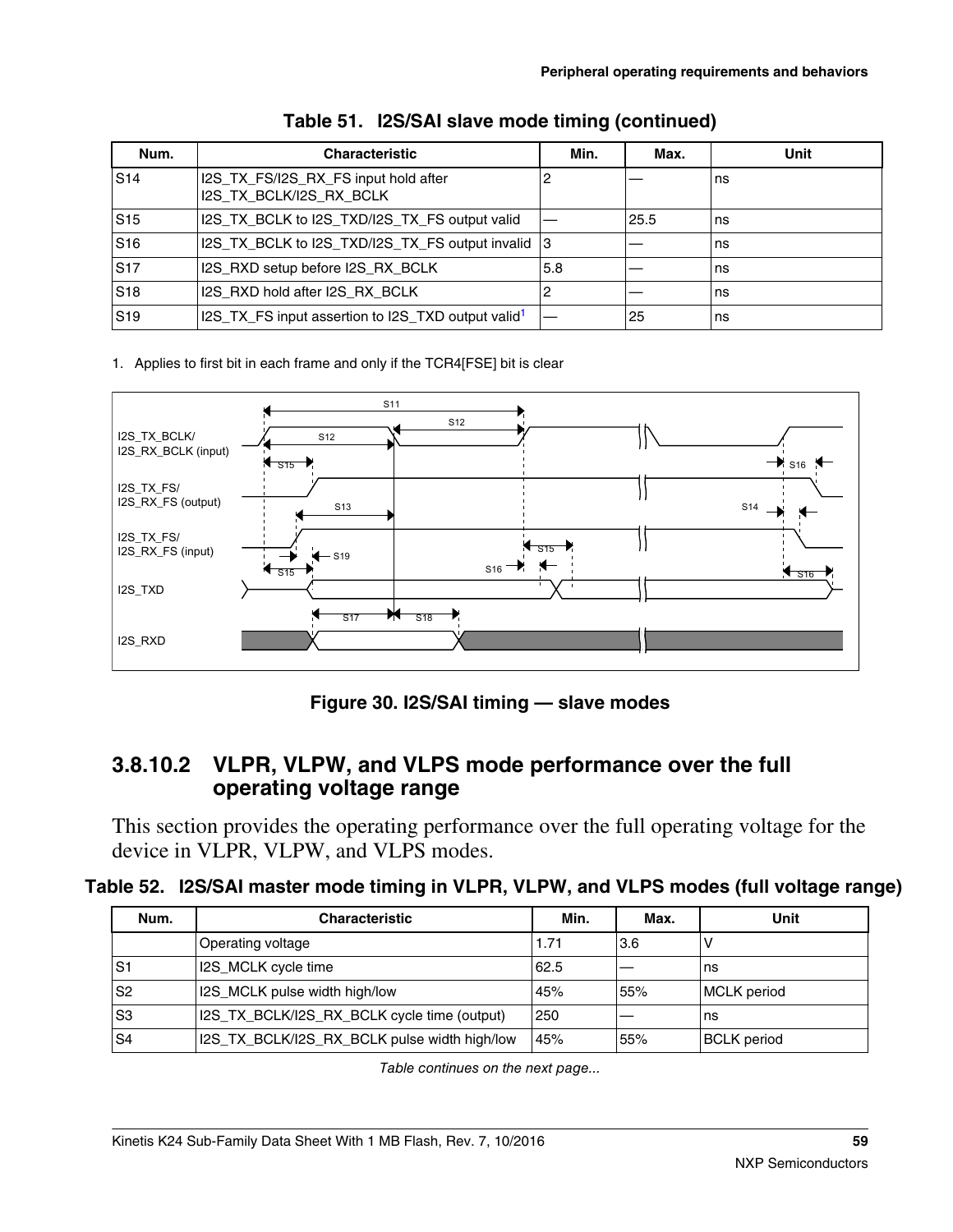| Table 52. I2S/SAI master mode timing in VLPR, VLPW, and VLPS modes (full voltage range) |
|-----------------------------------------------------------------------------------------|
| (continued)                                                                             |

| Num.           | <b>Characteristic</b>                                             | Min.     | Max. | Unit |
|----------------|-------------------------------------------------------------------|----------|------|------|
| S5             | I2S TX BCLK/I2S RX BCLK to I2S TX FS/<br>I2S_RX_FS output valid   |          | 45   | ns   |
| S <sub>6</sub> | I2S TX BCLK/I2S RX BCLK to I2S TX FS/<br>I2S_RX_FS output invalid | $\Omega$ |      | ns   |
| ls7            | I2S TX BCLK to I2S TXD valid                                      |          | 45   | ns   |
| S8             | I2S_TX_BCLK to I2S_TXD invalid                                    |          |      | ns   |
| S <sub>9</sub> | I2S_RXD/I2S_RX_FS input setup before<br><b>I2S RX BCLK</b>        | 45       |      | ns   |
| $ S10\rangle$  | I2S_RXD/I2S_RX_FS input hold after<br><b>I2S RX BCLK</b>          | 0        |      | ns   |



**Figure 31. I2S/SAI timing — master modes**

#### **Table 53. I2S/SAI slave mode timing in VLPR, VLPW, and VLPS modes (full voltage range)**

| Num.            | <b>Characteristic</b>                                             | Min. | Max. | Unit               |
|-----------------|-------------------------------------------------------------------|------|------|--------------------|
|                 | Operating voltage                                                 | 1.71 | 3.6  | ν                  |
| S <sub>11</sub> | I2S_TX_BCLK/I2S_RX_BCLK cycle time (input)                        | 250  |      | ns                 |
| S <sub>12</sub> | I2S_TX_BCLK/I2S_RX_BCLK pulse width high/low<br>(input)           | 45%  | 55%  | <b>MCLK</b> period |
| S <sub>13</sub> | I2S_TX_FS/I2S_RX_FS input setup before<br>I2S_TX_BCLK/I2S_RX_BCLK | 30   |      | ns                 |
| S <sub>14</sub> | I2S_TX_FS/I2S_RX_FS input hold after<br>I2S TX BCLK/I2S RX BCLK   | 11   |      | ns                 |
| S <sub>15</sub> | I2S_TX_BCLK to I2S_TXD/I2S_TX_FS output valid                     |      |      | ns                 |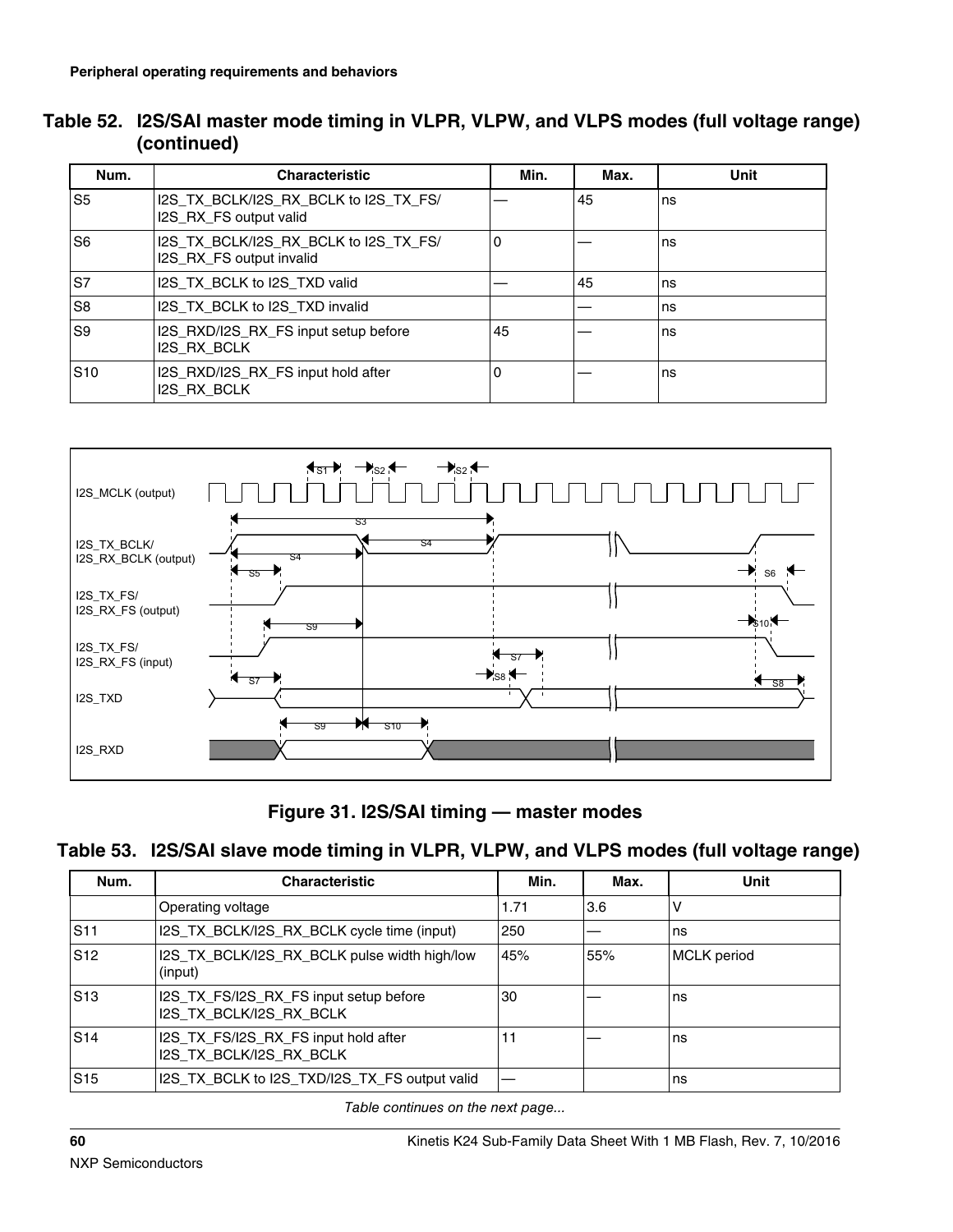#### **Table 53. I2S/SAI slave mode timing in VLPR, VLPW, and VLPS modes (full voltage range) (continued)**

| Num.            | <b>Characteristic</b>                                          | Min. | Max. | Unit |
|-----------------|----------------------------------------------------------------|------|------|------|
| S <sub>16</sub> | 12S_TX_BCLK to 12S_TXD/12S_TX_FS output invalid 10             |      |      | ns   |
| SS17            | 12S RXD setup before I2S RX BCLK                               | 30   |      | l ns |
| S <sub>18</sub> | 12S RXD hold after I2S RX BCLK                                 |      |      | l ns |
| S19             | 12S_TX_FS input assertion to I2S_TXD output valid <sup>1</sup> |      |      | ns   |

1. Applies to first bit in each frame and only if the TCR4[FSE] bit is clear



**Figure 32. I2S/SAI timing — slave modes**

## **4 Dimensions**

## **4.1 Obtaining package dimensions**

Package dimensions are provided in package drawings.

To find a package drawing, go to [nxp.com](http://www.nxp.com) and perform a keyword search for the drawing's document number:

| If you want the drawing for this package | Then use this document number |
|------------------------------------------|-------------------------------|
| 142-pin WLCSP                            | 98ASA00639D                   |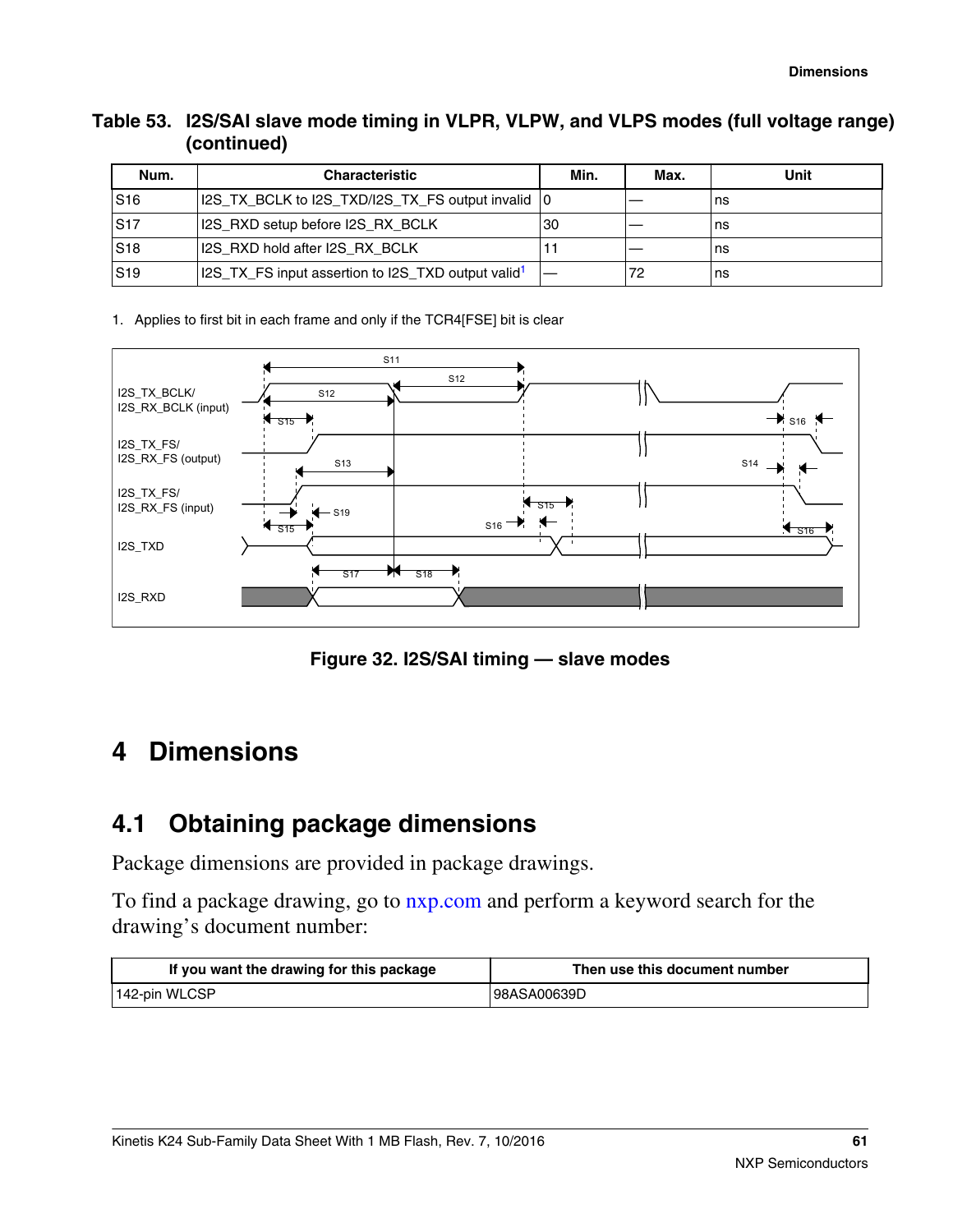# <span id="page-61-0"></span>**5 Pinout**

# **5.1 K24 Signal Multiplexing and Pin Assignments**

The following table shows the signals available on each pin and the locations of these pins on the devices supported by this document. The Port Control Module is responsible for selecting which ALT functionality is available on each pin.

| 142<br><b>CSP</b> | Pin Name          | <b>Default</b>         | ALT0                   | ALT1              | ALT <sub>2</sub> | ALT3                  | ALT4                    | ALT5                   | ALT6     | ALT7                   | <b>EzPort</b> |
|-------------------|-------------------|------------------------|------------------------|-------------------|------------------|-----------------------|-------------------------|------------------------|----------|------------------------|---------------|
| C10               | PTE0              | ADC1_SE4a              | ADC1_SE4a              | PTE0              | SPI1_PCS1        | UART1_TX              | SDHC0_D1                | TRACE<br><b>CLKOUT</b> | I2C1_SDA | RTC<br><b>CLKOUT</b>   |               |
| D <sub>8</sub>    | PTE1/<br>LLWU_P0  | ADC1_SE5a              | ADC1_SE5a              | PTE1/<br>LLWU_P0  | SPI1_SOUT        | UART1_RX              | SDHC0_D0                | TRACE_D3               | I2C1_SCL | SPI1_SIN               |               |
| D <sub>9</sub>    | PTE2/<br>LLWU_P1  | ADCO_DP2/<br>ADC1_SE6a | ADCO_DP2/<br>ADC1_SE6a | PTE2/<br>LLWU_P1  | SPI1_SCK         | UART1_CTS_<br>b       | SDHC0<br><b>DCLK</b>    | TRACE_D2               |          |                        |               |
| C11               | PTE3              | ADC0 DM2/<br>ADC1_SE7a | ADC0 DM2/<br>ADC1_SE7a | PTE3              | SPI1_SIN         | UART1_RTS<br>b        | SDHC0_CMD               | TRACE D1               |          | SPI1_SOUT              |               |
| F <sub>6</sub>    | VDD               | VDD                    | VDD                    |                   |                  |                       |                         |                        |          |                        |               |
| E <sub>6</sub>    | <b>VSS</b>        | <b>VSS</b>             | <b>VSS</b>             |                   |                  |                       |                         |                        |          |                        |               |
| D10               | PTE4/<br>LLWU_P2  | <b>DISABLED</b>        |                        | PTE4/<br>LLWU_P2  | SPI1_PCS0        | UART3_TX              | SDHC0_D3                | TRACE_D0               |          |                        |               |
| D11               | PTE <sub>5</sub>  | <b>DISABLED</b>        |                        | PTE <sub>5</sub>  | SPI1_PCS2        | UART3_RX              | SDHC0_D2                |                        | FTM3_CH0 |                        |               |
| E7                | PTE6              | <b>DISABLED</b>        |                        | PTE6              | SPI1_PCS3        | UART3_CTS<br>b        | I2S0_MCLK               |                        | FTM3_CH1 | USB_SOF_<br><b>OUT</b> |               |
| E8                | PTE7              | <b>DISABLED</b>        |                        | PTE7              |                  | <b>UART3_RTS</b><br>h | I2S0_RXD0               |                        | FTM3_CH2 |                        |               |
| E9                | PTE8              | <b>DISABLED</b>        |                        | PTE8              | I2S0_RXD1        | UART5_TX              | I2S0_RX_FS              |                        | FTM3_CH3 |                        |               |
| E10               | PTE9              | <b>DISABLED</b>        |                        | PTE9              | I2S0_TXD1        | UART5_RX              | I2S0_RX_<br><b>BCLK</b> |                        | FTM3_CH4 |                        |               |
| E11               | PTE10             | <b>DISABLED</b>        |                        | PTE <sub>10</sub> |                  | UART5_CTS_<br>b       | I2SO_TXDO               |                        | FTM3_CH5 |                        |               |
| F9                | PTE11             | <b>DISABLED</b>        |                        | PTE11             |                  | UART5_RTS_<br>b       | I2SO_TX_FS              |                        | FTM3_CH6 |                        |               |
| F10               | PTE <sub>12</sub> | <b>DISABLED</b>        |                        | PTE <sub>12</sub> |                  |                       | I2S0_TX_<br><b>BCLK</b> |                        | FTM3_CH7 |                        |               |
| F7                | VDD               | VDD                    | VDD                    |                   |                  |                       |                         |                        |          |                        |               |
| F11               | <b>VSS</b>        | <b>VSS</b>             | <b>VSS</b>             |                   |                  |                       |                         |                        |          |                        |               |
| G11               | USB0_DP           | USB0_DP                | USB0_DP                |                   |                  |                       |                         |                        |          |                        |               |
| H11               | USB0_DM           | USB0_DM                | USB0_DM                |                   |                  |                       |                         |                        |          |                        |               |
| G10               | VOUT33            | VOUT33                 | VOUT33                 |                   |                  |                       |                         |                        |          |                        |               |
| H10               | <b>VREGIN</b>     | <b>VREGIN</b>          | VREGIN                 |                   |                  |                       |                         |                        |          |                        |               |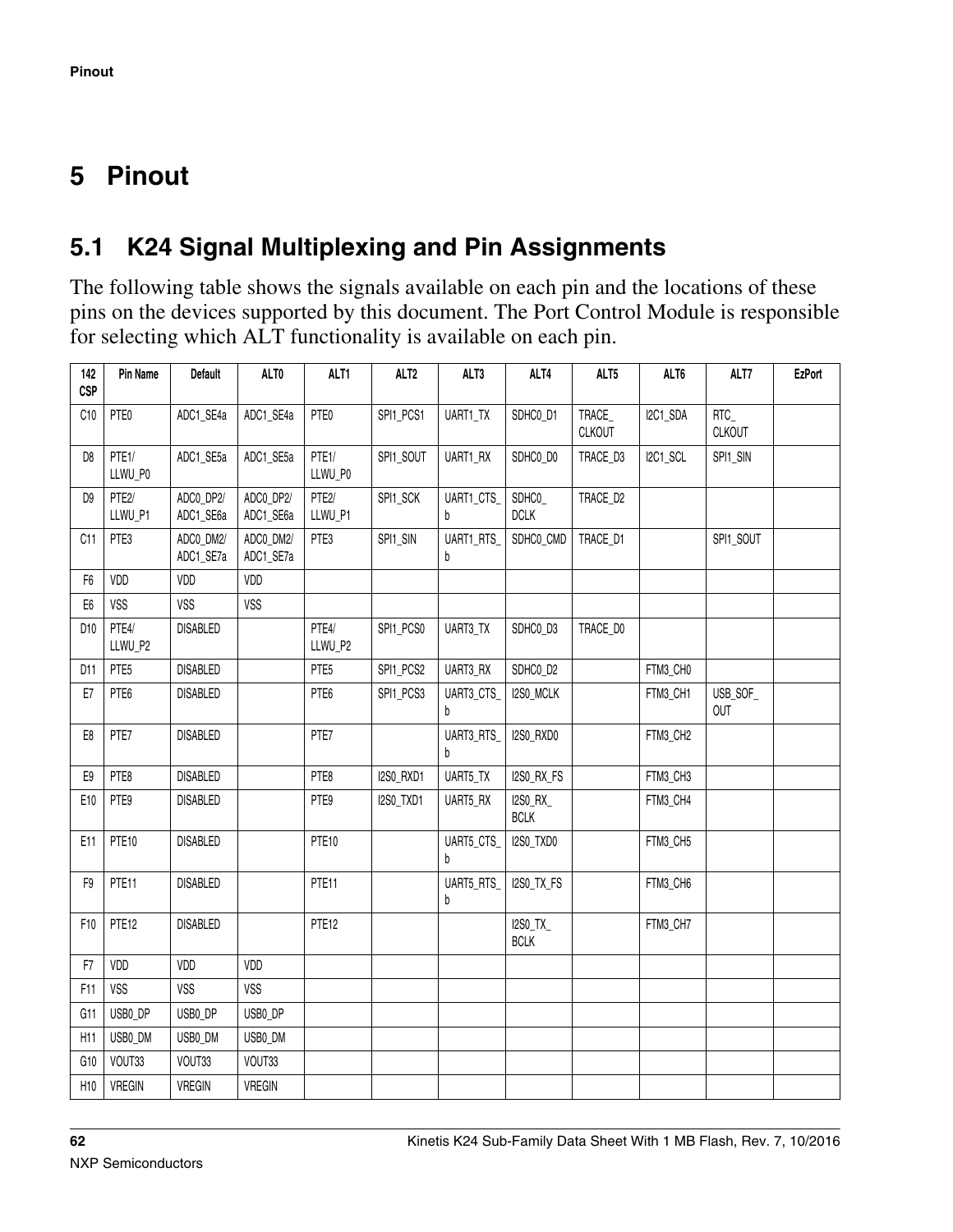| 142<br><b>CSP</b> | Pin Name                                         | Default                                          | ALT0                                             | ALT1              | ALT <sub>2</sub> | ALT3            | ALT4 | ALT5     | ALT6                    | ALT7      | <b>EzPort</b> |
|-------------------|--------------------------------------------------|--------------------------------------------------|--------------------------------------------------|-------------------|------------------|-----------------|------|----------|-------------------------|-----------|---------------|
| F8                | ADCO_DP1                                         | ADCO_DP1                                         | ADCO_DP1                                         |                   |                  |                 |      |          |                         |           |               |
| G8                | ADC0_DM1                                         | ADC0_DM1                                         | ADC0_DM1                                         |                   |                  |                 |      |          |                         |           |               |
| J11               | ADC1_DP1                                         | ADC1_DP1                                         | ADC1_DP1                                         |                   |                  |                 |      |          |                         |           |               |
| K11               | ADC1_DM1                                         | ADC1_DM1                                         | ADC1_DM1                                         |                   |                  |                 |      |          |                         |           |               |
| G9                | ADCO_DP0/<br>ADC1_DP3                            | ADC0_DP0/<br>ADC1_DP3                            | ADCO_DP0/<br>ADC1_DP3                            |                   |                  |                 |      |          |                         |           |               |
| H9                | ADC0_DM0/<br>ADC1_DM3                            | ADC0_DM0/<br>ADC1_DM3                            | ADC0_DM0/<br>ADC1_DM3                            |                   |                  |                 |      |          |                         |           |               |
| J10               | ADC1_DP0/<br>ADCO_DP3                            | ADC1_DP0/<br>ADCO_DP3                            | ADC1_DP0/<br>ADCO_DP3                            |                   |                  |                 |      |          |                         |           |               |
| K10               | ADC1_DM0/<br>ADC0_DM3                            | ADC1_DM0/<br>ADC0_DM3                            | ADC1_DM0/<br>ADC0_DM3                            |                   |                  |                 |      |          |                         |           |               |
| 111               | VDDA                                             | VDDA                                             | VDDA                                             |                   |                  |                 |      |          |                         |           |               |
| L10               | <b>VREFH</b>                                     | <b>VREFH</b>                                     | <b>VREFH</b>                                     |                   |                  |                 |      |          |                         |           |               |
| M11               | <b>VREFL</b>                                     | <b>VREFL</b>                                     | <b>VREFL</b>                                     |                   |                  |                 |      |          |                         |           |               |
| N11               | VSSA                                             | VSSA                                             | VSSA                                             |                   |                  |                 |      |          |                         |           |               |
| M10               | ADC1_SE16/<br>CMP2_IN2/<br>ADCO_SE22             | ADC1_SE16/<br>CMP2_IN2/<br>ADCO_SE22             | ADC1_SE16/<br>CMP2_IN2/<br>ADCO_SE22             |                   |                  |                 |      |          |                         |           |               |
| K9                | ADCO_SE16/<br>CMP1_IN2/<br>ADCO_SE21             | ADCO_SE16/<br>CMP1_IN2/<br>ADCO_SE21             | ADCO_SE16/<br>CMP1_IN2/<br>ADCO_SE21             |                   |                  |                 |      |          |                         |           |               |
| L9                | VREF_OUT/<br>CMP1_IN5/<br>CMP0_IN5/<br>ADC1_SE18 | VREF_OUT/<br>CMP1_IN5/<br>CMP0_IN5/<br>ADC1_SE18 | VREF_OUT/<br>CMP1_IN5/<br>CMP0_IN5/<br>ADC1_SE18 |                   |                  |                 |      |          |                         |           |               |
| N10               | DAC0_OUT/<br>CMP1_IN3/<br>ADCO_SE23              | DAC0_OUT/<br>CMP1_IN3/<br>ADC0_SE23              | DACO_OUT/<br>CMP1_IN3/<br>ADCO_SE23              |                   |                  |                 |      |          |                         |           |               |
| M9                | DAC1_OUT/<br>CMP0_IN4/<br>CMP2_IN3/<br>ADC1_SE23 | DAC1_OUT/<br>CMP0_IN4/<br>CMP2_IN3/<br>ADC1_SE23 | DAC1_OUT/<br>CMP0_IN4/<br>CMP2_IN3/<br>ADC1_SE23 |                   |                  |                 |      |          |                         |           |               |
| J9                | $RTC_$<br>WAKEUP_B                               | RTC_<br>WAKEUP_B                                 | RTC_<br>WAKEUP_B                                 |                   |                  |                 |      |          |                         |           |               |
| N9                | XTAL32                                           | XTAL32                                           | XTAL32                                           |                   |                  |                 |      |          |                         |           |               |
| N8                | EXTAL32                                          | EXTAL32                                          | EXTAL32                                          |                   |                  |                 |      |          |                         |           |               |
| M8                | <b>VBAT</b>                                      | <b>VBAT</b>                                      | <b>VBAT</b>                                      |                   |                  |                 |      |          |                         |           |               |
| H8                | VDD                                              | VDD                                              | VDD                                              |                   |                  |                 |      |          |                         |           |               |
| G7                | <b>VSS</b>                                       | VSS                                              | <b>VSS</b>                                       |                   |                  |                 |      |          |                         |           |               |
| L8                | PTE <sub>24</sub>                                | ADCO_SE17                                        | ADCO_SE17                                        | PTE <sub>24</sub> |                  | UART4_TX        |      | I2CO_SCL | EWM_OUT_b               |           |               |
| K8                | PTE <sub>25</sub>                                | ADCO_SE18                                        | ADCO_SE18                                        | PTE <sub>25</sub> |                  | UART4_RX        |      | I2C0_SDA | EWM_IN                  |           |               |
| N7                | PTE <sub>26</sub>                                | <b>DISABLED</b>                                  |                                                  | PTE <sub>26</sub> |                  | UART4_CTS_<br>b |      |          | $RTC_$<br><b>CLKOUT</b> | USB_CLKIN |               |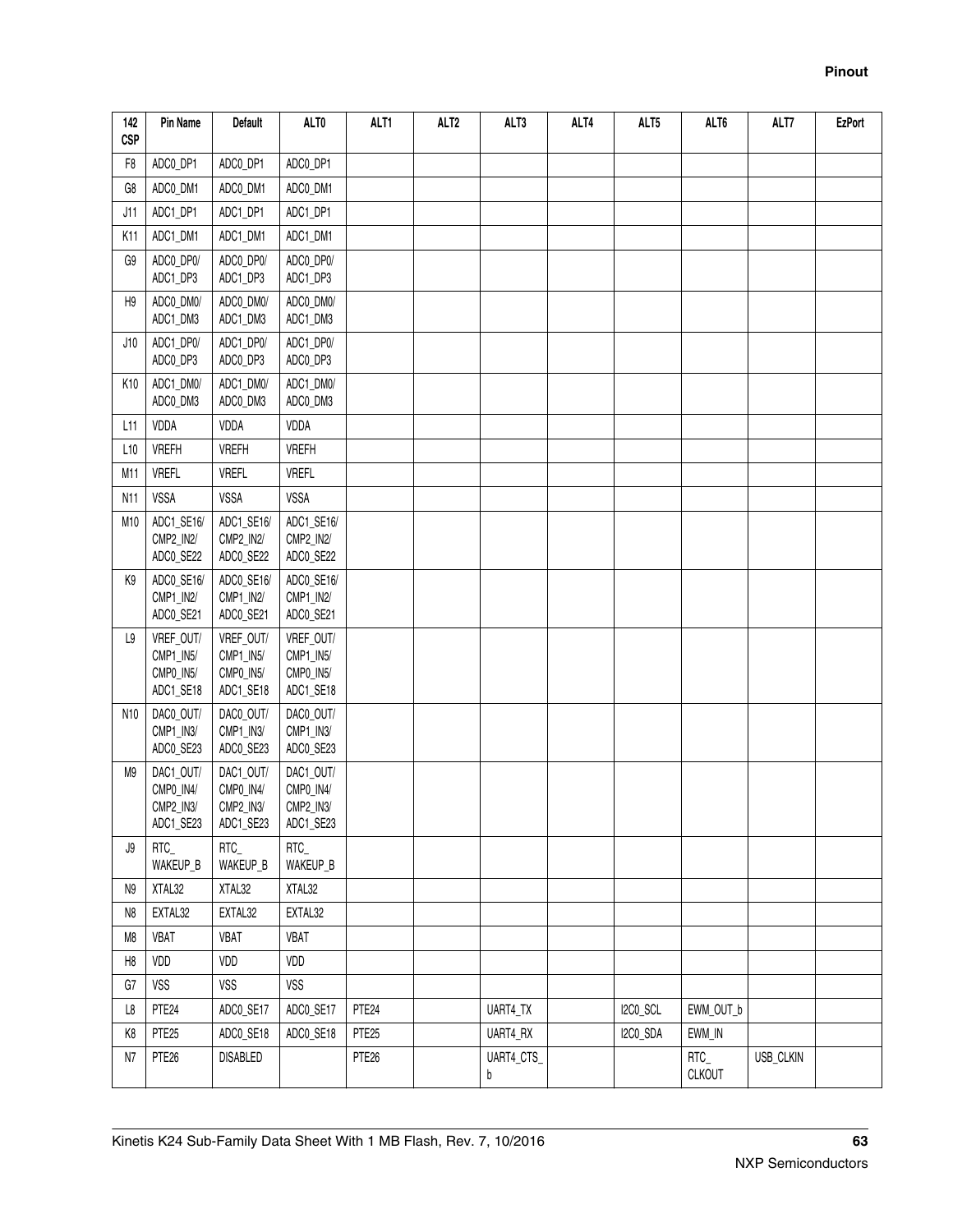| 142<br><b>CSP</b> | Pin Name          | <b>Default</b>                        | ALT0       | ALT1              | ALT <sub>2</sub>                   | ALT3                               | ALT4 | ALT5          | ALT6                           | ALT7                    | <b>EzPort</b> |
|-------------------|-------------------|---------------------------------------|------------|-------------------|------------------------------------|------------------------------------|------|---------------|--------------------------------|-------------------------|---------------|
| J8                | PTE27             | <b>DISABLED</b>                       |            | PTE27             |                                    | UART4_RTS_<br>b                    |      |               |                                |                         |               |
| M7                | PTE <sub>28</sub> | <b>DISABLED</b>                       |            | PTE <sub>28</sub> |                                    |                                    |      |               |                                |                         |               |
| L7                | PTA0              | JTAG_TCLK/<br>SWD_CLK/<br>EZP_CLK     |            | PTA0              | UARTO_CTS_<br>b/<br>UARTO_COL<br>b | FTMO_CH5                           |      |               |                                | JTAG_TCLK/<br>SWD_CLK   | EZP_CLK       |
| K7                | PTA1              | JTAG_TDI/<br>EZP_DI                   |            | PTA1              | UARTO_RX                           | FTMO_CH6                           |      |               |                                | JTAG_TDI                | EZP_DI        |
| J7                | PTA <sub>2</sub>  | JTAG_TDO/<br>TRACE_<br>SWO/<br>EZP_DO |            | PTA <sub>2</sub>  | UARTO_TX                           | FTM0_CH7                           |      |               |                                | JTAG_TDO/<br>TRACE_SWO  | EZP_DO        |
| N <sub>6</sub>    | PTA3              | JTAG_TMS/<br>SWD_DIO                  |            | PTA3              | UARTO_RTS_<br>b                    | FTMO_CHO                           |      |               |                                | JTAG_TMS/<br>SWD_DIO    |               |
| M6                | PTA4/<br>LLWU_P3  | NMI_b/<br>EZP_CS_b                    |            | PTA4/<br>LLWU_P3  |                                    | FTM0_CH1                           |      |               |                                | NMI_b                   | EZP_CS_b      |
| L6                | PTA <sub>5</sub>  | <b>DISABLED</b>                       |            | PTA <sub>5</sub>  | USB_CLKIN                          | FTMO_CH2                           |      | CMP2_OUT      | I2S0_TX_<br><b>BCLK</b>        | JTAG_TRST<br>b          |               |
| H7                | VDD               | VDD                                   | VDD        |                   |                                    |                                    |      |               |                                |                         |               |
| H <sub>6</sub>    | <b>VSS</b>        | <b>VSS</b>                            | <b>VSS</b> |                   |                                    |                                    |      |               |                                |                         |               |
| N <sub>5</sub>    | PTA6              | <b>DISABLED</b>                       |            | PTA6              |                                    | FTMO_CH3                           |      | <b>CLKOUT</b> |                                | TRACE_<br><b>CLKOUT</b> |               |
| M <sub>5</sub>    | PTA7              | ADCO_SE10                             | ADC0_SE10  | PTA7              |                                    | FTM0_CH4                           |      |               |                                | TRACE_D3                |               |
| K <sub>6</sub>    | PTA8              | ADCO_SE11                             | ADCO_SE11  | PTA8              |                                    | FTM1_CH0                           |      |               | FTM1_QD_<br>PHA                | TRACE_D2                |               |
| L <sub>5</sub>    | PTA9              | <b>DISABLED</b>                       |            | PTA9              |                                    | FTM1_CH1                           |      |               | FTM1_QD_<br>PHB                | TRACE_D1                |               |
| N4                | PTA10             | <b>DISABLED</b>                       |            | PTA10             |                                    | FTM2_CH0                           |      |               | FTM2_QD_<br>PHA                | TRACE_D0                |               |
| J6                | PTA11             | <b>DISABLED</b>                       |            | PTA11             |                                    | FTM2_CH1                           |      | I2C2_SDA      | FTM2_QD_<br>PHB                |                         |               |
| K <sub>5</sub>    | PTA12             | CMP2_IN0                              | CMP2_IN0   | PTA12             | CANO_TX                            | FTM1_CH0                           |      | I2C2_SCL      | I2S0_TXD0                      | FTM1_QD_<br>PHA         |               |
| M4                | PTA13/<br>LLWU_P4 | CMP2_IN1                              | CMP2_IN1   | PTA13/<br>LLWU_P4 | CANO_RX                            | FTM1_CH1                           |      | I2C2_SDA      | I2S0_TX_FS                     | FTM1_QD_<br>PHB         |               |
| $\mathsf{J}5$     | PTA14             | DISABLED                              |            | PTA14             | SPIO_PCSO                          | UARTO_TX                           |      | I2C2_SCL      | <b>I2SO_RX_</b><br><b>BCLK</b> | <b>I2SO_TXD1</b>        |               |
| N3                | PTA15             | DISABLED                              |            | PTA <sub>15</sub> | SPIO_SCK                           | UARTO_RX                           |      |               | I2S0_RXD0                      |                         |               |
| L4                | PTA16             | DISABLED                              |            | PTA16             | SPI0_SOUT                          | UARTO_CTS_<br>b/<br>UARTO_COL<br>b |      |               | I2SO_RX_FS                     | I2S0_RXD1               |               |
| M3                | PTA17             | ADC1_SE17                             | ADC1_SE17  | PTA17             | SPI0_SIN                           | UARTO_RTS_<br>b                    |      |               | I2S0_MCLK                      |                         |               |
| N2                | VDD               | VDD                                   | VDD        |                   |                                    |                                    |      |               |                                |                         |               |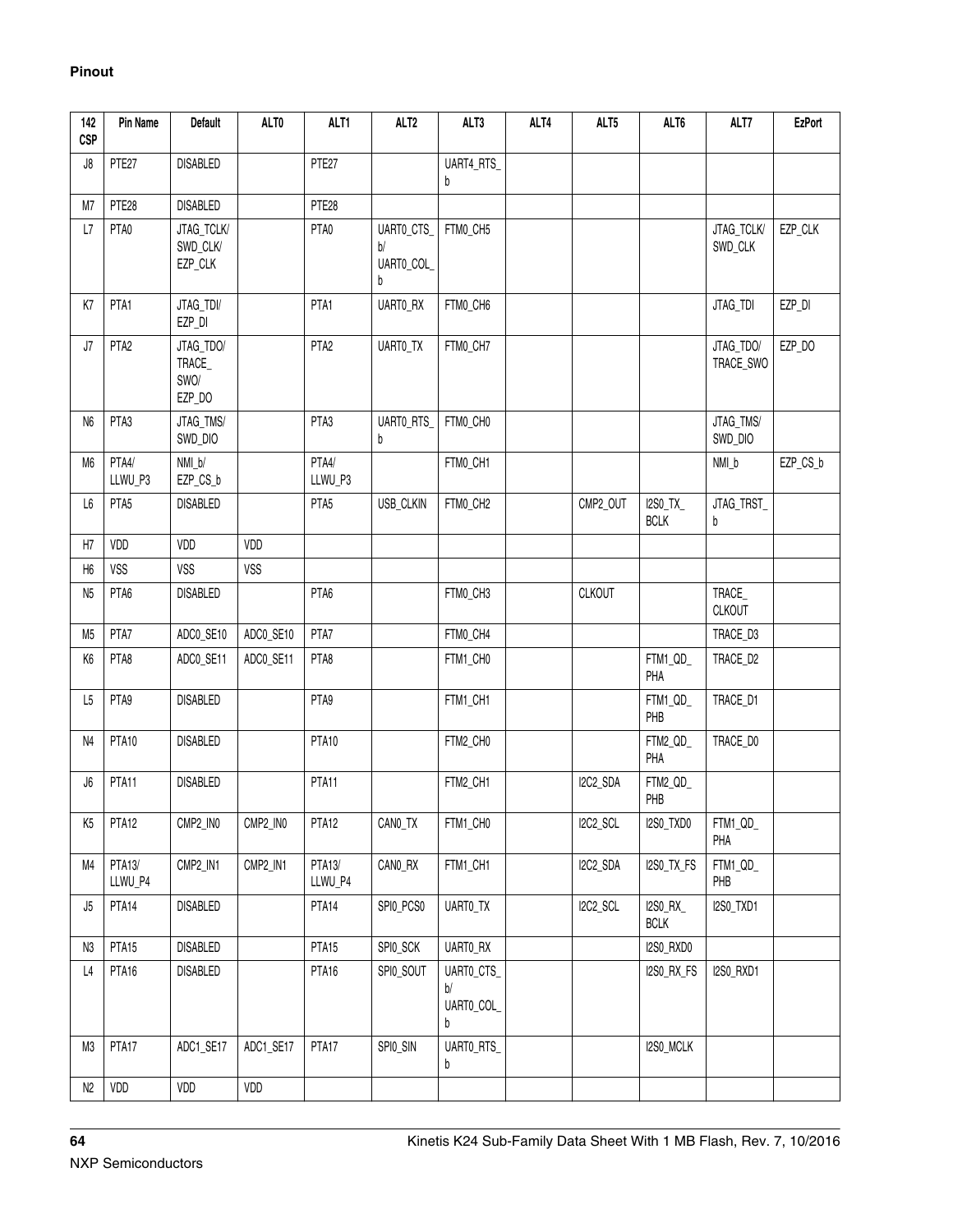| 142<br><b>CSP</b> | Pin Name                    | <b>Default</b>        | ALT0                  | ALT1              | ALT <sub>2</sub> | ALT3                              | ALT4                    | ALT5          | ALT6            | ALT7 | <b>EzPort</b> |
|-------------------|-----------------------------|-----------------------|-----------------------|-------------------|------------------|-----------------------------------|-------------------------|---------------|-----------------|------|---------------|
| M2                | <b>VSS</b>                  | <b>VSS</b>            | VSS                   |                   |                  |                                   |                         |               |                 |      |               |
| N1                | PTA18                       | EXTAL0                | EXTAL0                | PTA18             |                  | FTMO_FLT2                         | FTM_CLKIN0              |               |                 |      |               |
| M1                | PTA <sub>19</sub>           | XTAL0                 | XTAL0                 | PTA19             |                  | FTM1_FLT0                         | FTM_CLKIN1              |               | LPTMR0_<br>ALT1 |      |               |
| L1.               | RESET_b                     | RESET_b               | RESET_b               |                   |                  |                                   |                         |               |                 |      |               |
| L2                | PTA <sub>24</sub>           | <b>DISABLED</b>       |                       | PTA <sub>24</sub> |                  |                                   |                         | <b>FB_A15</b> | FB_A29          |      |               |
| L3                | PTA <sub>25</sub>           | <b>DISABLED</b>       |                       | PTA <sub>25</sub> |                  |                                   |                         | FB_A14        | <b>FB_A28</b>   |      |               |
| K4                | PTA <sub>26</sub>           | <b>DISABLED</b>       |                       | PTA <sub>26</sub> |                  |                                   |                         | FB_A13        | <b>FB_A27</b>   |      |               |
| K3                | PTA <sub>27</sub>           | <b>DISABLED</b>       |                       | PTA <sub>27</sub> |                  |                                   |                         | FB_A12        | FB_A26          |      |               |
| K <sub>2</sub>    | PTA <sub>28</sub>           | <b>DISABLED</b>       |                       | PTA <sub>28</sub> |                  |                                   |                         |               | FB_A25          |      |               |
| K1                | PTA <sub>29</sub>           | <b>DISABLED</b>       |                       | PTA <sub>29</sub> |                  |                                   |                         |               | FB_A24          |      |               |
| J4                | PTB <sub>0</sub><br>LLWU_P5 | ADCO_SE8/<br>ADC1_SE8 | ADC0_SE8/<br>ADC1_SE8 | PTB0/<br>LLWU_P5  | I2C0_SCL         | FTM1_CH0                          |                         |               | FTM1_QD_<br>PHA |      |               |
| J3                | PTB1                        | ADCO_SE9/<br>ADC1_SE9 | ADC0_SE9/<br>ADC1_SE9 | PTB1              | I2CO_SDA         | FTM1_CH1                          |                         |               | FTM1_QD_<br>PHB |      |               |
| J2                | PTB <sub>2</sub>            | ADCO_SE12             | ADCO_SE12             | PTB <sub>2</sub>  | I2CO_SCL         | UARTO_RTS<br>b                    |                         |               | FTMO_FLT3       |      |               |
| J1                | PTB3                        | ADCO_SE13             | ADCO_SE13             | PTB3              | I2CO_SDA         | UARTO_CTS<br>b/<br>UARTO_COL<br>b |                         |               | FTM0_FLT0       |      |               |
| H4                | PTB4                        | ADC1_SE10             | ADC1_SE10             | PTB4              |                  |                                   |                         |               | FTM1_FLT0       |      |               |
| H <sub>3</sub>    | PTB <sub>5</sub>            | ADC1_SE11             | ADC1_SE11             | PTB <sub>5</sub>  |                  |                                   |                         |               | FTM2_FLT0       |      |               |
| H <sub>2</sub>    | PTB6                        | ADC1_SE12             | ADC1_SE12             | PTB6              |                  |                                   |                         | FB_AD23       |                 |      |               |
| H1                | PTB7                        | ADC1_SE13             | ADC1_SE13             | PTB7              |                  |                                   |                         | FB_AD22       |                 |      |               |
| G4                | PTB8                        | <b>DISABLED</b>       |                       | PTB8              |                  | UART3_RTS_<br>b                   |                         | FB_AD21       |                 |      |               |
| G3                | PTB9                        | <b>DISABLED</b>       |                       | PTB9              | SPI1_PCS1        | UART3_CTS<br>b                    |                         | FB_AD20       |                 |      |               |
| G <sub>1</sub>    | PTB <sub>10</sub>           | ADC1_SE14             | ADC1_SE14             | PTB <sub>10</sub> | SPI1_PCS0        | UART3_RX                          |                         | FB_AD19       | FTMO_FLT1       |      |               |
| G2                | PTB11                       | ADC1_SE15             | ADC1_SE15             | PTB11             | SPI1_SCK         | UART3_TX                          |                         | FB_AD18       | FTM0_FLT2       |      |               |
| H <sub>5</sub>    | VSS                         | VSS                   | <b>VSS</b>            |                   |                  |                                   |                         |               |                 |      |               |
| F <sub>3</sub>    | VDD                         | VDD                   | VDD                   |                   |                  |                                   |                         |               |                 |      |               |
| F1                | PTB16                       | DISABLED              |                       | PTB16             | SPI1_SOUT        | UARTO_RX                          | FTM_CLKIN0              | FB_AD17       | EWM_IN          |      |               |
| F <sub>2</sub>    | PTB17                       | DISABLED              |                       | PTB17             | SPI1_SIN         | UARTO_TX                          | FTM_CLKIN1              | FB_AD16       | EWM_OUT_b       |      |               |
| E1                | PTB18                       | DISABLED              |                       | PTB18             | CANO_TX          | FTM2_CH0                          | I2S0_TX_<br><b>BCLK</b> | FB_AD15       | FTM2_QD_<br>PHA |      |               |
| E <sub>2</sub>    | PTB19                       | DISABLED              |                       | PTB19             | CANO_RX          | FTM2_CH1                          | I2S0_TX_FS              | FB_OE_b       | FTM2_QD_<br>PHB |      |               |
| E3                | PTB <sub>20</sub>           | DISABLED              |                       | PTB <sub>20</sub> | SPI2_PCS0        |                                   |                         | FB_AD31       | CMP0_OUT        |      |               |
| E4                | PTB <sub>21</sub>           | DISABLED              |                       | PTB <sub>21</sub> | SPI2_SCK         |                                   |                         | FB_AD30       | CMP1_OUT        |      |               |
| D4                | PTB <sub>22</sub>           | DISABLED              |                       | PTB <sub>22</sub> | SPI2_SOUT        |                                   |                         | FB_AD29       | CMP2_OUT        |      |               |
| D1                | PTB <sub>23</sub>           | DISABLED              |                       | PTB <sub>23</sub> | SPI2_SIN         | SPIO_PCS5                         |                         | FB_AD28       |                 |      |               |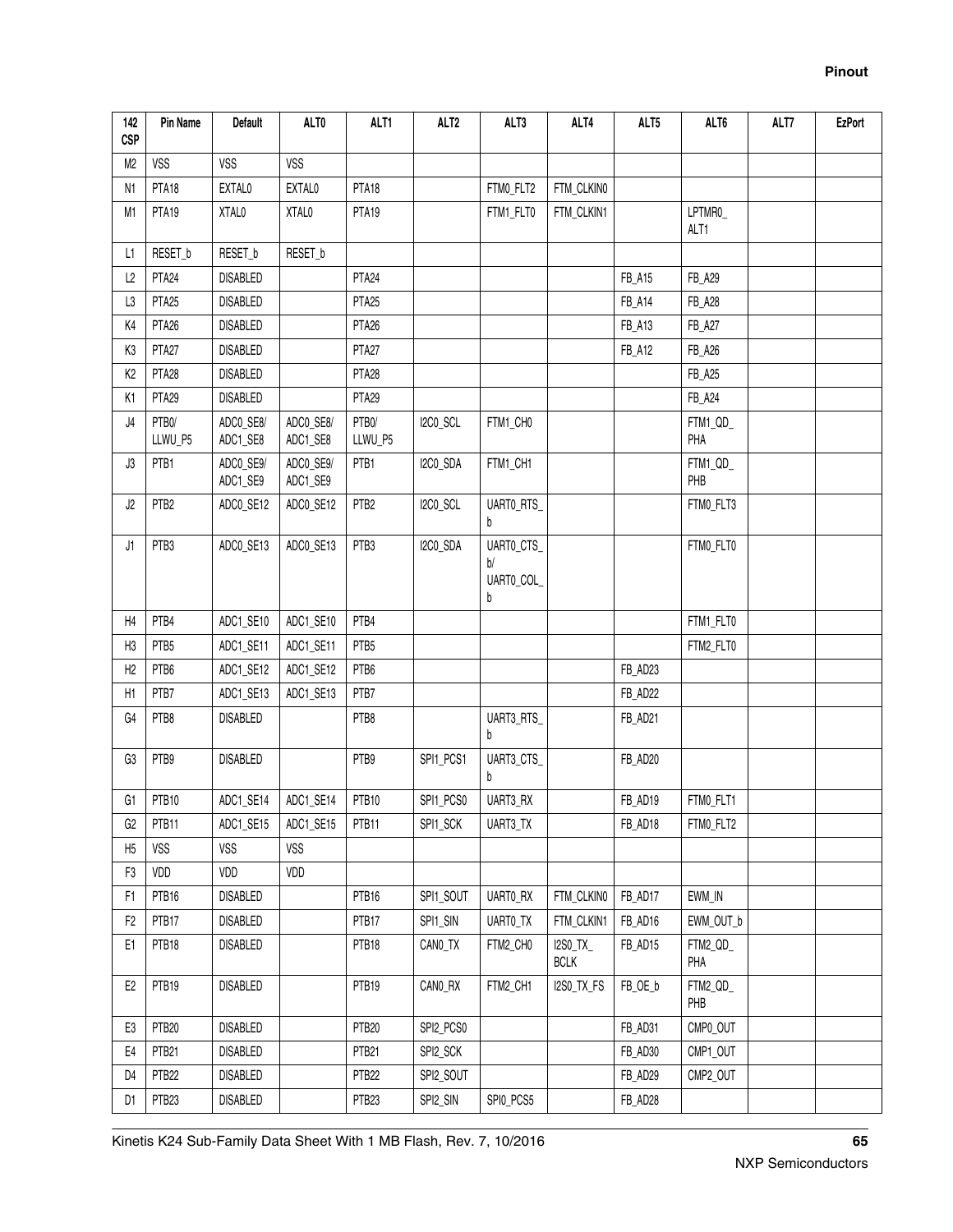| 142<br><b>CSP</b> | Pin Name           | <b>Default</b>         | ALT0                   | ALT1               | ALT <sub>2</sub> | ALT3                        | ALT4                    | ALT5                                                   | ALT6                    | ALT7     | <b>EzPort</b> |
|-------------------|--------------------|------------------------|------------------------|--------------------|------------------|-----------------------------|-------------------------|--------------------------------------------------------|-------------------------|----------|---------------|
| D <sub>2</sub>    | PTC0               | ADCO_SE14              | ADCO_SE14              | PTC0               | SPIO_PCS4        | PDB0_<br><b>EXTRG</b>       | USB_SOF_<br><b>OUT</b>  | FB_AD14                                                | I2S0_TXD1               |          |               |
| D3                | PTC1/<br>LLWU_P6   | ADCO_SE15              | ADCO_SE15              | PTC1/<br>LLWU_P6   | SPI0_PCS3        | UART1_RTS_<br>b             | FTMO_CHO                | FB_AD13                                                | I2SO_TXD0               |          |               |
| C1                | PTC <sub>2</sub>   | ADC0_SE4b/<br>CMP1_IN0 | ADC0_SE4b/<br>CMP1_IN0 | PTC <sub>2</sub>   | SPI0_PCS2        | UART1_CTS_<br>b             | FTM0_CH1                | FB_AD12                                                | I2S0_TX_FS              |          |               |
| B <sub>1</sub>    | PTC3/<br>LLWU_P7   | CMP1_IN1               | CMP1_IN1               | PTC3/<br>LLWU_P7   | SPIO_PCS1        | UART1_RX                    | FTMO_CH2                | <b>CLKOUT</b>                                          | I2S0_TX_<br><b>BCLK</b> |          |               |
| F <sub>4</sub>    | <b>VSS</b>         | <b>VSS</b>             | <b>VSS</b>             |                    |                  |                             |                         |                                                        |                         |          |               |
| G <sub>5</sub>    | VDD                | VDD                    | VDD                    |                    |                  |                             |                         |                                                        |                         |          |               |
| A1                | PTC4/<br>LLWU_P8   | <b>DISABLED</b>        |                        | PTC4/<br>LLWU_P8   | SPI0_PCS0        | UART1_TX                    | FTM0_CH3                | FB_AD11                                                | CMP1_OUT                |          |               |
| C <sub>2</sub>    | PTC5/<br>LLWU_P9   | <b>DISABLED</b>        |                        | PTC5/<br>LLWU_P9   | SPIO_SCK         | LPTMR0_<br>ALT <sub>2</sub> | I2S0_RXD0               | FB_AD10                                                | CMP0_OUT                | FTM0_CH2 |               |
| B <sub>2</sub>    | PTC6/<br>LLWU_P10  | CMP0_IN0               | CMP0_IN0               | PTC6/<br>LLWU_P10  | SPI0_SOUT        | PDB0<br><b>EXTRG</b>        | I2S0_RX_<br><b>BCLK</b> | FB_AD9                                                 | I2S0_MCLK               |          |               |
| A2                | PTC7               | CMP0_IN1               | CMP0_IN1               | PTC7               | SPIO_SIN         | USB_SOF_<br><b>OUT</b>      | I2S0_RX_FS              | FB_AD8                                                 |                         |          |               |
| B <sub>3</sub>    | PTC8               | ADC1_SE4b/<br>CMP0_IN2 | ADC1_SE4b/<br>CMP0_IN2 | PTC8               |                  | FTM3_CH4                    | I2S0_MCLK               | FB_AD7                                                 |                         |          |               |
| A3                | PTC9               | ADC1_SE5b/<br>CMP0_IN3 | ADC1_SE5b/<br>CMP0_IN3 | PTC9               |                  | FTM3_CH5                    | I2S0_RX_<br><b>BCLK</b> | FB_AD6                                                 | FTM2_FLT0               |          |               |
| C3                | PTC10              | ADC1_SE6b              | ADC1_SE6b              | PTC10              | I2C1_SCL         | FTM3_CH6                    | I2S0_RX_FS              | FB_AD5                                                 |                         |          |               |
| B <sub>4</sub>    | PTC11/<br>LLWU_P11 | ADC1_SE7b              | ADC1_SE7b              | PTC11/<br>LLWU_P11 | I2C1_SDA         | FTM3_CH7                    | <b>I2S0_RXD1</b>        | FB_RW_b                                                |                         |          |               |
| A4                | PTC <sub>12</sub>  | <b>DISABLED</b>        |                        | PTC <sub>12</sub>  |                  | UART4_RTS<br>b              | FTM_CLKIN0              | FB_AD27                                                | FTM3_FLT0               |          |               |
| C <sub>4</sub>    | PTC <sub>13</sub>  | <b>DISABLED</b>        |                        | PTC <sub>13</sub>  |                  | UART4_CTS<br>h              | FTM_CLKIN1              | FB_AD26                                                |                         |          |               |
| B <sub>5</sub>    | PTC14              | <b>DISABLED</b>        |                        | PTC14              |                  | UART4_RX                    |                         | FB_AD25                                                |                         |          |               |
| A <sub>5</sub>    | PTC15              | <b>DISABLED</b>        |                        | PTC15              |                  | UART4_TX                    |                         | FB_AD24                                                |                         |          |               |
| F <sub>5</sub>    | <b>VSS</b>         | <b>VSS</b>             | <b>VSS</b>             |                    |                  |                             |                         |                                                        |                         |          |               |
| E <sub>5</sub>    | VDD                | VDD                    | VDD                    |                    |                  |                             |                         |                                                        |                         |          |               |
| C <sub>5</sub>    | PTC16              | <b>DISABLED</b>        |                        | PTC16              |                  | UART3_RX                    |                         | FB_CS5_b/<br>FB_TSIZ1/<br>FB_BE23_<br>16_BLS15_8_<br>b |                         |          |               |
| A <sub>6</sub>    | PTC17              | <b>DISABLED</b>        |                        | PTC17              |                  | UART3_TX                    |                         | FB_CS4_b/<br>FB_TSIZ0/<br>FB_BE31<br>24_BLS7_0_b       |                         |          |               |
| B6                | PTC18              | <b>DISABLED</b>        |                        | PTC18              |                  | UART3_RTS<br>b              |                         | FB_TBST_b/<br>FB_CS2_b/<br>FB_BE15_8_<br>BLS23_16_b    |                         |          |               |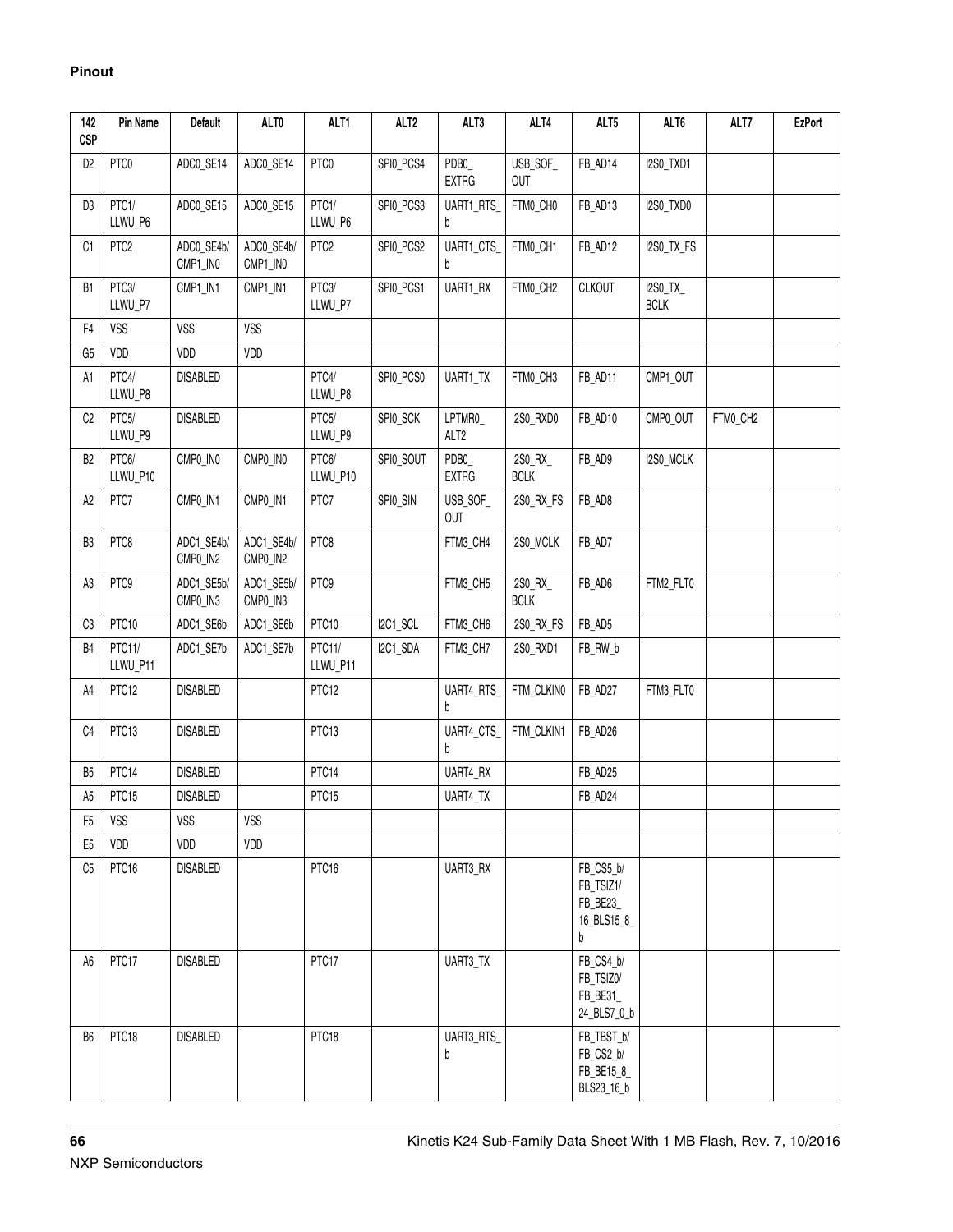| 142<br><b>CSP</b> | Pin Name          | <b>Default</b>  | ALT0      | ALT1              | ALT <sub>2</sub> | ALT3                               | ALT4                  | ALT5                                 | ALT6          | ALT7      | <b>EzPort</b> |
|-------------------|-------------------|-----------------|-----------|-------------------|------------------|------------------------------------|-----------------------|--------------------------------------|---------------|-----------|---------------|
| D <sub>5</sub>    | PTC <sub>19</sub> | <b>DISABLED</b> |           | PTC19             |                  | UART3_CTS<br>b                     |                       | FB_CS3_b/<br>FB_BE7_0_<br>BLS31_24_b | FB_TA_b       |           |               |
| D <sub>6</sub>    | PTD0/<br>LLWU_P12 | <b>DISABLED</b> |           | PTD0/<br>LLWU_P12 | SPIO_PCSO        | UART2_RTS<br>b                     | FTM3_CH0              | FB_ALE/<br>FB_CS1_b/<br>FB_TS_b      |               |           |               |
| A7                | PTD1              | ADCO_SE5b       | ADC0_SE5b | PTD1              | SPIO_SCK         | UART2_CTS<br>b                     | FTM3_CH1              | FB_CS0_b                             |               |           |               |
| C6                | PTD2/<br>LLWU_P13 | <b>DISABLED</b> |           | PTD2/<br>LLWU_P13 | SPIO_SOUT        | <b>UART2 RX</b>                    | FTM3_CH2              | FB_AD4                               |               | I2C0_SCL  |               |
| B7                | PTD <sub>3</sub>  | <b>DISABLED</b> |           | PTD3              | SPIO_SIN         | UART2_TX                           | FTM3_CH3              | FB_AD3                               |               | I2CO_SDA  |               |
| C7                | PTD4/<br>LLWU_P14 | <b>DISABLED</b> |           | PTD4/<br>LLWU_P14 | SPIO_PCS1        | <b>UARTO RTS</b><br>h              | FTM0_CH4              | FB_AD2                               | EWM_IN        | SPI1_PCS0 |               |
| A8                | PTD <sub>5</sub>  | ADCO_SE6b       | ADC0_SE6b | PTD <sub>5</sub>  | SPIO_PCS2        | UARTO_CTS<br>b/<br>UARTO_COL_<br>h | FTM0_CH5              | FB_AD1                               | EWM_OUT_b     | SPI1_SCK  |               |
| B8                | PTD6/<br>LLWU_P15 | ADCO_SE7b       | ADC0_SE7b | PTD6/<br>LLWU_P15 | SPIO_PCS3        | UARTO_RX                           | FTM0_CH6              | FB_AD0                               | FTMO_FLT0     | SPI1_SOUT |               |
| A9                | PTD7              | <b>DISABLED</b> |           | PTD7              | CMT_IRO          | UARTO_TX                           | FTM0_CH7              |                                      | FTMO_FLT1     | SPI1_SIN  |               |
| B <sub>9</sub>    | PTD8              | <b>DISABLED</b> |           | PTD8              | I2C0_SCL         | UART5_RX                           |                       |                                      | FB_A16        |           |               |
| A10               | PTD9              | <b>DISABLED</b> |           | PTD9              | I2CO_SDA         | UART5_TX                           |                       |                                      | <b>FB_A17</b> |           |               |
| D7                | PTD10             | <b>DISABLED</b> |           | PTD10             |                  | UART5_RTS<br>b                     |                       |                                      | <b>FB_A18</b> |           |               |
| C8                | PTD11             | <b>DISABLED</b> |           | PTD11             | SPI2_PCS0        | UART5_CTS_<br>b                    | SDHC0<br><b>CLKIN</b> |                                      | FB_A19        |           |               |
| <b>B10</b>        | PTD <sub>12</sub> | <b>DISABLED</b> |           | PTD12             | SPI2_SCK         | FTM3_FLT0                          | SDHC0_D4              |                                      | <b>FB_A20</b> |           |               |
| C9                | PTD <sub>13</sub> | <b>DISABLED</b> |           | PTD <sub>13</sub> | SPI2_SOUT        |                                    | SDHC0_D5              |                                      | <b>FB_A21</b> |           |               |
| A11               | PTD14             | <b>DISABLED</b> |           | PTD <sub>14</sub> | SPI2_SIN         |                                    | SDHC0_D6              |                                      | <b>FB_A22</b> |           |               |
| <b>B11</b>        | PTD <sub>15</sub> | <b>DISABLED</b> |           | PTD <sub>15</sub> | SPI2_PCS1        |                                    | SDHC0_D7              |                                      | <b>FB_A23</b> |           |               |
| G6                | ${\sf NC}$        | NC              | $\rm NC$  |                   |                  |                                    |                       |                                      |               |           |               |

# **5.2 Unused analog interfaces**

|  |  |  | Table 54. Unused analog interfaces |
|--|--|--|------------------------------------|
|--|--|--|------------------------------------|

| <b>Module name</b> | <b>Pins</b>                                                                                                                                                                              | <b>Recommendation if unused</b> |
|--------------------|------------------------------------------------------------------------------------------------------------------------------------------------------------------------------------------|---------------------------------|
| ADC                | ADCO DP1,ADCO DM1,ADC1 DP1,<br>ADC1_DM1, ADC0_DP0/ADC1_DP3,<br>ADC0_DM0/ADC1_DM3, ADC1_DP0/<br>ADC0_DP3, ADC1_DM0/ADC0_DM3,<br>ADC1_SE16/ADC0_SE22,<br>ADC0_SE16/ADC0_SE21,<br>ADC1 SE18 | I Ground                        |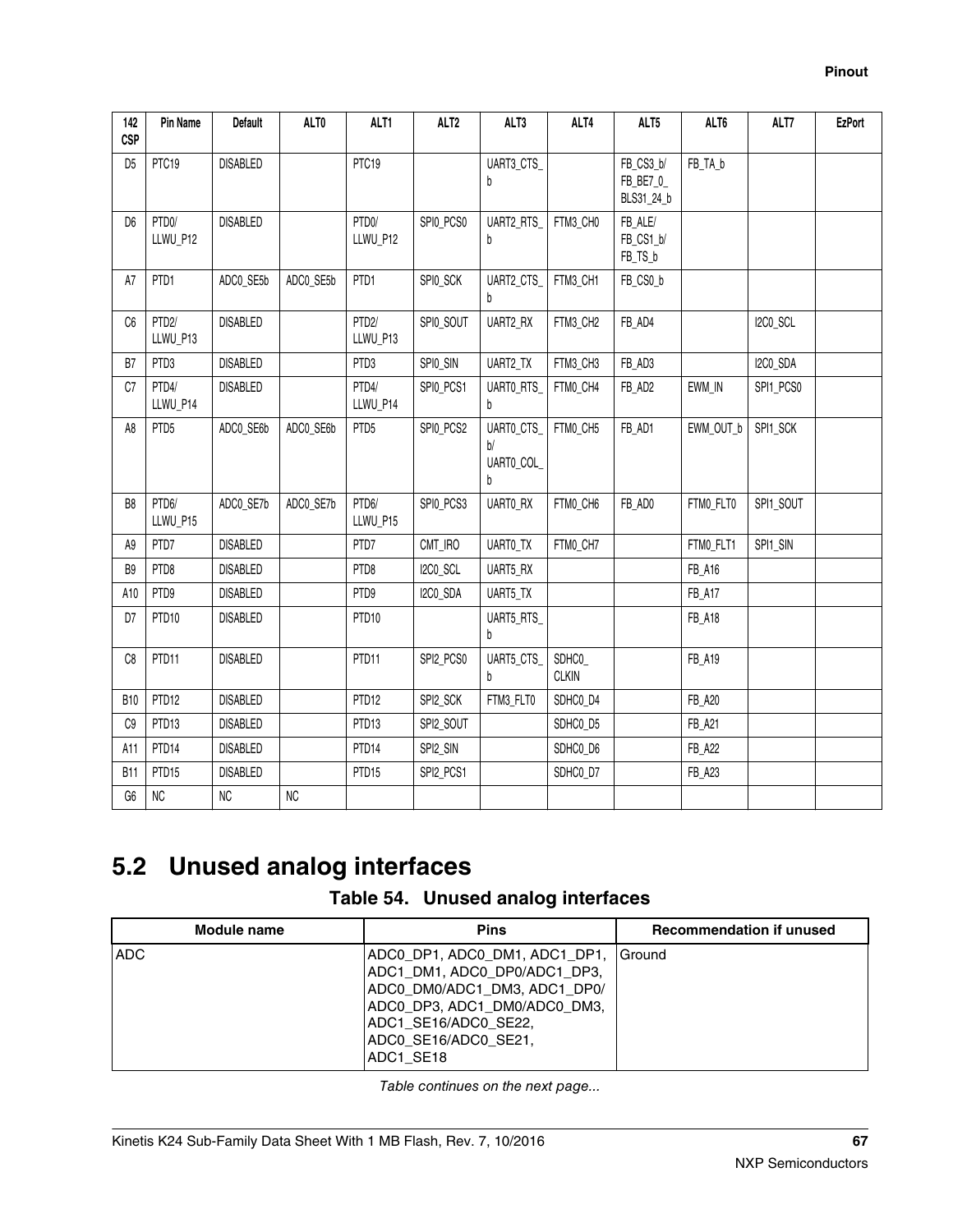| Module name      | <b>Pins</b>                           | <b>Recommendation if unused</b>                                                                                                                                |
|------------------|---------------------------------------|----------------------------------------------------------------------------------------------------------------------------------------------------------------|
| DAC <sup>1</sup> | DAC0_OUT, DAC1_OUT                    | Float                                                                                                                                                          |
| <b>USB</b>       | VREGIN, USB0_GND, VOUT33 <sup>2</sup> | Connect VREGIN and VOUT33<br>together and tie to ground through a 10<br>$ k\Omega$ resistor. Do not tie directly to<br>ground, as this causes a latch-up risk. |
|                  | USB0 DM, USB0 DP                      | Float                                                                                                                                                          |

#### **Table 54. Unused analog interfaces (continued)**

1. Unused DAC signals do not apply to all parts. See the [Pinout](#page-61-0) section for details.

2. USB0\_VBUS and USB0\_GND are board level signals

# **5.3 K24 Pinouts**

The below figure shows the pinout diagram for the devices supported by this document. Many signals may be multiplexed onto a single pin. To determine what signals can be used on which pin, see the previous section.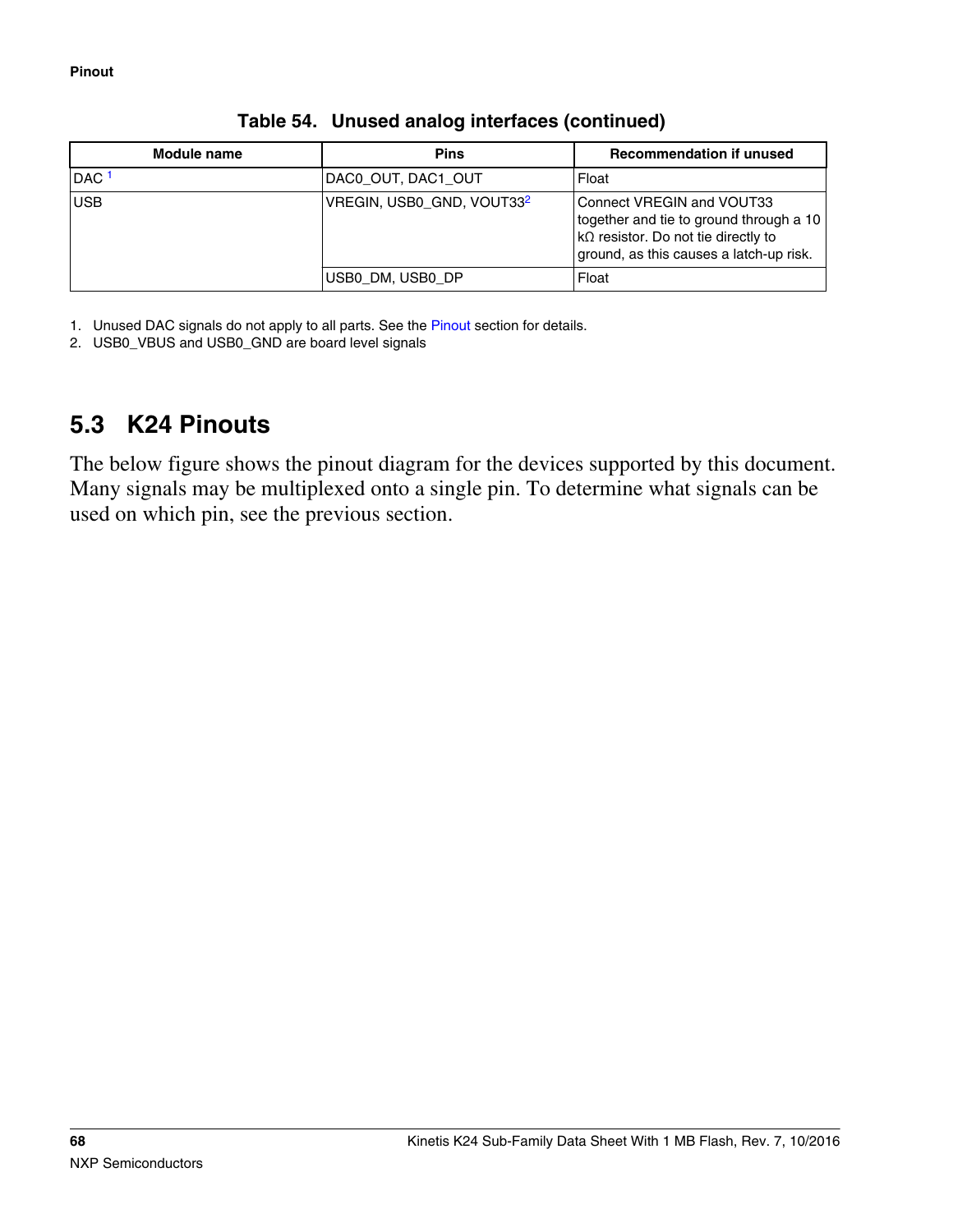|   | $\mathbf{1}$      | $\overline{c}$    | 3                             | 4                  | 5                 | 6                              | $\overline{7}$             | 8                             | 9                                                | 10                                   | 11                |   |
|---|-------------------|-------------------|-------------------------------|--------------------|-------------------|--------------------------------|----------------------------|-------------------------------|--------------------------------------------------|--------------------------------------|-------------------|---|
| А | PTC4/<br>LLWU_P8  | PTC7              | PTC <sub>9</sub>              | PTC <sub>12</sub>  | PTC <sub>15</sub> | PTC17                          | PTD <sub>1</sub>           | PTD <sub>5</sub>              | PTD7                                             | PTD <sub>9</sub>                     | PTD <sub>14</sub> | А |
| B | PTC3/<br>LLWU_P7  | PTC6/<br>LLWU_P10 | PTC8                          | PTC11/<br>LLWU_P11 | PTC <sub>14</sub> | PTC <sub>18</sub>              | PTD <sub>3</sub>           | PTD6/<br>LLWU_P15             | PTD <sub>8</sub>                                 | PTD <sub>12</sub>                    | PTD <sub>15</sub> | B |
| C | PTC <sub>2</sub>  | PTC5/<br>LLWU_P9  | PTC10                         | PTC <sub>13</sub>  | PTC16             | PTD <sub>2</sub> /             | PTD4/<br>LLWU_P13 LLWU_P14 | PTD <sub>11</sub>             | PTD <sub>13</sub>                                | PTE0                                 | PTE3              | C |
| D | PTB <sub>23</sub> | PTC0              | PTC <sub>1</sub> /<br>LLWU_P6 | PTB <sub>22</sub>  | PTC19             | PTD <sub>0</sub> /<br>LLWU_P12 | PTD <sub>10</sub>          | PTE <sub>1</sub> /<br>LLWU_P0 | PTE <sub>2</sub> /<br>LLWU_P1                    | PTE4/<br>LLWU_P2                     | PTE5              | D |
| E | PTB <sub>18</sub> | PTB19             | PTB <sub>20</sub>             | PTB <sub>21</sub>  | <b>VDD</b>        | <b>VSS</b>                     | PTE6                       | PTE7                          | PTE8                                             | PTE9                                 | PTE <sub>10</sub> | E |
| F | PTB <sub>16</sub> | PTB17             | VDD                           | <b>VSS</b>         | <b>VSS</b>        | VDD                            | VDD                        | ADC0_DP1                      | PTE <sub>11</sub>                                | PTE <sub>12</sub>                    | <b>VSS</b>        | F |
| G | PTB <sub>10</sub> | PTB <sub>11</sub> | PTB9                          | PTB8               | VDD               |                                | <b>VSS</b>                 | ADC0_DM1                      | ADC0_DP0/<br>ADC1 DP3                            | VOUT33                               | USB0_DP           | G |
| н | PTB7              | PTB6              | PTB5                          | PTB4               | <b>VSS</b>        | <b>VSS</b>                     | VDD                        | VDD                           | ADC0_DM0/<br>ADC1_DM3                            | <b>VREGIN</b>                        | USB0_DM           | н |
| J | PTB3              | PTB <sub>2</sub>  | PTB1                          | PTB0/<br>LLWU_P5   | PTA <sub>14</sub> | PTA <sub>11</sub>              | PTA <sub>2</sub>           | PTE27                         | RTC<br>WAKEUP_B ADC0_DP3                         | ADC1_DP0/                            | ADC1_DP1          | J |
| K | PTA <sub>29</sub> | PTA <sub>28</sub> | PTA <sub>27</sub>             | PTA <sub>26</sub>  | PTA <sub>12</sub> | PTA8                           | PTA <sub>1</sub>           | PTE <sub>25</sub>             | ADC0_SE16/<br>CMP1 IN2/<br>ADC0_SE21             | ADC1_DM0/<br>ADC0_DM3                | ADC1 DM1          | К |
| L | RESET b           | PTA <sub>24</sub> | PTA <sub>25</sub>             | PTA <sub>16</sub>  | PTA <sub>9</sub>  | PTA <sub>5</sub>               | PTA0                       | PTE <sub>24</sub>             | VREF_OUT/<br>CMP1_IN5/<br>CMP0_IN5/<br>ADC1_SE18 | <b>VREFH</b>                         | <b>VDDA</b>       | L |
| м | PTA <sub>19</sub> | <b>VSS</b>        | PTA <sub>17</sub>             | PTA13/<br>LLWU_P4  | PTA7              | PTA4/<br>LLWU_P3               | PTE <sub>28</sub>          | <b>VBAT</b>                   | DAC1_OUT/<br>CMP0_IN4/<br>CMP2_IN3/<br>ADC1_SE23 | ADC1_SE16/<br>CMP2 IN2/<br>ADC0_SE22 | <b>VREFL</b>      | M |
| Ν | PTA <sub>18</sub> | VDD               | PTA <sub>15</sub>             | PTA <sub>10</sub>  | PTA6              | PTA3                           | PTE <sub>26</sub>          | EXTAL32                       | XTAL32                                           | DAC0_OUT/<br>CMP1_IN3/<br>ADC0_SE23  | <b>VSSA</b>       | N |
|   | $\mathbf{1}$      | $\overline{c}$    | 3                             | $\overline{4}$     | 5                 | 6                              | $\overline{7}$             | 8                             | 9                                                | 10                                   | 11                |   |

**Figure 33. 142 CSP Pinout Diagram**

# **6 Ordering parts**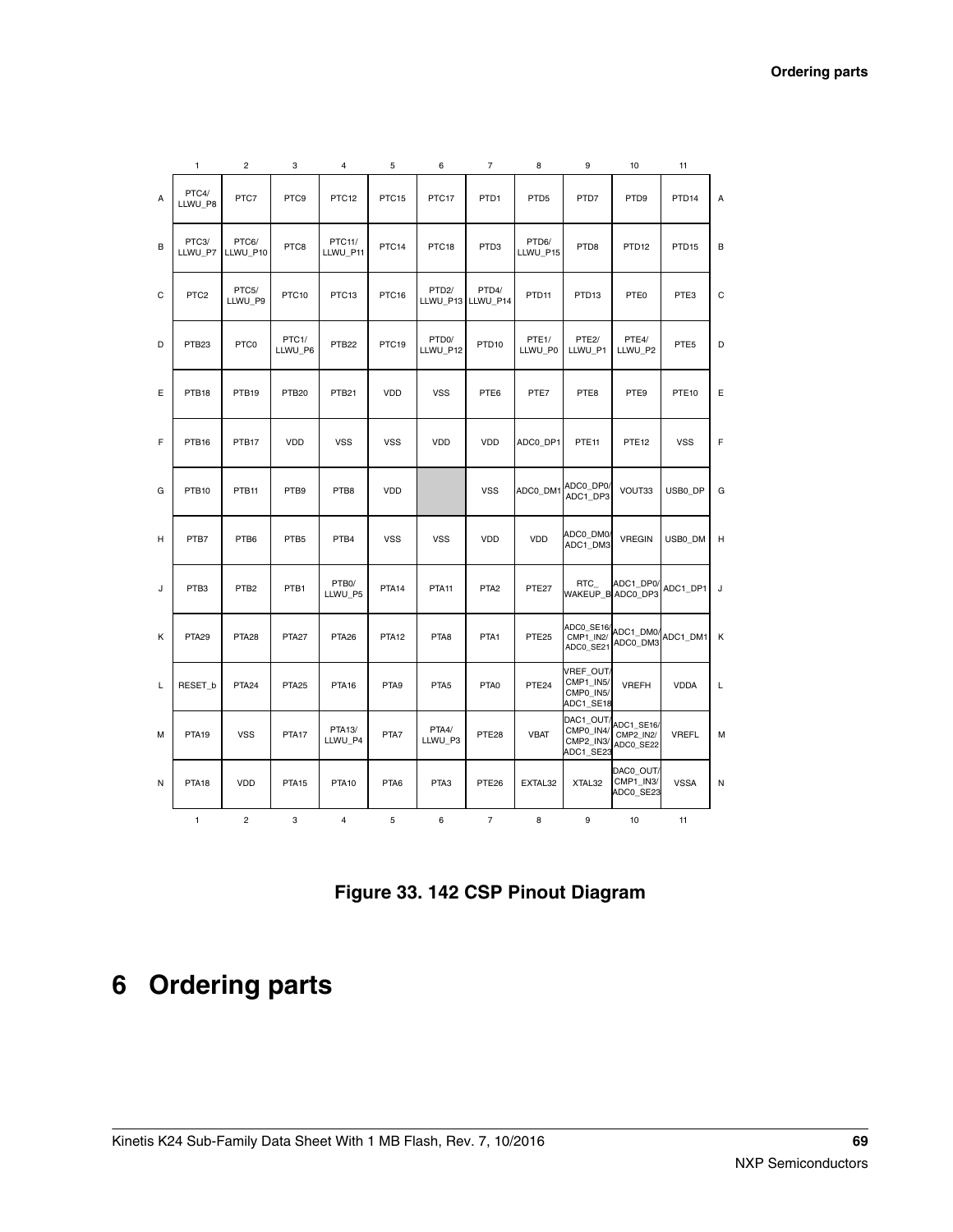## **6.1 Determining valid orderable parts**

Valid orderable part numbers are provided on the web. To determine the orderable part numbers for this device, go to  $n \times p$ , com and perform a part number search for the following device numbers: MK24

# **7 Part identification**

# **7.1 Description**

Part numbers for the chip have fields that identify the specific part. You can use the values of these fields to determine the specific part you have received.

# **7.2 Format**

Part numbers for this device have the following format:

Q K## A M FFF R T PP CC N

# **7.3 Fields**

This table lists the possible values for each field in the part number (not all combinations are valid):

| <b>Field</b> | <b>Description</b>          | <b>Values</b>                                                                                                                                                           |
|--------------|-----------------------------|-------------------------------------------------------------------------------------------------------------------------------------------------------------------------|
| Q            | <b>Qualification status</b> | $\bullet$ M = Fully qualified, general market flow, full<br>reels<br>• $P = Prequalification$<br>$\bullet$ K = Fully qualified, general market flow, 100<br>piece reels |
| <b>K##</b>   | Kinetis family              | • $K24 = USB$ with high RAM density                                                                                                                                     |
| A            | Key attribute               | • $D =$ Cortex-M4 w/ DSP<br>• $F =$ Cortex-M4 w/DSP and FPU                                                                                                             |
| M            | Flash memory type           | • $N = Program$ flash only<br>• $X = Program$ flash and FlexMemory                                                                                                      |
| FFF          | Program flash memory size   | • $512 = 512$ KB<br>• $1MO = 1MB$                                                                                                                                       |
| $\mathsf{R}$ | Silicon revision            | • $Z =$ Initial                                                                                                                                                         |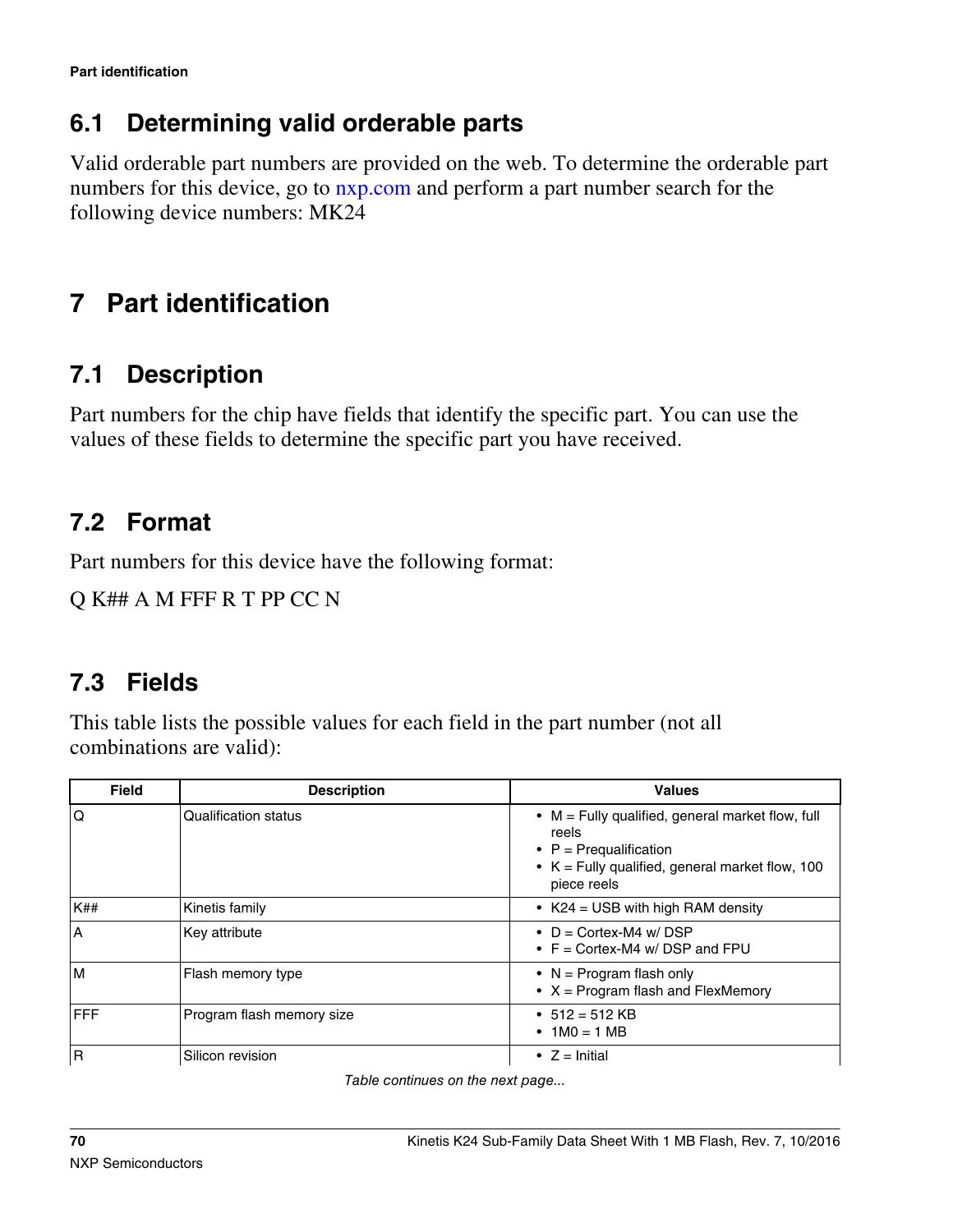| <b>Field</b>  | <b>Description</b>              | <b>Values</b>                                             |
|---------------|---------------------------------|-----------------------------------------------------------|
|               |                                 | • $(Blank) = Main$<br>• $A =$ Revision after main         |
|               | Temperature range $(^{\circ}C)$ | • $C = -40$ to 85                                         |
| <b>PP</b>     | Package identifier              | • AJ = 142 WLCSP $(4.8 \text{ mm} \times 5.6 \text{ mm})$ |
| <sub>CC</sub> | Maximum CPU frequency (MHz)     | • $12 = 120$ MHz                                          |
| ΙN            | Packaging type                  | • $R = \text{Tape}$ and reel                              |

## **7.4 Example**

This is an example part number:

MK24FN1M0CAJ12R

# **8 Terminology and guidelines**

## **8.1 Definitions**

Key terms are defined in the following table:

| Term                  | <b>Definition</b>                                                                                                                                                                                              |  |  |  |  |
|-----------------------|----------------------------------------------------------------------------------------------------------------------------------------------------------------------------------------------------------------|--|--|--|--|
| Rating                | A minimum or maximum value of a technical characteristic that, if exceeded, may cause<br>permanent chip failure:                                                                                               |  |  |  |  |
|                       | • Operating ratings apply during operation of the chip.<br>• Handling ratings apply when the chip is not powered.                                                                                              |  |  |  |  |
|                       | NOTE: The likelihood of permanent chip failure increases rapidly as soon as a characteristic<br>begins to exceed one of its operating ratings.                                                                 |  |  |  |  |
| Operating requirement | A specified value or range of values for a technical characteristic that you must guarantee during<br>operation to avoid incorrect operation and possibly decreasing the useful life of the chip               |  |  |  |  |
| Operating behavior    | A specified value or range of values for a technical characteristic that are guaranteed during<br>operation if you meet the operating requirements and any other specified conditions                          |  |  |  |  |
| <b>Typical value</b>  | A specified value for a technical characteristic that:                                                                                                                                                         |  |  |  |  |
|                       | • Lies within the range of values specified by the operating behavior<br>Is representative of that characteristic during operation when you meet the typical-value<br>conditions or other specified conditions |  |  |  |  |
|                       | Typical values are provided as design guidelines and are neither tested nor<br>NOTE:<br>guaranteed.                                                                                                            |  |  |  |  |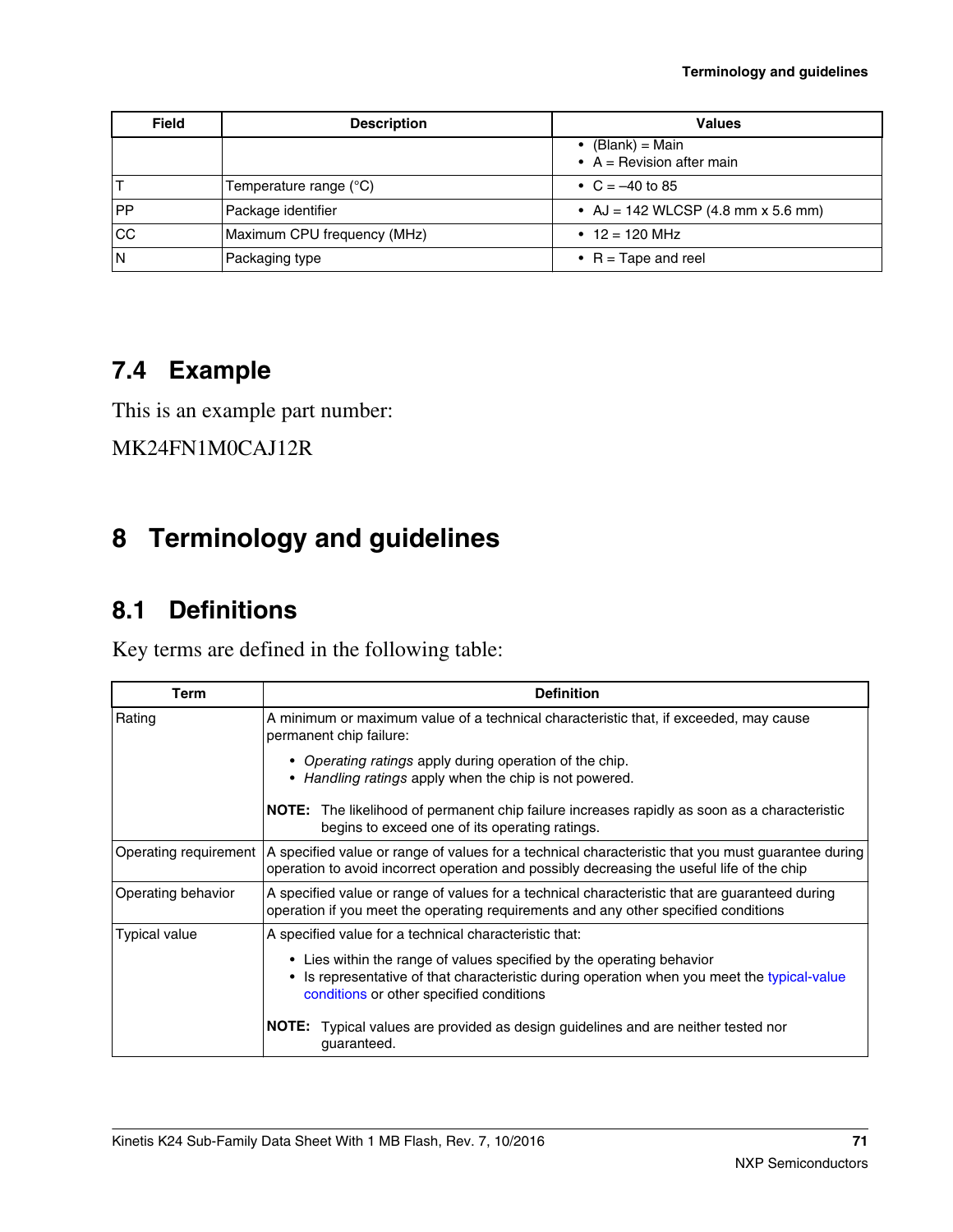# <span id="page-71-0"></span>**8.2 Examples**

#### *Operating rating*:

| Operating rating:     |                              |        |      |      |
|-----------------------|------------------------------|--------|------|------|
| Symbol                | <b>Description</b>           | Min.   | Max. | Unit |
| <b>V<sub>DD</sub></b> | 1.0 V core supply<br>voltage | $-0.3$ | 1.2  |      |
|                       |                              |        |      |      |

### *Operating requirement*:

| Opcraing requirement. |                              |      |      |      |  |  |
|-----------------------|------------------------------|------|------|------|--|--|
| Symbol                | <b>Description</b>           | Min. | Max. | Unit |  |  |
| $V_{DD}$              | 1.0 V core supply<br>voltage | 0.9  | 1.1  |      |  |  |
|                       |                              |      |      |      |  |  |

### *Operating behavior* that includes a *typical value*:

|                        | $\sim$ |                                                | . .  |    |      |      |      |
|------------------------|--------|------------------------------------------------|------|----|------|------|------|
|                        | Symbol | <b>Description</b>                             | Min. |    | Typ. | Max. | Unit |
| <b>I</b> <sub>WP</sub> |        | Digital I/O weak<br>pullup/pulldown<br>current | 10   | 70 |      | 130  | uА   |
|                        |        |                                                |      |    |      |      |      |

# **8.3 Typical-value conditions**

Typical values assume you meet the following conditions (or other conditions as specified):

| <b>Symbol</b>    | <b>Description</b>          | Value | Unit            |
|------------------|-----------------------------|-------|-----------------|
|                  | Ambient temperature         | 25    | 10 <sup>o</sup> |
| 'V <sub>DD</sub> | <sup>'</sup> Supply voltage | 3.3   |                 |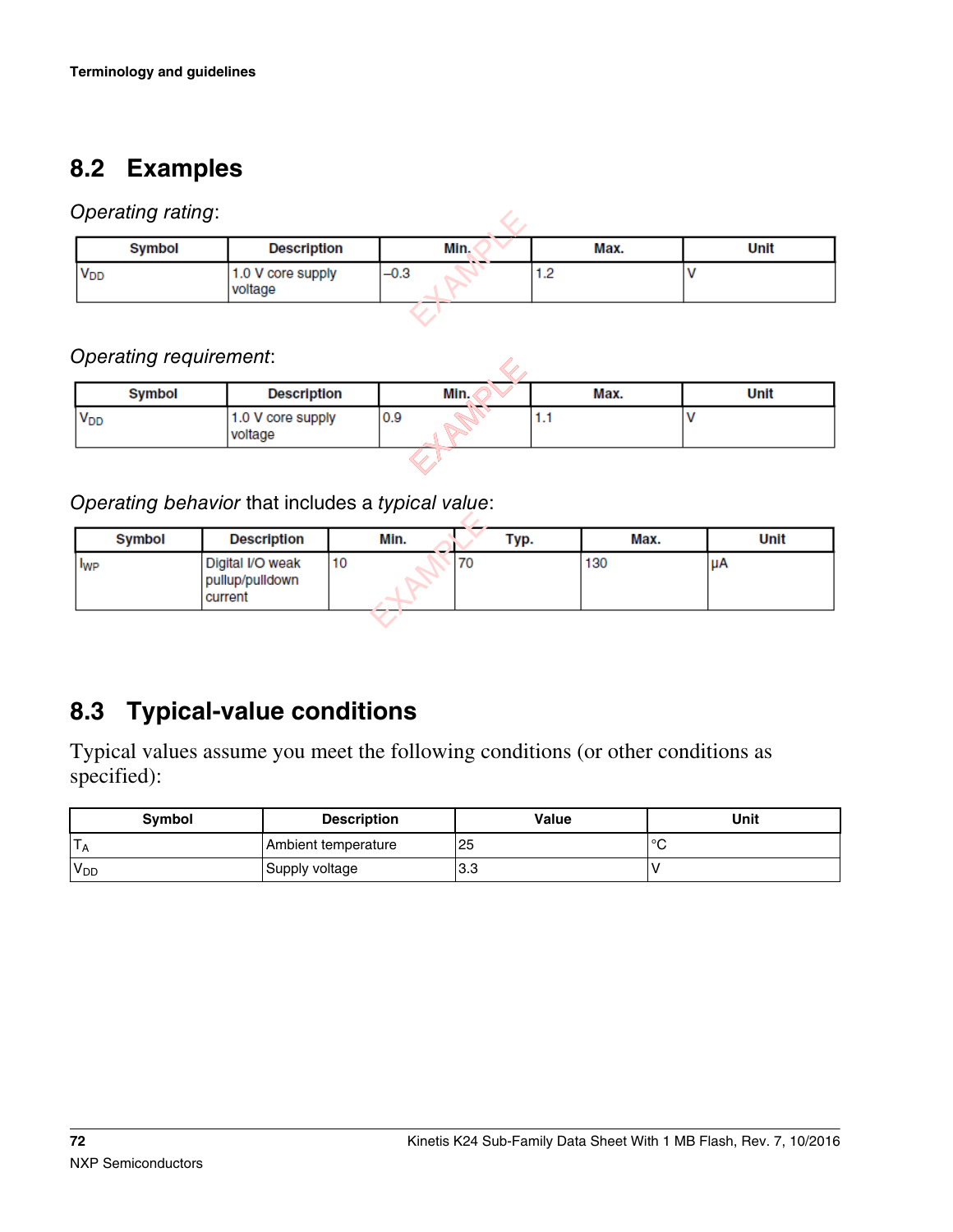

# **8.4 Relationship between ratings and operating requirements**

## **8.5 Guidelines for ratings and operating requirements**

Follow these guidelines for ratings and operating requirements:

- Never exceed any of the chip's ratings.
- During normal operation, don't exceed any of the chip's operating requirements.
- If you must exceed an operating requirement at times other than during normal operation (for example, during power sequencing), limit the duration as much as possible.

# **9 Revision History**

The following table provides a revision history for this document.

| Rev. No. | Date    | <b>Substantial Changes</b>                                                                                                                                        |  |
|----------|---------|-------------------------------------------------------------------------------------------------------------------------------------------------------------------|--|
| 2        | 01/2014 | Initial public release.                                                                                                                                           |  |
| 3        | 04/2014 | • Format changes                                                                                                                                                  |  |
| 4        | 09/2014 | • Updated Table 6 "Power consumption operating behavior."<br>• Updated Table 17 "IRC48M specifications<br>• Updated Table 35 "VREF full-range operating behavior" |  |

### **Table 55. Revision History**

*Table continues on the next page...*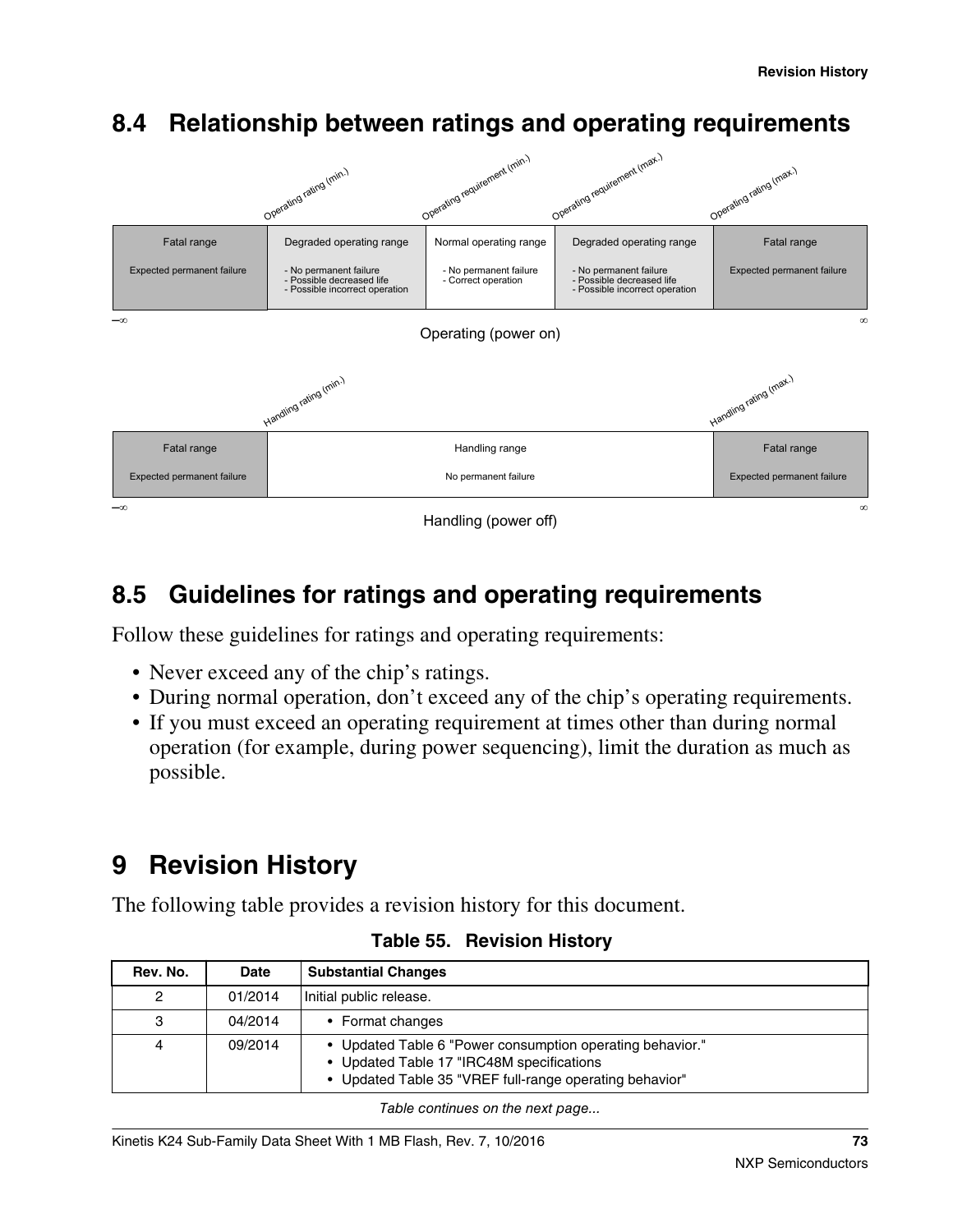| Rev. No. | <b>Date</b> | <b>Substantial Changes</b>                                                                                                                                                                                                                                                                                                                                                                                                                                                                                                                                                                                                                                                                                                                                                                                      |  |
|----------|-------------|-----------------------------------------------------------------------------------------------------------------------------------------------------------------------------------------------------------------------------------------------------------------------------------------------------------------------------------------------------------------------------------------------------------------------------------------------------------------------------------------------------------------------------------------------------------------------------------------------------------------------------------------------------------------------------------------------------------------------------------------------------------------------------------------------------------------|--|
| 5        | 12/2014     | • Updated Table 6 "Power consumption operating behavior."<br>• Added a note to the section "Power consumption operating behaviors."                                                                                                                                                                                                                                                                                                                                                                                                                                                                                                                                                                                                                                                                             |  |
| 6        | 08/2015     | • Added a footnote to the maximum SCL clock frequency value in the table "I <sup>2</sup> C<br>timing"<br>• Changed the title of the table " $1^2C$ 1 MHZ timing" to " $1^2C$ 1 Mbps timing"<br>• Added a footnote and updated the table "IRC48M specifications" for open loop total<br>deviation of IRC48M frequency at high voltage and low voltage.<br>• Added a footnote on the ambient temperature entry to the section "Thermal"<br>operating requirements."<br>• Added a note to the section "Power consumption operating behaviors" and updated<br>values in the table "Power consumption operating behaviors."<br>• Added a note to the maximum frequency value in the table "Slave mode DSPI timing<br>(limited voltage range)."<br>Redeveloped the section "Terminology and guidelines."<br>$\bullet$ |  |
| 7        | 10/2016     | • Updated the values of $I_{DDSTOP}$ and $I_{DDVLSO}$ in the table "Power consumption<br>operating behavior."                                                                                                                                                                                                                                                                                                                                                                                                                                                                                                                                                                                                                                                                                                   |  |

|  |  |  | Table 55. Revision History (continued) |
|--|--|--|----------------------------------------|
|--|--|--|----------------------------------------|